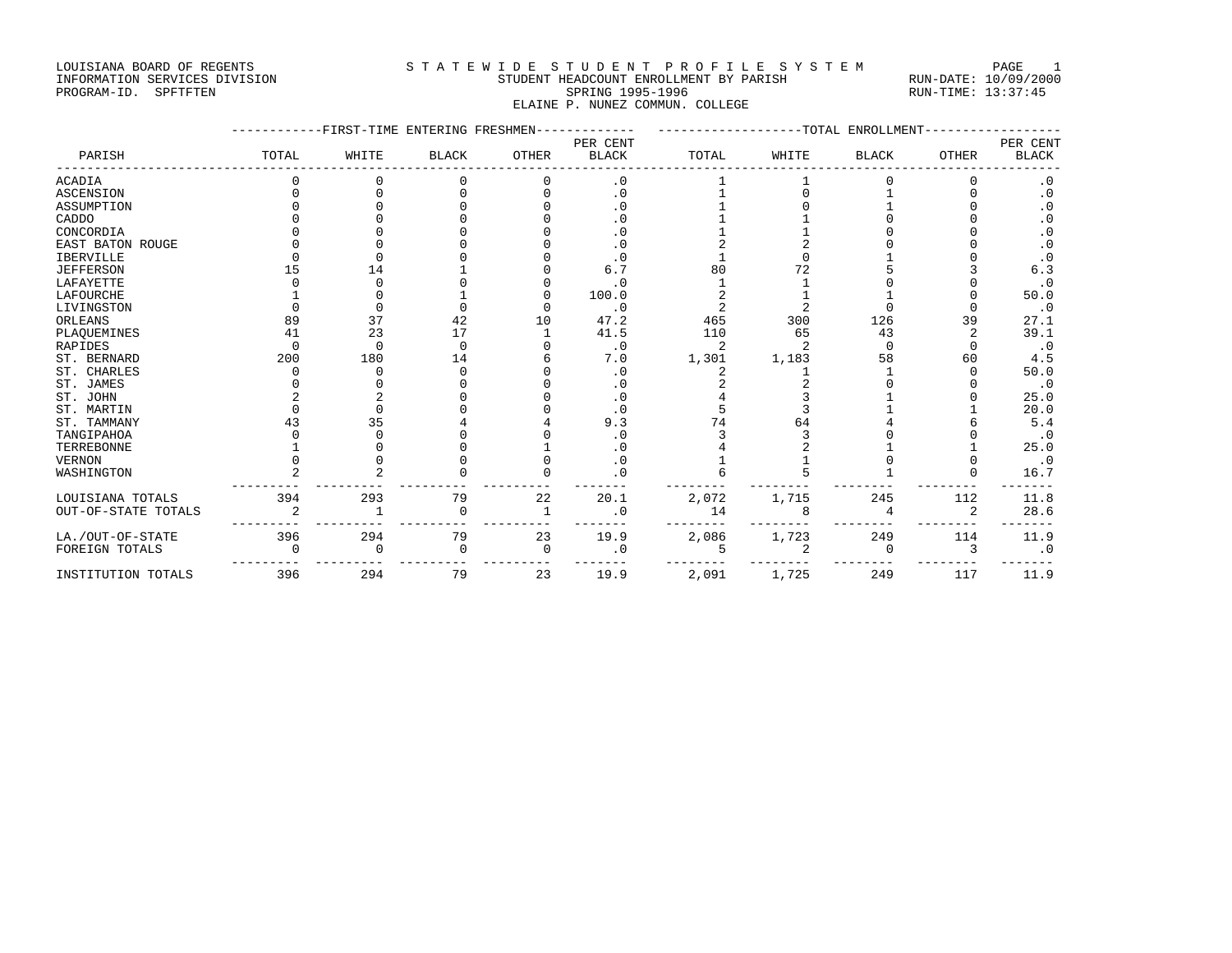### LOUISIANA BOARD OF REGENTS STATEWIDE STUDENT PROFILE SYSTEM PAGE 2 INFORMATION SERVICES DIVISION STUDENT HEADCOUNT ENROLLMENT BY PARISH RUN-DATE: 10/09/2000

# PROGRAM-ID. SPFTFTEN SARE SERING 1995-1996 SPRING 1995-1996 RUN-TIME: 13:37:45 DELGADO COMMUNITY COLLEGE

|                         | -----------FIRST-TIME ENTERING FRESHMEN------------- |                |              |                     |                   | ------------------TOTAL ENROLLMENT----------------- |                |                   |                |              |
|-------------------------|------------------------------------------------------|----------------|--------------|---------------------|-------------------|-----------------------------------------------------|----------------|-------------------|----------------|--------------|
|                         |                                                      |                |              |                     | PER CENT          |                                                     |                |                   |                | PER CENT     |
| PARISH                  | TOTAL                                                | WHITE          | <b>BLACK</b> | OTHER               | <b>BLACK</b>      | TOTAL                                               | WHITE          | BLACK             | OTHER          | <b>BLACK</b> |
| ACADIA                  | 1                                                    | 1              | 0            | 0                   | $\cdot$ 0         | 7                                                   | 5              | 2                 | 0              | 28.6         |
| ALLEN                   | 0                                                    | $\mathbf 0$    | $\mathbf 0$  | $\mathsf{O}\xspace$ | $\cdot$ 0         | 1                                                   | $\mathbf{1}$   | $\mathbf 0$       | $\mathbf 0$    | $\cdot$ 0    |
| ASCENSION               | 3                                                    | $\mathbf 0$    | 3            | $\mathbf 0$         | 100.0             | 20                                                  | 13             | 7                 | $\mathbf 0$    | 35.0         |
| ASSUMPTION              | $\mathbf 0$                                          | $\mathbf 0$    | <sup>0</sup> | $\mathbf{0}$        | $\cdot$ 0         | 3                                                   | $\overline{2}$ |                   | $\mathbf 0$    | 33.3         |
| AVOYELLES               | 1                                                    | 1              | <sup>0</sup> | $\mathbf{0}$        | $\cdot$ 0         | 7                                                   | 7              | $\Omega$          | $\mathbf 0$    | $\cdot$ 0    |
| <b>BOSSIER</b>          | $\Omega$                                             | $\Omega$       | ∩            | $\mathbf 0$         | $\cdot$ 0         | $\mathbf{1}$                                        | $\mathbf{1}$   |                   | $\Omega$       | $\cdot$ 0    |
| CADDO                   | 1                                                    |                |              | $\Omega$            | $\cdot$ 0         | 6                                                   | 5              |                   | $\Omega$       | 16.7         |
| CALCASIEU               | $\mathbf{1}$                                         | $\mathbf{1}$   |              | $\Omega$            | $\cdot$ 0         | 18                                                  | 17             |                   | $\Omega$       | 5.6          |
| CALDWELL                | $\mathbf 0$                                          | $\Omega$       |              | $\mathbf{0}$        | $\cdot$ 0         | 1                                                   | $\mathbf{1}$   | C                 | $\Omega$       | $\cdot$ 0    |
| CONCORDIA               | $\overline{a}$                                       | -1             |              | $\mathbf{1}$        | $\cdot$ 0         | 3                                                   | 1              |                   | 1              | 33.3         |
| DE SOTO                 | $\Omega$                                             | $\Omega$       |              | $\mathbf{0}$        | . 0               | 1                                                   | $\mathbf 0$    |                   | $\Omega$       | $\cdot$ 0    |
| EAST BATON ROUGE        | 6                                                    | 3              | 3            | $\mathbf{0}$        | 50.0              | 57                                                  | 30             | 18                | 9              | 31.6         |
| EAST CARROLL            | $\mathbf 0$                                          | $\mathbf 0$    | <sup>0</sup> | $\mathbf{0}$        | $\cdot$ 0         | $\overline{c}$                                      | $\overline{2}$ | $\Omega$          | $\Omega$       | $\cdot$ 0    |
| EAST FELICIANA          | 0                                                    | $\Omega$       | <sup>0</sup> | $\mathbf 0$         | $\cdot$ 0         | 1                                                   | $\mathbf 0$    |                   | $\Omega$       | $\cdot$ 0    |
| EVANGELINE              | $\Omega$                                             | $\Omega$       | ∩            | $\Omega$            | $\cdot$ 0         | 4                                                   | 2              | $\overline{c}$    | $\Omega$       | 50.0         |
| FRANKLIN                | 1                                                    | $\mathbf{1}$   |              | $\Omega$            | $\cdot$ 0         | 1                                                   | $\mathbf 1$    | $\Omega$          | $\Omega$       | $\cdot$ 0    |
| IBERIA                  | 6                                                    | 6              | n            | $\Omega$            | $\cdot$ 0         | 11                                                  | 9              | $\mathfrak{D}$    | $\Omega$       | 18.2         |
| <b>IBERVILLE</b>        | $\Omega$                                             | $\Omega$       | $\Omega$     | $\mathbf{0}$        | $\cdot$ 0         | 5                                                   | 4              |                   | $\Omega$       | 20.0         |
| <b>JACKSON</b>          | $\Omega$                                             | $\Omega$       | $\Omega$     | $\mathbf 0$         | $\cdot$ 0         | 1                                                   | 1              | $\Omega$          | $\Omega$       | $\cdot$ 0    |
| <b>JEFFERSON</b>        | 495                                                  | 298            | 121          | 76                  | 24.4              | 5,607                                               | 3,796          | 942               | 869            | 16.8         |
| <b>JEFFERSON DAVIS</b>  | 0                                                    | $\mathbf 0$    | 0            | $\mathbf 0$         | $\cdot$ 0         | 1                                                   | 1              | 0                 | 0              | $\cdot$ 0    |
| LAFAYETTE               | 1                                                    | 1              | $\Omega$     | $\mathbf{0}$        | $\cdot$ 0         | 21                                                  | 18             | 3                 | $\mathbf{0}$   | 14.3         |
|                         | 5                                                    |                | <sup>0</sup> | $\mathbf{1}$        | $\cdot$ 0         | 100                                                 | 88             |                   | 4              | 8.0          |
| LAFOURCHE<br>LA SALLE   | $\mathbf{1}$                                         |                | n            | $\mathbf{0}$        | $\cdot$ 0         | 3                                                   | 3              | $\Omega$          | $\Omega$       | $\cdot$ 0    |
|                         | 1                                                    | -1             |              | $\Omega$            | . 0               | 8                                                   |                |                   | $\Omega$       | 12.5         |
| LIVINGSTON<br>MOREHOUSE | $\Omega$                                             | $\Omega$       | <sup>0</sup> | $\mathbf 0$         | $\cdot$ 0         | 1                                                   | 1              | $\Omega$          | 0              | $\cdot$ 0    |
|                         | $\Omega$                                             | $\Omega$       | $\Omega$     | $\mathbf{0}$        |                   | 1                                                   | $\Omega$       |                   | $\mathbf{1}$   | $\cdot$ 0    |
| NATCHITOCHES            | 522                                                  | 85             | 401          | 36                  | $\cdot$ 0         |                                                     |                |                   | 470            | 63.1         |
| ORLEANS                 | 2                                                    | $\overline{2}$ | $\Omega$     | 0                   | 76.8              | 5,444<br>5                                          | 1,541<br>5     | 3,433<br>$\Omega$ | $\mathbf 0$    | $\cdot$ 0    |
| OUACHITA<br>PLAOUEMINES | 21                                                   | 12             | 8            | 1                   | $\cdot$ 0<br>38.1 | 231                                                 | 162            | 57                | 12             | 24.7         |
| POINTE COUPEE           | $\mathbf 0$                                          | $\mathbf 0$    | <sup>0</sup> | $\mathbf{0}$        | $\cdot$ 0         | 1                                                   | $\mathbf{1}$   | $\Omega$          | $\mathbf 0$    | $\cdot$ 0    |
|                         | $\mathbf 0$                                          | $\mathbf 0$    |              | $\mathbf 0$         |                   |                                                     | $\overline{4}$ | $\Omega$          | $\mathbf 1$    |              |
| RAPIDES                 | $\Omega$                                             | $\Omega$       |              | $\Omega$            | $\cdot$ 0         | 5<br>$\mathbf{1}$                                   | $\mathbf{1}$   | $\Omega$          | $\Omega$       | $\cdot$ 0    |
| RICHLAND                | $\Omega$                                             | $\Omega$       |              | $\Omega$            | $\cdot$ 0         |                                                     |                | $\Omega$          | $\Omega$       | $\cdot$ 0    |
| SABINE                  |                                                      |                | n            |                     | $\cdot$ 0         | 1                                                   | $\mathbf{1}$   |                   |                | $\cdot$ 0    |
| ST. BERNARD             | 15                                                   | 11<br>15       |              | 4                   | $\cdot$ 0         | 247                                                 | 211<br>201     | 13                | 23             | 5.3<br>23.8  |
| ST. CHARLES             | 24                                                   |                | n            | 1                   | 33.3              | 282                                                 |                | 67                | 14             |              |
| ST. HELENA              | $\Omega$                                             | $\mathbf 0$    |              | $\Omega$            | $\cdot$ 0         | 2                                                   | 1              | 1                 | $\Omega$       | 50.0         |
| ST. JAMES               | 4                                                    | $\overline{c}$ | 2            | $\mathbf{0}$        | 50.0              | 42                                                  | 23             | 17                | $\overline{2}$ | 40.5         |
| ST. JOHN                | 19                                                   | 9              | 8            | 2                   | 42.1              | 231                                                 | 133            | 86                | 12             | 37.2         |
| ST. LANDRY              | $\mathbf{1}$                                         | $\mathbf 0$    |              | $\mathbf{0}$        | 100.0             | 8                                                   | $\overline{4}$ | 4                 | $\mathbf{0}$   | 50.0         |
| ST. MARTIN              | 1                                                    | 1              | $\Omega$     | $\mathbf{0}$        | $\cdot$ 0         | 5                                                   | $\overline{2}$ | 3                 | $\mathbf 0$    | 60.0         |
| ST. MARY                | $\overline{2}$                                       | $\overline{2}$ | $\Omega$     | $\mathbf{0}$        | $\cdot$ 0         | 72                                                  | 53             | 9                 | 10             | 12.5         |
| ST. TAMMANY             | 107                                                  | 91             | 10           | 6                   | 9.3               | 931                                                 | 803            | 78                | 50             | 8.4          |
| TANGIPAHOA              | 6                                                    | 4              | 2            | $\mathbf 0$         | 33.3              | 50                                                  | 33             | 16                | 1              | 32.0         |
| TENSAS                  | 0                                                    | $\Omega$       | $\Omega$     | $\mathbf{0}$        | $\cdot$ 0         | 4                                                   | $\overline{2}$ | 2                 | $\mathbf 0$    | 50.0         |
| TERREBONNE              | 8                                                    | 6              |              | $\mathbf{1}$        | 12.5              | 106                                                 | 90             | 10                | 6              | 9.4          |
| VERMILLION              | $\Omega$                                             | n              |              | O                   | . 0               | 4                                                   | 3              | $\cap$            | 1              | $\cdot$ 0    |
| <b>VERNON</b>           | 0                                                    | n              |              | 0                   | $\cdot$ 0         | 3                                                   | $\overline{c}$ |                   | 0              | 33.3         |
| WASHINGTON              | 2                                                    | $\Omega$       |              | 1                   | 50.0              | 15                                                  | 7              | 6                 | $\overline{2}$ | 40.0         |
| WEBSTER                 | $\Omega$                                             | $\Omega$       | $\Omega$     | $\mathbf 0$         | $\cdot$ 0         | 3                                                   | $\overline{2}$ | 1                 | $\Omega$       | 33.3         |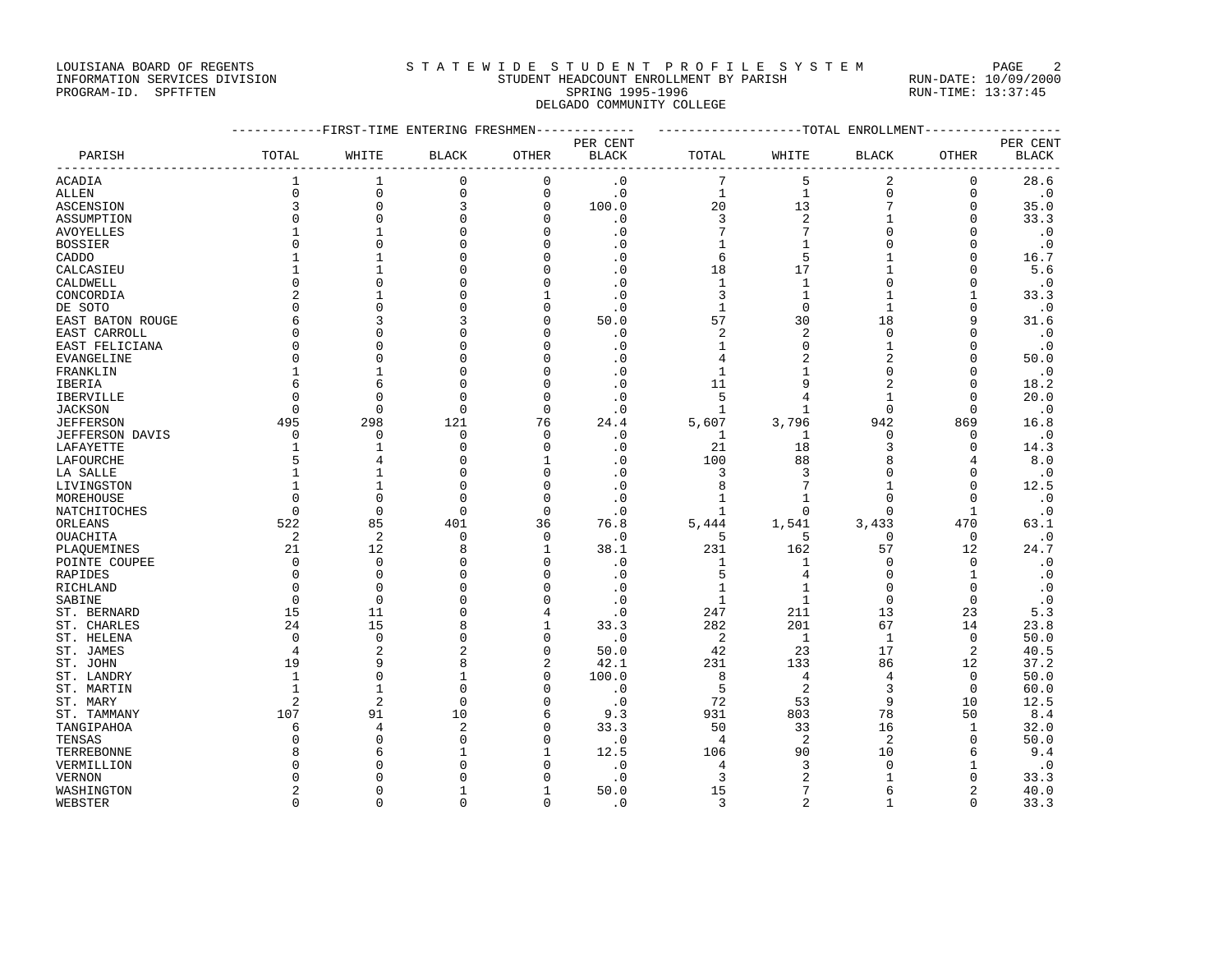#### LOUISIANA BOARD OF REGENTS STATEWIDE STUDENT PROFILE SYSTEM PAGE 3 INFORMATION SERVICES DIVISION STUDENT HEADCOUNT ENROLLMENT BY PARISH RUN-DATE: 10/09/2000 PROGRAM-ID. SPFTFTEN SARE SERING 1995-1996 SPRING 1995-1996 RUN-TIME: 13:37:45 DELGADO COMMUNITY COLLEGE

|                                         |             | -FIRST-TIME ENTERING FRESHMEN- |              |           |                          |               |              | -TOTAL ENROLLMENT- |              |                   |
|-----------------------------------------|-------------|--------------------------------|--------------|-----------|--------------------------|---------------|--------------|--------------------|--------------|-------------------|
| PARISH                                  | TOTAL       | WHITE                          | BLACK        | OTHER     | PER CENT<br><b>BLACK</b> | TOTAL         | WHITE        | BLACK              | OTHER        | PER CENT<br>BLACK |
| WEST BATON ROUGE                        |             |                                | $\mathbf{0}$ |           | $\cdot$ 0                | 4             |              |                    | $\Omega$     | 25.0              |
| LOUISIANA TOTALS<br>OUT-OF-STATE TOTALS | 1,260<br>35 | 561<br>25                      | 569<br>9     | 130       | 45.2<br>25.7             | 13,589<br>179 | 7,304<br>126 | 4,797<br>31        | 1,488<br>22  | 35.3<br>17.3      |
| LA./OUT-OF-STATE<br>FOREIGN TOTALS      | 1,295<br>14 | 586                            | 578<br>0     | 131<br>13 | 44.6<br>$\cdot$ 0        | 13,768<br>169 | 7,430<br>27  | 4,828              | 1,510<br>134 | 35.1<br>4.7       |
| INSTITUTION TOTALS                      | 1,309       | 587                            | 578          | 144       | 44.2                     | 13,937        | 7,457        | 4,836              | 1,644        | 34.7              |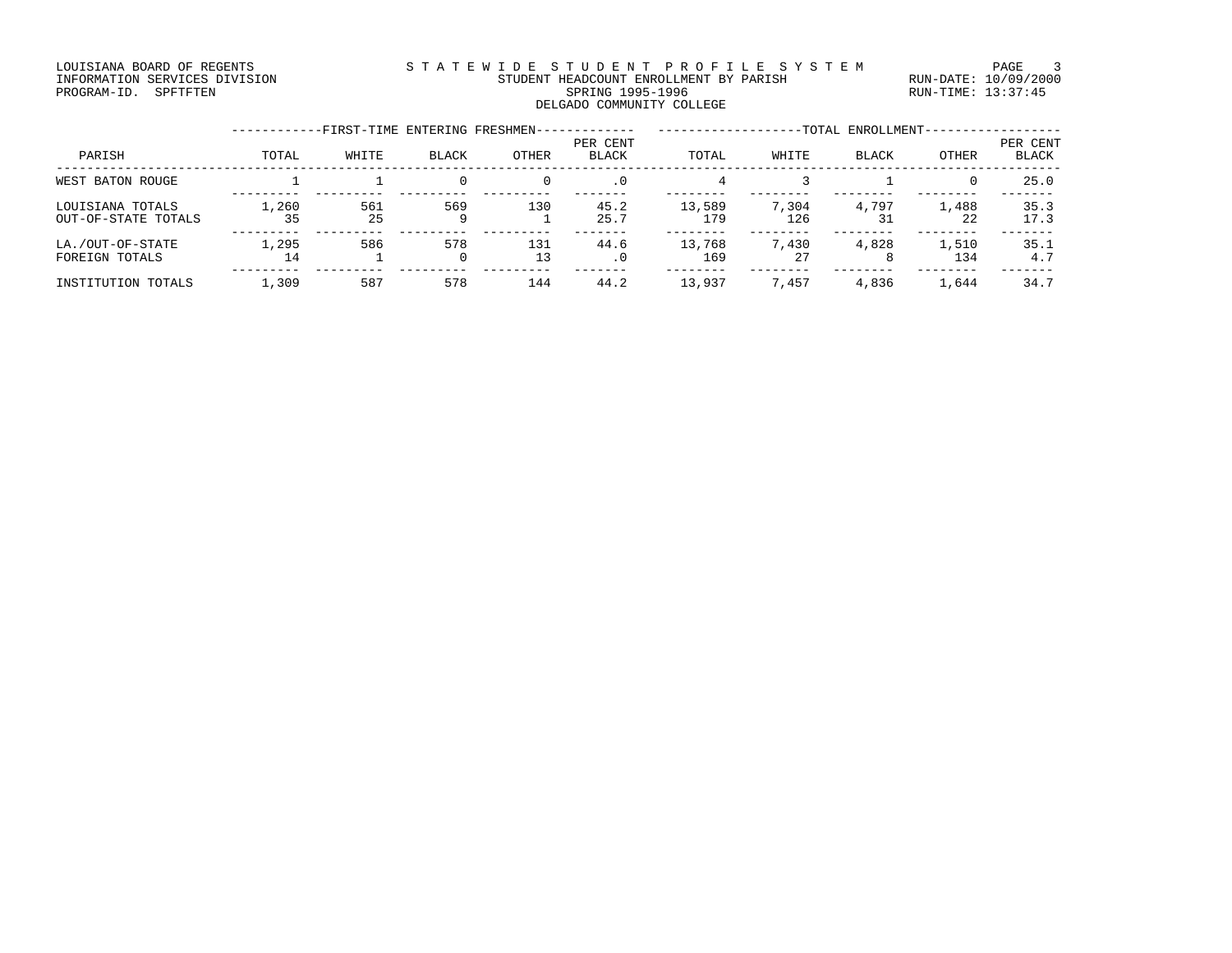#### LOUISIANA BOARD OF REGENTS STA TEWIDE STUDENT PROFILE SYSTEM PAGE 4 INFORMATION SERVICES DIVISION STUDENT HEADCOUNT ENROLLMENT BY PARISH RUN-DATE: 10/09/2000

PROGRAM-ID. SPFTFTEN SARE SERING 1995-1996 SPRING 1995-1996 RUN-TIME: 13:37:45 GRAMBLING STATE UNIVERSITY

|                              | -----------FIRST-TIME ENTERING FRESHMEN------------- | -------------------TOTAL ENROLLMENT--------------- |                |                      |                             |                 |                         |                 |                      |                   |
|------------------------------|------------------------------------------------------|----------------------------------------------------|----------------|----------------------|-----------------------------|-----------------|-------------------------|-----------------|----------------------|-------------------|
|                              |                                                      |                                                    |                |                      | PER CENT                    |                 |                         |                 |                      | PER CENT          |
| PARISH                       | TOTAL                                                | WHITE                                              | BLACK          | OTHER                | BLACK                       | TOTAL           | WHITE                   | <b>BLACK</b>    | OTHER                | BLACK             |
| <b>ACADIA</b>                | $\Omega$                                             | $\mathbf 0$                                        | 0              | $\mathbf 0$          | $\cdot$ 0                   | 18              | $\mathsf 0$             | 18              | $\mathbf 0$          | $\cdot$ 0         |
| ALLEN                        | $\Omega$                                             | $\mathbf 0$                                        | $\mathbf 0$    | $\mathsf{O}$         | $\cdot$ 0                   | 18              | $\mathbf 1$             | 17              | $\mathbf 0$          | 94.4              |
| <b>ASCENSION</b>             | $\Omega$                                             | $\mathbf 0$                                        | $\mathbf 0$    | $\mathbf 0$          | $\cdot$ 0                   | 16              | $\mathbf 0$             | 16              | $\mathbf 0$          | $\cdot$ 0         |
| ASSUMPTION                   | $\mathbf 0$                                          | $\mathbf 0$                                        | $\mathbf 0$    | $\mathbf 0$          | $\cdot$ .0                  | 12              | $\mathsf{O}\xspace$     | 12              | $\mathbf 0$          | $\cdot$ 0         |
| AVOYELLES                    | 2                                                    | $\mathbf 0$                                        | 2              | $\mathbf 0$          | 100.0                       | 35              | $\sqrt{2}$              | 32              | $\mathbf{1}$         | 91.4              |
| <b>BEAUREGARD</b>            | $\Omega$                                             | $\Omega$                                           | $\Omega$       | $\Omega$             | $\cdot$ 0                   | 13              | $\mathsf{O}$            | 12              | $\mathbf{1}$         | $\cdot$ 0         |
| <b>BIENVILLE</b>             | 6                                                    | $\Omega$                                           | 6              | $\Omega$             | 100.0                       | 122             | $\overline{3}$          | 116             | $\overline{3}$       | 95.1              |
| <b>BOSSIER</b>               | $\mathbf{1}$                                         | $\mathbf 0$                                        | $\mathbf 0$    | 1                    | $\overline{\phantom{0}}$ .0 | 67              | 14                      | 50              | 3                    | 74.6              |
| CADDO                        | 12                                                   | $\mathbf 0$                                        | 12             | $\Omega$             | 100.0                       | 438             | 23                      | 403             | 12                   | 92.0              |
| CALCASIEU                    | $\Omega$                                             | $\Omega$                                           | $\Omega$       | $\Omega$             | $\cdot$ 0                   | 62              | 2                       | 57              | 3                    | 91.9              |
| CALDWELL                     | $\Omega$                                             | $\Omega$                                           | $\Omega$       | $\Omega$             | $\cdot$ 0                   | $\overline{1}$  | $\mathbf{1}$            | $\overline{0}$  | $\Omega$             | $\cdot$ 0         |
| CATAHOULA                    | $\mathbf 0$                                          | $\mathbf 0$                                        | 0              | $\mathbf 0$          | $\cdot$ 0                   | 23              | $\mathsf 0$             | 22              | $\mathbf{1}$         | $\cdot$ 0         |
| CLAIBORNE                    | 5                                                    | $\Omega$                                           |                | $\Omega$             | 100.0                       | 114             | 5                       | 109             | $\Omega$             | 95.6              |
| CONCORDIA                    | $\overline{2}$                                       | $\Omega$                                           | $\overline{2}$ | $\Omega$             | 100.0                       | 34              | $\mathbf 0$             | 33              | $\mathbf{1}$         | $\cdot$ 0         |
| DE SOTO                      | $\mathbf{1}$                                         | $\Omega$                                           | $\Omega$       | $\mathbf{1}$         | $\overline{\phantom{0}}$ .0 | 54              | $\mathbf{1}$            | 51              | 2                    | 94.4              |
| EAST BATON ROUGE             | $\mathbf{1}$                                         | $\mathbf 0$                                        | $\mathbf{1}$   | 0                    | 100.0                       | 107             | $1\,$                   | 103             | 3                    | 96.3              |
| EAST CARROLL                 | 3                                                    | $\Omega$                                           | 3              | $\Omega$             | 100.0                       | 65              | $\mathbf 0$             | 65              | $\Omega$             | $\cdot$ 0         |
| EAST FELICIANA               | $\Omega$                                             | $\Omega$                                           | $\Omega$       | 0                    | $\overline{\phantom{0}}$ .0 | 11              | $\mathbf{1}$            | 9               | $\mathbf{1}$         | 81.8              |
| EVANGELINE                   | $\overline{a}$                                       | $\Omega$                                           | 2              | $\Omega$             | 100.0                       | 19              | $\mathbf 0$             | 19              | $\Omega$             | $\cdot$ 0         |
| FRANKLIN                     | $\Omega$                                             | $\Omega$                                           | $\Omega$       | U                    | $\overline{\phantom{0}}$ .0 | 46              | 5                       | 41              | $\Omega$             | 89.1              |
| <b>GRANT</b>                 | $\Omega$                                             | $\Omega$                                           | $\Omega$       | $\Omega$             | $\cdot$ 0                   | 12              | $\overline{0}$          | 11              | $\mathbf{1}$         | $\cdot$ 0         |
| IBERIA                       | $\Omega$                                             | $\Omega$                                           | $\Omega$       | $\Omega$             | $\cdot$ 0                   | 39              | $\mathbf 0$             | 39              | $\Omega$             | $\cdot$ 0         |
| IBERVILLE                    | $\mathbf 0$                                          | $\Omega$                                           | $\Omega$       | $\mathbf 0$          | $\cdot$ 0                   | 12              | $\mathbf 0$             | 12              | $\mathbf 0$          | $\cdot$ 0         |
| <b>JACKSON</b>               | 6                                                    | $\Omega$                                           | 6              | $\mathbf 0$          | 100.0                       | 112             | 5                       | 105             | $\overline{2}$       | 93.8              |
| <b>JEFFERSON</b>             | $\overline{2}$                                       | $\Omega$                                           |                | $\Omega$             | 100.0                       | 81              | $\mathbf{1}$            | 76              | 4                    | 93.8              |
| JEFFERSON DAVIS              | $\mathbf 0$                                          | $\Omega$                                           | 0              | 0                    | $\cdot$ 0                   | 19              | $\mathbb O$             | 19              | $\Omega$             | $\cdot$ 0         |
| LAFAYETTE                    | $\mathbf{1}$                                         | $\Omega$                                           | $\mathbf{1}$   | $\Omega$             | 100.0                       | 40              | $\Omega$                | 40              | $\Omega$             | $\cdot$ 0         |
| LAFOURCHE                    | $\Omega$                                             | $\Omega$                                           | $\Omega$       | $\Omega$             | $\overline{\phantom{0}}$ .0 | 6               | $\mathsf 0$             | 6               | $\mathbf{0}$         | $\cdot$ 0         |
| LA SALLE                     | $\Omega$                                             | $\mathbf{0}$                                       | $\mathbf 0$    | O                    | $\cdot$ 0                   | 5               | $\mathsf 0$             | 4               | $\mathbf{1}$         | $\cdot$ 0         |
| LINCOLN                      | 18                                                   | $\mathbf{1}$                                       | 17             | $\Omega$             | 94.4                        | 414             | 27                      | 371             | 16                   | 89.6              |
| LIVINGSTON                   | $\Omega$                                             | $\Omega$                                           | $\Omega$       | $\Omega$             | $\cdot$ 0                   | $7\phantom{.0}$ | $\mathbf 0$             | $7\phantom{.0}$ | $\Omega$             | $\cdot$ 0         |
| MADISON                      | 4                                                    | $\mathbf{0}$                                       |                | $\mathbf 0$          | 100.0                       | 88              | $\mathbf{1}$            | 86              | $\mathbf{1}$         | 97.7              |
| MOREHOUSE                    | 4                                                    | $\Omega$                                           |                | $\mathbf 0$          | 100.0                       | 120             | 8                       | 110             | $\overline{a}$       | 91.7              |
| NATCHITOCHES                 | $\mathbf{1}$                                         | $\Omega$                                           | $\mathbf{1}$   | $\Omega$             | 100.0                       | 30              | $\overline{4}$          | 25              | $\mathbf{1}$         | 83.3              |
| ORLEANS                      | $\overline{a}$                                       | $\Omega$                                           |                | $\Omega$             | 100.0                       | 221             | $\Omega$                | 221             | $\Omega$             | $\cdot$ 0         |
| OUACHITA                     | 3                                                    | $\Omega$                                           |                | 0                    | 100.0                       | 378             | 43                      | 324             | 11                   | 85.7              |
|                              | $\Omega$                                             | $\Omega$                                           |                | $\Omega$             | $\cdot$ 0                   | 6               | $\mathbf{1}$            | $-5$            | $\Omega$             | 83.3              |
| PLAQUEMINES<br>POINTE COUPEE | $\Omega$                                             | $\Omega$                                           | $\Omega$       | $\Omega$             | $\cdot$ 0                   | 10              | $\Omega$                | 10              | $\Omega$             |                   |
|                              | 5                                                    | $\Omega$                                           | 5              | $\Omega$             | 100.0                       | 175             | 13                      | 155             | 7                    | $\cdot$ 0<br>88.6 |
| RAPIDES                      | 3                                                    | $\Omega$                                           |                |                      |                             |                 |                         |                 |                      |                   |
| RED RIVER                    | $\Omega$                                             | $\Omega$                                           | 3              | 0<br>$\Omega$        | 100.0                       | 11              | 1<br>9                  | 9<br>45         | 1<br>$\Omega$        | 81.8              |
| RICHLAND                     |                                                      |                                                    |                |                      | $\cdot$ 0                   | 54              |                         | 8               |                      | 83.3              |
| SABINE                       | $\Omega$                                             | $\Omega$<br>$\Omega$                               | $\Omega$       | $\Omega$             | $\cdot$ 0                   | 9               | $\mathbf{1}$            |                 | $\Omega$<br>$\Omega$ | 88.9              |
| ST. BERNARD                  | $\Omega$                                             | $\Omega$                                           | $\Omega$       | $\Omega$<br>$\Omega$ | $\cdot$ 0                   | 2               | $\mathbf 0$<br>$\Omega$ | 2<br>7          | $\Omega$             | $\cdot$ 0         |
| ST. CHARLES                  | $\Omega$<br>$\Omega$                                 | $\Omega$                                           | <sup>0</sup>   |                      | $\cdot$ 0                   | 7               |                         |                 | $\Omega$             | $\cdot$ 0         |
| ST. HELENA                   |                                                      |                                                    |                | $\Omega$             | $\cdot$ 0                   | 23              | $\mathbf 0$             | 23              |                      | $\cdot$ 0         |
| ST. JAMES                    | $\Omega$                                             | $\Omega$                                           |                | $\Omega$             | $\cdot$ 0                   | $\overline{3}$  | $\mathbf 0$             | 2               | $\mathbf{1}$         | $\cdot$ 0         |
| ST. JOHN                     | $\Omega$                                             | $\Omega$                                           |                | <sup>0</sup>         | $\cdot$ 0                   | 16              | $\Omega$                | 16              | $\Omega$             | $\cdot$ 0         |
| ST. LANDRY                   | ζ                                                    | $\Omega$                                           |                | O                    | 100.0                       | 90              | $\mathbf 0$             | 90              | $\Omega$             | $\cdot$ 0         |
| ST. MARTIN                   | $\Omega$                                             | $\Omega$                                           | $\Omega$       | 0                    | $\cdot$ 0                   | 8               | $\mathbf 0$             | 8               | $\Omega$             | $\cdot$ 0         |
| ST. MARY                     | $\mathbf{1}$                                         | $\Omega$                                           | $\mathbf{1}$   | $\Omega$             | 100.0                       | 39              | $\Omega$                | 38              | $\mathbf{1}$         | $\cdot$ 0         |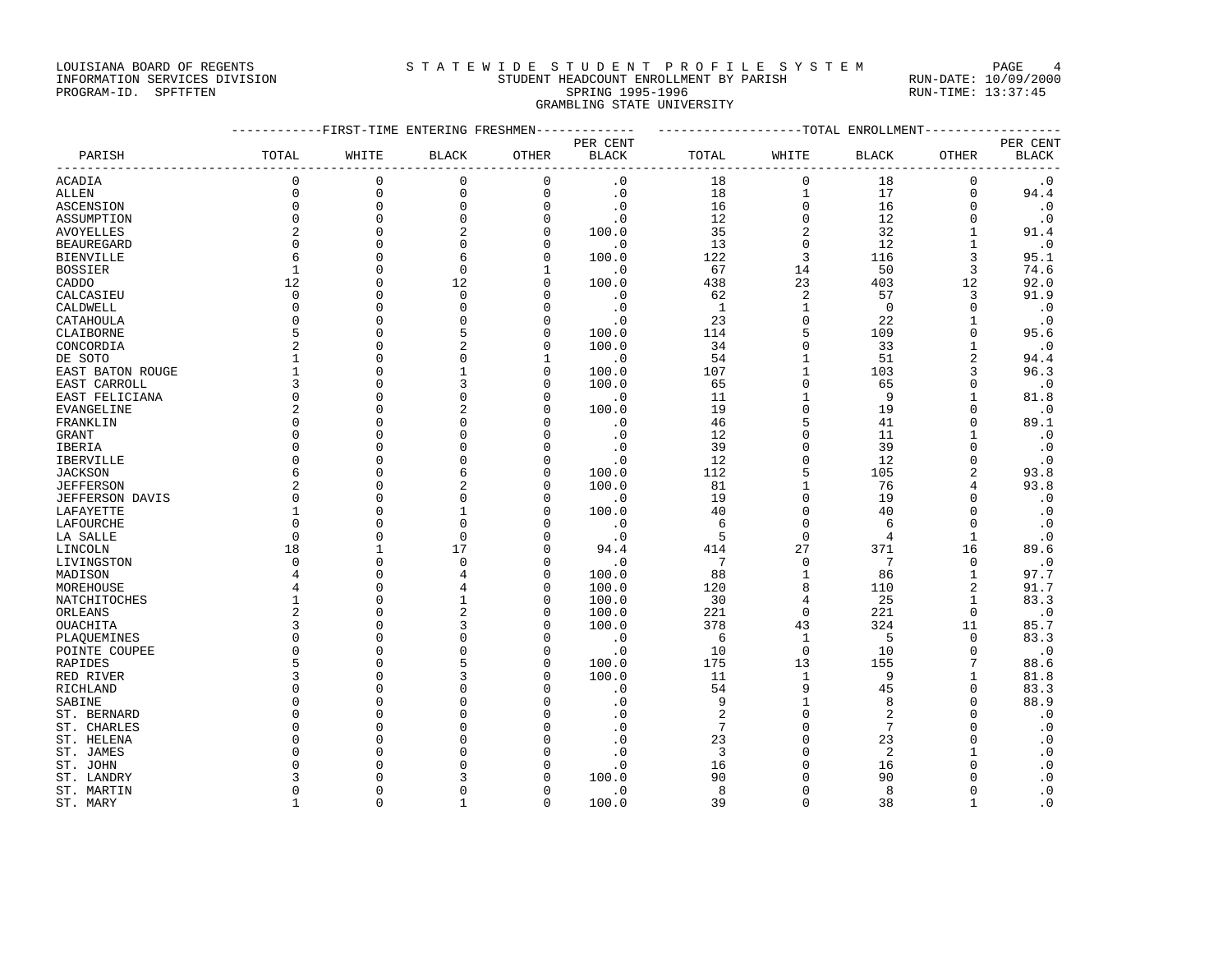## LOUISIANA BOARD OF REGENTS STATEWIDE STUDENT PROFILE SYSTEM PAGE 5 INFORMATION SERVICES DIVISION STUDENT HEADCOUNT ENROLLMENT BY PARISH RUN-DATE: 10/09/2000

# PROGRAM-ID. SPFTFTEN SARE SERING 1995-1996 SPRING 1995-1996 RUN-TIME: 13:37:45 GRAMBLING STATE UNIVERSITY

|                     | -FIRST-TIME ENTERING FRESHMEN- | ------------------TOTAL ENROLLMENT- |              |              |                          |       |       |       |              |                          |
|---------------------|--------------------------------|-------------------------------------|--------------|--------------|--------------------------|-------|-------|-------|--------------|--------------------------|
| PARISH              | TOTAL                          | WHITE                               | <b>BLACK</b> | <b>OTHER</b> | PER CENT<br><b>BLACK</b> | TOTAL | WHITE | BLACK | <b>OTHER</b> | PER CENT<br><b>BLACK</b> |
| ST. TAMMANY         |                                |                                     |              |              | 100.0                    | 18    |       | 18    |              | $\cdot$ 0                |
| TANGIPAHOA          |                                |                                     |              |              | . 0                      | 40    |       | 39    |              | 97.5                     |
| TENSAS              |                                |                                     |              |              | 100.0                    | 33    |       | 28    |              | 84.8                     |
| TERREBONNE          |                                |                                     |              |              | . 0                      | 25    |       | 25    |              | . 0                      |
| UNION               |                                |                                     |              |              | 50.0                     | 62    |       | 56    |              | 90.3                     |
| VERMILLION          |                                |                                     |              |              | . 0                      |       |       |       |              | . 0                      |
| VERNON              |                                |                                     |              |              | . 0                      | 12    |       | 12    |              | . 0                      |
| WASHINGTON          |                                |                                     |              |              | 100.0                    | 19    |       | 18    |              | $\cdot$ 0                |
| WEBSTER             |                                |                                     |              |              | 100.0                    | 141   |       | 133   |              | 94.3                     |
| WEST BATON ROUGE    |                                |                                     |              |              |                          |       |       |       |              | . 0                      |
| WEST CARROLL        |                                |                                     |              |              | . 0                      |       |       | 14    |              | 87.5                     |
| WEST FELICIANA      |                                |                                     |              |              |                          |       |       |       |              | $\cdot$ 0                |
| WINN                |                                |                                     |              |              | 100.0                    | 44    |       | 40    |              | 90.9                     |
| LOUISIANA TOTALS    | 101                            |                                     | 97           |              | 96.0                     | 3,733 | 190   | 3,453 | 90           | 92.5                     |
| OUT-OF-STATE TOTALS | 94                             |                                     | 93           |              | 98.9                     | 3,220 | 29    | 3,135 | 56           | 97.4                     |
| LA./OUT-OF-STATE    | 195                            |                                     | 190          |              | 97.4                     | 6,953 | 219   | 6,588 | 146          | 94.8                     |
| FOREIGN TOTALS      |                                |                                     |              |              | 33.3                     | 67    |       | 23    | 44           | $\cdot$ 0                |
| INSTITUTION TOTALS  | 201                            | 2                                   | 192          |              | 95.5                     | 7,020 | 219   | 6,611 | 190          | 94.2                     |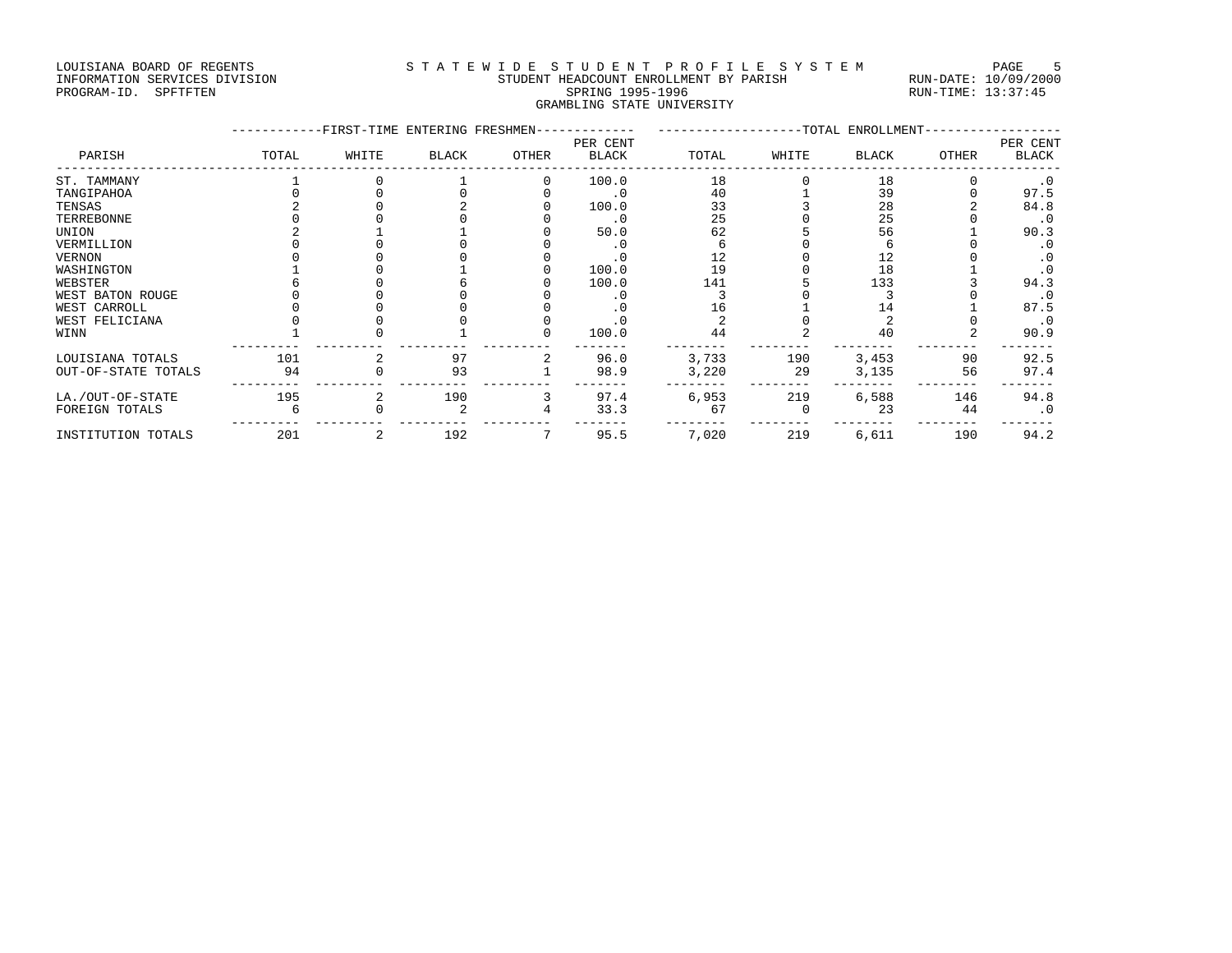### LOUISIANA BOARD OF REGENTS STATEWIDE STUDENT PROFILE SYSTEM PAGE 6 INFORMATION SERVICES DIVISION STUDENT HEADCOUNT ENROLLMENT BY PARISH RUN-DATE: 10/09/2000

# PROGRAM-ID. SPFTFTEN SARE SERING 1995-1996 SPRING 1995-1996 RUN-TIME: 13:37:45 LOUISIANA TECH UNIVERSITY

|                        | -----------FIRST-TIME ENTERING FRESHMEN------------- |              |              |             |                | ------------------TOTAL ENROLLMENT----------------- |                |                         |                |              |
|------------------------|------------------------------------------------------|--------------|--------------|-------------|----------------|-----------------------------------------------------|----------------|-------------------------|----------------|--------------|
|                        |                                                      |              |              |             | PER CENT       |                                                     |                |                         |                | PER CENT     |
| PARISH                 | TOTAL                                                | WHITE        | <b>BLACK</b> | OTHER       | <b>BLACK</b>   | TOTAL                                               | WHITE          | <b>BLACK</b>            | OTHER          | <b>BLACK</b> |
| ACADIA                 | $\mathbf 0$                                          | $\mathbf 0$  | 0            | 0           | $\cdot$ 0      | 3                                                   | 3              | $\mathbf 0$             | $\mathbf 0$    | $\cdot$ 0    |
| ALLEN                  | $\mathbf 0$                                          | $\mathbf{0}$ | $\mathbf{0}$ | $\mathsf 0$ | $\cdot$ 0      | 18                                                  | 16             | $\overline{\mathbf{c}}$ | $\mathbf 0$    | 11.1         |
| ASCENSION              | $\mathbf 0$                                          | $\mathbf{0}$ | $\Omega$     | $\mathbf 0$ | $\cdot$ 0      | 34                                                  | 30             | 3                       | $\mathbf{1}$   | 8.8          |
| ASSUMPTION             | $\mathbf{0}$                                         | $\Omega$     | 0            | $\mathbf 0$ | $\cdot$ 0      | 15                                                  | 15             | $\mathbf 0$             | $\mathbf 0$    | $\cdot$ 0    |
| AVOYELLES              | $\Omega$                                             | $\Omega$     | $\Omega$     | $\Omega$    | $\cdot$ 0      | 20                                                  | 20             | $\Omega$                | $\Omega$       | $\cdot$ 0    |
| <b>BEAUREGARD</b>      | $\Omega$                                             | $\Omega$     | $\Omega$     | 0           | $\cdot$ 0      | 62                                                  | 53             | 6                       | 3              | 9.7          |
| <b>BIENVILLE</b>       | $\mathbf{1}$                                         | $\mathbf{1}$ | U            | $\Omega$    | $\cdot$ 0      | 179                                                 | 136            | 29                      | 14             | 16.2         |
| <b>BOSSIER</b>         | 23                                                   | 17           |              | 4           | 8.7            | 814                                                 | 633            | 87                      | 94             | 10.7         |
| CADDO                  | 5                                                    | 3            | 0            | 2           | $\cdot$ 0      | 965                                                 | 710            | 193                     | 62             | 20.0         |
| CALCASIEU              | $\Omega$                                             | $\Omega$     | $\Omega$     | $\Omega$    | $\cdot$ 0      | 94                                                  | 88             | 3                       | 3              | 3.2          |
| CALDWELL               | $\Omega$                                             | ∩            | U            | 0           | $\cdot$ 0      | 20                                                  | 16             | 4                       | $\mathbf 0$    | 20.0         |
| CAMERON                | $\Omega$                                             | $\cap$       | n            | $\Omega$    | $\cdot$ 0      | 1                                                   | 1              | $\cap$                  | $\Omega$       | $\cdot$ 0    |
| CATAHOULA              | 1                                                    | 1            | U            | 0           | $\cdot$ 0      | 42                                                  | 41             | 1                       | $\mathbf 0$    | 2.4          |
| CLAIBORNE              | 3                                                    | 3            |              | U           | $\cdot$ 0      | 131                                                 | 110            | 15                      | 6              | 11.5         |
| CONCORDIA              | $\Omega$                                             |              | n            | U           | $\cdot$ 0      | 66                                                  | 56             | 6                       | 4              | 9.1          |
| DE SOTO                | $\overline{2}$                                       | ∩            |              | $\Omega$    | 100.0          | 43                                                  | 26             | 16                      | $\mathbf{1}$   | 37.2         |
| EAST BATON ROUGE       | $\Omega$                                             | $\Omega$     | n            | O           | $\cdot$ 0      | 343                                                 | 311            | 21                      | 11             | 6.1          |
| EAST CARROLL           | $\Omega$                                             | $\cap$       |              | U           | $\cdot$ 0      | 21                                                  | 12             | 9                       | $\Omega$       | 42.9         |
| EAST FELICIANA         | $\mathbf 0$                                          | $\cap$       |              | O           | $\cdot$ 0      | 11                                                  | 11             | $\Omega$                | $\mathbf 0$    | $\cdot$ 0    |
| EVANGELINE             | 0                                                    | ∩            |              | O           | $\cdot$ 0      | 8                                                   | 8              | $\Omega$                | $\mathbf 0$    | $\cdot$ 0    |
| FRANKLIN               | $\Omega$                                             |              |              | O           | $\overline{0}$ | 75                                                  | 63             | 10                      | $\overline{2}$ | 13.3         |
| GRANT                  | 0                                                    | O            |              | 0           | $\cdot$ 0      | 35                                                  | 30             | 5                       | 0              | 14.3         |
| IBERIA                 | $\Omega$                                             |              |              | O           | $\overline{0}$ | 6                                                   | 6              | $\Omega$                | $\Omega$       | $\cdot$ 0    |
| IBERVILLE              | $\Omega$                                             | $\cap$       |              | U           | $\cdot$ 0      | 5                                                   | 3              | 2                       | $\mathbf 0$    | 40.0         |
| <b>JACKSON</b>         | 6                                                    | 6            |              | O           | $\cdot$ 0      | 224                                                 | 188            | 32                      | 4              | 14.3         |
| <b>JEFFERSON</b>       | 0                                                    | $\Omega$     | U            | U           | $\cdot$ 0      | 115                                                 | 84             | 16                      | 15             | 13.9         |
| <b>JEFFERSON DAVIS</b> | $\Omega$                                             | $\cap$       |              | $\Omega$    | $\cdot$ 0      | 5                                                   | 5              | $\Omega$                | $\Omega$       | $\cdot$ 0    |
| LAFAYETTE              | $\Omega$                                             | $\Omega$     |              | O           | $\cdot$ 0      | 59                                                  | 52             | 5                       | $\overline{2}$ | 8.5          |
| LAFOURCHE              | 1                                                    | $\mathbf{1}$ |              | O           | $\cdot$ 0      | 22                                                  | 18             | 3                       | 1              | 13.6         |
| LA SALLE               | $\Omega$                                             | $\Omega$     | n            | $\Omega$    | $\cdot$ 0      | 36                                                  | 33             | $\mathbf 0$             | 3              | $\cdot$ 0    |
| LINCOLN                | 27                                                   | 22           |              | 1           | 14.8           | 1,341                                               | 1,200          | 95                      | 46             | 7.1          |
| LIVINGSTON             | $\mathbf 0$                                          | $\Omega$     |              | $\mathbf 0$ | $\cdot$ 0      | 35                                                  | 35             | $\mathbf 0$             | $\Omega$       | $\cdot$ 0    |
| MADISON                | $\overline{a}$                                       | $\Omega$     |              | $\Omega$    | 100.0          | 31                                                  | 14             | 14                      | 3              | 45.2         |
| MOREHOUSE              | $\overline{2}$                                       | $\cap$       |              | $\Omega$    | 100.0          | 81                                                  | 54             | 26                      | $\mathbf{1}$   | 32.1         |
| NATCHITOCHES           | $\Omega$                                             | $\Omega$     | U            | 0           | $\cdot$ 0      | 63                                                  | 54             | 6                       | 3              | 9.5          |
| ORLEANS                | 1                                                    | $\Omega$     |              | $\mathbf 0$ | 100.0          | 94                                                  | 54             | 35                      | 5              | 37.2         |
| OUACHITA               | 5                                                    | 3            |              | 1           | 20.0           | 551                                                 | 479            | 50                      | 22             | 9.1          |
| PLAOUEMINES            | $\Omega$                                             |              |              | U           | $\cdot$ 0      | 12                                                  | 10             | $\Omega$                | 2              | $\cdot$ 0    |
| POINTE COUPEE          | $\Omega$                                             | $\Omega$     | n            | O           | $\cdot$ 0      | 10                                                  | 10             | $\mathbf 0$             | $\mathbf 0$    | $\cdot$ 0    |
| RAPIDES                |                                                      |              |              | 0           | . 0            | 262                                                 | 216            | 36                      | 10             | 13.7         |
| RED RIVER              | 1                                                    |              |              | U           | 100.0          | 20                                                  | 12             | 8                       | $\mathbf 0$    | 40.0         |
| RICHLAND               | 1                                                    |              |              | U           | $\cdot$ 0      | 62                                                  | 47             | 15                      | $\Omega$       | 24.2         |
| SABINE                 | $\Omega$                                             | $\cap$       |              | O           | $\cdot$ 0      | 36                                                  | 31             | $\overline{2}$          | 3              | 5.6          |
| ST. BERNARD            | $\Omega$                                             |              |              | U           | $\cdot$ 0      | 6                                                   | 5              | $\Omega$                | 1              | $\cdot$ 0    |
| ST. CHARLES            | $\Omega$                                             |              |              | O           | $\cdot$ 0      | 38                                                  | 26             | 6                       | 6              | 15.8         |
| ST. JAMES              | $\Omega$                                             |              |              |             | $\cdot$ 0      | $\mathbf{1}$                                        | $\mathbf{1}$   |                         | $\Omega$       | $\cdot$ 0    |
| ST. JOHN               | $\cap$                                               |              |              | U           | $\cdot$ 0      | 25                                                  | 22             |                         | $\Omega$       | 12.0         |
| ST. LANDRY             | U                                                    |              |              |             | $\Omega$       | 15                                                  | 12             |                         | 2              | 6.7          |
| ST. MARTIN             | $\Omega$                                             | $\cap$       |              | U           | $\cdot$ 0      | 5                                                   | $\overline{4}$ |                         | $\mathbf 0$    | 20.0         |
| ST. MARY               | $\Omega$                                             | $\Omega$     | $\cap$       | $\Omega$    | $\Omega$       | 8                                                   | 5              | κ                       | $\Omega$       | 37.5         |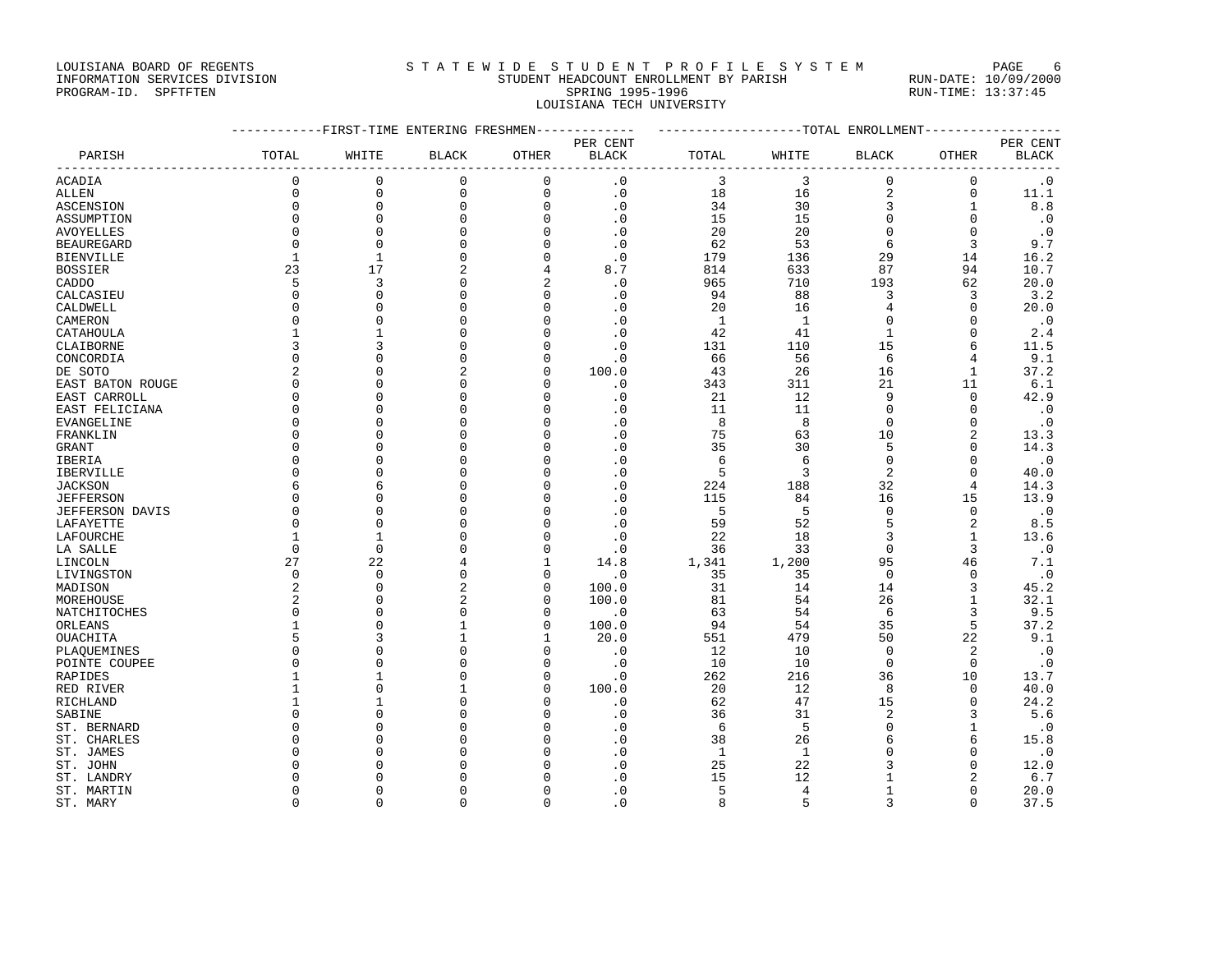#### LOUISIANA BOARD OF REGENTS STA TEWIDE STUDENT PROFILE SYSTEM PAGE 7 INFORMATION SERVICES DIVISION STUDENT HEADCOUNT ENROLLMENT BY PARISH RUN-DATE: 10/09/2000 PROGRAM-ID. SPFTFTEN SARE SERING 1995-1996 SPRING 1995-1996 RUN-TIME: 13:37:45 LOUISIANA TECH UNIVERSITY

|                     |       | -FIRST-TIME ENTERING FRESHMEN- |              |       |                          | -TOTAL ENROLLMENT |       |       |       |                          |
|---------------------|-------|--------------------------------|--------------|-------|--------------------------|-------------------|-------|-------|-------|--------------------------|
| PARISH              | TOTAL | WHITE                          | <b>BLACK</b> | OTHER | PER CENT<br><b>BLACK</b> | TOTAL             | WHITE | BLACK | OTHER | PER CENT<br><b>BLACK</b> |
| ST. TAMMANY         |       |                                |              |       | $\cdot$ 0                | 105               | 95    |       |       | 5.7                      |
| TANGIPAHOA          |       |                                |              |       |                          | 25                | 17    |       |       | 28.0                     |
| TENSAS              |       |                                |              |       |                          | 17                | 14    |       |       | 11.8                     |
| TERREBONNE          |       |                                |              |       |                          | 58                | 53    |       |       | 5.2                      |
| UNION               |       |                                |              |       |                          | 215               | 174   |       | 10    | 14.4                     |
| VERMILLION          |       |                                |              |       |                          |                   |       |       |       | 12.5                     |
| VERNON              |       |                                |              |       |                          | 67                | 58    |       |       | 3.0                      |
| WASHINGTON          |       |                                |              |       |                          | 18                | 18    |       |       | $\cdot$ 0                |
| WEBSTER             |       |                                |              |       | 25.0                     | 318               | 266   | 45    |       | 14.2                     |
| WEST BATON ROUGE    |       |                                |              |       |                          |                   |       |       |       | $\cdot$ 0                |
| WEST CARROLL        |       |                                |              |       | . U                      | 61                | 58    |       |       | 3.3                      |
| WEST FELICIANA      |       |                                |              |       | . ∪                      | 14                | 13    |       |       | $\cdot$ 0                |
| WINN                |       |                                |              |       | $\cdot$ 0                | 81                | 72    |       |       | 8.6                      |
| LOUISIANA TOTALS    | 89    | 65                             | 16           |       | 18.0                     | 7,157             | 5,916 | 875   | 366   | 12.2                     |
| OUT-OF-STATE TOTALS | 12    |                                |              |       | 33.3                     | 1,183             | 907   | 214   | 62    | 18.1                     |
| LA./OUT-OF-STATE    | 101   | 72                             | 20           | 9     | 19.8                     | 8,340             | 6,823 | 1,089 | 428   | 13.1                     |
| FOREIGN TOTALS      |       |                                |              |       | . 0                      | 313               |       |       | 306   | $\cdot$ 3                |
| INSTITUTION TOTALS  | 101   | 72                             | 20           | 9     | 19.8                     | 8,653             | 6,829 | 1,090 | 734   | 12.6                     |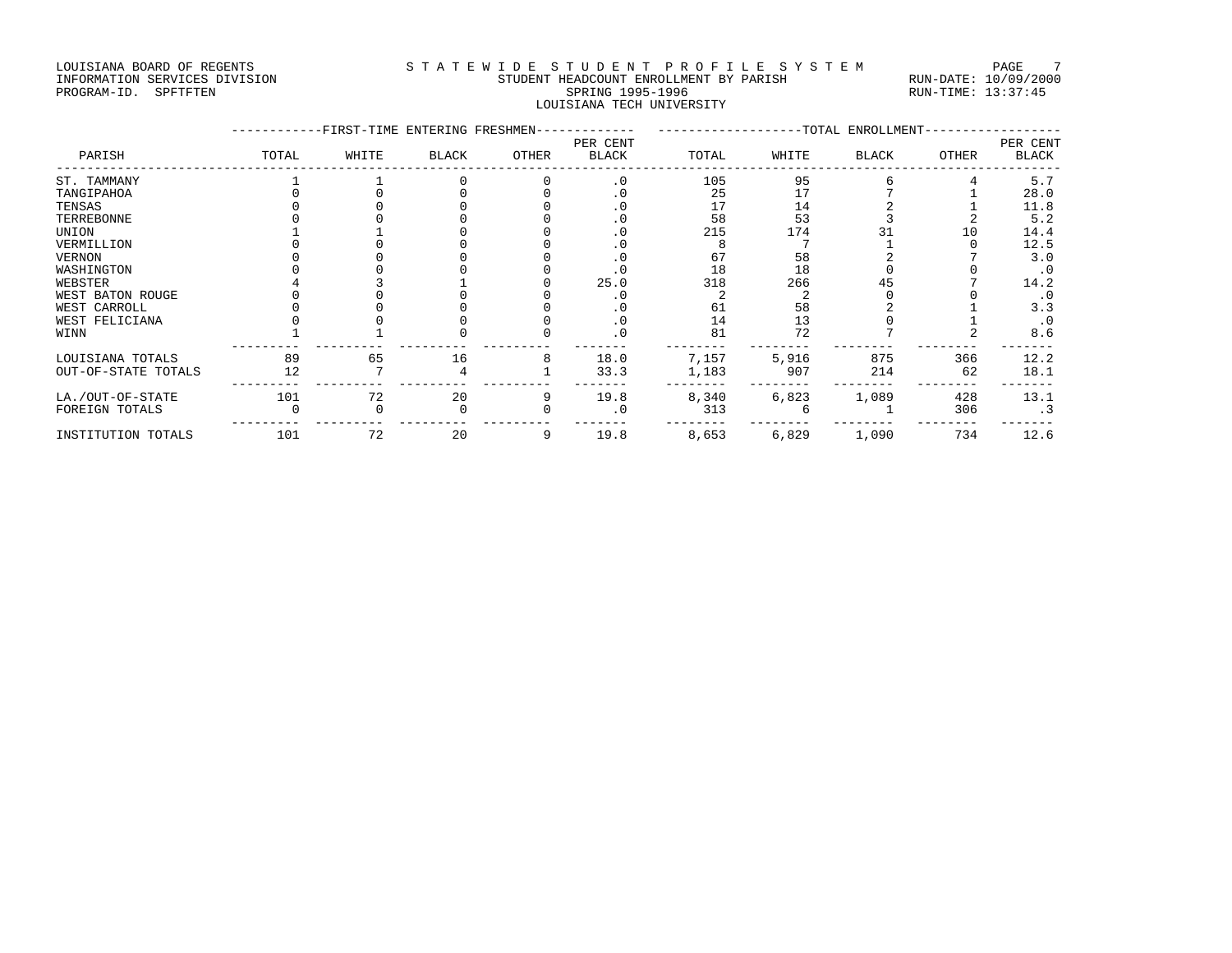### LOUISIANA BOARD OF REGENTS STATEWIDE STUDENT PROFILE SYSTEM PAGE 8 INFORMATION SERVICES DIVISION STUDENT HEADCOUNT ENROLLMENT BY PARISH RUN-DATE: 10/09/2000

# PROGRAM-ID. SPFTFTEN SARE SERING 1995-1996 SPRING 1995-1996 RUN-TIME: 13:37:45 MCNEESE STATE UNIVERSITY

|                        |                | ---------FIRST-TIME ENTERING FRESHMEN- |                |              |                               |                         | -------------------TOTAL ENROLLMENT- |                |                   |              |  |  |
|------------------------|----------------|----------------------------------------|----------------|--------------|-------------------------------|-------------------------|--------------------------------------|----------------|-------------------|--------------|--|--|
|                        |                |                                        |                |              | PER CENT                      |                         |                                      |                |                   | PER CENT     |  |  |
| PARISH                 | TOTAL          | WHITE                                  | <b>BLACK</b>   | OTHER        | <b>BLACK</b><br>$- - - - - -$ | TOTAL                   | WHITE                                | BLACK          | OTHER<br>-------- | <b>BLACK</b> |  |  |
| ACADIA                 | 31             | 22                                     | 9              | 0            | 29.0                          | 230                     | 197                                  | 30             | 3                 | 13.0         |  |  |
| <b>ALLEN</b>           | 41             | 41                                     | $\mathsf 0$    | $\mathsf{O}$ | $\cdot$ 0                     | 257                     | 236                                  | 17             | $\overline{4}$    | 6.6          |  |  |
| <b>ASCENSION</b>       | $\overline{4}$ | 3                                      | $\mathbf{1}$   | 0            | 25.0                          | 11                      | 8                                    | 3              | $\mathbf 0$       | 27.3         |  |  |
| ASSUMPTION             | $\Omega$       | $\Omega$                               | $\Omega$       | $\Omega$     | $\cdot$ 0                     | 8                       | $\overline{4}$                       | $\overline{4}$ | $\Omega$          | 50.0         |  |  |
| AVOYELLES              | $\mathbf 0$    | $\mathbf 0$                            | $\mathbf 0$    | $\mathsf{O}$ | $\cdot$ 0                     | 14                      | 13                                   | $\mathbf{1}$   | $\mathbf 0$       | 7.1          |  |  |
| <b>BEAUREGARD</b>      | 68             | 60                                     | 5              | 3            | 7.4                           | 420                     | 375                                  | 32             | 13                | 7.6          |  |  |
| <b>BIENVILLE</b>       | $\mathbf 0$    | $\mathbf{0}$                           | $\Omega$       | $\mathbf 0$  | $\cdot$ 0                     | $\overline{4}$          | $\overline{c}$                       | $\overline{2}$ | $\mathbf 0$       | 50.0         |  |  |
| <b>BOSSIER</b>         | $\mathbf{1}$   | $\mathbf{1}$                           | $\Omega$       | $\mathbf 0$  | $\cdot$ 0                     | 16                      | 12                                   | 4              | $\Omega$          | 25.0         |  |  |
| CADDO                  | $\mathbf{1}$   | $\Omega$                               | $\mathbf{1}$   | $\mathbf 0$  | 100.0                         | 23                      | 17                                   | 6              | $\Omega$          | 26.1         |  |  |
| CALCASIEU              | 731            | 519                                    | 194            | 18           | 26.5                          | 4,379                   | 3,562                                | 702            | 115               | 16.0         |  |  |
| CALDWELL               | $\overline{0}$ | $\mathbf 0$                            | $\Omega$       | $\mathbf 0$  | $\cdot$ 0                     | 1                       | 1                                    | $\mathbf 0$    | $\mathbf 0$       | $\cdot$ 0    |  |  |
| CAMERON                | 32             | 32                                     | $\Omega$       | $\Omega$     | $\cdot$ 0                     | 199                     | 194                                  | $\overline{2}$ | 3                 | 1.0          |  |  |
| CATAHOULA              | $\Omega$       | $\Omega$                               | U              | $\Omega$     | $\cdot$ 0                     | 6                       | 4                                    | $\overline{c}$ | $\Omega$          | 33.3         |  |  |
| CONCORDIA              | $\mathbf 0$    | $\mathbf 0$                            | 0              | 0            | $\cdot$ 0                     | $\overline{\mathbf{c}}$ | $\overline{c}$                       | $\mathbf 0$    | $\mathbf 0$       | $\cdot$ 0    |  |  |
| DE SOTO                | $\Omega$       | $\Omega$                               | $\Omega$       | $\Omega$     | $\cdot$ 0                     | $\overline{a}$          | $\mathbf 0$                          | $\overline{2}$ | $\mathbf 0$       | $\cdot$ 0    |  |  |
| EAST BATON ROUGE       | 9              | 7                                      | $\overline{2}$ | 0            | 22.2                          | 85                      | 78                                   | 6              | $\mathbf{1}$      | 7.1          |  |  |
| EVANGELINE             | 12             | 8                                      | 4              | $\Omega$     | 33.3                          | 124                     | 112                                  | 11             | 1                 | 8.9          |  |  |
| FRANKLIN               | $\mathbf 0$    | $\mathbf{0}$                           | $\Omega$       | 0            | $\cdot$ 0                     | 2                       | $\mathbf 0$                          | $\overline{2}$ | 0                 | $\cdot$ 0    |  |  |
| GRANT                  |                | $\mathbf{1}$                           | $\Omega$       | $\Omega$     | $\cdot$ 0                     | 4                       | $\overline{4}$                       | $\Omega$       | $\Omega$          | $\cdot$ 0    |  |  |
| IBERIA                 |                | 3                                      | $\overline{2}$ | $\Omega$     | 40.0                          | 65                      | 42                                   | 22             | $\mathbf{1}$      | 33.8         |  |  |
| IBERVILLE              | $\mathbf{1}$   | $\Omega$                               | $\mathbf{1}$   | $\Omega$     | 100.0                         | 2                       | $\mathbf{1}$                         | $\mathbf{1}$   | $\Omega$          | 50.0         |  |  |
| <b>JACKSON</b>         | $\Omega$       | $\Omega$                               | $\Omega$       | $\Omega$     | $\cdot$ 0                     | 3                       | 3                                    | $\Omega$       | $\Omega$          | $\cdot$ 0    |  |  |
| <b>JEFFERSON</b>       | 3              | 3                                      | $\mathbf 0$    | 0            | $\cdot$ 0                     | 29                      | 20                                   | 5              | $\overline{4}$    | 17.2         |  |  |
| <b>JEFFERSON DAVIS</b> | 76             | 62                                     | 13             | 1            | 17.1                          | 535                     | 462                                  | 66             | 7                 | 12.3         |  |  |
| LAFAYETTE              | 8              | 6                                      | $\overline{2}$ | $\mathbf 0$  | 25.0                          | 63                      | 49                                   | 11             | 3                 | 17.5         |  |  |
| LAFOURCHE              | $\Omega$       | $\Omega$                               | U              | $\Omega$     | $\cdot$ 0                     | 18                      | 15                                   | 3              | $\Omega$          | 16.7         |  |  |
| LA SALLE               | $\overline{2}$ | $\mathbf{1}$                           | $\mathbf{1}$   | 0            | 50.0                          | 3                       | $\overline{2}$                       | $\mathbf{1}$   | $\Omega$          | 33.3         |  |  |
| LINCOLN                | $\Omega$       | $\Omega$                               | $\cap$         | $\Omega$     | $\cdot$ 0                     | 2                       | $\overline{2}$                       | $\Omega$       | $\Omega$          | $\cdot$ 0    |  |  |
| LIVINGSTON             | $\mathbf{1}$   | $\mathbf{1}$                           | $\Omega$       | $\Omega$     | $\cdot$ 0                     | 8                       | 5                                    | 3              | $\Omega$          | 37.5         |  |  |
| MOREHOUSE              | $\Omega$       | $\Omega$                               | U              | $\Omega$     | $\cdot$ 0                     | $\mathbf{1}$            | $\mathbf{1}$                         | $\Omega$       | $\Omega$          | $\cdot$ 0    |  |  |
| NATCHITOCHES           | $\Omega$       | $\mathbf{0}$                           |                | $\mathbf 0$  | $\cdot$ 0                     | 14                      | 10                                   | 3              | $\mathbf{1}$      | 21.4         |  |  |
| ORLEANS                | 5              | $\Omega$                               | 5              | 0            | 100.0                         | 33                      | 15                                   | 17             | $\mathbf 1$       | 51.5         |  |  |
| OUACHITA               | 7              | $\mathbf{1}$                           | 6              | $\Omega$     | 85.7                          | 25                      | 16                                   | 9              | $\Omega$          | 36.0         |  |  |
| PLAQUEMINES            | $\Omega$       | $\Omega$                               | Ω              | 0            | $\cdot$ 0                     | $\overline{4}$          | $\overline{4}$                       | $\Omega$       | $\Omega$          | $\cdot$ .0   |  |  |
| POINTE COUPEE          | $\Omega$       | $\Omega$                               | $\Omega$       | $\Omega$     | $\cdot$ 0                     | 2                       | $\mathbf{1}$                         | $\mathbf{1}$   | $\Omega$          | 50.0         |  |  |
| RAPIDES                |                | 5                                      | $\overline{2}$ | $\mathbf 0$  | 28.6                          | 61                      | 52                                   | 9              | $\Omega$          | 14.8         |  |  |
| RED RIVER              |                | $\Omega$                               | $\mathbf{1}$   | $\Omega$     | 100.0                         | 2                       | $\mathbf{1}$                         | -1             | $\Omega$          | 50.0         |  |  |
| RICHLAND               |                | $\mathbf{1}$                           | $\Omega$       | $\Omega$     | $\cdot$ 0                     | 3                       | 3                                    | $\Omega$       | $\Omega$          | $\cdot$ 0    |  |  |
| SABINE                 | 3              | $\overline{a}$                         | $\mathbf{1}$   | $\Omega$     | 33.3                          | 14                      | 12                                   | $\mathbf{1}$   | 1                 | 7.1          |  |  |
| ST. BERNARD            | $\mathbf{1}$   | $\Omega$                               | $\Omega$       | $\mathbf{1}$ | $\cdot$ 0                     | $\overline{3}$          | $\overline{2}$                       | $\Omega$       | $\mathbf{1}$      | $\cdot$ 0    |  |  |
| ST. CHARLES            | $\Omega$       | $\Omega$                               | U              | $\mathbf 0$  | $\cdot$ 0                     | $\overline{7}$          | 6                                    | $\mathbf{1}$   | 0                 | 14.3         |  |  |
| ST. JAMES              | $\Omega$       | $\Omega$                               |                | $\Omega$     | $\cdot$ 0                     | 3                       | $\overline{2}$                       | $\overline{1}$ | $\Omega$          | 33.3         |  |  |
| ST. JOHN               | $\Omega$       | $\Omega$                               | n              | 0            | $\cdot$ 0                     | 5                       | 5                                    | $\Omega$       | $\Omega$          | $\cdot$ 0    |  |  |
| ST. LANDRY             | 12             | 4                                      | 8              | $\Omega$     | 66.7                          | 154                     | 124                                  | 30             | $\Omega$          | 19.5         |  |  |
| ST. MARTIN             | 3              | $\Omega$                               | 3              | 0            | 100.0                         | 16                      | 10                                   | 6              | $\Omega$          | 37.5         |  |  |
| ST. MARY               | 3              | $\mathbf{1}$                           |                | $\Omega$     | 66.7                          | 21                      | 16                                   | 5              | $\Omega$          | 23.8         |  |  |
| ST. TAMMANY            |                | 5                                      | $\Omega$       | $\Omega$     | $\cdot$ 0                     | 19                      | 16                                   | 3              | $\Omega$          | 15.8         |  |  |
| TANGIPAHOA             | 2              | $\Omega$                               | 2              | O            | 100.0                         | 7                       | 1                                    | 5              | 1                 | 71.4         |  |  |
| TENSAS                 | $\Omega$       | $\Omega$                               | $\Omega$       | $\Omega$     | $\cdot$ 0                     | $\mathbf{1}$            | $\mathbf{1}$                         | $\Omega$       | $\Omega$          | $\cdot$ 0    |  |  |
| TERREBONNE             | $\overline{2}$ | $\mathbf{1}$                           | $\mathbf{1}$   | $\Omega$     | 50.0                          | 13                      | 11                                   | $\mathfrak{D}$ | $\Omega$          | 15.4         |  |  |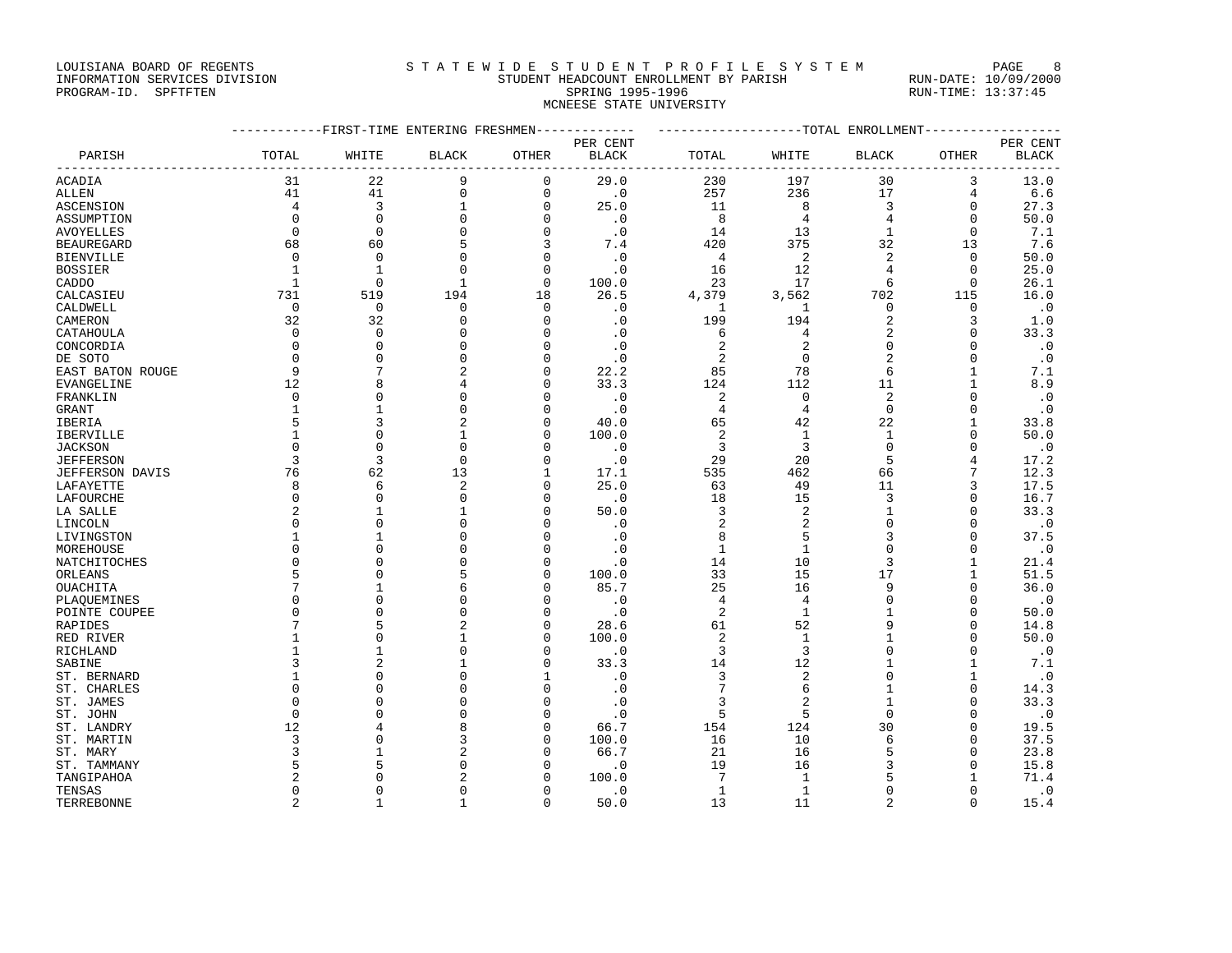#### LOUISIANA BOARD OF REGENTS STA TEWIDE STUDENT PROFILE SYSTEM PAGE 9 INFORMATION SERVICES DIVISION STUDENT HEADCOUNT ENROLLMENT BY PARISH RUN-DATE: 10/09/2000 PROGRAM-ID. SPFTFTEN SARE SERING 1995-1996 SPRING 1995-1996 RUN-TIME: 13:37:45 MCNEESE STATE UNIVERSITY

|                     |       | -FIRST-TIME ENTERING FRESHMEN- |              |       |                          |       |       | -TOTAL ENROLLMENT- |       |                          |
|---------------------|-------|--------------------------------|--------------|-------|--------------------------|-------|-------|--------------------|-------|--------------------------|
| PARISH              | TOTAL | WHITE                          | <b>BLACK</b> | OTHER | PER CENT<br><b>BLACK</b> | TOTAL | WHITE | BLACK              | OTHER | PER CENT<br><b>BLACK</b> |
| VERMILLION          | 20    | 19                             |              |       | 5.0                      | 115   | 108   |                    |       | 5.2                      |
| VERNON              |       |                                |              |       | 17.6                     | 151   | 130   |                    |       | 7.9                      |
| WASHINGTON          |       |                                |              |       | . 0                      |       |       |                    |       | . 0                      |
| WEBSTER             |       |                                |              |       | . 0                      |       |       |                    |       | 50.0                     |
| WEST BATON ROUGE    |       |                                |              |       |                          |       |       |                    |       | 33.3                     |
| WEST CARROLL        |       |                                |              |       | . 0                      |       |       |                    |       |                          |
| WEST FELICIANA      |       |                                |              |       | . 0                      |       |       |                    |       | . 0                      |
| WINN                |       |                                |              |       | $\cdot$ 0                |       |       |                    |       | 33.3                     |
| LOUISIANA TOTALS    | 1,118 | 822                            | 270          | 26    | 24.2                     | 7,207 | 5,984 | 1,053              | 170   | 14.6                     |
| OUT-OF-STATE TOTALS | 44    | 27                             | 16           |       | 36.4                     | 474   | 365   | 79                 | 30    | 16.7                     |
| LA./OUT-OF-STATE    | 1,162 | 849                            | 286          | 27    | 24.6                     | 7,681 | 6,349 | 1,132              | 200   | 14.7                     |
| FOREIGN TOTALS      | 16    |                                |              | 16    | . 0                      | 114   |       |                    | 108   | . 0                      |
| INSTITUTION TOTALS  | 1,178 | 849                            | 286          | 43    | 24.3                     | 7,795 | 6,355 | 1,132              | 308   | 14.5                     |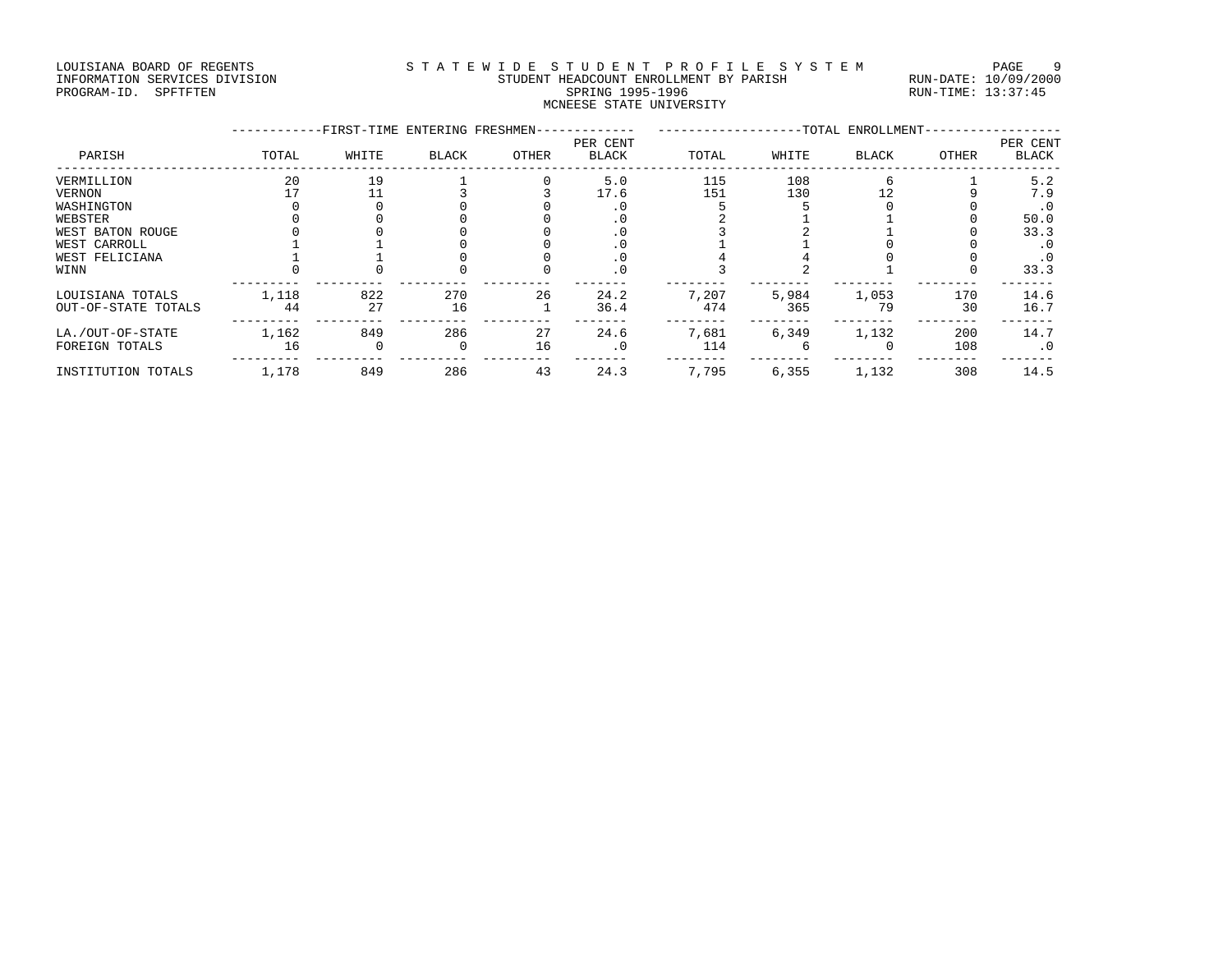#### LOUISIANA BOARD OF REGENTS STATEWIDE STUDENT PROFILE SYSTEM PAGE 10 INFORMATION SERVICES DIVISION STUDENT HEADCOUNT ENROLLMENT BY PARISH RUN-DATE: 10/09/2000 PROGRAM-ID. SPFTFTEN SARE SERING 1995-1996 SPRING 1995-1996 RUN-TIME: 13:37:45

NICHOLLS STATE UNIVERSITY

|                     | ---------FIRST-TIME ENTERING FRESHMEN------------- | ------------------TOTAL ENROLLMENT- |                |              |                    |                |                |                |              |                   |
|---------------------|----------------------------------------------------|-------------------------------------|----------------|--------------|--------------------|----------------|----------------|----------------|--------------|-------------------|
| PARISH              | TOTAL                                              | WHITE                               | <b>BLACK</b>   | OTHER        | PER CENT<br>BLACK  | TOTAL          | WHITE          | <b>BLACK</b>   | OTHER        | PER CENT<br>BLACK |
| ACADIA              | $\overline{0}$                                     | $\Omega$                            | $\Omega$       | $\mathbf 0$  | $\cdot$ 0          | $\overline{4}$ | $\overline{2}$ | 2              | $\Omega$     | 50.0              |
| ASCENSION           | 10                                                 | 9                                   | $\mathbf{1}$   | $\mathbf{0}$ | 10.0               | 175            | 146            | 28             | $\mathbf{1}$ | 16.0              |
| ASSUMPTION          | 22                                                 | 15                                  | 7              | $\Omega$     | 31.8               | 369            | 301            | 65             | 3            | 17.6              |
| AVOYELLES           | $\mathbf 0$                                        | $\Omega$                            | $\Omega$       | $\Omega$     | $\cdot$ 0          | 2              | 2              | 0              |              | $\cdot$ 0         |
| BEAUREGARD          | $\Omega$                                           | $\Omega$                            | $\cap$         | ∩            | $\cdot$ 0          | 2              | 2              | U              |              | $\cdot$ 0         |
| BIENVILLE           | $\Omega$                                           | $\cap$                              | $\Omega$       | $\cap$       | $\cdot$ 0          |                |                | $\Omega$       |              | $\cdot$ 0         |
| BOSSIER             | $\Omega$                                           | $\Omega$                            | $\Omega$       | O            | $\cdot$ 0          | 1              | O              |                | <sup>0</sup> | $\cdot$ 0         |
| CADDO               | $\Omega$                                           | $\cap$                              | $\Omega$       |              | $\cdot$ 0          | 9              | 5              |                |              | 44.4              |
| CALCASIEU           | $\Omega$                                           | $\Omega$                            | $\Omega$       | $\cap$       | $\cdot$ 0          |                |                |                |              | $\cdot$ 0         |
| CONCORDIA           | <sup>0</sup>                                       | $\Omega$                            | $\Omega$       | $\Omega$     | $\cdot$ 0          | 4              | 4              | $\Omega$       |              | $\cdot$ 0         |
| DE SOTO             | $\Omega$                                           | $\Omega$                            | $\Omega$       | $\Omega$     | $\cdot$ 0          | $\mathbf{1}$   | $\mathbf{1}$   | $\mathbf 0$    | <sup>0</sup> | $\cdot$ 0         |
| EAST BATON ROUGE    |                                                    |                                     | 1              | $\Omega$     | 100.0              | 60             | 47             | 13             | $\Omega$     | 21.7              |
| IBERIA              | 3                                                  |                                     | $\overline{2}$ | $\Omega$     | 66.7               | 25             | 11             | 13             | 1            | 52.0              |
| IBERVILLE           | 5                                                  |                                     | ζ              | $\cap$       | 60.0               | 55             | 40             | 15             | $\Omega$     | 27.3              |
| JEFFERSON           | 12                                                 |                                     | 4              | O            | 33.3               | 370            | 262            | 86             | 22           | 23.2              |
| JEFFERSON DAVIS     | $\Omega$                                           | $\Omega$                            | $\Omega$       | O            | $\cdot$ 0          | 3              | 2              | 1              | $\Omega$     | 33.3              |
| LAFAYETTE           | $\mathbf{1}$                                       | $\mathbf{1}$                        | $\Omega$       | $\cap$       | $\cdot$ 0          | 16             | 12             | $\overline{4}$ | $\Omega$     | 25.0              |
| LAFOURCHE           | 80                                                 | 66                                  | 12             |              | 15.0               | 1,982          | 1,777          | 143            | 62           | 7.2               |
| LA SALLE            | $\Omega$                                           | $\Omega$                            | $\Omega$       | ∩            | $\cdot$ 0          | 2              | 1              | 1              | <sup>0</sup> | 50.0              |
| LINCOLN             | $\Omega$                                           | $\Omega$                            | $\Omega$       | $\sqrt{ }$   | $\cdot$ 0          | 4              | 4              | $\Omega$       |              | $\cdot$ 0         |
|                     | $\Omega$                                           | $\Omega$                            | $\Omega$       |              |                    | 8              | 8              | $\Omega$       |              |                   |
| LIVINGSTON          |                                                    | $\Omega$                            | $\cap$         | ∩            | $\cdot$ 0          | 2              | $\Omega$       | 2              |              | $\cdot$ 0         |
| NATCHITOCHES        |                                                    | $\Omega$                            | 7              | $\Omega$     | $\cdot$ 0<br>100.0 | 198            |                | 158            | 4            | $\cdot$ 0<br>79.8 |
| ORLEANS             |                                                    |                                     |                |              |                    |                | 36             |                |              |                   |
| OUACHITA            | <sup>0</sup>                                       | $\Omega$                            | $\Omega$       | C            | $\cdot$ 0          | 3              | 1              | $\overline{c}$ | 0            | 66.7              |
| PLAOUEMINES         | n                                                  | ∩                                   | $\Omega$       | $\cap$       | $\cdot$ 0          | 31             | 18             | 13             | n            | 41.9              |
| POINTE COUPEE       | n                                                  | $\Omega$                            | $\Omega$       |              | $\cdot$ 0          | 3              | 2              | $\Omega$       | -1           | $\cdot$ 0         |
| RAPIDES             | O                                                  | $\Omega$                            | $\Omega$       | $\Omega$     | $\cdot$ 0          | 5              | 3              |                | O            | 40.0              |
| RED RIVER           |                                                    | $\Omega$                            | 1              | $\Omega$     | 100.0              | 1              | $\Omega$       | 1              |              | $\cdot$ 0         |
| ST. BERNARD         | $\Omega$                                           | $\Omega$                            | $\Omega$       |              | $\cdot$ 0          | 23             | 19             | 1              |              | 4.3               |
| ST. CHARLES         | 15                                                 | 11                                  | 3              |              | 20.0               | 298            | 247            | 42             | 9            | 14.1              |
| ST. HELENA          | $\Omega$                                           | $\Omega$                            | $\Omega$       | $\Omega$     | $\cdot$ 0          | $\mathbf{1}$   | $\mathbf{1}$   | $\Omega$       | $\Omega$     | $\cdot$ 0         |
| ST. JAMES           | 13                                                 | 6                                   | 7              | $\Omega$     | 53.8               | 228            | 173            | 53             |              | 23.2              |
| ST. JOHN            | 3                                                  |                                     | 1              |              | 33.3               | 77             | 41             | 35             | $\mathbf{1}$ | 45.5              |
| ST. LANDRY          | $\Omega$                                           | $\Omega$                            | $\Omega$       | $\cap$       | $\cdot$ 0          | 9              | 7              | $\overline{2}$ | $\Omega$     | 22.2              |
| ST. MARTIN          | $\Omega$                                           | $\Omega$                            | $\Omega$       | $\Omega$     | $\cdot$ 0          | 11             | 8              | 3              | $\Omega$     | 27.3              |
| ST. MARY            | 38                                                 | 35                                  | $\overline{a}$ |              | 5.3                | 624            | 527            | 75             | 22           | 12.0              |
| ST. TAMMANY         | 2                                                  | $\mathbf{1}$                        | $\Omega$       | -1           | $\cdot$ 0          | 30             | 24             | 4              | 2            | 13.3              |
| TANGIPAHOA          | $\Omega$                                           | $\Omega$                            | $\Omega$       | $\Omega$     | $\cdot$ 0          | 7              | 4              | 3              | $\Omega$     | 42.9              |
| TERREBONNE          | 85                                                 | 72                                  | 6              |              | 7.1                | 1,899          | 1,649          | 156            | 94           | 8.2               |
| VERMILLION          | $\Omega$                                           | $\Omega$                            | $\Omega$       | $\Omega$     | $\cdot$ 0          | 6              | 3              | $\overline{c}$ | 1            | 33.3              |
| VERNON              | $\Omega$                                           | $\Omega$                            | $\Omega$       | $\Omega$     | $\cdot$ 0          | 1              | $\mathbf 0$    | 0              | 1            | $\cdot$ 0         |
| WASHINGTON          | $\Omega$                                           | $\Omega$                            | $\cap$         | $\cap$       | $\cdot$ 0          | 6              | 5              | 1              | $\Omega$     | 16.7              |
| WEBSTER             | $\Omega$                                           | $\Omega$                            | $\cap$         | $\cap$       | $\cdot$ 0          | 4              | $\overline{4}$ | $\Omega$       | $\Omega$     | $\cdot$ 0         |
| WEST BATON ROUGE    | $\Omega$                                           | $\mathbf{0}$                        | $\Omega$       | $\mathbf{0}$ | $\cdot$ 0          | 8              | 7              | $\mathbf{1}$   | 0            | 12.5              |
| LOUISIANA TOTALS    | 298                                                | 229                                 | 57             | 12           | 19.1               | 6,573          | 5,407          | 937            | 229          | 14.3              |
| OUT-OF-STATE TOTALS | 1                                                  | 0                                   | 1              | 0            | 100.0              | 106            | 73             | 27             | 6            | 25.5              |
| LA./OUT-OF-STATE    | 299                                                | 229                                 | 58             | 12           | 19.4               | 6,679          | 5,480          | 964            | 235          | 14.4              |
| FOREIGN TOTALS      | 8                                                  | $\Omega$                            | $\Omega$       | 8            | $\cdot$ 0          | 120            | $\Omega$       | $\mathbf 0$    | 120          | $\cdot$ 0         |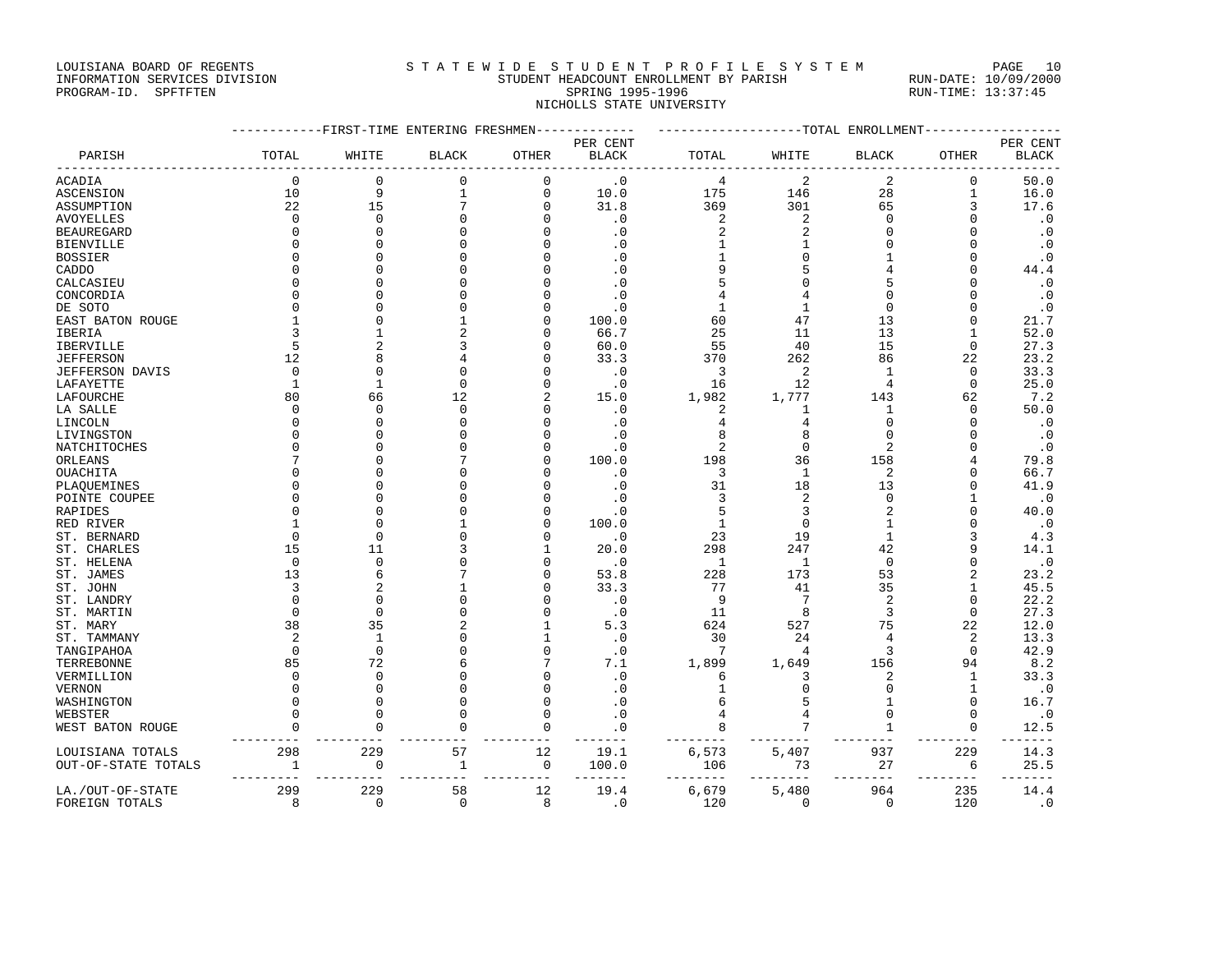| LOUISIANA BOARD OF REGENTS    | STATEWIDE STUDENT PROFILE SYSTEM       | PAGE                 |
|-------------------------------|----------------------------------------|----------------------|
| INFORMATION SERVICES DIVISION | STUDENT HEADCOUNT ENROLLMENT BY PARISH | RUN-DATE: 10/09/2000 |
| PROGRAM-ID. SPFTFTEN          | SPRING 1995-1996                       | RUN-TIME: 13:37:45   |
|                               | NICHOLLS STATE UNIVERSITY              |                      |

|                    |       |       |              | ---------FIRST-TIME ENTERING FRESHMEN------- |              |       |       | -TOTAL ENROLLMENT- |       |              |
|--------------------|-------|-------|--------------|----------------------------------------------|--------------|-------|-------|--------------------|-------|--------------|
|                    |       |       |              |                                              | PER CENT     |       |       |                    |       | CENT<br>PF.R |
| PARISH             | TOTAL | WHITE | <b>BLACK</b> | OTHER                                        | <b>BLACK</b> | TOTAL | WHITE | ⊿LACK              | OTHER | BLACK        |
|                    |       |       |              |                                              |              |       |       |                    |       |              |
|                    |       |       |              |                                              |              |       |       |                    |       |              |
| INSTITUTION TOTALS | つのつ   | 229   | 58           | 20                                           | ⊥8.9         | 6,799 | 480   | 964                | つにに   |              |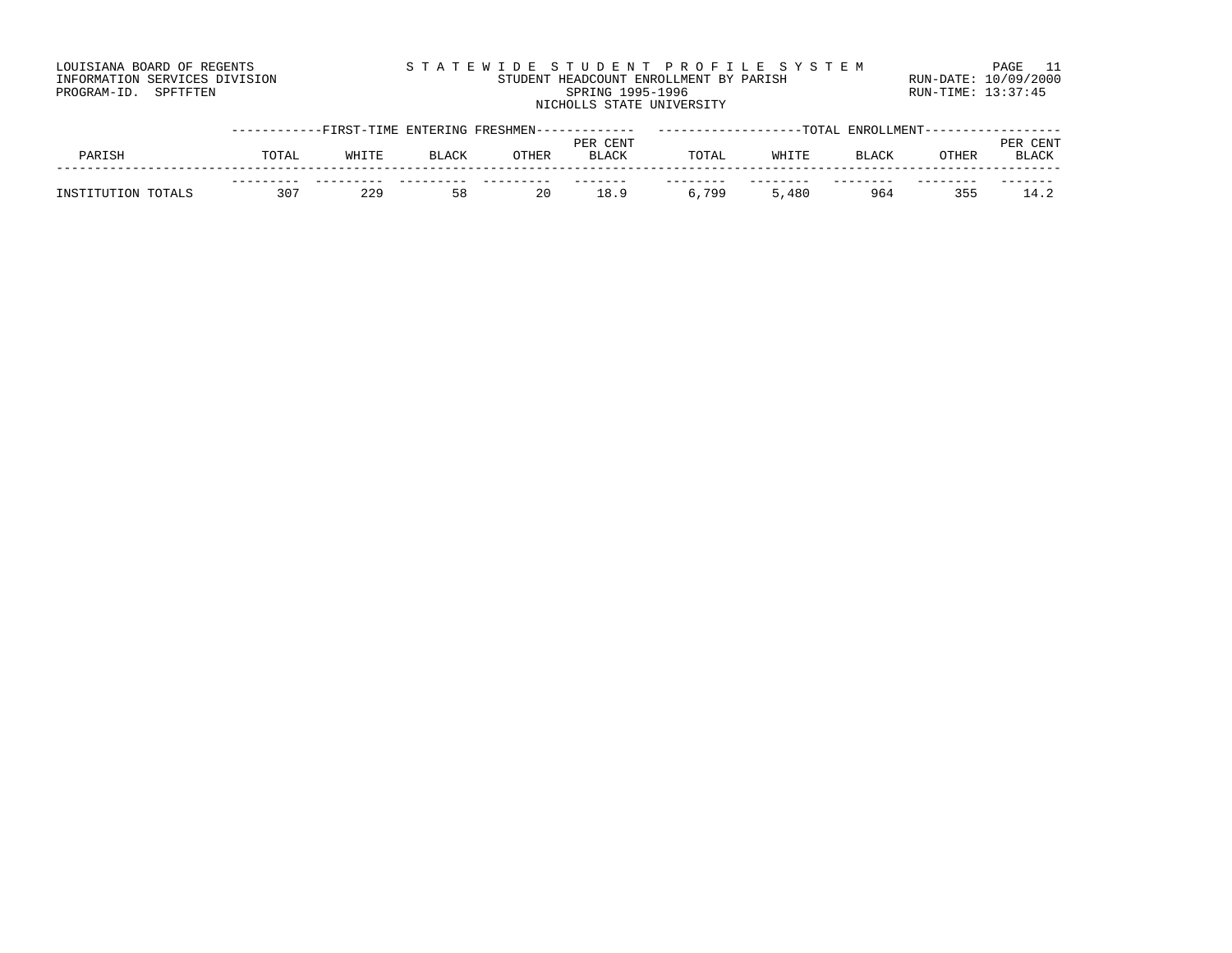#### LOUISIANA BOARD OF REGENTS STATEWIDE STUDENT PROFILE SYSTEM PAGE 12 INFORMATION SERVICES DIVISION STUDENT HEADCOUNT ENROLLMENT BY PARISH RUN-DATE: 10/09/2000

# PROGRAM-ID. SPFTFTEN SARE SERING 1995-1996 SPRING 1995-1996 RUN-TIME: 13:37:45 UNIVERSITY OF LA. IN MONROE

|                        |                  | ---------FIRST-TIME ENTERING FRESHMEN------------- |                |               |              | -------------------TOTAL ENROLLMENT--------- |                |                  |              |              |
|------------------------|------------------|----------------------------------------------------|----------------|---------------|--------------|----------------------------------------------|----------------|------------------|--------------|--------------|
|                        |                  |                                                    |                |               | PER CENT     |                                              |                |                  |              | PER CENT     |
| PARISH                 | TOTAL            | WHITE                                              | <b>BLACK</b>   | OTHER         | <b>BLACK</b> | TOTAL                                        | WHITE          | <b>BLACK</b>     | OTHER        | <b>BLACK</b> |
| ACADIA                 | 0                | 0                                                  | 0              | 0             | $\cdot$ 0    | 44                                           | 37             | 7                | 0            | 15.9         |
| ALLEN                  | $\mathbf 0$      | $\mathbf{0}$                                       | $\mathbf 0$    | $\mathbf 0$   | $\cdot$ 0    | 13                                           | 10             | 3                | 0            | 23.1         |
| ASCENSION              | $\mathbf 0$      | $\mathbf 0$                                        | 0              | 0             | $\cdot$ 0    | 36                                           | 34             | $\mathbf 1$      | 1            | 2.8          |
| ASSUMPTION             | $\Omega$         | $\Omega$                                           | $\Omega$       | $\Omega$      | $\cdot$ 0    | 15                                           | 11             | 4                | $\Omega$     | 26.7         |
| <b>AVOYELLES</b>       | $\mathbf 0$      | $\Omega$                                           | $\Omega$       | $\mathbf 0$   | $\cdot$ 0    | 61                                           | 57             | 4                | $\mathbf 0$  | 6.6          |
| <b>BEAUREGARD</b>      | $\Omega$         | $\Omega$                                           | $\Omega$       | $\mathbf 0$   | $\cdot$ 0    | 22                                           | 16             | 6                | $\mathbf 0$  | 27.3         |
| <b>BIENVILLE</b>       | $\Omega$         | $\Omega$                                           | $\Omega$       | $\Omega$      | $\cdot$ 0    | 26                                           | 13             | 13               | $\Omega$     | 50.0         |
| <b>BOSSIER</b>         | $\mathbf{1}$     | $\mathbf{1}$                                       | $\Omega$       | 0             | $\cdot$ 0    | 210                                          | 153            | 56               | 1            | 26.7         |
| CADDO                  | 11               | 3                                                  | 8              | $\Omega$      | 72.7         | 340                                          | 141            | 188              | 11           | 55.3         |
| CALCASIEU              | $\mathbf{1}$     | $\mathbf{1}$                                       | $\Omega$       | $\mathbf 0$   | $\cdot$ 0    | 70                                           | 44             | 23               | 3            | 32.9         |
| CALDWELL               | 6                | 6                                                  | $\Omega$       | $\mathbf 0$   | $\cdot$ 0    | 199                                          | 183            | 12               | 4            | 6.0          |
| CAMERON                | $\Omega$         | $\cap$                                             | U              | $\Omega$      | $\cdot$ 0    | 3                                            | 3              | $\overline{0}$   | $\Omega$     | $\cdot$ 0    |
| CATAHOULA              | $\mathbf{1}$     | $\mathbf{1}$                                       | $\Omega$       | $\Omega$      | $\cdot$ 0    | 143                                          | 122            | 17               | 4            | 11.9         |
| CLAIBORNE              | $\mathbf 0$      | $\Omega$                                           | U              | 0             | $\cdot$ 0    | 35                                           | 24             | 11               | 0            | 31.4         |
| CONCORDIA              | 7                | 6                                                  |                | $\Omega$      | 14.3         | 177                                          | 123            | 54               | $\Omega$     | 30.5         |
| DE SOTO                | $\mathbf{1}$     | $\mathbf{1}$                                       | $\Omega$       | 0             | $\cdot$ 0    | 41                                           | 16             | 24               | $\mathbf{1}$ | 58.5         |
| EAST BATON ROUGE       | $\overline{a}$   | $\overline{c}$                                     | U              | O             | $\cdot$ 0    | 200                                          | 135            | 24               | 41           | 12.0         |
| EAST CARROLL           | 3                | $\Omega$                                           |                | 0             | 100.0        | 102                                          | 52             | 49               | $\mathbf{1}$ | 48.0         |
| EAST FELICIANA         | $\mathbf 0$      | $\Omega$                                           | U              | 0             | $\cdot$ 0    | 12                                           | 12             | $\Omega$         | $\mathbf 0$  | $\cdot$ 0    |
| <b>EVANGELINE</b>      | $\Omega$         | $\Omega$                                           | $\Omega$       | $\mathbf 0$   | $\cdot$ 0    | 50                                           | 42             | 7                | $\mathbf{1}$ | 14.0         |
| FRANKLIN               | 17               | 7                                                  | 9              | 1             | 52.9         | 421                                          | 304            | 113              | 4            | 26.8         |
| <b>GRANT</b>           | $\Omega$         | $\Omega$                                           | <sup>0</sup>   | $\Omega$      | $\cdot$ 0    | 38                                           | 32             | 4                | 2            | 10.5         |
| IBERIA                 | $\mathbf 0$      | $\Omega$                                           | $\Omega$       | $\mathbf 0$   | $\cdot$ 0    | 65                                           | 55             | $7\phantom{.0}$  | 3            | 10.8         |
| IBERVILLE              | $\mathbf{1}$     | $\Omega$                                           | $\mathbf{1}$   | $\mathbf 0$   | 100.0        | 13                                           | 6              | 6                | 1            | 46.2         |
| <b>JACKSON</b>         | 3                | -1                                                 | 2              | 0             | 66.7         | 88                                           | 63             | 25               | $\Omega$     | 28.4         |
| <b>JEFFERSON</b>       | $\mathbf{1}$     | $\Omega$                                           | $\mathbf{1}$   | 0             | 100.0        | 162                                          | 68             | 31               | 63           | 19.1         |
|                        | $\mathbf 0$      | $\Omega$                                           | 0              | 0             |              |                                              |                | $\overline{2}$   |              |              |
| <b>JEFFERSON DAVIS</b> | $\mathbf 0$      | $\Omega$                                           | $\Omega$       | $\Omega$      | $\cdot$ 0    | 19                                           | 16<br>51       | 6                | 1<br>6       | 10.5         |
| LAFAYETTE              |                  | $\Omega$                                           | $\Omega$       |               | $\cdot$ 0    | 63                                           |                |                  |              | 9.5          |
| LAFOURCHE              | $\mathbf 0$<br>4 | $\overline{4}$                                     | U              | 0<br>$\Omega$ | $\cdot$ 0    | 32                                           | 20             | $\mathbf 0$<br>3 | 12           | $\cdot$ 0    |
| LA SALLE               | 5                |                                                    | $\mathbf{1}$   |               | $\cdot$ 0    | 114                                          | 110            |                  | 1            | 2.6          |
| LINCOLN                |                  | 4                                                  |                | 0             | 20.0         | 140                                          | 108            | 31               | $\mathbf{1}$ | 22.1         |
| LIVINGSTON             | 1                | $\mathbf{1}$                                       | $\Omega$       | 0             | $\cdot$ 0    | 25                                           | 25             | $\overline{0}$   | $\mathbf 0$  | $\cdot$ 0    |
| MADISON                | $\overline{4}$   | $\overline{2}$                                     | $\overline{2}$ | $\Omega$      | 50.0         | 175                                          | 98             | 77               | $\Omega$     | 44.0         |
| MOREHOUSE              | 30               | 17                                                 | 13             | 0             | 43.3         | 598                                          | 399            | 195              | 4            | 32.6         |
| NATCHITOCHES           | $\Omega$         | $\Omega$                                           | $\Omega$       | $\Omega$      | $\cdot$ 0    | 52                                           | 36             | 13               | 3            | 25.0         |
| ORLEANS                | 2                | $\mathbf{1}$                                       | $\mathbf 0$    | 1             | $\cdot$ 0    | 134                                          | 42             | 38               | 54           | 28.4         |
| OUACHITA               | 163              | 93                                                 | 67             | 3             | 41.1         | 4,086                                        | 3,116          | 872              | 98           | 21.3         |
| PLAOUEMINES            | $\Omega$         | $\Omega$                                           | $\Omega$       | 0             | $\cdot$ 0    | 14                                           | 4              | 2                | 8            | 14.3         |
| POINTE COUPEE          | $\mathbf 0$      | $\Omega$                                           | $\Omega$       | $\mathbf 0$   | $\cdot$ 0    | 16                                           | 14             | $\mathbf 0$      | 2            | $\cdot$ 0    |
| RAPIDES                | 9                | 6                                                  |                | 0             | 33.3         | 313                                          | 236            | 65               | 12           | 20.8         |
| RED RIVER              | $\mathbf{1}$     | $\Omega$                                           |                | $\Omega$      | 100.0        | 12                                           | 6              | 6                | $\mathbf 0$  | 50.0         |
| RICHLAND               | 13               | 8                                                  | 5              | 0             | 38.5         | 485                                          | 391            | 90               | 4            | 18.6         |
| SABINE                 | $\Omega$         | $\Omega$                                           | U              | O             | $\cdot$ 0    | 12                                           | 12             | $\Omega$         | $\Omega$     | $\cdot$ 0    |
| ST. BERNARD            | $\mathbf 0$      | $\Omega$                                           | $\Omega$       | 0             | $\cdot$ 0    | 21                                           | 17             | $\mathbf 0$      | 4            | $\cdot$ 0    |
| ST. CHARLES            | $\mathbf 0$      | $\Omega$                                           | U              | 0             | $\cdot$ 0    | 20                                           | 16             | 2                | 2            | 10.0         |
| ST. HELENA             | $\Omega$         | $\Omega$                                           | $\cap$         | $\Omega$      | $\cdot$ 0    | $\overline{4}$                               | $\overline{2}$ | $\overline{a}$   | $\Omega$     | 50.0         |
| ST. JAMES              | $\Omega$         | $\cap$                                             | U              | O             | $\cdot$ 0    | 3                                            | $\overline{c}$ | $\Omega$         | 1            | $\cdot$ 0    |
| ST. JOHN               | <sup>0</sup>     | $\Omega$                                           | U              | O             | $\cdot$ 0    | 35                                           | 34             | $\mathbf{1}$     | $\Omega$     | 2.9          |
| ST. LANDRY             | $\Omega$         | $\Omega$                                           | $\Omega$       | O             | $\cdot$ 0    | 51                                           | 42             | 9                | 0            | 17.6         |
| ST. MARTIN             | $\Omega$         | $\Omega$                                           | $\Omega$       | $\mathbf 0$   | $\cdot$ 0    | 11                                           | 10             | $\mathbf{1}$     | $\Omega$     | 9.1          |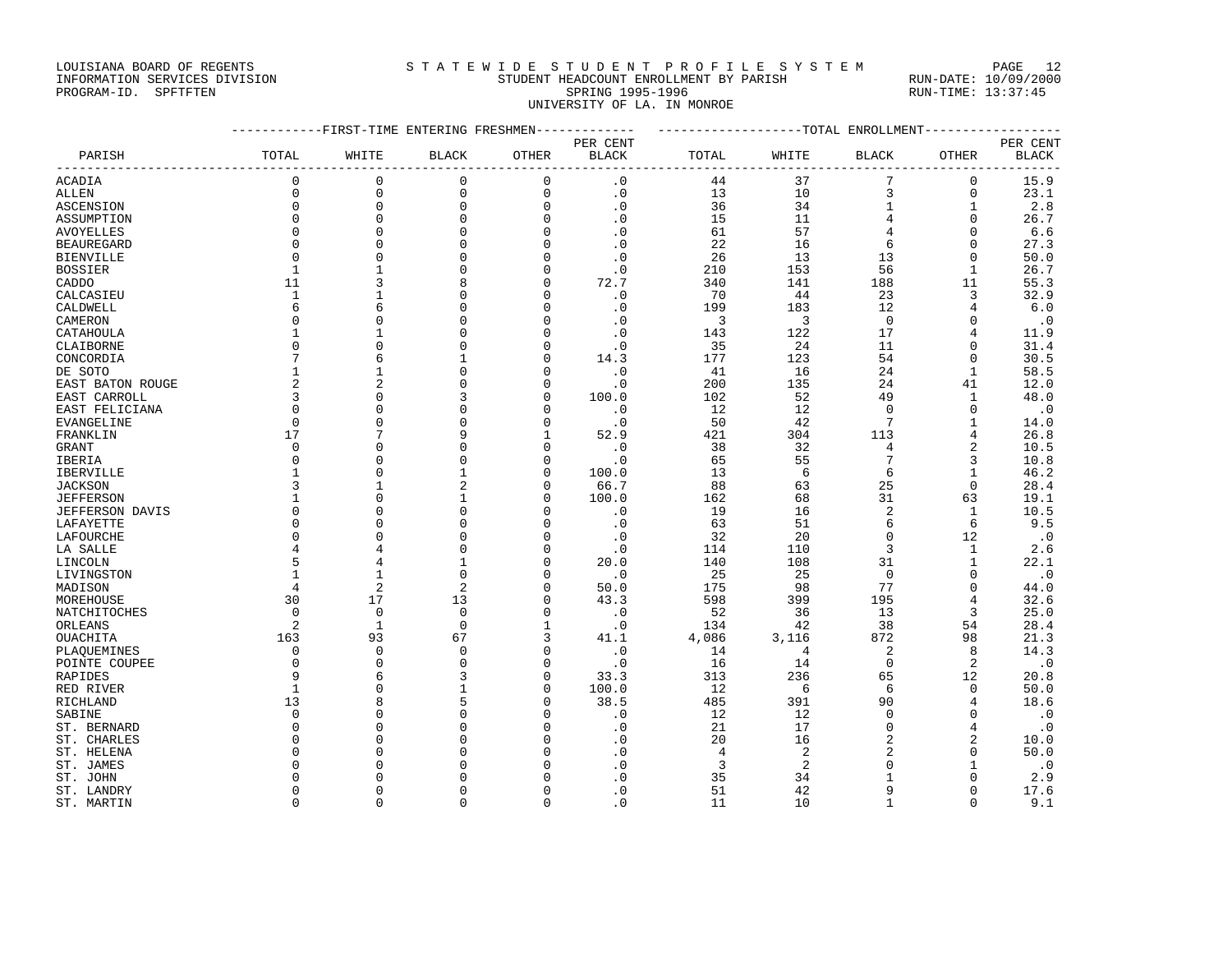#### LOUISIANA BOARD OF REGENTS STATEWIDE STUDENT PROFILE SYSTEM PAGE 13 INFORMATION SERVICES DIVISION STUDENT HEADCOUNT ENROLLMENT BY PARISH RUN-DATE: 10/09/2000 PROGRAM-ID. SPFTFTEN SARE SERING 1995-1996 SPRING 1995-1996 RUN-TIME: 13:37:45 UNIVERSITY OF LA. IN MONROE

|                     |       | -FIRST-TIME ENTERING FRESHMEN- |              |              |                          |        |       | -TOTAL ENROLLMENT |       |                          |
|---------------------|-------|--------------------------------|--------------|--------------|--------------------------|--------|-------|-------------------|-------|--------------------------|
| PARISH              | TOTAL | WHITE                          | <b>BLACK</b> | <b>OTHER</b> | PER CENT<br><b>BLACK</b> | TOTAL  | WHITE | <b>BLACK</b>      | OTHER | PER CENT<br><b>BLACK</b> |
| ST. MARY            |       |                                |              |              | . 0                      | 25     | 14    |                   |       | 20.0                     |
| ST. TAMMANY         |       |                                |              |              | . 0                      | 61     | 53    |                   |       | 8.2                      |
| TANGIPAHOA          |       |                                |              |              | . 0                      | 44     | 33    |                   |       | 25.0                     |
| TENSAS              |       |                                |              |              | 66.7                     | 127    | 80    | 46                |       | 36.2                     |
| TERREBONNE          |       |                                |              |              |                          | 56     | 34    | 12                | 10    | 21.4                     |
| UNION               |       |                                |              |              | . 0                      | 232    | 206   | 24                |       | 10.3                     |
| VERMILLION          |       |                                |              |              | . 0                      | 43     | 36    |                   |       | . 0                      |
| VERNON              |       |                                |              |              | . 0                      | 62     | 47    |                   |       | 12.9                     |
| WASHINGTON          |       |                                |              |              | . 0                      | 29     | 29    |                   |       | . 0                      |
| WEBSTER             |       |                                |              |              | 80.0                     | 92     | 61    |                   |       | 33.7                     |
| WEST BATON ROUGE    |       |                                |              |              | . 0                      |        |       |                   |       | 40.0                     |
| WEST CARROLL        |       |                                |              |              | 28.6                     | 226    | 200   | 23                |       | 10.2                     |
| WEST FELICIANA      |       |                                |              |              | . 0                      | 15     | 15    |                   |       | $\cdot$ 0                |
| WINN                |       |                                |              |              | . 0                      | 127    | 118   |                   |       | 7.1                      |
| LOUISIANA TOTALS    | 311   | 181                            | 125          |              | 40.2                     | 10,165 | 7,492 | 2,280             | 393   | 22.4                     |
| OUT-OF-STATE TOTALS |       |                                |              |              |                          | 605    | 465   | 116               | 24    | 19.2                     |
| LA./OUT-OF-STATE    | 313   | 182                            | 125          | 6            | 39.9                     | 10,770 | 7,957 | 2,396             | 417   | 22.2                     |
| FOREIGN TOTALS      |       |                                |              |              | . 0                      | 278    |       |                   | 278   | $\cdot$ 0                |
| INSTITUTION TOTALS  | 319   | 182                            | 125          | 12           | 39.2                     | 11,048 | 7,957 | 2,396             | 695   | 21.7                     |
|                     |       |                                |              |              |                          |        |       |                   |       |                          |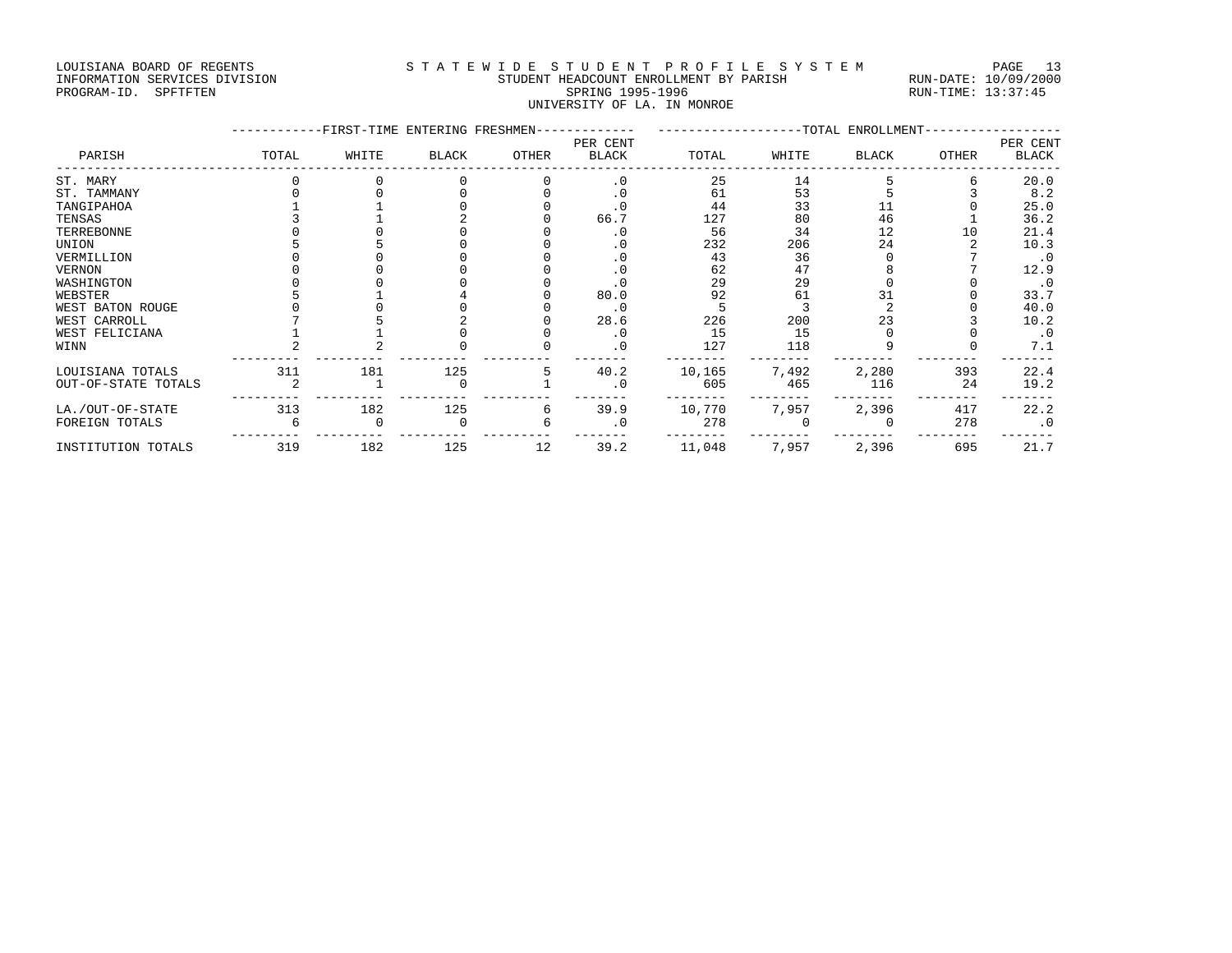#### LOUISIANA BOARD OF REGENTS STATEWIDE STUDENT PROFILE SYSTEM PAGE 14 INFORMATION SERVICES DIVISION STUDENT HEADCOUNT ENROLLMENT BY PARISH RUN-DATE: 10/09/2000 EXPORMATION SERVICES DIVISION AND STUDENT HEADCOUNT EXPOLLMENT BY PARISH AND RUN-DATE: 10/09/2000<br>PROGRAM-ID. SPFTFTEN SPRING 1995-1996 STUDENT 1995-1996 RUN-TIME: 13:37:45

NORTHWESTERN STATE UNIVERSITY

------------FIRST-TIME ENTERING FRESHMEN------------- -------------------TOTAL ENROLLMENT------------------ PER CENT PER CENT PARISH TOTAL WHITE BLACK OTHER BLACK TOTAL WHITE BLACK OTHER BLACK ------------------------------------------------------------------------------------------------------------------------------------ ACADIA 2 1 1 0 50.0 22 15 7 0 31.8 ALLEN 0 0 0 0 .0 45 32 7 6 15.6 ASCENSION 0 0 0 0 .0 16 14 1 1 6.3 ASSUMPTION 0 0 0 0 .0 3 2 1 0 33.3 AVOYELLES 2 1 1 0 50.0 89 66 18 5 20.2 BEAUREGARD 12 8 4 0 33.3 185 136 36 13 19.5 BIENVILLE 2 2 0 0 .0 74 50 22 2 29.7 BOSSIER 2 1 1 0 50.0 359 288 44 27 12.3 CADDO 22 9 11 2 50.0 915 632 232 51 25.4 CALCASIEU 0 0 0 0 .0 77 49 25 3 32.5 CALDWELL 0 0 0 0 .0 13 12 0 1 .0 CATAHOULA 12 10 1 1 8.3 89 78 7 4 7.9 CLAIBORNE 0 0 0 0 .0 30 27 2 1 6.7 CONCORDIA 5 2 2 1 40.0 63 49 10 4 15.9 DE SOTO 4 3 1 0 25.0 248 157 70 21 28.2 EAST BATON ROUGE 6 4 2 0 33.3 164 121 32 11 19.5 EAST CARROLL 0 0 0 0 .0 5 2 3 0 60.0 EAST FELICIANA 0 0 0 0 .0 9 6 0 3 .0 EVANGELINE 0 0 0 0 .0 20 19 0 1 .0 FRANKLIN 1 0 0 1 .0 15 11 3 1 20.0 GRANT 7 6 0 1 .0 182 150 19 13 10.4 IBERIA 0 0 0 0 .0 19 14 2 3 10.5 IBERVILLE 0 0 0 0 .0 7 6 0 1 .0  $\begin{array}{cccccccccccccc} \text{JACKSON} & & & & 2 & & 2 & & 0 & & 0 & & 0 & & 48 & & 34 & & 13 & & 1 & & 27.1 \\ \text{JEFFERSON & & & & & 1 & & 1 & & 0 & & 0 & & 0 & & 95 & & 71 & & 14 & & 10 & & 14.7 \\ \text{JEFFERSON & & & & & & 2 & & 0 & & 2 & & 0 & & 100.0 & & & 10 & & 5 & & 5 & & 0 & & 50.0 \\ \text{LAFAYETTE} & & & & & & 2 & & 2 & & 0 & & 0 & & 0 & &$ JEFFERSON 1 1 0 0 .0 95 71 14 10 14.7 JEFFERSON DAVIS 2 0 2 0 100.0 10 5 5 0 50.0 LAFAYETTE 2 2 0 0 .0 59 46 6 7 10.2 LAFOURCHE 0 0 0 0 .0 52 46 0 6 .0 LA SALLE 9 7 0 2 .0 158 133 10 15 6.3 LINCOLN 2 0 2 0 100.0 39 17 20 2 51.3 LIVINGSTON 1 0 0 1 .0 34 28 1 5 2.9 MADISON 0 0 0 0 .0 2 1 1 0 50.0 MOREHOUSE 0 0 0 0 .0 8 2 6 0 75.0 NATCHITOCHES 56 26 18 12 32.1 1,269 785 378 106 29.8 ORLEANS 2 0 2 0 100.0 53 13 36 4 67.9 OUACHITA 0 0 0 0 .0 57 43 13 1 22.8 PLAQUEMINES 0 0 0 0 .0 13 8 4 1 30.8 POINTE COUPEE 1 1 1 0 0 0 0 37 35 2 0 5.4 RAPIDES 27 17 9 1 33.3 929 650 218 61 23.5 RED RIVER 5 3 2 0 40.0 144 94 41 9 28.5 RICHLAND 0 0 0 0 .0 9 6 3 0 33.3 SABINE 22 16 2 4 9.1 523 385 60 78 11.5 ST. BERNARD 0 0 0 0 .0 16 13 1 2 6.3 ST. CHARLES 0 0 0 0 .0 22 21 1 0 4.5 ST. HELENA 0 0 0 0 .0 5 5 0 0 .0 ST. JAMES 0 0 0 0 .0 3 2 1 0 33.3 ST. JOHN 0 0 0 0 .0 6 5 1 0 16.7 ST. LANDRY 2 1 1 0 50.0 79 56 21 2 26.6 ST. MARTIN 0 0 0 0 .0 11 2 8 1 72.7 ST. MARY 1 1 0 0 .0 14 7 6 1 42.9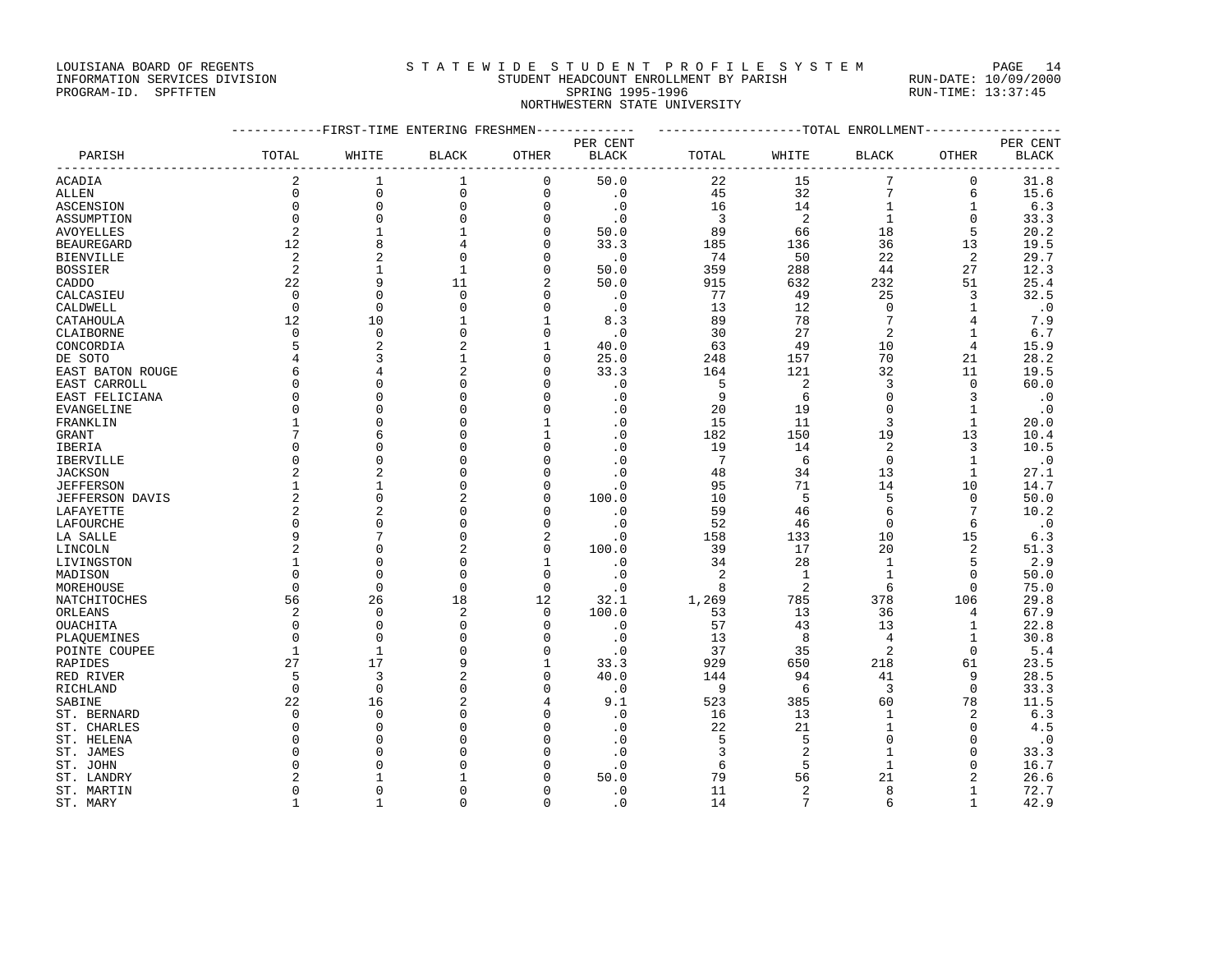#### LOUISIANA BOARD OF REGENTS S T A T E W I D E S T U D E N T P R O F I L E S Y S T E M PAGE 15 INFORMATION SERVICES DIVISION STUDENT HEADCOUNT ENROLLMENT BY PARISH RUN-DATE: 10/09/2000 PROGRAM-ID. SPFTFTEN SARE SERING 1995-1996 SPRING 1995-1996 RUN-TIME: 13:37:45 NORTHWESTERN STATE UNIVERSITY

|                     |       | -FIRST-TIME ENTERING FRESHMEN- |              |       |                          |       |       | -TOTAL ENROLLMENT |       |                          |
|---------------------|-------|--------------------------------|--------------|-------|--------------------------|-------|-------|-------------------|-------|--------------------------|
| PARISH              | TOTAL | WHITE                          | <b>BLACK</b> | OTHER | PER CENT<br><b>BLACK</b> | TOTAL | WHITE | <b>BLACK</b>      | OTHER | PER CENT<br><b>BLACK</b> |
| ST. TAMMANY         |       |                                |              |       | $\cdot$ 0                | 53    | 46    |                   |       | 3.8                      |
| TANGIPAHOA          |       |                                |              |       | . 0                      | 15    | 13    |                   |       | 13.3                     |
| TENSAS              |       |                                |              |       | . 0                      |       |       |                   |       | $\cdot$ 0                |
| TERREBONNE          |       |                                |              |       | $\cdot$ 0                | 29    | 25    |                   |       | 3.4                      |
| UNION               |       |                                |              |       | . 0                      |       |       |                   |       | $\cdot$ 0                |
| VERMILLION          |       |                                |              |       | $\cdot$ 0                | 20    | 12    |                   |       | 40.0                     |
| <b>VERNON</b>       | 83    | 54                             |              |       | 25.3                     | 1,261 | 897   | 210               | 154   | 16.7                     |
| WASHINGTON          |       |                                |              |       | $\cdot$ 0                | 11    |       |                   |       | 18.2                     |
| WEBSTER             |       |                                |              |       | 71.4                     | 83    | 60    |                   |       | 22.9                     |
| WEST BATON ROUGE    |       |                                |              |       | $\cdot$ 0                |       |       |                   |       | 12.5                     |
| WEST CARROLL        |       |                                |              |       | $\cdot$ 0                |       |       |                   |       | 33.3                     |
| WEST FELICIANA      |       |                                |              |       | $\cdot$ 0                |       |       |                   |       | $\cdot$ 0                |
| WINN                | 18    | 12                             |              |       | 16.7                     | 303   | 214   | 72                | 17    | 23.8                     |
| LOUISIANA TOTALS    | 322   | 193                            | 91           | 38    | 28.3                     | 8,149 | 5,752 | 1,729             | 668   | 21.2                     |
| OUT-OF-STATE TOTALS |       |                                |              |       | 28.6                     | 522   | 371   | 100               | 51    | 19.2                     |
| LA./OUT-OF-STATE    | 329   | 197                            | 93           | 39    | 28.3                     | 8,671 | 6,123 | 1,829             | 719   | 21.1                     |
| FOREIGN TOTALS      |       |                                |              |       | $\cdot$ 0                | 29    |       |                   | 29    | $\cdot$ 0                |
| INSTITUTION TOTALS  | 330   | 197                            | 93           | 40    | 28.2                     | 8,700 | 6,123 | 1,829             | 748   | 21.0                     |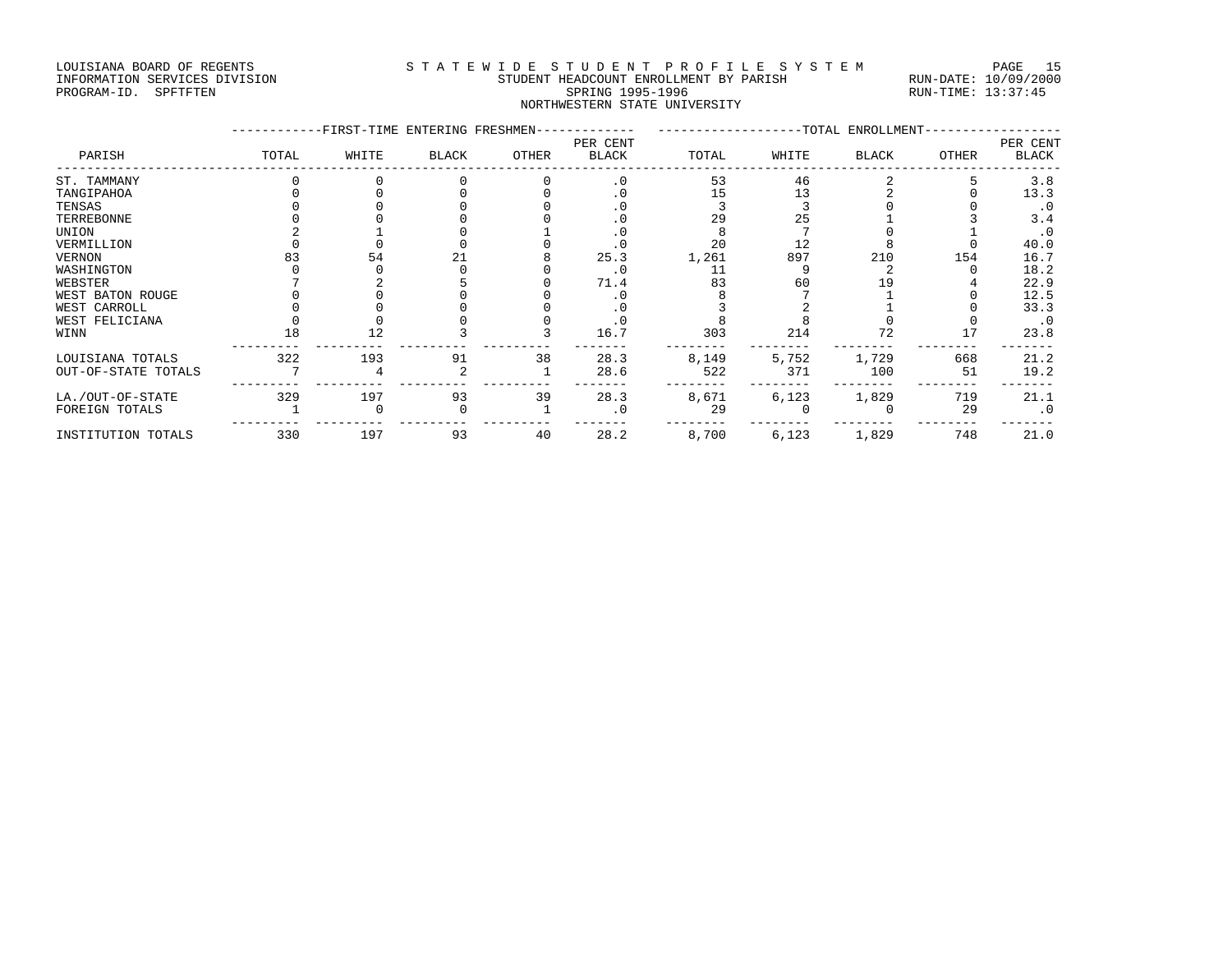#### LOUISIANA BOARD OF REGENTS STATEWIDE STUDENT PROFILE SYSTEM PAGE 16 INFORMATION SERVICES DIVISION STUDENT HEADCOUNT ENROLLMENT BY PARISH RUN-DATE: 10/09/2000

# PROGRAM-ID. SPFTFTEN SARE SERING 1995-1996 SPRING 1995-1996 RUN-TIME: 13:37:45 SOUTHEASTERN LA. UNIVERSITY

| PER CENT<br>PER CENT<br>PARISH<br>TOTAL<br><b>BLACK</b><br>OTHER<br><b>BLACK</b><br>TOTAL<br>WHITE<br><b>OTHER</b><br><b>BLACK</b><br>WHITE<br>BLACK<br>8<br>$\mathbf 0$<br><b>ACADIA</b><br>1<br>0<br>0<br>$\cdot$ 0<br>8<br>0<br>$\cdot$ 0<br>1<br>$\overline{c}$<br>$\overline{c}$<br>$\mathbf{1}$<br>$\mathbf{1}$<br>$\mathsf 0$<br>$\cdot$ 0<br>$\mathbf 0$<br>$\mathbf{0}$<br>$\mathbf 0$<br>$\cdot$ 0<br><b>ALLEN</b><br>34<br>31<br>$\overline{2}$<br>$\mathbf{1}$<br>5.9<br>502<br>479<br>15<br>8<br>3.0<br>ASCENSION<br>17<br>$\mathbf 0$<br>$\mathbf 0$<br>$\mathbf 0$<br>$\cdot$ 0<br>20<br>3<br>$\mathbf{0}$<br>15.0<br>ASSUMPTION<br>0<br>$\Omega$<br>21<br>18<br>3<br>$\mathbf{0}$<br>14.3<br><b>AVOYELLES</b><br>1<br>$\mathbf{1}$<br>$\Omega$<br>$\cdot$ 0<br>$\overline{a}$<br>$\Omega$<br>$\mathbf 0$<br>$\Omega$<br>2<br>$\cdot$ 0<br><b>BEAUREGARD</b><br>$\Omega$<br>U<br>$\cdot$ 0<br>$\Omega$<br>$\overline{3}$<br>25.0<br>$\Omega$<br>O<br>$\Omega$<br><b>BIENVILLE</b><br>$\Omega$<br>. 0<br>4<br>3<br>3<br><b>BOSSIER</b><br>$\mathbf{1}$<br>O<br>$\cdot$ 0<br>$\Omega$<br>$\Omega$<br>$\cdot$ 0<br>1<br>C<br>22<br>3<br>3<br>23<br>$\Omega$<br>4.3<br>CADDO<br>0<br>$\cdot$ 0<br>U<br>$\overline{2}$<br>25<br>16<br>$\mathsf{R}$<br>32.0<br>CALCASIEU<br>U<br>50.0<br>1<br>$\sqrt{2}$<br>2<br>$\Omega$<br>$\Omega$<br>$\cdot$ 0<br>CALDWELL<br>$\cap$<br>$\Omega$<br>0<br>$\cdot$ 0<br>$\Omega$<br>$\cdot$ 0<br>3<br>$\overline{2}$<br>$\mathbf{0}$<br>33.3<br>CATAHOULA<br>$\Omega$<br>$\Omega$<br>O<br>U<br>4<br>$\Omega$<br>$\mathbf{0}$<br>$\cdot$ 0<br>CONCORDIA<br>1<br>$\mathbf{1}$<br>U<br>$\cdot$ 0<br>4<br>U<br>$\Omega$<br>$\mathbf 0$<br>$\mathbf 0$<br>2<br>$\mathbf{0}$<br>50.0<br>DE SOTO<br>$\cdot$ 0<br>1<br>$\mathbf{1}$<br>140<br>134<br>3<br>2.1<br>2,750<br>2,559<br>121<br>70<br>4.4<br>EAST BATON ROUGE<br>$\mathbf{0}$<br>$\mathbf 0$<br>$\cdot$ 0<br>$\Omega$<br>$\Omega$<br>$\cdot$ 0<br>EAST CARROLL<br>$\Omega$<br>1<br>U<br>1<br>3<br>$\overline{c}$<br>33.3<br>94<br>79<br>15<br>16.0<br>EAST FELICIANA<br>1<br>$\Omega$<br>$\Omega$<br>9<br>9<br>O<br>$\cdot$ 0<br>$\Omega$<br>$\cdot$ 0<br>$\mathbf{1}$<br>$\Omega$<br>$\Omega$<br>EVANGELINE<br>1<br>3<br>3<br>$\Omega$<br>FRANKLIN<br>$\Omega$<br>$\Omega$<br>U<br>$\cdot$ 0<br>$\Omega$<br>$\cdot$ 0<br>U<br>$\overline{2}$<br>$\overline{2}$<br>$\Omega$<br>$\Omega$<br>$\cdot$ 0<br><b>GRANT</b><br>$\cap$<br>U<br>$\cdot$ 0<br>$\cdot$ 0<br>16<br>13<br>3<br>$\mathbf{0}$<br>18.8<br>IBERIA<br>$\mathbf 0$<br>$\Omega$<br>O<br>U<br>77<br>5<br>$\cdot$ 0<br>83<br>$\mathbf{1}$<br>6.0<br>IBERVILLE<br>1<br>$\mathbf{1}$<br>O<br>4.8<br><b>JEFFERSON</b><br>22<br>18<br>$\cdot$ 0<br>894<br>806<br>43<br>45<br>$\Omega$<br>4<br>$\mathbf 0$<br>$\Omega$<br>$\cdot$ 0<br>3<br>3<br>$\Omega$<br>$\mathbf 0$<br>$\cdot$ 0<br><b>JEFFERSON DAVIS</b><br><sup>n</sup><br>U<br>21<br>$\mathbf{1}$<br>O<br>$\cdot$ 0<br>25<br>3<br>$\mathbf 1$<br>12.0<br>LAFAYETTE<br>1<br>5<br>5<br>$\cdot$ 0<br>41<br>37<br>3<br>2.4<br>LAFOURCHE<br>0<br>1<br>O<br>$\Omega$<br>$\mathbf{0}$<br>$\Omega$<br>$\mathbf 0$<br>$\cdot$ 0<br>2<br>1<br>$\mathbf{1}$<br>50.0<br>LA SALLE<br>79<br>2<br>1,281<br>1,226<br>35<br>20<br>2.7<br>LIVINGSTON<br>71<br>7.6<br>$\mathbf 0$<br>$\Omega$<br>$\mathbf{1}$<br>$\Omega$<br>25.0<br>MADISON<br>0<br>$\cdot$ 0<br>4<br>3<br>U<br>2<br>$\mathbf{1}$<br>$\mathbf 0$<br>MOREHOUSE<br>$\mathbf 0$<br>$\Omega$<br>0<br>$\cdot$ 0<br>1<br>50.0<br>U<br>12<br>$\mathbf 0$<br>$\mathbf 0$<br>$\cdot$ 0<br>13<br>7.7<br>NATCHITOCHES<br>$\Omega$<br>$\Omega$<br>1<br>12<br>33.3<br>537<br>437<br>79<br>21<br>14.7<br>0<br>ORLEANS<br><b>OUACHITA</b><br>$\mathbf 0$<br>$\cdot$ 0<br>12<br>12<br>$\Omega$<br>$\mathbf{0}$<br>$\cdot$ 0<br>$\cap$<br>U<br>73<br>3<br>$\overline{c}$<br>$\overline{c}$<br>$\cdot$ 0<br>90<br>14<br>15.6<br>PLAQUEMINES<br>O<br>61<br>58<br>2<br>1<br>3.3<br>POINTE COUPEE<br>1<br>-1<br>O.<br>. 0<br>U<br>33<br>$\overline{2}$<br>$6.1$<br>$\Omega$<br>$\Omega$<br>O<br>$\cdot$ 0<br>30<br>$\mathbf 1$<br>RAPIDES<br>$\Omega$<br>$\cdot$ 0<br>$\Omega$<br>$\Omega$<br>U<br>$\cdot$ 0<br>1<br>1<br>$\Omega$<br>RED RIVER<br>$\overline{2}$<br>$\overline{2}$<br>$\Omega$<br>$\cdot$ 0<br>$\Omega$<br>$\cdot$ 0<br>RICHLAND<br>$\cap$<br>U<br>$\Omega$<br>2<br>$\overline{2}$<br>$\mathbf{0}$<br>$\cdot$ 0<br>SABINE<br>$\Omega$<br>$\Omega$<br>O<br>$\cdot$ 0<br>$\Omega$<br>O<br>9<br>$\cdot$ 0<br>5<br>$\cdot$ 0<br>190<br>181<br>$\Omega$<br>ST. BERNARD<br>U<br>$\overline{2}$<br>3<br>U<br>$\cdot$ 0<br>197<br>169<br>26<br>13.2<br>ST. CHARLES<br>3<br>53<br>$\Omega$<br>75.0<br>87<br>31<br>3<br>60.9<br>ST. HELENA<br>4<br>1<br>$\mathbf{1}$<br>$\mathbf 0$<br>$\cdot$ 0<br>45<br>37<br>8<br>$\Omega$<br>17.8<br>ST. JAMES<br>1<br>O<br>14<br>11<br>21.4<br>316<br>280<br>28<br>8<br>8.9<br>ST. JOHN<br>0<br>$\mathbf 0$<br>6.3<br>$\mathbf 0$<br>$\cdot$ 0<br>16<br>15<br>$\mathbf{0}$<br>ST. LANDRY<br>O<br>$\mathbf{1}$<br>3<br>3<br>$\Omega$<br>$\cdot$ 0<br>ST. MARTIN<br>$\Omega$<br>$\Omega$<br><sup>n</sup><br>U<br>$\cdot$ 0<br>$\Omega$<br>11<br>$\Omega$<br>15<br>$\Omega$<br>26.7<br>$\Omega$<br>$\Omega$<br>O<br>$\cdot$ 0<br>ST. MARY<br>4<br>82<br>2,150<br>155<br>ST. TAMMANY<br>97<br>14<br>14.4<br>2,363<br>58<br>6.6<br>52<br>247<br>191<br>21.1<br>2,986<br>2,451<br>466<br>69<br>15.6<br>TANGIPAHOA<br>4<br>$\mathbf 0$<br>$\mathbf 0$<br>$\Omega$<br>$\mathbf 0$<br>$\cdot$ 0<br>$\mathbf{1}$<br>$\Omega$<br>$\cdot$ 0<br>TENSAS<br>1<br>$\Omega$ |  | ---------FIRST-TIME ENTERING FRESHMEN- |  | ------------ | -------------------TOTAL ENROLLMENT |  | ------------- |  |
|--------------------------------------------------------------------------------------------------------------------------------------------------------------------------------------------------------------------------------------------------------------------------------------------------------------------------------------------------------------------------------------------------------------------------------------------------------------------------------------------------------------------------------------------------------------------------------------------------------------------------------------------------------------------------------------------------------------------------------------------------------------------------------------------------------------------------------------------------------------------------------------------------------------------------------------------------------------------------------------------------------------------------------------------------------------------------------------------------------------------------------------------------------------------------------------------------------------------------------------------------------------------------------------------------------------------------------------------------------------------------------------------------------------------------------------------------------------------------------------------------------------------------------------------------------------------------------------------------------------------------------------------------------------------------------------------------------------------------------------------------------------------------------------------------------------------------------------------------------------------------------------------------------------------------------------------------------------------------------------------------------------------------------------------------------------------------------------------------------------------------------------------------------------------------------------------------------------------------------------------------------------------------------------------------------------------------------------------------------------------------------------------------------------------------------------------------------------------------------------------------------------------------------------------------------------------------------------------------------------------------------------------------------------------------------------------------------------------------------------------------------------------------------------------------------------------------------------------------------------------------------------------------------------------------------------------------------------------------------------------------------------------------------------------------------------------------------------------------------------------------------------------------------------------------------------------------------------------------------------------------------------------------------------------------------------------------------------------------------------------------------------------------------------------------------------------------------------------------------------------------------------------------------------------------------------------------------------------------------------------------------------------------------------------------------------------------------------------------------------------------------------------------------------------------------------------------------------------------------------------------------------------------------------------------------------------------------------------------------------------------------------------------------------------------------------------------------------------------------------------------------------------------------------------------------------------------------------------------------------------------------------------------------------------------------------------------------------------------------------------------------------------------------------------------------------------------------------------------------------------------------------------------------------------------------------------------------------------------------------------------------------------------------------------------------------------------------------------------------------------------------------------------------------------------------------------------------------------------------------------------------------------------------------------------------------------------------------------------------------------------------------------------------------------------------------------------------------------------------------------------------------------------------------------------------------------------------------------------------------------------------------------------------------------------------------------------------------------------------------------------------------------------------------------------------------------------------------------------------------------------------------------------------------------|--|----------------------------------------|--|--------------|-------------------------------------|--|---------------|--|
|                                                                                                                                                                                                                                                                                                                                                                                                                                                                                                                                                                                                                                                                                                                                                                                                                                                                                                                                                                                                                                                                                                                                                                                                                                                                                                                                                                                                                                                                                                                                                                                                                                                                                                                                                                                                                                                                                                                                                                                                                                                                                                                                                                                                                                                                                                                                                                                                                                                                                                                                                                                                                                                                                                                                                                                                                                                                                                                                                                                                                                                                                                                                                                                                                                                                                                                                                                                                                                                                                                                                                                                                                                                                                                                                                                                                                                                                                                                                                                                                                                                                                                                                                                                                                                                                                                                                                                                                                                                                                                                                                                                                                                                                                                                                                                                                                                                                                                                                                                                                                                                                                                                                                                                                                                                                                                                                                                                                                                                                                                                                            |  |                                        |  |              |                                     |  |               |  |
|                                                                                                                                                                                                                                                                                                                                                                                                                                                                                                                                                                                                                                                                                                                                                                                                                                                                                                                                                                                                                                                                                                                                                                                                                                                                                                                                                                                                                                                                                                                                                                                                                                                                                                                                                                                                                                                                                                                                                                                                                                                                                                                                                                                                                                                                                                                                                                                                                                                                                                                                                                                                                                                                                                                                                                                                                                                                                                                                                                                                                                                                                                                                                                                                                                                                                                                                                                                                                                                                                                                                                                                                                                                                                                                                                                                                                                                                                                                                                                                                                                                                                                                                                                                                                                                                                                                                                                                                                                                                                                                                                                                                                                                                                                                                                                                                                                                                                                                                                                                                                                                                                                                                                                                                                                                                                                                                                                                                                                                                                                                                            |  |                                        |  |              |                                     |  |               |  |
|                                                                                                                                                                                                                                                                                                                                                                                                                                                                                                                                                                                                                                                                                                                                                                                                                                                                                                                                                                                                                                                                                                                                                                                                                                                                                                                                                                                                                                                                                                                                                                                                                                                                                                                                                                                                                                                                                                                                                                                                                                                                                                                                                                                                                                                                                                                                                                                                                                                                                                                                                                                                                                                                                                                                                                                                                                                                                                                                                                                                                                                                                                                                                                                                                                                                                                                                                                                                                                                                                                                                                                                                                                                                                                                                                                                                                                                                                                                                                                                                                                                                                                                                                                                                                                                                                                                                                                                                                                                                                                                                                                                                                                                                                                                                                                                                                                                                                                                                                                                                                                                                                                                                                                                                                                                                                                                                                                                                                                                                                                                                            |  |                                        |  |              |                                     |  |               |  |
|                                                                                                                                                                                                                                                                                                                                                                                                                                                                                                                                                                                                                                                                                                                                                                                                                                                                                                                                                                                                                                                                                                                                                                                                                                                                                                                                                                                                                                                                                                                                                                                                                                                                                                                                                                                                                                                                                                                                                                                                                                                                                                                                                                                                                                                                                                                                                                                                                                                                                                                                                                                                                                                                                                                                                                                                                                                                                                                                                                                                                                                                                                                                                                                                                                                                                                                                                                                                                                                                                                                                                                                                                                                                                                                                                                                                                                                                                                                                                                                                                                                                                                                                                                                                                                                                                                                                                                                                                                                                                                                                                                                                                                                                                                                                                                                                                                                                                                                                                                                                                                                                                                                                                                                                                                                                                                                                                                                                                                                                                                                                            |  |                                        |  |              |                                     |  |               |  |
|                                                                                                                                                                                                                                                                                                                                                                                                                                                                                                                                                                                                                                                                                                                                                                                                                                                                                                                                                                                                                                                                                                                                                                                                                                                                                                                                                                                                                                                                                                                                                                                                                                                                                                                                                                                                                                                                                                                                                                                                                                                                                                                                                                                                                                                                                                                                                                                                                                                                                                                                                                                                                                                                                                                                                                                                                                                                                                                                                                                                                                                                                                                                                                                                                                                                                                                                                                                                                                                                                                                                                                                                                                                                                                                                                                                                                                                                                                                                                                                                                                                                                                                                                                                                                                                                                                                                                                                                                                                                                                                                                                                                                                                                                                                                                                                                                                                                                                                                                                                                                                                                                                                                                                                                                                                                                                                                                                                                                                                                                                                                            |  |                                        |  |              |                                     |  |               |  |
|                                                                                                                                                                                                                                                                                                                                                                                                                                                                                                                                                                                                                                                                                                                                                                                                                                                                                                                                                                                                                                                                                                                                                                                                                                                                                                                                                                                                                                                                                                                                                                                                                                                                                                                                                                                                                                                                                                                                                                                                                                                                                                                                                                                                                                                                                                                                                                                                                                                                                                                                                                                                                                                                                                                                                                                                                                                                                                                                                                                                                                                                                                                                                                                                                                                                                                                                                                                                                                                                                                                                                                                                                                                                                                                                                                                                                                                                                                                                                                                                                                                                                                                                                                                                                                                                                                                                                                                                                                                                                                                                                                                                                                                                                                                                                                                                                                                                                                                                                                                                                                                                                                                                                                                                                                                                                                                                                                                                                                                                                                                                            |  |                                        |  |              |                                     |  |               |  |
|                                                                                                                                                                                                                                                                                                                                                                                                                                                                                                                                                                                                                                                                                                                                                                                                                                                                                                                                                                                                                                                                                                                                                                                                                                                                                                                                                                                                                                                                                                                                                                                                                                                                                                                                                                                                                                                                                                                                                                                                                                                                                                                                                                                                                                                                                                                                                                                                                                                                                                                                                                                                                                                                                                                                                                                                                                                                                                                                                                                                                                                                                                                                                                                                                                                                                                                                                                                                                                                                                                                                                                                                                                                                                                                                                                                                                                                                                                                                                                                                                                                                                                                                                                                                                                                                                                                                                                                                                                                                                                                                                                                                                                                                                                                                                                                                                                                                                                                                                                                                                                                                                                                                                                                                                                                                                                                                                                                                                                                                                                                                            |  |                                        |  |              |                                     |  |               |  |
|                                                                                                                                                                                                                                                                                                                                                                                                                                                                                                                                                                                                                                                                                                                                                                                                                                                                                                                                                                                                                                                                                                                                                                                                                                                                                                                                                                                                                                                                                                                                                                                                                                                                                                                                                                                                                                                                                                                                                                                                                                                                                                                                                                                                                                                                                                                                                                                                                                                                                                                                                                                                                                                                                                                                                                                                                                                                                                                                                                                                                                                                                                                                                                                                                                                                                                                                                                                                                                                                                                                                                                                                                                                                                                                                                                                                                                                                                                                                                                                                                                                                                                                                                                                                                                                                                                                                                                                                                                                                                                                                                                                                                                                                                                                                                                                                                                                                                                                                                                                                                                                                                                                                                                                                                                                                                                                                                                                                                                                                                                                                            |  |                                        |  |              |                                     |  |               |  |
|                                                                                                                                                                                                                                                                                                                                                                                                                                                                                                                                                                                                                                                                                                                                                                                                                                                                                                                                                                                                                                                                                                                                                                                                                                                                                                                                                                                                                                                                                                                                                                                                                                                                                                                                                                                                                                                                                                                                                                                                                                                                                                                                                                                                                                                                                                                                                                                                                                                                                                                                                                                                                                                                                                                                                                                                                                                                                                                                                                                                                                                                                                                                                                                                                                                                                                                                                                                                                                                                                                                                                                                                                                                                                                                                                                                                                                                                                                                                                                                                                                                                                                                                                                                                                                                                                                                                                                                                                                                                                                                                                                                                                                                                                                                                                                                                                                                                                                                                                                                                                                                                                                                                                                                                                                                                                                                                                                                                                                                                                                                                            |  |                                        |  |              |                                     |  |               |  |
|                                                                                                                                                                                                                                                                                                                                                                                                                                                                                                                                                                                                                                                                                                                                                                                                                                                                                                                                                                                                                                                                                                                                                                                                                                                                                                                                                                                                                                                                                                                                                                                                                                                                                                                                                                                                                                                                                                                                                                                                                                                                                                                                                                                                                                                                                                                                                                                                                                                                                                                                                                                                                                                                                                                                                                                                                                                                                                                                                                                                                                                                                                                                                                                                                                                                                                                                                                                                                                                                                                                                                                                                                                                                                                                                                                                                                                                                                                                                                                                                                                                                                                                                                                                                                                                                                                                                                                                                                                                                                                                                                                                                                                                                                                                                                                                                                                                                                                                                                                                                                                                                                                                                                                                                                                                                                                                                                                                                                                                                                                                                            |  |                                        |  |              |                                     |  |               |  |
|                                                                                                                                                                                                                                                                                                                                                                                                                                                                                                                                                                                                                                                                                                                                                                                                                                                                                                                                                                                                                                                                                                                                                                                                                                                                                                                                                                                                                                                                                                                                                                                                                                                                                                                                                                                                                                                                                                                                                                                                                                                                                                                                                                                                                                                                                                                                                                                                                                                                                                                                                                                                                                                                                                                                                                                                                                                                                                                                                                                                                                                                                                                                                                                                                                                                                                                                                                                                                                                                                                                                                                                                                                                                                                                                                                                                                                                                                                                                                                                                                                                                                                                                                                                                                                                                                                                                                                                                                                                                                                                                                                                                                                                                                                                                                                                                                                                                                                                                                                                                                                                                                                                                                                                                                                                                                                                                                                                                                                                                                                                                            |  |                                        |  |              |                                     |  |               |  |
|                                                                                                                                                                                                                                                                                                                                                                                                                                                                                                                                                                                                                                                                                                                                                                                                                                                                                                                                                                                                                                                                                                                                                                                                                                                                                                                                                                                                                                                                                                                                                                                                                                                                                                                                                                                                                                                                                                                                                                                                                                                                                                                                                                                                                                                                                                                                                                                                                                                                                                                                                                                                                                                                                                                                                                                                                                                                                                                                                                                                                                                                                                                                                                                                                                                                                                                                                                                                                                                                                                                                                                                                                                                                                                                                                                                                                                                                                                                                                                                                                                                                                                                                                                                                                                                                                                                                                                                                                                                                                                                                                                                                                                                                                                                                                                                                                                                                                                                                                                                                                                                                                                                                                                                                                                                                                                                                                                                                                                                                                                                                            |  |                                        |  |              |                                     |  |               |  |
|                                                                                                                                                                                                                                                                                                                                                                                                                                                                                                                                                                                                                                                                                                                                                                                                                                                                                                                                                                                                                                                                                                                                                                                                                                                                                                                                                                                                                                                                                                                                                                                                                                                                                                                                                                                                                                                                                                                                                                                                                                                                                                                                                                                                                                                                                                                                                                                                                                                                                                                                                                                                                                                                                                                                                                                                                                                                                                                                                                                                                                                                                                                                                                                                                                                                                                                                                                                                                                                                                                                                                                                                                                                                                                                                                                                                                                                                                                                                                                                                                                                                                                                                                                                                                                                                                                                                                                                                                                                                                                                                                                                                                                                                                                                                                                                                                                                                                                                                                                                                                                                                                                                                                                                                                                                                                                                                                                                                                                                                                                                                            |  |                                        |  |              |                                     |  |               |  |
|                                                                                                                                                                                                                                                                                                                                                                                                                                                                                                                                                                                                                                                                                                                                                                                                                                                                                                                                                                                                                                                                                                                                                                                                                                                                                                                                                                                                                                                                                                                                                                                                                                                                                                                                                                                                                                                                                                                                                                                                                                                                                                                                                                                                                                                                                                                                                                                                                                                                                                                                                                                                                                                                                                                                                                                                                                                                                                                                                                                                                                                                                                                                                                                                                                                                                                                                                                                                                                                                                                                                                                                                                                                                                                                                                                                                                                                                                                                                                                                                                                                                                                                                                                                                                                                                                                                                                                                                                                                                                                                                                                                                                                                                                                                                                                                                                                                                                                                                                                                                                                                                                                                                                                                                                                                                                                                                                                                                                                                                                                                                            |  |                                        |  |              |                                     |  |               |  |
|                                                                                                                                                                                                                                                                                                                                                                                                                                                                                                                                                                                                                                                                                                                                                                                                                                                                                                                                                                                                                                                                                                                                                                                                                                                                                                                                                                                                                                                                                                                                                                                                                                                                                                                                                                                                                                                                                                                                                                                                                                                                                                                                                                                                                                                                                                                                                                                                                                                                                                                                                                                                                                                                                                                                                                                                                                                                                                                                                                                                                                                                                                                                                                                                                                                                                                                                                                                                                                                                                                                                                                                                                                                                                                                                                                                                                                                                                                                                                                                                                                                                                                                                                                                                                                                                                                                                                                                                                                                                                                                                                                                                                                                                                                                                                                                                                                                                                                                                                                                                                                                                                                                                                                                                                                                                                                                                                                                                                                                                                                                                            |  |                                        |  |              |                                     |  |               |  |
|                                                                                                                                                                                                                                                                                                                                                                                                                                                                                                                                                                                                                                                                                                                                                                                                                                                                                                                                                                                                                                                                                                                                                                                                                                                                                                                                                                                                                                                                                                                                                                                                                                                                                                                                                                                                                                                                                                                                                                                                                                                                                                                                                                                                                                                                                                                                                                                                                                                                                                                                                                                                                                                                                                                                                                                                                                                                                                                                                                                                                                                                                                                                                                                                                                                                                                                                                                                                                                                                                                                                                                                                                                                                                                                                                                                                                                                                                                                                                                                                                                                                                                                                                                                                                                                                                                                                                                                                                                                                                                                                                                                                                                                                                                                                                                                                                                                                                                                                                                                                                                                                                                                                                                                                                                                                                                                                                                                                                                                                                                                                            |  |                                        |  |              |                                     |  |               |  |
|                                                                                                                                                                                                                                                                                                                                                                                                                                                                                                                                                                                                                                                                                                                                                                                                                                                                                                                                                                                                                                                                                                                                                                                                                                                                                                                                                                                                                                                                                                                                                                                                                                                                                                                                                                                                                                                                                                                                                                                                                                                                                                                                                                                                                                                                                                                                                                                                                                                                                                                                                                                                                                                                                                                                                                                                                                                                                                                                                                                                                                                                                                                                                                                                                                                                                                                                                                                                                                                                                                                                                                                                                                                                                                                                                                                                                                                                                                                                                                                                                                                                                                                                                                                                                                                                                                                                                                                                                                                                                                                                                                                                                                                                                                                                                                                                                                                                                                                                                                                                                                                                                                                                                                                                                                                                                                                                                                                                                                                                                                                                            |  |                                        |  |              |                                     |  |               |  |
|                                                                                                                                                                                                                                                                                                                                                                                                                                                                                                                                                                                                                                                                                                                                                                                                                                                                                                                                                                                                                                                                                                                                                                                                                                                                                                                                                                                                                                                                                                                                                                                                                                                                                                                                                                                                                                                                                                                                                                                                                                                                                                                                                                                                                                                                                                                                                                                                                                                                                                                                                                                                                                                                                                                                                                                                                                                                                                                                                                                                                                                                                                                                                                                                                                                                                                                                                                                                                                                                                                                                                                                                                                                                                                                                                                                                                                                                                                                                                                                                                                                                                                                                                                                                                                                                                                                                                                                                                                                                                                                                                                                                                                                                                                                                                                                                                                                                                                                                                                                                                                                                                                                                                                                                                                                                                                                                                                                                                                                                                                                                            |  |                                        |  |              |                                     |  |               |  |
|                                                                                                                                                                                                                                                                                                                                                                                                                                                                                                                                                                                                                                                                                                                                                                                                                                                                                                                                                                                                                                                                                                                                                                                                                                                                                                                                                                                                                                                                                                                                                                                                                                                                                                                                                                                                                                                                                                                                                                                                                                                                                                                                                                                                                                                                                                                                                                                                                                                                                                                                                                                                                                                                                                                                                                                                                                                                                                                                                                                                                                                                                                                                                                                                                                                                                                                                                                                                                                                                                                                                                                                                                                                                                                                                                                                                                                                                                                                                                                                                                                                                                                                                                                                                                                                                                                                                                                                                                                                                                                                                                                                                                                                                                                                                                                                                                                                                                                                                                                                                                                                                                                                                                                                                                                                                                                                                                                                                                                                                                                                                            |  |                                        |  |              |                                     |  |               |  |
|                                                                                                                                                                                                                                                                                                                                                                                                                                                                                                                                                                                                                                                                                                                                                                                                                                                                                                                                                                                                                                                                                                                                                                                                                                                                                                                                                                                                                                                                                                                                                                                                                                                                                                                                                                                                                                                                                                                                                                                                                                                                                                                                                                                                                                                                                                                                                                                                                                                                                                                                                                                                                                                                                                                                                                                                                                                                                                                                                                                                                                                                                                                                                                                                                                                                                                                                                                                                                                                                                                                                                                                                                                                                                                                                                                                                                                                                                                                                                                                                                                                                                                                                                                                                                                                                                                                                                                                                                                                                                                                                                                                                                                                                                                                                                                                                                                                                                                                                                                                                                                                                                                                                                                                                                                                                                                                                                                                                                                                                                                                                            |  |                                        |  |              |                                     |  |               |  |
|                                                                                                                                                                                                                                                                                                                                                                                                                                                                                                                                                                                                                                                                                                                                                                                                                                                                                                                                                                                                                                                                                                                                                                                                                                                                                                                                                                                                                                                                                                                                                                                                                                                                                                                                                                                                                                                                                                                                                                                                                                                                                                                                                                                                                                                                                                                                                                                                                                                                                                                                                                                                                                                                                                                                                                                                                                                                                                                                                                                                                                                                                                                                                                                                                                                                                                                                                                                                                                                                                                                                                                                                                                                                                                                                                                                                                                                                                                                                                                                                                                                                                                                                                                                                                                                                                                                                                                                                                                                                                                                                                                                                                                                                                                                                                                                                                                                                                                                                                                                                                                                                                                                                                                                                                                                                                                                                                                                                                                                                                                                                            |  |                                        |  |              |                                     |  |               |  |
|                                                                                                                                                                                                                                                                                                                                                                                                                                                                                                                                                                                                                                                                                                                                                                                                                                                                                                                                                                                                                                                                                                                                                                                                                                                                                                                                                                                                                                                                                                                                                                                                                                                                                                                                                                                                                                                                                                                                                                                                                                                                                                                                                                                                                                                                                                                                                                                                                                                                                                                                                                                                                                                                                                                                                                                                                                                                                                                                                                                                                                                                                                                                                                                                                                                                                                                                                                                                                                                                                                                                                                                                                                                                                                                                                                                                                                                                                                                                                                                                                                                                                                                                                                                                                                                                                                                                                                                                                                                                                                                                                                                                                                                                                                                                                                                                                                                                                                                                                                                                                                                                                                                                                                                                                                                                                                                                                                                                                                                                                                                                            |  |                                        |  |              |                                     |  |               |  |
|                                                                                                                                                                                                                                                                                                                                                                                                                                                                                                                                                                                                                                                                                                                                                                                                                                                                                                                                                                                                                                                                                                                                                                                                                                                                                                                                                                                                                                                                                                                                                                                                                                                                                                                                                                                                                                                                                                                                                                                                                                                                                                                                                                                                                                                                                                                                                                                                                                                                                                                                                                                                                                                                                                                                                                                                                                                                                                                                                                                                                                                                                                                                                                                                                                                                                                                                                                                                                                                                                                                                                                                                                                                                                                                                                                                                                                                                                                                                                                                                                                                                                                                                                                                                                                                                                                                                                                                                                                                                                                                                                                                                                                                                                                                                                                                                                                                                                                                                                                                                                                                                                                                                                                                                                                                                                                                                                                                                                                                                                                                                            |  |                                        |  |              |                                     |  |               |  |
|                                                                                                                                                                                                                                                                                                                                                                                                                                                                                                                                                                                                                                                                                                                                                                                                                                                                                                                                                                                                                                                                                                                                                                                                                                                                                                                                                                                                                                                                                                                                                                                                                                                                                                                                                                                                                                                                                                                                                                                                                                                                                                                                                                                                                                                                                                                                                                                                                                                                                                                                                                                                                                                                                                                                                                                                                                                                                                                                                                                                                                                                                                                                                                                                                                                                                                                                                                                                                                                                                                                                                                                                                                                                                                                                                                                                                                                                                                                                                                                                                                                                                                                                                                                                                                                                                                                                                                                                                                                                                                                                                                                                                                                                                                                                                                                                                                                                                                                                                                                                                                                                                                                                                                                                                                                                                                                                                                                                                                                                                                                                            |  |                                        |  |              |                                     |  |               |  |
|                                                                                                                                                                                                                                                                                                                                                                                                                                                                                                                                                                                                                                                                                                                                                                                                                                                                                                                                                                                                                                                                                                                                                                                                                                                                                                                                                                                                                                                                                                                                                                                                                                                                                                                                                                                                                                                                                                                                                                                                                                                                                                                                                                                                                                                                                                                                                                                                                                                                                                                                                                                                                                                                                                                                                                                                                                                                                                                                                                                                                                                                                                                                                                                                                                                                                                                                                                                                                                                                                                                                                                                                                                                                                                                                                                                                                                                                                                                                                                                                                                                                                                                                                                                                                                                                                                                                                                                                                                                                                                                                                                                                                                                                                                                                                                                                                                                                                                                                                                                                                                                                                                                                                                                                                                                                                                                                                                                                                                                                                                                                            |  |                                        |  |              |                                     |  |               |  |
|                                                                                                                                                                                                                                                                                                                                                                                                                                                                                                                                                                                                                                                                                                                                                                                                                                                                                                                                                                                                                                                                                                                                                                                                                                                                                                                                                                                                                                                                                                                                                                                                                                                                                                                                                                                                                                                                                                                                                                                                                                                                                                                                                                                                                                                                                                                                                                                                                                                                                                                                                                                                                                                                                                                                                                                                                                                                                                                                                                                                                                                                                                                                                                                                                                                                                                                                                                                                                                                                                                                                                                                                                                                                                                                                                                                                                                                                                                                                                                                                                                                                                                                                                                                                                                                                                                                                                                                                                                                                                                                                                                                                                                                                                                                                                                                                                                                                                                                                                                                                                                                                                                                                                                                                                                                                                                                                                                                                                                                                                                                                            |  |                                        |  |              |                                     |  |               |  |
|                                                                                                                                                                                                                                                                                                                                                                                                                                                                                                                                                                                                                                                                                                                                                                                                                                                                                                                                                                                                                                                                                                                                                                                                                                                                                                                                                                                                                                                                                                                                                                                                                                                                                                                                                                                                                                                                                                                                                                                                                                                                                                                                                                                                                                                                                                                                                                                                                                                                                                                                                                                                                                                                                                                                                                                                                                                                                                                                                                                                                                                                                                                                                                                                                                                                                                                                                                                                                                                                                                                                                                                                                                                                                                                                                                                                                                                                                                                                                                                                                                                                                                                                                                                                                                                                                                                                                                                                                                                                                                                                                                                                                                                                                                                                                                                                                                                                                                                                                                                                                                                                                                                                                                                                                                                                                                                                                                                                                                                                                                                                            |  |                                        |  |              |                                     |  |               |  |
|                                                                                                                                                                                                                                                                                                                                                                                                                                                                                                                                                                                                                                                                                                                                                                                                                                                                                                                                                                                                                                                                                                                                                                                                                                                                                                                                                                                                                                                                                                                                                                                                                                                                                                                                                                                                                                                                                                                                                                                                                                                                                                                                                                                                                                                                                                                                                                                                                                                                                                                                                                                                                                                                                                                                                                                                                                                                                                                                                                                                                                                                                                                                                                                                                                                                                                                                                                                                                                                                                                                                                                                                                                                                                                                                                                                                                                                                                                                                                                                                                                                                                                                                                                                                                                                                                                                                                                                                                                                                                                                                                                                                                                                                                                                                                                                                                                                                                                                                                                                                                                                                                                                                                                                                                                                                                                                                                                                                                                                                                                                                            |  |                                        |  |              |                                     |  |               |  |
|                                                                                                                                                                                                                                                                                                                                                                                                                                                                                                                                                                                                                                                                                                                                                                                                                                                                                                                                                                                                                                                                                                                                                                                                                                                                                                                                                                                                                                                                                                                                                                                                                                                                                                                                                                                                                                                                                                                                                                                                                                                                                                                                                                                                                                                                                                                                                                                                                                                                                                                                                                                                                                                                                                                                                                                                                                                                                                                                                                                                                                                                                                                                                                                                                                                                                                                                                                                                                                                                                                                                                                                                                                                                                                                                                                                                                                                                                                                                                                                                                                                                                                                                                                                                                                                                                                                                                                                                                                                                                                                                                                                                                                                                                                                                                                                                                                                                                                                                                                                                                                                                                                                                                                                                                                                                                                                                                                                                                                                                                                                                            |  |                                        |  |              |                                     |  |               |  |
|                                                                                                                                                                                                                                                                                                                                                                                                                                                                                                                                                                                                                                                                                                                                                                                                                                                                                                                                                                                                                                                                                                                                                                                                                                                                                                                                                                                                                                                                                                                                                                                                                                                                                                                                                                                                                                                                                                                                                                                                                                                                                                                                                                                                                                                                                                                                                                                                                                                                                                                                                                                                                                                                                                                                                                                                                                                                                                                                                                                                                                                                                                                                                                                                                                                                                                                                                                                                                                                                                                                                                                                                                                                                                                                                                                                                                                                                                                                                                                                                                                                                                                                                                                                                                                                                                                                                                                                                                                                                                                                                                                                                                                                                                                                                                                                                                                                                                                                                                                                                                                                                                                                                                                                                                                                                                                                                                                                                                                                                                                                                            |  |                                        |  |              |                                     |  |               |  |
|                                                                                                                                                                                                                                                                                                                                                                                                                                                                                                                                                                                                                                                                                                                                                                                                                                                                                                                                                                                                                                                                                                                                                                                                                                                                                                                                                                                                                                                                                                                                                                                                                                                                                                                                                                                                                                                                                                                                                                                                                                                                                                                                                                                                                                                                                                                                                                                                                                                                                                                                                                                                                                                                                                                                                                                                                                                                                                                                                                                                                                                                                                                                                                                                                                                                                                                                                                                                                                                                                                                                                                                                                                                                                                                                                                                                                                                                                                                                                                                                                                                                                                                                                                                                                                                                                                                                                                                                                                                                                                                                                                                                                                                                                                                                                                                                                                                                                                                                                                                                                                                                                                                                                                                                                                                                                                                                                                                                                                                                                                                                            |  |                                        |  |              |                                     |  |               |  |
|                                                                                                                                                                                                                                                                                                                                                                                                                                                                                                                                                                                                                                                                                                                                                                                                                                                                                                                                                                                                                                                                                                                                                                                                                                                                                                                                                                                                                                                                                                                                                                                                                                                                                                                                                                                                                                                                                                                                                                                                                                                                                                                                                                                                                                                                                                                                                                                                                                                                                                                                                                                                                                                                                                                                                                                                                                                                                                                                                                                                                                                                                                                                                                                                                                                                                                                                                                                                                                                                                                                                                                                                                                                                                                                                                                                                                                                                                                                                                                                                                                                                                                                                                                                                                                                                                                                                                                                                                                                                                                                                                                                                                                                                                                                                                                                                                                                                                                                                                                                                                                                                                                                                                                                                                                                                                                                                                                                                                                                                                                                                            |  |                                        |  |              |                                     |  |               |  |
|                                                                                                                                                                                                                                                                                                                                                                                                                                                                                                                                                                                                                                                                                                                                                                                                                                                                                                                                                                                                                                                                                                                                                                                                                                                                                                                                                                                                                                                                                                                                                                                                                                                                                                                                                                                                                                                                                                                                                                                                                                                                                                                                                                                                                                                                                                                                                                                                                                                                                                                                                                                                                                                                                                                                                                                                                                                                                                                                                                                                                                                                                                                                                                                                                                                                                                                                                                                                                                                                                                                                                                                                                                                                                                                                                                                                                                                                                                                                                                                                                                                                                                                                                                                                                                                                                                                                                                                                                                                                                                                                                                                                                                                                                                                                                                                                                                                                                                                                                                                                                                                                                                                                                                                                                                                                                                                                                                                                                                                                                                                                            |  |                                        |  |              |                                     |  |               |  |
|                                                                                                                                                                                                                                                                                                                                                                                                                                                                                                                                                                                                                                                                                                                                                                                                                                                                                                                                                                                                                                                                                                                                                                                                                                                                                                                                                                                                                                                                                                                                                                                                                                                                                                                                                                                                                                                                                                                                                                                                                                                                                                                                                                                                                                                                                                                                                                                                                                                                                                                                                                                                                                                                                                                                                                                                                                                                                                                                                                                                                                                                                                                                                                                                                                                                                                                                                                                                                                                                                                                                                                                                                                                                                                                                                                                                                                                                                                                                                                                                                                                                                                                                                                                                                                                                                                                                                                                                                                                                                                                                                                                                                                                                                                                                                                                                                                                                                                                                                                                                                                                                                                                                                                                                                                                                                                                                                                                                                                                                                                                                            |  |                                        |  |              |                                     |  |               |  |
|                                                                                                                                                                                                                                                                                                                                                                                                                                                                                                                                                                                                                                                                                                                                                                                                                                                                                                                                                                                                                                                                                                                                                                                                                                                                                                                                                                                                                                                                                                                                                                                                                                                                                                                                                                                                                                                                                                                                                                                                                                                                                                                                                                                                                                                                                                                                                                                                                                                                                                                                                                                                                                                                                                                                                                                                                                                                                                                                                                                                                                                                                                                                                                                                                                                                                                                                                                                                                                                                                                                                                                                                                                                                                                                                                                                                                                                                                                                                                                                                                                                                                                                                                                                                                                                                                                                                                                                                                                                                                                                                                                                                                                                                                                                                                                                                                                                                                                                                                                                                                                                                                                                                                                                                                                                                                                                                                                                                                                                                                                                                            |  |                                        |  |              |                                     |  |               |  |
|                                                                                                                                                                                                                                                                                                                                                                                                                                                                                                                                                                                                                                                                                                                                                                                                                                                                                                                                                                                                                                                                                                                                                                                                                                                                                                                                                                                                                                                                                                                                                                                                                                                                                                                                                                                                                                                                                                                                                                                                                                                                                                                                                                                                                                                                                                                                                                                                                                                                                                                                                                                                                                                                                                                                                                                                                                                                                                                                                                                                                                                                                                                                                                                                                                                                                                                                                                                                                                                                                                                                                                                                                                                                                                                                                                                                                                                                                                                                                                                                                                                                                                                                                                                                                                                                                                                                                                                                                                                                                                                                                                                                                                                                                                                                                                                                                                                                                                                                                                                                                                                                                                                                                                                                                                                                                                                                                                                                                                                                                                                                            |  |                                        |  |              |                                     |  |               |  |
|                                                                                                                                                                                                                                                                                                                                                                                                                                                                                                                                                                                                                                                                                                                                                                                                                                                                                                                                                                                                                                                                                                                                                                                                                                                                                                                                                                                                                                                                                                                                                                                                                                                                                                                                                                                                                                                                                                                                                                                                                                                                                                                                                                                                                                                                                                                                                                                                                                                                                                                                                                                                                                                                                                                                                                                                                                                                                                                                                                                                                                                                                                                                                                                                                                                                                                                                                                                                                                                                                                                                                                                                                                                                                                                                                                                                                                                                                                                                                                                                                                                                                                                                                                                                                                                                                                                                                                                                                                                                                                                                                                                                                                                                                                                                                                                                                                                                                                                                                                                                                                                                                                                                                                                                                                                                                                                                                                                                                                                                                                                                            |  |                                        |  |              |                                     |  |               |  |
|                                                                                                                                                                                                                                                                                                                                                                                                                                                                                                                                                                                                                                                                                                                                                                                                                                                                                                                                                                                                                                                                                                                                                                                                                                                                                                                                                                                                                                                                                                                                                                                                                                                                                                                                                                                                                                                                                                                                                                                                                                                                                                                                                                                                                                                                                                                                                                                                                                                                                                                                                                                                                                                                                                                                                                                                                                                                                                                                                                                                                                                                                                                                                                                                                                                                                                                                                                                                                                                                                                                                                                                                                                                                                                                                                                                                                                                                                                                                                                                                                                                                                                                                                                                                                                                                                                                                                                                                                                                                                                                                                                                                                                                                                                                                                                                                                                                                                                                                                                                                                                                                                                                                                                                                                                                                                                                                                                                                                                                                                                                                            |  |                                        |  |              |                                     |  |               |  |
|                                                                                                                                                                                                                                                                                                                                                                                                                                                                                                                                                                                                                                                                                                                                                                                                                                                                                                                                                                                                                                                                                                                                                                                                                                                                                                                                                                                                                                                                                                                                                                                                                                                                                                                                                                                                                                                                                                                                                                                                                                                                                                                                                                                                                                                                                                                                                                                                                                                                                                                                                                                                                                                                                                                                                                                                                                                                                                                                                                                                                                                                                                                                                                                                                                                                                                                                                                                                                                                                                                                                                                                                                                                                                                                                                                                                                                                                                                                                                                                                                                                                                                                                                                                                                                                                                                                                                                                                                                                                                                                                                                                                                                                                                                                                                                                                                                                                                                                                                                                                                                                                                                                                                                                                                                                                                                                                                                                                                                                                                                                                            |  |                                        |  |              |                                     |  |               |  |
|                                                                                                                                                                                                                                                                                                                                                                                                                                                                                                                                                                                                                                                                                                                                                                                                                                                                                                                                                                                                                                                                                                                                                                                                                                                                                                                                                                                                                                                                                                                                                                                                                                                                                                                                                                                                                                                                                                                                                                                                                                                                                                                                                                                                                                                                                                                                                                                                                                                                                                                                                                                                                                                                                                                                                                                                                                                                                                                                                                                                                                                                                                                                                                                                                                                                                                                                                                                                                                                                                                                                                                                                                                                                                                                                                                                                                                                                                                                                                                                                                                                                                                                                                                                                                                                                                                                                                                                                                                                                                                                                                                                                                                                                                                                                                                                                                                                                                                                                                                                                                                                                                                                                                                                                                                                                                                                                                                                                                                                                                                                                            |  |                                        |  |              |                                     |  |               |  |
|                                                                                                                                                                                                                                                                                                                                                                                                                                                                                                                                                                                                                                                                                                                                                                                                                                                                                                                                                                                                                                                                                                                                                                                                                                                                                                                                                                                                                                                                                                                                                                                                                                                                                                                                                                                                                                                                                                                                                                                                                                                                                                                                                                                                                                                                                                                                                                                                                                                                                                                                                                                                                                                                                                                                                                                                                                                                                                                                                                                                                                                                                                                                                                                                                                                                                                                                                                                                                                                                                                                                                                                                                                                                                                                                                                                                                                                                                                                                                                                                                                                                                                                                                                                                                                                                                                                                                                                                                                                                                                                                                                                                                                                                                                                                                                                                                                                                                                                                                                                                                                                                                                                                                                                                                                                                                                                                                                                                                                                                                                                                            |  |                                        |  |              |                                     |  |               |  |
|                                                                                                                                                                                                                                                                                                                                                                                                                                                                                                                                                                                                                                                                                                                                                                                                                                                                                                                                                                                                                                                                                                                                                                                                                                                                                                                                                                                                                                                                                                                                                                                                                                                                                                                                                                                                                                                                                                                                                                                                                                                                                                                                                                                                                                                                                                                                                                                                                                                                                                                                                                                                                                                                                                                                                                                                                                                                                                                                                                                                                                                                                                                                                                                                                                                                                                                                                                                                                                                                                                                                                                                                                                                                                                                                                                                                                                                                                                                                                                                                                                                                                                                                                                                                                                                                                                                                                                                                                                                                                                                                                                                                                                                                                                                                                                                                                                                                                                                                                                                                                                                                                                                                                                                                                                                                                                                                                                                                                                                                                                                                            |  |                                        |  |              |                                     |  |               |  |
|                                                                                                                                                                                                                                                                                                                                                                                                                                                                                                                                                                                                                                                                                                                                                                                                                                                                                                                                                                                                                                                                                                                                                                                                                                                                                                                                                                                                                                                                                                                                                                                                                                                                                                                                                                                                                                                                                                                                                                                                                                                                                                                                                                                                                                                                                                                                                                                                                                                                                                                                                                                                                                                                                                                                                                                                                                                                                                                                                                                                                                                                                                                                                                                                                                                                                                                                                                                                                                                                                                                                                                                                                                                                                                                                                                                                                                                                                                                                                                                                                                                                                                                                                                                                                                                                                                                                                                                                                                                                                                                                                                                                                                                                                                                                                                                                                                                                                                                                                                                                                                                                                                                                                                                                                                                                                                                                                                                                                                                                                                                                            |  |                                        |  |              |                                     |  |               |  |
|                                                                                                                                                                                                                                                                                                                                                                                                                                                                                                                                                                                                                                                                                                                                                                                                                                                                                                                                                                                                                                                                                                                                                                                                                                                                                                                                                                                                                                                                                                                                                                                                                                                                                                                                                                                                                                                                                                                                                                                                                                                                                                                                                                                                                                                                                                                                                                                                                                                                                                                                                                                                                                                                                                                                                                                                                                                                                                                                                                                                                                                                                                                                                                                                                                                                                                                                                                                                                                                                                                                                                                                                                                                                                                                                                                                                                                                                                                                                                                                                                                                                                                                                                                                                                                                                                                                                                                                                                                                                                                                                                                                                                                                                                                                                                                                                                                                                                                                                                                                                                                                                                                                                                                                                                                                                                                                                                                                                                                                                                                                                            |  |                                        |  |              |                                     |  |               |  |
|                                                                                                                                                                                                                                                                                                                                                                                                                                                                                                                                                                                                                                                                                                                                                                                                                                                                                                                                                                                                                                                                                                                                                                                                                                                                                                                                                                                                                                                                                                                                                                                                                                                                                                                                                                                                                                                                                                                                                                                                                                                                                                                                                                                                                                                                                                                                                                                                                                                                                                                                                                                                                                                                                                                                                                                                                                                                                                                                                                                                                                                                                                                                                                                                                                                                                                                                                                                                                                                                                                                                                                                                                                                                                                                                                                                                                                                                                                                                                                                                                                                                                                                                                                                                                                                                                                                                                                                                                                                                                                                                                                                                                                                                                                                                                                                                                                                                                                                                                                                                                                                                                                                                                                                                                                                                                                                                                                                                                                                                                                                                            |  |                                        |  |              |                                     |  |               |  |
|                                                                                                                                                                                                                                                                                                                                                                                                                                                                                                                                                                                                                                                                                                                                                                                                                                                                                                                                                                                                                                                                                                                                                                                                                                                                                                                                                                                                                                                                                                                                                                                                                                                                                                                                                                                                                                                                                                                                                                                                                                                                                                                                                                                                                                                                                                                                                                                                                                                                                                                                                                                                                                                                                                                                                                                                                                                                                                                                                                                                                                                                                                                                                                                                                                                                                                                                                                                                                                                                                                                                                                                                                                                                                                                                                                                                                                                                                                                                                                                                                                                                                                                                                                                                                                                                                                                                                                                                                                                                                                                                                                                                                                                                                                                                                                                                                                                                                                                                                                                                                                                                                                                                                                                                                                                                                                                                                                                                                                                                                                                                            |  |                                        |  |              |                                     |  |               |  |
|                                                                                                                                                                                                                                                                                                                                                                                                                                                                                                                                                                                                                                                                                                                                                                                                                                                                                                                                                                                                                                                                                                                                                                                                                                                                                                                                                                                                                                                                                                                                                                                                                                                                                                                                                                                                                                                                                                                                                                                                                                                                                                                                                                                                                                                                                                                                                                                                                                                                                                                                                                                                                                                                                                                                                                                                                                                                                                                                                                                                                                                                                                                                                                                                                                                                                                                                                                                                                                                                                                                                                                                                                                                                                                                                                                                                                                                                                                                                                                                                                                                                                                                                                                                                                                                                                                                                                                                                                                                                                                                                                                                                                                                                                                                                                                                                                                                                                                                                                                                                                                                                                                                                                                                                                                                                                                                                                                                                                                                                                                                                            |  |                                        |  |              |                                     |  |               |  |
|                                                                                                                                                                                                                                                                                                                                                                                                                                                                                                                                                                                                                                                                                                                                                                                                                                                                                                                                                                                                                                                                                                                                                                                                                                                                                                                                                                                                                                                                                                                                                                                                                                                                                                                                                                                                                                                                                                                                                                                                                                                                                                                                                                                                                                                                                                                                                                                                                                                                                                                                                                                                                                                                                                                                                                                                                                                                                                                                                                                                                                                                                                                                                                                                                                                                                                                                                                                                                                                                                                                                                                                                                                                                                                                                                                                                                                                                                                                                                                                                                                                                                                                                                                                                                                                                                                                                                                                                                                                                                                                                                                                                                                                                                                                                                                                                                                                                                                                                                                                                                                                                                                                                                                                                                                                                                                                                                                                                                                                                                                                                            |  |                                        |  |              |                                     |  |               |  |
|                                                                                                                                                                                                                                                                                                                                                                                                                                                                                                                                                                                                                                                                                                                                                                                                                                                                                                                                                                                                                                                                                                                                                                                                                                                                                                                                                                                                                                                                                                                                                                                                                                                                                                                                                                                                                                                                                                                                                                                                                                                                                                                                                                                                                                                                                                                                                                                                                                                                                                                                                                                                                                                                                                                                                                                                                                                                                                                                                                                                                                                                                                                                                                                                                                                                                                                                                                                                                                                                                                                                                                                                                                                                                                                                                                                                                                                                                                                                                                                                                                                                                                                                                                                                                                                                                                                                                                                                                                                                                                                                                                                                                                                                                                                                                                                                                                                                                                                                                                                                                                                                                                                                                                                                                                                                                                                                                                                                                                                                                                                                            |  |                                        |  |              |                                     |  |               |  |
|                                                                                                                                                                                                                                                                                                                                                                                                                                                                                                                                                                                                                                                                                                                                                                                                                                                                                                                                                                                                                                                                                                                                                                                                                                                                                                                                                                                                                                                                                                                                                                                                                                                                                                                                                                                                                                                                                                                                                                                                                                                                                                                                                                                                                                                                                                                                                                                                                                                                                                                                                                                                                                                                                                                                                                                                                                                                                                                                                                                                                                                                                                                                                                                                                                                                                                                                                                                                                                                                                                                                                                                                                                                                                                                                                                                                                                                                                                                                                                                                                                                                                                                                                                                                                                                                                                                                                                                                                                                                                                                                                                                                                                                                                                                                                                                                                                                                                                                                                                                                                                                                                                                                                                                                                                                                                                                                                                                                                                                                                                                                            |  |                                        |  |              |                                     |  |               |  |
|                                                                                                                                                                                                                                                                                                                                                                                                                                                                                                                                                                                                                                                                                                                                                                                                                                                                                                                                                                                                                                                                                                                                                                                                                                                                                                                                                                                                                                                                                                                                                                                                                                                                                                                                                                                                                                                                                                                                                                                                                                                                                                                                                                                                                                                                                                                                                                                                                                                                                                                                                                                                                                                                                                                                                                                                                                                                                                                                                                                                                                                                                                                                                                                                                                                                                                                                                                                                                                                                                                                                                                                                                                                                                                                                                                                                                                                                                                                                                                                                                                                                                                                                                                                                                                                                                                                                                                                                                                                                                                                                                                                                                                                                                                                                                                                                                                                                                                                                                                                                                                                                                                                                                                                                                                                                                                                                                                                                                                                                                                                                            |  |                                        |  |              |                                     |  |               |  |
|                                                                                                                                                                                                                                                                                                                                                                                                                                                                                                                                                                                                                                                                                                                                                                                                                                                                                                                                                                                                                                                                                                                                                                                                                                                                                                                                                                                                                                                                                                                                                                                                                                                                                                                                                                                                                                                                                                                                                                                                                                                                                                                                                                                                                                                                                                                                                                                                                                                                                                                                                                                                                                                                                                                                                                                                                                                                                                                                                                                                                                                                                                                                                                                                                                                                                                                                                                                                                                                                                                                                                                                                                                                                                                                                                                                                                                                                                                                                                                                                                                                                                                                                                                                                                                                                                                                                                                                                                                                                                                                                                                                                                                                                                                                                                                                                                                                                                                                                                                                                                                                                                                                                                                                                                                                                                                                                                                                                                                                                                                                                            |  |                                        |  |              |                                     |  |               |  |
|                                                                                                                                                                                                                                                                                                                                                                                                                                                                                                                                                                                                                                                                                                                                                                                                                                                                                                                                                                                                                                                                                                                                                                                                                                                                                                                                                                                                                                                                                                                                                                                                                                                                                                                                                                                                                                                                                                                                                                                                                                                                                                                                                                                                                                                                                                                                                                                                                                                                                                                                                                                                                                                                                                                                                                                                                                                                                                                                                                                                                                                                                                                                                                                                                                                                                                                                                                                                                                                                                                                                                                                                                                                                                                                                                                                                                                                                                                                                                                                                                                                                                                                                                                                                                                                                                                                                                                                                                                                                                                                                                                                                                                                                                                                                                                                                                                                                                                                                                                                                                                                                                                                                                                                                                                                                                                                                                                                                                                                                                                                                            |  |                                        |  |              |                                     |  |               |  |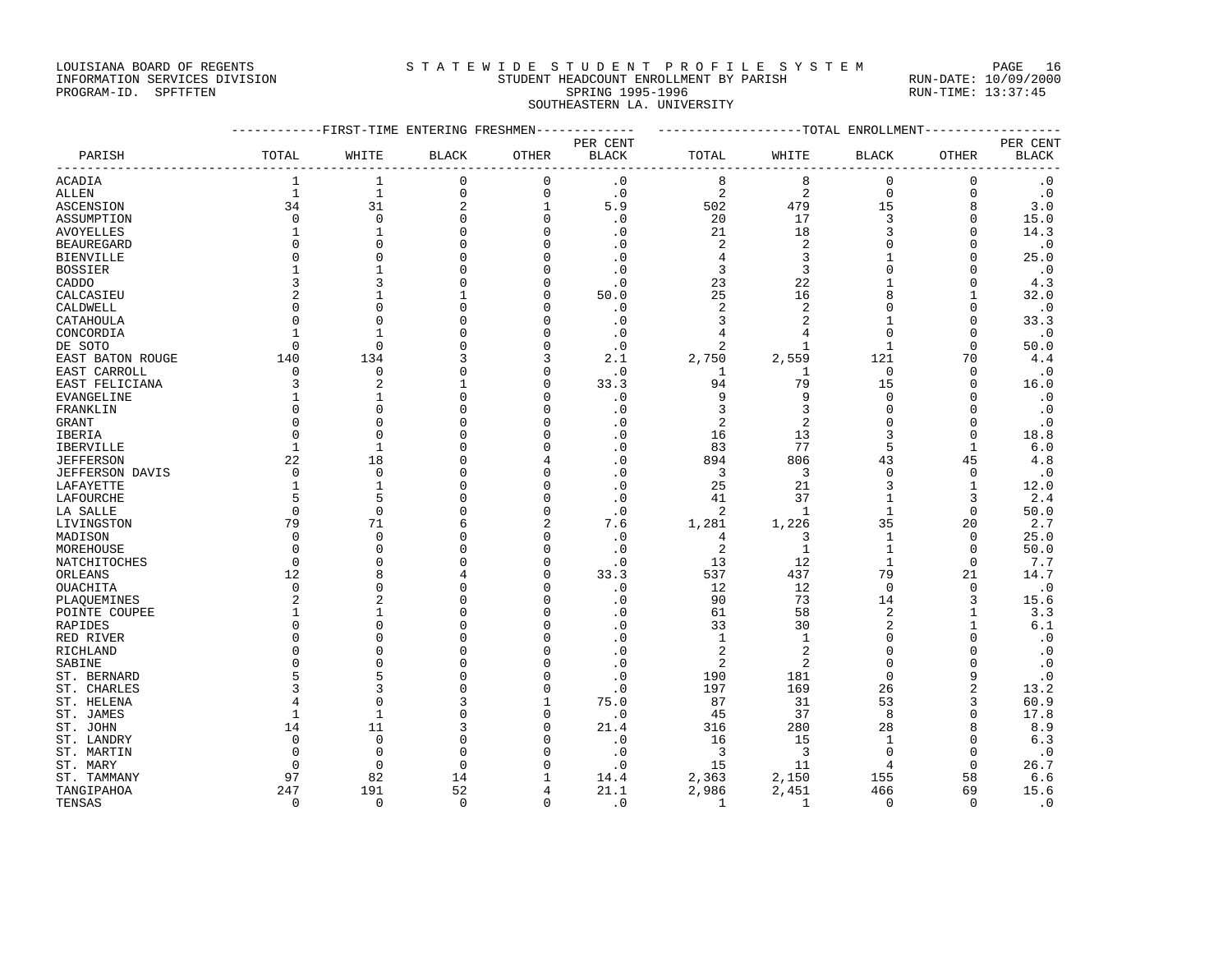#### LOUISIANA BOARD OF REGENTS STATEWIDE STUDENT PROFILE SYSTEM PAGE 17 INFORMATION SERVICES DIVISION STUDENT HEADCOUNT ENROLLMENT BY PARISH RUN-DATE: 10/09/2000 PROGRAM-ID. SPFTFTEN SARE SERING 1995-1996 SPRING 1995-1996 RUN-TIME: 13:37:45 SOUTHEASTERN LA. UNIVERSITY

|                     |       | -FIRST-TIME ENTERING FRESHMEN- |       |       |                          |        |        | -TOTAL ENROLLMENT- |       |                   |
|---------------------|-------|--------------------------------|-------|-------|--------------------------|--------|--------|--------------------|-------|-------------------|
| PARISH              | TOTAL | WHITE                          | BLACK | OTHER | PER CENT<br><b>BLACK</b> | TOTAL  | WHITE  | BLACK              | OTHER | PER CENT<br>BLACK |
| TERREBONNE          |       |                                |       |       |                          | 29     | 23     |                    |       | 20.7              |
| UNION               |       |                                |       |       | . 0                      |        |        |                    |       | $\cdot$ 0         |
| VERMILLION          |       |                                |       |       |                          |        |        |                    |       | 25.0              |
| VERNON              |       |                                |       |       | 100.0                    |        |        |                    |       | 25.0              |
| WASHINGTON          |       |                                |       |       | 20.0                     | 555    | 435    |                    |       | 20.7              |
| WEBSTER             |       |                                |       |       |                          |        |        |                    |       | 14.3              |
| WEST BATON ROUGE    |       |                                |       |       | $\cdot$ 0                | 83     | 74     |                    |       | 7.2               |
| WEST FELICIANA      |       |                                |       |       |                          | 38     | 36     |                    |       | 2.6               |
| WINN                |       |                                |       |       |                          |        |        |                    |       | 50.0              |
| LOUISIANA TOTALS    | 705   | 595                            | 93    | 17    | 13.2                     | 13,539 | 11,969 | 1,236              | 334   | 9.1               |
| OUT-OF-STATE TOTALS | 10    |                                |       |       | 10.0                     | 239    | 194    | 33                 | 12    | 13.8              |
| LA./OUT-OF-STATE    | 715   | 603                            | 94    | 18    | 13.1                     | 13,778 | 12,163 | 1,269              | 346   | 9.2               |
| FOREIGN TOTALS      |       |                                |       |       | $\cdot$ 0                | 90     |        |                    | 90    | $\cdot$ 0         |
| INSTITUTION TOTALS  | 716   | 603                            | 94    | 19    | 13.1                     | 13,868 | 12,163 | 1,269              | 436   | 9.2               |
|                     |       |                                |       |       |                          |        |        |                    |       |                   |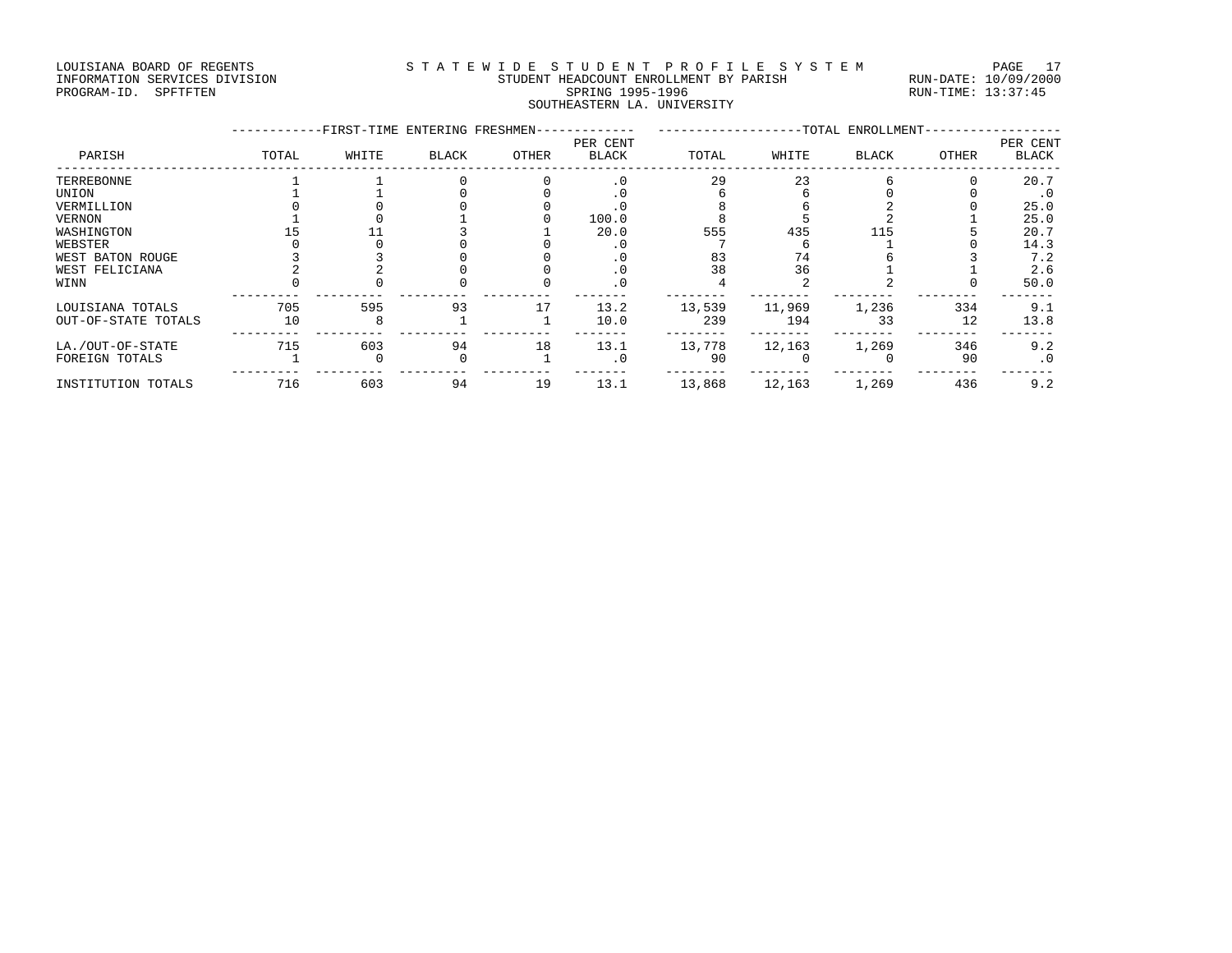### LOUISIANA BOARD OF REGENTS STATEWIDE STUDENT PROFILE SYSTEM PAGE 18 INFORMATION SERVICES DIVISION STUDENT HEADCOUNT ENROLLMENT BY PARISH RUN-DATE: 10/09/2000

PROGRAM-ID. SPFTFTEN SARE SERING 1995-1996 SPRING 1995-1996 RUN-TIME: 13:37:45 UNIVERSITY OF LA. IN LAFAYETTE

|                        | -----------FIRST-TIME ENTERING FRESHMEN------------- |                |              |                |           | -------------------TOTAL ENROLLMENT-------------- |                         |                         |                |            |
|------------------------|------------------------------------------------------|----------------|--------------|----------------|-----------|---------------------------------------------------|-------------------------|-------------------------|----------------|------------|
|                        |                                                      |                |              |                | PER CENT  |                                                   |                         |                         |                | PER CENT   |
| PARISH                 | TOTAL                                                | WHITE          | <b>BLACK</b> | OTHER          | BLACK     | TOTAL                                             | WHITE                   | <b>BLACK</b>            | OTHER          | BLACK      |
| ACADIA                 | 16                                                   | 10             | 5            | $\mathbf{1}$   | 31.3      | 590                                               | 498                     | 85                      | 7              | 14.4       |
| ALLEN                  | $\Omega$                                             | $\Omega$       | $\mathbf 0$  | $\mathbf 0$    | $\cdot$ 0 | 14                                                | 10                      | $\overline{4}$          | $\mathbf 0$    | 28.6       |
| <b>ASCENSION</b>       | $\overline{3}$                                       | 3              | $\mathbf 0$  | $\mathbf 0$    | $\cdot$ 0 | 52                                                | 40                      | 10                      | $\overline{a}$ | 19.2       |
| ASSUMPTION             | $\mathbf 0$                                          | $\mathbf 0$    | $\mathbf 0$  | $\mathbf 0$    | $\cdot$ 0 | 11                                                | $\overline{\mathbf{3}}$ | 8                       | $\mathbf 0$    | 72.7       |
| <b>AVOYELLES</b>       | $\overline{a}$                                       | $\mathbf{1}$   | $\mathbf{1}$ | $\Omega$       | 50.0      | 96                                                | 74                      | 21                      | 1              | 21.9       |
| <b>BEAUREGARD</b>      | $\mathbf{1}$                                         | $\overline{1}$ | $\Omega$     | $\Omega$       | $\cdot$ 0 | 17                                                | 7                       | 9                       | $\mathbf{1}$   | 52.9       |
| <b>BOSSIER</b>         | $\Omega$                                             |                | $\mathbf 0$  | $\mathbf 0$    | $\cdot$ 0 | 14                                                | $7\phantom{.0}$         | 6                       | $\mathbf{1}$   | 42.9       |
| CADDO                  | $\overline{2}$                                       | $\Omega$       | 2            | $\mathbf 0$    | 100.0     | 68                                                | 35                      | 33                      | $\Omega$       | 48.5       |
| CALCASIEU              | 6                                                    |                | 6            | $\Omega$       | 100.0     | 114                                               | 46                      | 68                      | $\Omega$       | 59.6       |
| CAMERON                | $\mathbf{1}$                                         | $\mathbf{1}$   | $\Omega$     | $\Omega$       | $\cdot$ 0 | 5                                                 | 5                       | $\overline{0}$          | $\Omega$       | $\cdot$ 0  |
| CLAIBORNE              | $\Omega$                                             | $\Omega$       |              | $\Omega$       | $\cdot$ 0 | $\mathbf{1}$                                      | $\Omega$                | $\mathbf{1}$            | $\Omega$       | $\cdot$ .0 |
| CONCORDIA              | $\Omega$                                             | $\cap$         |              | $\Omega$       | $\cdot$ 0 | $\overline{3}$                                    | 3                       | $\Omega$                | $\mathbf 0$    | $\cdot$ 0  |
| DE SOTO                | $\Omega$                                             |                |              | $\Omega$       | $\cdot$ 0 | 5                                                 | $\overline{4}$          | $\mathbf{1}$            | $\Omega$       | 20.0       |
| EAST BATON ROUGE       | 11                                                   | 8              |              | $\mathbf{0}$   | 27.3      | 297                                               | 199                     | 89                      | 9              | 30.0       |
| EAST CARROLL           | $\Omega$                                             | $\Omega$       |              | $\Omega$       | $\cdot$ 0 | $\overline{3}$                                    | $\overline{2}$          | $\mathbf{1}$            | $\Omega$       | 33.3       |
| EAST FELICIANA         | $\mathbf{1}$                                         | $\Omega$       |              | $\mathbf{0}$   | 100.0     | 12                                                | 5                       | 7                       | $\mathbf 0$    | 58.3       |
| EVANGELINE             | 3                                                    | 3              | $\Omega$     | $\Omega$       | $\cdot$ 0 | 138                                               | 110                     | 26                      | 2              | 18.8       |
| FRANKLIN               | $\Omega$                                             | $\Omega$       | $\Omega$     | $\Omega$       | $\cdot$ 0 | 2                                                 | $\overline{2}$          | $\Omega$                | $\Omega$       | $\cdot$ 0  |
| GRANT                  | $\Omega$                                             | $\Omega$       | $\Omega$     | $\Omega$       | $\cdot$ 0 | $7\phantom{.0}$                                   | 3                       | $\overline{4}$          | $\Omega$       | 57.1       |
| IBERIA                 | 76                                                   | 45             | 23           | 8              | 30.3      | 1,419                                             | 1,035                   | 327                     | 57             | 23.0       |
| IBERVILLE              | $\overline{3}$                                       | $\Omega$       | $\mathbf{1}$ | $\overline{2}$ | 33.3      | 45                                                | 24                      | 19                      | 2              | 42.2       |
| <b>JACKSON</b>         | $\Omega$                                             | $\Omega$       | $\mathbf 0$  | $\mathbf 0$    | $\cdot$ 0 | $\overline{3}$                                    | $\overline{0}$          | $\overline{\mathbf{3}}$ | $\mathbf 0$    | $\cdot$ 0  |
| <b>JEFFERSON</b>       | 8                                                    | $\overline{2}$ | 4            | $\overline{2}$ | 50.0      | 334                                               | 231                     | 76                      | 27             | 22.8       |
| <b>JEFFERSON DAVIS</b> | $\overline{4}$                                       | $\overline{a}$ | 2            | $\mathbf 0$    | 50.0      | 87                                                | 71                      | 15                      | $\mathbf{1}$   | 17.2       |
| LAFAYETTE              | 239                                                  | 191            | 30           | 18             | 12.6      | 7,106                                             | 5,752                   | 1,058                   | 296            | 14.9       |
| LAFOURCHE              | 2                                                    | 1              | 1            | $\mathbf 0$    | 50.0      | 78                                                | 60                      | 17                      | 1              | 21.8       |
| LA SALLE               | $\Omega$                                             | $\Omega$       | $\Omega$     | $\Omega$       | $\cdot$ 0 | 1                                                 | 1                       | $\Omega$                | $\Omega$       | $\cdot$ 0  |
| LINCOLN                | $\Omega$                                             |                |              | $\mathbf 0$    | $\cdot$ 0 | 2                                                 | 2                       | $\mathbf 0$             | $\mathbf 0$    | $\cdot$ 0  |
| LIVINGSTON             | $\overline{2}$                                       |                |              | $\mathbf{0}$   | 50.0      | 20                                                | 17                      |                         | $\mathbf{1}$   | 10.0       |
| MADISON                | $\Omega$                                             |                | $\Omega$     | $\Omega$       | $\cdot$ 0 | $\overline{4}$                                    | 3                       | $\mathbf{1}$            | $\Omega$       | 25.0       |
| MOREHOUSE              | $\Omega$                                             |                | $\Omega$     | $\Omega$       | $\cdot$ 0 | 1                                                 | $\mathbf{1}$            | $\Omega$                | $\Omega$       | $\cdot$ 0  |
| NATCHITOCHES           | $\mathbf 0$                                          | $\Omega$       | $\Omega$     | $\mathbf{0}$   | $\cdot$ 0 | 18                                                | 13                      | 5                       | $\mathbf 0$    | 27.8       |
| ORLEANS                | 10                                                   |                |              | $\mathbf{1}$   | 60.0      | 238                                               | 59                      | 168                     | 11             | 70.6       |
| OUACHITA               | $\overline{2}$                                       |                | 2            | $\mathbf 0$    | 100.0     | 23                                                | 10                      | 12                      | $\mathbf{1}$   | 52.2       |
| PLAQUEMINES            | 1                                                    | <sup>0</sup>   |              | 0              | 100.0     | 15                                                | - 9                     | 5                       | $\mathbf{1}$   | 33.3       |
| POINTE COUPEE          | $\mathbf{1}$                                         | $\Omega$       | $\mathbf{1}$ | $\Omega$       | 100.0     | 97                                                | 82                      | 14                      | $\mathbf{1}$   | 14.4       |
| RAPIDES                | 13                                                   | $\mathbf{1}$   | 12           | $\mathbf 0$    | 92.3      | 216                                               | 111                     | 100                     | 5              | 46.3       |
| RED RIVER              | $\Omega$                                             | $\Omega$       | $\Omega$     | $\Omega$       | $\cdot$ 0 | 2                                                 | 1                       | $\mathbf{1}$            | $\mathbf 0$    | 50.0       |
| SABINE                 | $\Omega$                                             | $\cap$         | $\Omega$     | $\Omega$       | $\cdot$ 0 | 2                                                 | $\overline{2}$          | $\mathbf 0$             | $\mathbf 0$    | $\cdot$ 0  |
| ST. BERNARD            | $\Omega$                                             |                |              | $\Omega$       | $\cdot$ 0 | 36                                                | 35                      | $\mathbf{1}$            | $\Omega$       | 2.8        |
| ST. CHARLES            | 1                                                    | $\Omega$       |              | $\mathbf{0}$   | 100.0     | 47                                                | 38                      | 8                       | $\mathbf{1}$   | 17.0       |
| ST. HELENA             | $\Omega$                                             | $\Omega$       | $\Omega$     | $\Omega$       | $\cdot$ 0 | 2                                                 | $\mathbf 0$             | $\overline{2}$          | $\Omega$       | $\cdot$ 0  |
| ST. JAMES              | $\Omega$                                             | $\Omega$       | $\Omega$     | $\Omega$       | $\cdot$ 0 | 13                                                | 9                       | $\overline{4}$          | $\Omega$       | 30.8       |
|                        | $\mathbf{1}$                                         | $\mathbf{1}$   | $\Omega$     | $\mathbf 0$    | $\cdot$ 0 | 49                                                | 29                      | 19                      | $\mathbf{1}$   | 38.8       |
| ST. JOHN<br>ST. LANDRY | 30                                                   | 16             | 13           | $\mathbf{1}$   | 43.3      | 981                                               | 658                     | 306                     | 17             | 31.2       |
|                        | 52                                                   | 35             | 17           | $\mathbf 0$    | 32.7      | 852                                               | 613                     | 220                     | 19             | 25.8       |
| ST. MARTIN             | 22                                                   | 8              | 10           | 4              | 45.5      | 402                                               |                         | 121                     | 15             | 30.1       |
| ST. MARY               | $\mathbf{1}$                                         | $\mathbf{1}$   | $\Omega$     | $\Omega$       |           |                                                   | 266                     |                         | 8              | 10.8       |
| ST. TAMMANY            |                                                      | $\mathbf{1}$   | $\Omega$     |                | $\cdot$ 0 | 167                                               | 141                     | 18                      | $\Omega$       |            |
| TANGIPAHOA             | $\mathbf{1}$<br>$\Omega$                             |                |              | $\mathbf{0}$   | $\cdot$ 0 | 28                                                | 14                      | 14<br>$\Omega$          |                | 50.0       |
| TENSAS                 |                                                      | $\Omega$       | $\Omega$     | $\Omega$       | . 0       | 1                                                 | 1                       |                         | $\Omega$       | $\cdot$ 0  |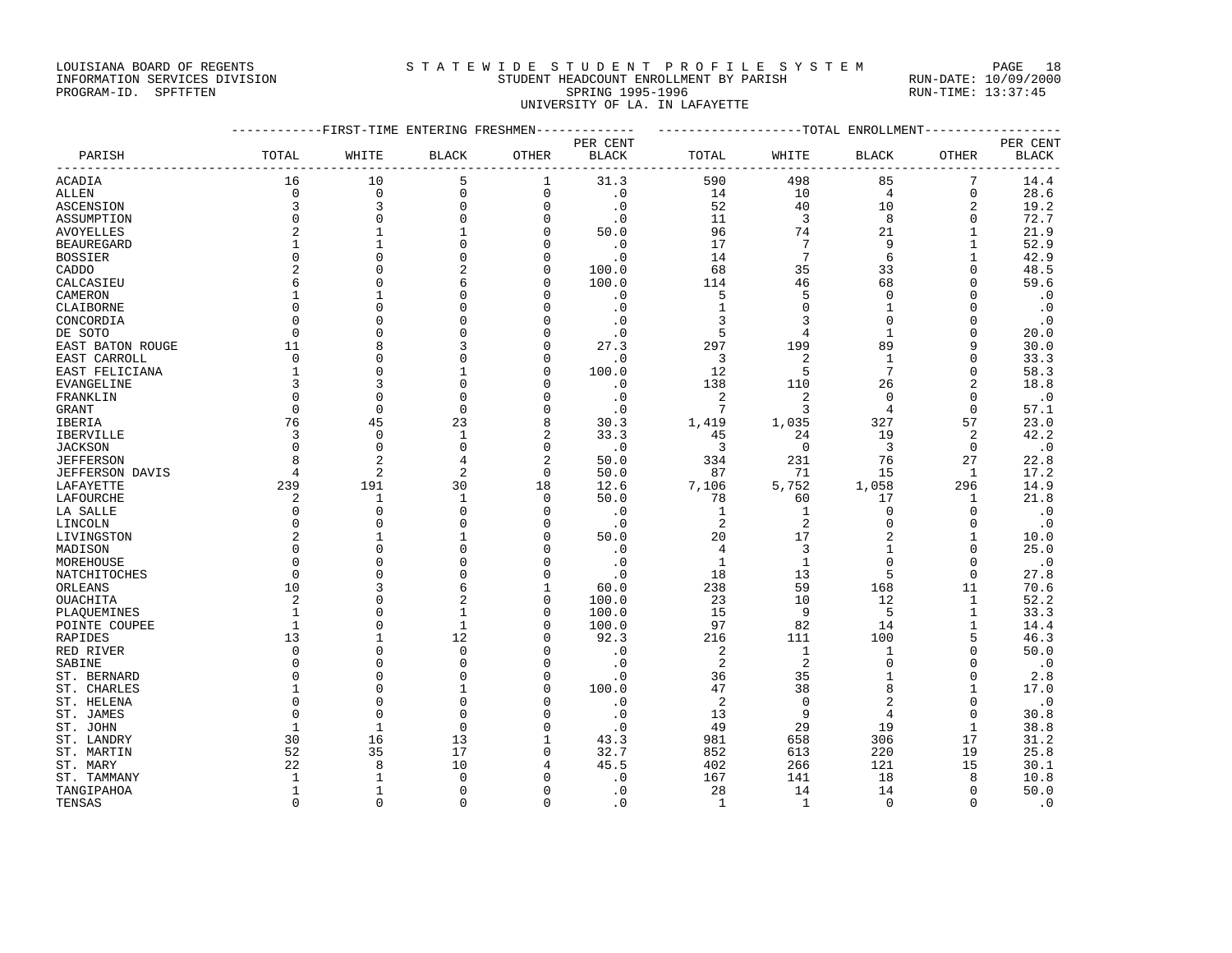#### LOUISIANA BOARD OF REGENTS S T A T E W I D E S T U D E N T P R O F I L E S Y S T E M PAGE 19 INFORMATION SERVICES DIVISION STUDENT HEADCOUNT ENROLLMENT BY PARISH RUN-DATE: 10/09/2000 PROGRAM-ID. SPFTFTEN SARE SERING 1995-1996 SPRING 1995-1996 RUN-TIME: 13:37:45 UNIVERSITY OF LA. IN LAFAYETTE

|                     |       | -FIRST-TIME ENTERING FRESHMEN- |              |          |                          |        |        | -TOTAL ENROLLMENT- |       |                          |
|---------------------|-------|--------------------------------|--------------|----------|--------------------------|--------|--------|--------------------|-------|--------------------------|
| PARISH              | TOTAL | WHITE                          | <b>BLACK</b> | OTHER    | PER CENT<br><b>BLACK</b> | TOTAL  | WHITE  | <b>BLACK</b>       | OTHER | PER CENT<br><b>BLACK</b> |
| TERREBONNE          | 13    |                                | 12           |          | 92.3                     | 169    | 102    | 62                 |       | 36.7                     |
| VERMILLION          | 42    | 35                             |              |          | 11.9                     | 977    | 846    | 87                 | 44    | 8.9                      |
| VERNON              |       |                                |              |          | . 0                      | 20     | 10     |                    |       | 35.0                     |
| WASHINGTON          |       |                                |              |          | 100.0                    | 12     |        |                    |       | 66.7                     |
| WEBSTER             |       |                                |              |          |                          |        |        |                    |       | 60.0                     |
| WEST BATON ROUGE    |       |                                |              |          | 100.0                    | 32     | 26     |                    |       | 18.8                     |
| WEST CARROLL        |       |                                |              |          | . 0                      |        |        |                    |       | $\cdot$ 0                |
| WEST FELICIANA      |       |                                |              |          | . 0                      |        |        |                    |       | 40.0                     |
| WINN                |       |                                |              |          | . 0                      |        |        |                    |       | 50.0                     |
| LOUISIANA TOTALS    | 574   | 373                            | 162          | 39       | 28.2                     | 14,968 | 11,338 | 3,088              | 542   | 20.6                     |
| OUT-OF-STATE TOTALS | 10    |                                |              | $\Omega$ | 20.0                     | 350    | 258    | 70                 | 22    | 20.0                     |
| LA./OUT-OF-STATE    | 584   | 381                            | 164          | 39       | 28.1                     | 15,318 | 11,596 | 3,158              | 564   | 20.6                     |
| FOREIGN TOTALS      | 12    |                                | $\Omega$     | 12       | $\cdot$ 0                | 457    |        |                    | 457   | $\cdot$ 0                |
| INSTITUTION TOTALS  | 596   | 381                            | 164          | 51       | 27.5                     | 15,775 | 11,596 | 3,158              | 1,021 | 20.0                     |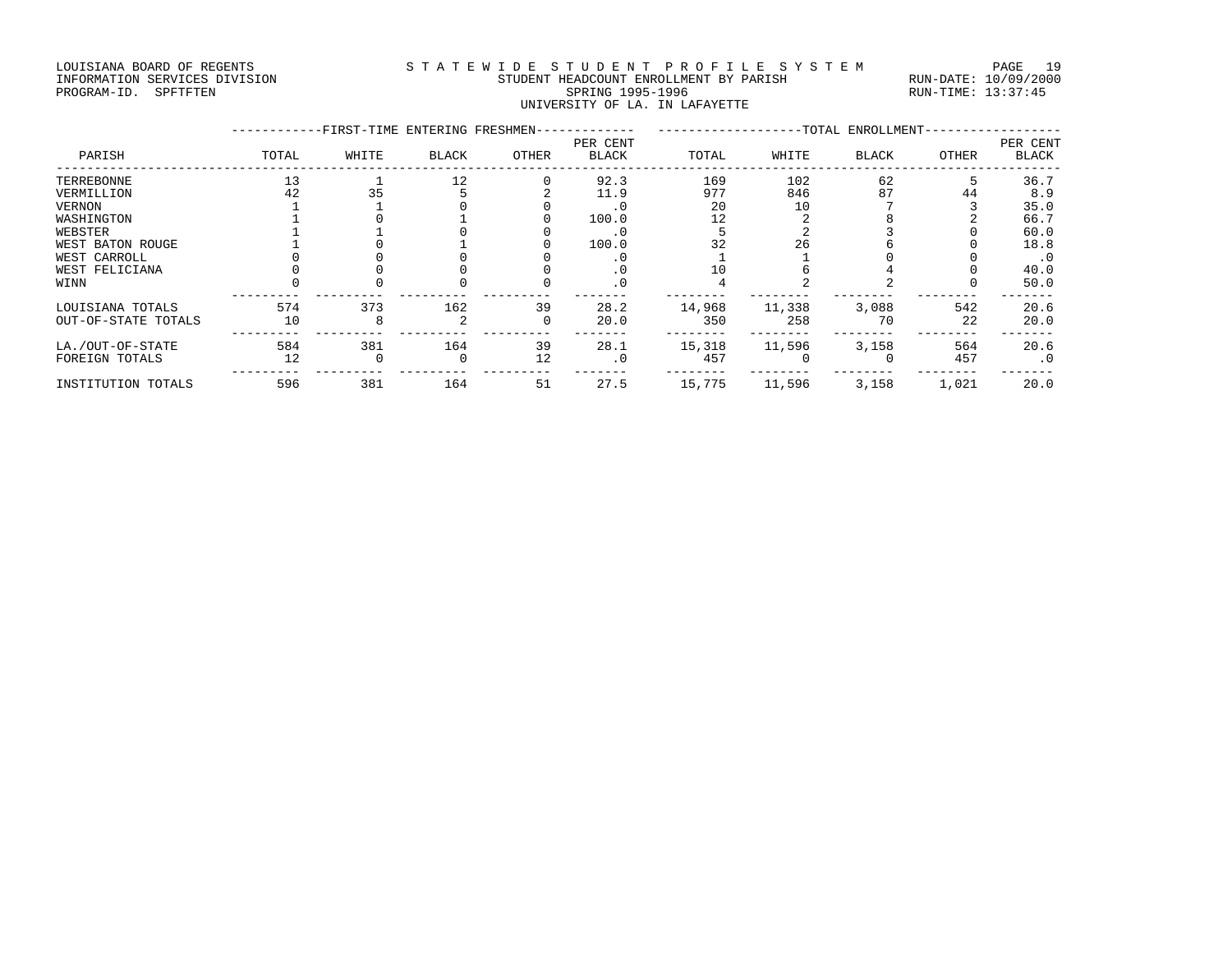LOUISIANA BOARD OF REGENTS STATEWIDE STUDENT PROFILE SYSTEM PAGE 20 INFORMATION SERVICES DIVISION STUDENT HEADCOUNT ENROLLMENT BY PARISH RUN-DATE: 10/09/2000

# PROGRAM-ID. SPFTFTEN SARE SERING 1995-1996 SPRING 1995-1996 RUN-TIME: 13:37:45 L.S.U. AT ALEXANDRIA

|                        |                | ------FIRST-TIME ENTERING FRESHMEN |              |                |              |                |                | ------------TOTAL ENROLLMENT |              |              |
|------------------------|----------------|------------------------------------|--------------|----------------|--------------|----------------|----------------|------------------------------|--------------|--------------|
|                        |                |                                    |              |                | PER CENT     |                |                |                              |              | PER CENT     |
| PARISH                 | TOTAL          | WHITE                              | <b>BLACK</b> | OTHER          | <b>BLACK</b> | TOTAL          | WHITE          | <b>BLACK</b>                 | OTHER        | <b>BLACK</b> |
| ACADIA                 | 0              | $\mathbf 0$                        | 0            | 0              | $\cdot$ 0    | 7              | 7              | 0                            | 0            | $\cdot$ 0    |
| ALLEN                  | $\sqrt{2}$     | $\overline{2}$                     | $\mathbf 0$  | $\Omega$       | $\cdot$ 0    | 50             | 45             | 5                            | $\mathbf 0$  | 10.0         |
| ASCENSION              | $\mathbf 0$    | $\mathbf 0$                        | 0            | 0              | $\cdot$ 0    | $\mathbf{1}$   | 1              | 0                            | 0            | $\cdot$ 0    |
| <b>AVOYELLES</b>       | 32             | 23                                 | 7            | $\overline{a}$ | 21.9         | 384            | 330            | 47                           | 7            | 12.2         |
| <b>BEAUREGARD</b>      | 1              | $\mathbf{1}$                       | 0            | $\Omega$       | $\cdot$ 0    | 7              | $\overline{7}$ | $\mathbf 0$                  | $\Omega$     | $\cdot$ 0    |
| <b>BOSSIER</b>         | $\Omega$       | $\Omega$                           | $\Omega$     | O              | $\cdot$ 0    | $\overline{4}$ | $\overline{4}$ | $\Omega$                     | $\Omega$     | $\cdot$ 0    |
| CADDO                  |                | 2                                  | 1            | O              | 33.3         | 12             | 11             | 1                            | $\Omega$     | 8.3          |
| CALCASIEU              |                | ∩                                  | $\Omega$     | n              | $\cdot$ 0    | 13             | 11             | $\overline{c}$               | ∩            | 15.4         |
| CALDWELL               |                | $\Omega$                           | $\Omega$     | C              | $\cdot$ 0    | 10             | 10             | $\Omega$                     | $\Omega$     | $\cdot$ 0    |
| CATAHOULA              |                | 4                                  | $\Omega$     | O              | . 0          | 50             | 48             | $\overline{2}$               | 0            | 4.0          |
| CONCORDIA              |                | $\Omega$                           | $\Omega$     |                | $\cdot$ 0    | 21             | 19             | $\mathbf{1}$                 | $\mathbf{1}$ | 4.8          |
| EAST BATON ROUGE       |                | ∩                                  | $\Omega$     | Ω              | $\cdot$ 0    | 16             | 16             | $\Omega$                     | 0            | $\cdot$ 0    |
| EAST CARROLL           | ∩              |                                    | $\Omega$     |                | $\Omega$     | $\mathbf{1}$   | $\mathbf{1}$   | $\Omega$                     | $\Omega$     | $\cdot$ 0    |
| EVANGELINE             | $\Omega$       | $\Omega$                           | 0            | Ω              | $\cdot$ 0    | 103            | 99             | 3                            | 1            | 2.9          |
| FRANKLIN               |                | $\Omega$                           | $\Omega$     |                | $\cdot$ 0    | $\mathbf{1}$   | $\mathbf{1}$   | $\Omega$                     | $\Omega$     | $\cdot$ 0    |
| <b>GRANT</b>           | 6              | б                                  | $\Omega$     |                | $\cdot$ 0    | 122            | 112            | 7                            | 3            | 5.7          |
| IBERIA                 |                |                                    | $\Omega$     |                | . 0          | 3              | 3              | $\Omega$                     | $\Omega$     | $\cdot$ 0    |
| <b>JACKSON</b>         | ∩              | ∩                                  | $\mathbf 0$  | Ω              | $\cdot$ 0    | $\overline{c}$ | $\mathbf{1}$   | 1                            | 0            | 50.0         |
| <b>JEFFERSON</b>       |                |                                    | $\Omega$     |                | . 0          |                | 5              | $\Omega$                     |              | $\cdot$ 0    |
| <b>JEFFERSON DAVIS</b> |                |                                    | $\Omega$     |                | $\cdot$ 0    | 3              | 3              | $\cap$                       | <sup>n</sup> | $\cdot$ 0    |
| LAFAYETTE              | ∩              |                                    | $\Omega$     |                | $\cdot$ 0    | 8              |                | $\cap$                       |              | . 0          |
| LAFOURCHE              | n              | $\Omega$                           | 0            | Ω              | . 0          | 1              | -1             | $\Omega$                     | U            | $\cdot$ 0    |
| LA SALLE               |                | κ                                  | $\mathbf 0$  |                | $\cdot$ 0    | 57             | 56             | $\Omega$                     |              | $\cdot$ 0    |
| LIVINGSTON             |                |                                    | $\Omega$     |                | $\cdot$ 0    | 2              | $\overline{2}$ | $\Omega$                     |              | $\cdot$ 0    |
| MADISON                |                | ∩                                  | $\Omega$     |                | $\cdot$ 0    |                |                | $\Omega$                     | O            | $\cdot$ 0    |
| MOREHOUSE              |                |                                    | 0            |                | $\cdot$ 0    |                | 1              | $\Omega$                     | U            | $\cdot$ 0    |
| NATCHITOCHES           | n              | n                                  | 0            |                | . 0          | 6              | 5              |                              | <sup>0</sup> | 16.7         |
| ORLEANS                |                |                                    | $\Omega$     |                | $\cdot$ 0    | 8              | 5              | $\overline{c}$               | $\mathbf{1}$ | 25.0         |
| <b>OUACHITA</b>        | n              | $\Omega$                           | $\mathbf 0$  |                | $\cdot$ 0    | 10             | 8              | $\mathbf{1}$                 | 1            | 10.0         |
| POINTE COUPEE          | $\Omega$       | $\Omega$                           | $\Omega$     |                | $\cdot$ 0    | 5              | 5              | $\Omega$                     | $\Omega$     | $\cdot$ 0    |
| RAPIDES                | 109            | 79                                 | 25           | 5              | 22.9         | 1,318          | 1,068          | 202                          | 48           | 15.3         |
| RICHLAND               | 0              | $\Omega$                           | $\Omega$     | U              | $\cdot$ 0    | 2              | 2              | 0                            | $\Omega$     | $\cdot$ 0    |
| SABINE                 | $\Omega$       | $\Omega$                           | $\mathbf 0$  | $\Omega$       | $\cdot$ 0    | 7              | 6              | $\Omega$                     | $\mathbf{1}$ | $\cdot$ 0    |
| ST. BERNARD            | ∩              | ∩                                  | $\Omega$     | n              | . 0          | 3              | 2              | -1                           | $\Omega$     | 33.3         |
| ST. LANDRY             | 2              |                                    | $\mathbf 0$  |                | $\cdot$ 0    | 32             | 26             | 5                            | 1            | 15.6         |
| ST. MARTIN             | n              | $\Omega$                           | 0            | O              | $\cdot$ 0    | $\mathbf{1}$   | 1              | $\Omega$                     | 0            | $\cdot$ 0    |
| ST. MARY               |                |                                    | $\Omega$     |                | $\cdot$ 0    | $\overline{2}$ | $\overline{2}$ | $\Omega$                     | O            | $\cdot$ 0    |
| ST. TAMMANY            |                | $\Omega$                           | $\Omega$     |                | $\cdot$ 0    |                | 2              | $\Omega$                     | $\Omega$     | $\cdot$ 0    |
| TANGIPAHOA             |                |                                    | $\Omega$     |                | . 0          | 1              | 1              | $\Omega$                     | U            | $\cdot$ 0    |
| TENSAS                 | ∩              | $\Omega$                           | 0            | Ω              | $\cdot$ 0    | $\mathbf{1}$   | -1             | $\Omega$                     | U            | $\cdot$ 0    |
| TERREBONNE             |                |                                    | $\Omega$     |                | . 0          | 4              | 4              | $\Omega$                     | U            | $\cdot$ 0    |
| UNION                  |                | $\Omega$                           | $\Omega$     |                | $\cdot$ 0    | 3              | $\overline{2}$ |                              | $\Omega$     | 33.3         |
| VERNON                 | 2              | 2                                  | $\Omega$     | Ω              | . 0          | 44             | 42             | 1                            | 1            | 2.3          |
| WASHINGTON             | $\overline{c}$ | $\overline{a}$                     | $\Omega$     |                | $\Omega$     | $\overline{a}$ | $\overline{a}$ | $\Omega$                     | $\Omega$     | $\cdot$ 0    |
| WEBSTER                | $\Omega$       | $\Omega$                           | 0            | O              | $\cdot$ 0    | $\mathbf{1}$   | -1             | $\Omega$                     | 0            | $\cdot$ 0    |
| WEST BATON ROUGE       | n              | $\Omega$                           | $\Omega$     | C              | $\cdot$ 0    | 3              | 3              | $\Omega$                     | $\Omega$     | $\cdot$ 0    |
| WEST FELICIANA         | 0              | 0                                  | 0            | O              | $\cdot$ 0    | 4              | 4              | 0                            | 0            | $\cdot$ 0    |
| WINN                   | $\overline{c}$ | $\overline{c}$                     | $\Omega$     | O              | . 0          | 14             | 12             | $\mathcal{D}$                | $\Omega$     | 14.3         |
| LOUISIANA TOTALS       | 171            | 130                                | 33           | 8              | 19.3         | 2,360          | 2,006          | 285                          | 69           | 12.1         |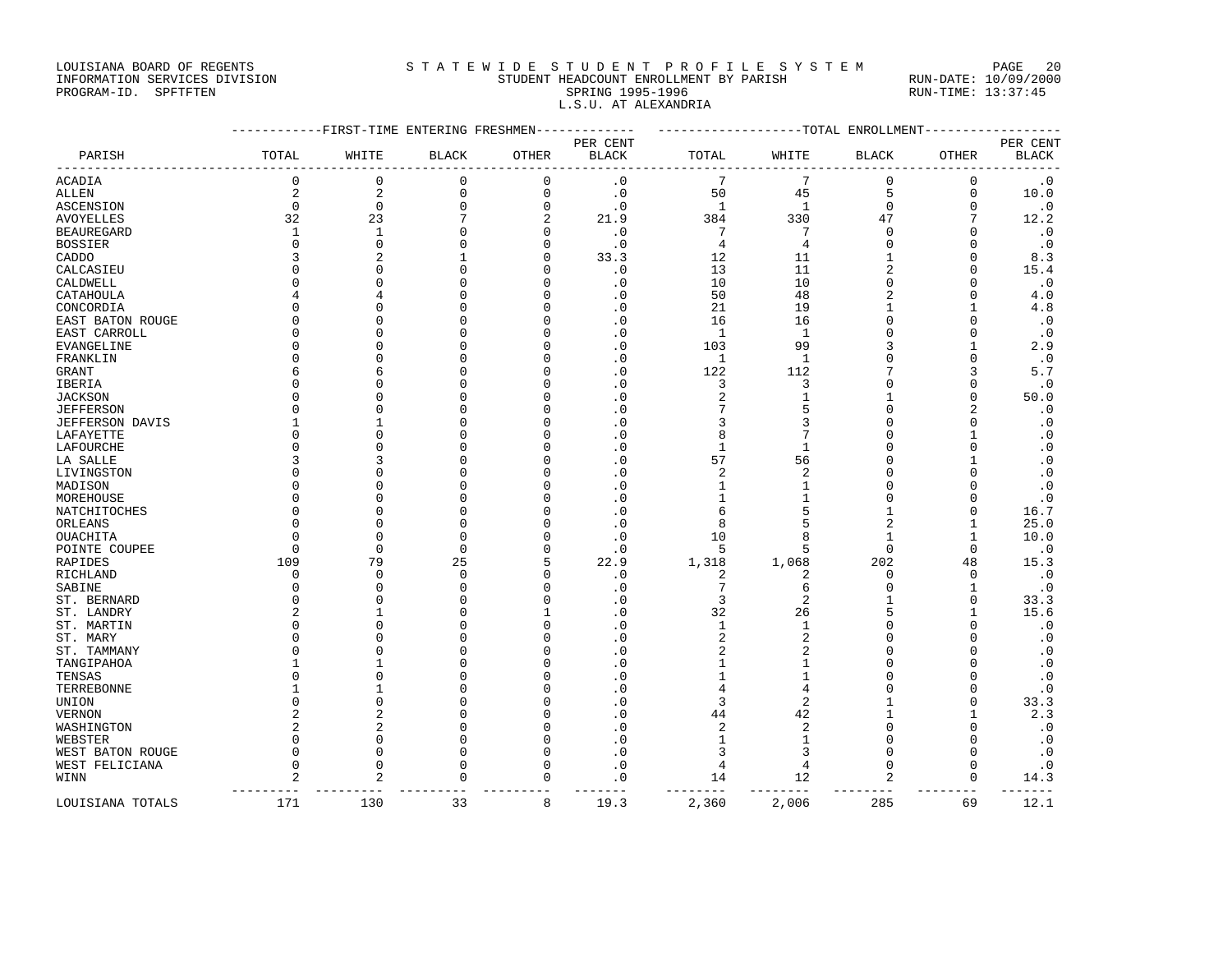#### LOUISIANA BOARD OF REGENTS STATEWIDE STUDENT PROFILE SYSTEM PAGE 21 INFORMATION SERVICES DIVISION STUDENT HEADCOUNT ENROLLMENT BY PARISH RUN-DATE: 10/09/2000 PROGRAM-ID. SPFTFTEN SARE SERING 1995-1996 SPRING 1995-1996 RUN-TIME: 13:37:45 L.S.U. AT ALEXANDRIA

|                                    |       | -FIRST-TIME ENTERING FRESHMEN- |       |       |                   |       |       | -TOTAL ENROLLMENT-- |       |                          |
|------------------------------------|-------|--------------------------------|-------|-------|-------------------|-------|-------|---------------------|-------|--------------------------|
| PARISH                             | TOTAL | WHITE                          | BLACK | OTHER | PER CENT<br>BLACK | TOTAL | WHITE | BLACK               | OTHER | PER CENT<br><b>BLACK</b> |
| OUT-OF-STATE TOTALS                |       |                                |       |       | $\cdot$ 0         | 14    | 10    |                     |       | 14.3                     |
| LA./OUT-OF-STATE<br>FOREIGN TOTALS | 172   | 131                            | 33    | 8     | 19.2<br>. 0       | 2,374 | 2,016 | 287                 |       | 12.1                     |
| INSTITUTION TOTALS                 | 172   | 131                            | 33    | 8     | 19.2              | 2,377 | 2,018 | 287                 | 72    | 12.1                     |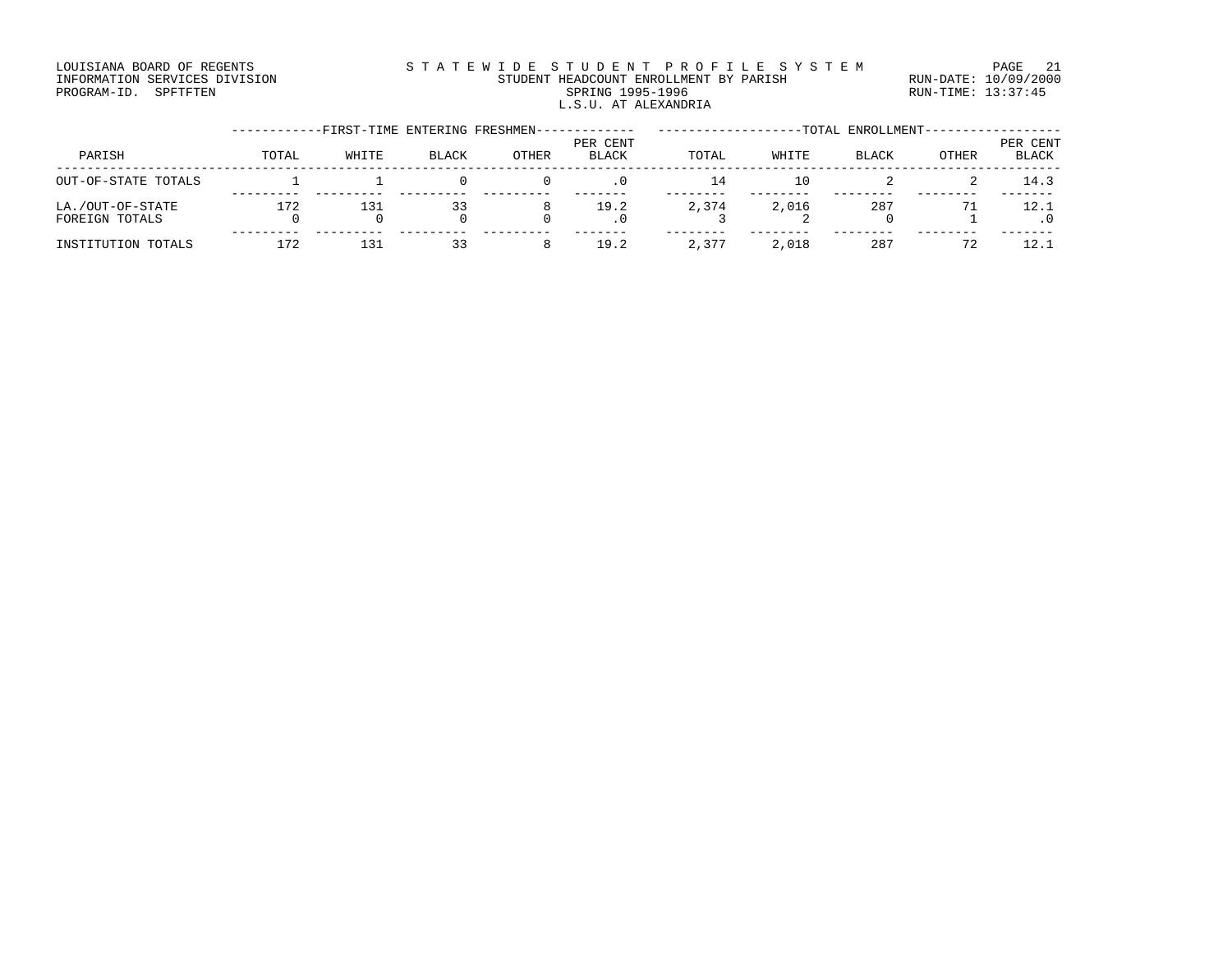#### LOUISIANA BOARD OF REGENTS STATEWIDE STUDENT PROFILE SYSTEM PAGE 22 INFORMATION SERVICES DIVISION STUDENT HEADCOUNT ENROLLMENT BY PARISH RUN-DATE: 10/09/2000

# PROGRAM-ID. SPFTFTEN SARE SERING 1995-1996 SPRING 1995-1996 RUN-TIME: 13:37:45 L.S.U. IN BATON ROUGE

|                        |                | --------FIRST-TIME ENTERING FRESHMEN- |                |                 | ------------ | -------------------TOTAL ENROLLMENT- |                         |                 |                           |              |
|------------------------|----------------|---------------------------------------|----------------|-----------------|--------------|--------------------------------------|-------------------------|-----------------|---------------------------|--------------|
|                        |                |                                       |                |                 | PER CENT     |                                      |                         |                 |                           | PER CENT     |
| PARISH                 | TOTAL          | WHITE                                 | <b>BLACK</b>   | OTHER           | <b>BLACK</b> | TOTAL                                | WHITE                   | <b>BLACK</b>    | <b>OTHER</b><br>--------- | <b>BLACK</b> |
| ACADIA                 | $\mathbf 0$    | $\mathbf 0$                           | 0              | $\mathbf 0$     | $\cdot$ 0    | 88                                   | 82                      | 5               | $\mathbf{1}$              | 5.7          |
| <b>ALLEN</b>           | $\Omega$       | $\mathbf 0$                           | $\mathbf 0$    | $\mathbf 0$     | $\cdot$ 0    | 36                                   | 28                      | 6               | 2                         | 16.7         |
| <b>ASCENSION</b>       | 8              | 6                                     | $\sqrt{2}$     | $\mathbf 0$     | 25.0         | 581                                  | 520                     | 41              | 20                        | 7.1          |
| ASSUMPTION             | $\Omega$       | $\mathbf 0$                           | $\mathbf 0$    | $\mathbf{0}$    | $\cdot$ 0    | 72                                   | 64                      | 6               | 2                         | 8.3          |
| <b>AVOYELLES</b>       | $\Omega$       | $\Omega$                              | $\Omega$       | $\Omega$        | $\cdot$ 0    | 124                                  | 110                     | 7               | 7                         | 5.6          |
| <b>BEAUREGARD</b>      |                | 3                                     | $\Omega$       | $\mathbf 0$     | $\cdot$ 0    | 100                                  | 82                      | 10              | 8                         | 10.0         |
| <b>BIENVILLE</b>       | $\Omega$       | $\Omega$                              | $\Omega$       | $\Omega$        | $\cdot$ 0    | $\overline{c}$                       | 2                       | $\Omega$        | $\Omega$                  | $\cdot$ 0    |
| <b>BOSSIER</b>         |                | $\Omega$                              | $\Omega$       | $\Omega$        | $\cdot$ 0    | 122                                  | 109                     | 10              | 3                         | 8.2          |
| CADDO                  |                | $\cap$                                | $\Omega$       | $\mathbf 0$     | $\cdot$ 0    | 360                                  | 305                     | 46              | 9                         | 12.8         |
|                        |                | $\cap$                                | $\Omega$       | $\mathbf 0$     | $\cdot$ 0    | 371                                  | 311                     | 41              | 19                        | 11.1         |
| CALCASIEU              | ∩              | $\cap$                                | $\Omega$       | $\Omega$        |              |                                      | 5                       |                 | $\Omega$                  |              |
| CALDWELL               |                |                                       |                |                 | $\cdot$ 0    | 6                                    |                         | $\mathbf{1}$    |                           | 16.7         |
| CAMERON                | $\Omega$       | $\Omega$                              | $\Omega$       | $\Omega$        | $\cdot$ 0    | 33                                   | 28                      | 3               | $\overline{2}$            | 9.1          |
| CATAHOULA              | $\Omega$       | $\mathbf{0}$                          | $\Omega$       | $\mathbf 0$     | $\cdot$ 0    | 11                                   | 10                      | $\mathbf 0$     | $\mathbf{1}$              | $\cdot$ 0    |
| CLAIBORNE              | $\Omega$       | $\Omega$                              | $\Omega$       | $\Omega$        | $\cdot$ 0    | 13                                   | 12                      | $\mathbf{1}$    | $\Omega$                  | 7.7          |
| CONCORDIA              | $\mathbf{1}$   | 1                                     | $\Omega$       | $\Omega$        | $\cdot$ 0    | 68                                   | 61                      | $\overline{4}$  | 3                         | 5.9          |
| DE SOTO                | $\Omega$       | $\mathbf 0$                           | $\mathbf{0}$   | $\mathbf 0$     | $\cdot$ 0    | 30                                   | 20                      | 9               | $\mathbf{1}$              | 30.0         |
| EAST BATON ROUGE       | 96             | 79                                    | 10             | $7\phantom{.0}$ | 10.4         | 7,201                                | 5,966                   | 629             | 606                       | 8.7          |
| EAST CARROLL           | $\Omega$       | $\mathbf 0$                           | $\mathbf 0$    | $\mathbf 0$     | $\cdot$ 0    | 19                                   | 15                      | 2               | 2                         | 10.5         |
| EAST FELICIANA         | 2              | $\mathbf 0$                           | 1              | 1               | 50.0         | 92                                   | 67                      | 20              | 5                         | 21.7         |
| EVANGELINE             | $\overline{2}$ | 2                                     | $\Omega$       | $\Omega$        | $\cdot$ 0    | 88                                   | 80                      | 6               | $\overline{2}$            | 6.8          |
| FRANKLIN               | $\Omega$       | $\mathbf 0$                           | $\mathbf 0$    | $\mathbf 0$     | $\cdot$ 0    | 20                                   | 13                      | $7\phantom{.0}$ | $\mathbf 0$               | 35.0         |
| GRANT                  | $\Omega$       | $\Omega$                              | $\Omega$       | $\Omega$        | $\cdot$ 0    | 12                                   | 9                       | 3               | $\Omega$                  | 25.0         |
| IBERIA                 | $\mathbf{1}$   |                                       | $\Omega$       | $\Omega$        | $\cdot$ 0    | 211                                  | 179                     | 26              | 6                         | 12.3         |
| IBERVILLE              | 8              | 5                                     | $\overline{2}$ | $\mathbf{1}$    | 25.0         | 225                                  | 179                     | 35              | 11                        | 15.6         |
| <b>JACKSON</b>         | $\Omega$       | $\Omega$                              | $\Omega$       | $\Omega$        | $\cdot$ 0    | 15                                   | 13                      | 2               | $\Omega$                  | 13.3         |
| <b>JEFFERSON</b>       | 19             | 14                                    | 3              | 2               | 15.8         | 1,565                                | 1,158                   | 104             | 303                       | 6.6          |
| <b>JEFFERSON DAVIS</b> | $\Omega$       | $\mathsf{O}$                          | $\mathbf 0$    | $\mathbf 0$     | $\cdot$ 0    | 66                                   | 63                      | 2               | 1                         | 3.0          |
| LAFAYETTE              | 4              | 3                                     | $\mathbf{1}$   | $\Omega$        | 25.0         | 620                                  | 524                     | 64              | 32                        | 10.3         |
| LAFOURCHE              | $\mathbf{1}$   | $\mathbf{1}$                          | $\Omega$       | $\Omega$        | $\cdot$ 0    | 295                                  | 263                     | 10              | 22                        | 3.4          |
| LA SALLE               | $\Omega$       | $\mathbf 0$                           | $\mathbf 0$    | $\mathbf 0$     | $\cdot$ 0    | 24                                   | 24                      | $\Omega$        | $\mathbf 0$               | $\cdot$ 0    |
| LINCOLN                | $\Omega$       | $\Omega$                              | $\Omega$       | $\Omega$        | $\cdot$ 0    | 54                                   | 47                      | 6               | $\mathbf{1}$              | 11.1         |
|                        | 7              | 6                                     | $\Omega$       | $\mathbf{1}$    | $\cdot$ 0    | 499                                  | 462                     | 21              | 16                        | 4.2          |
| LIVINGSTON             |                |                                       | $\mathbf{1}$   |                 |              |                                      |                         |                 |                           |              |
| MADISON                | 3              | 2                                     |                | $\mathbf 0$     | 33.3         | 74                                   | 64                      | 6               | 4                         | 8.1          |
| MOREHOUSE              | $\Omega$       | $\mathbf 0$                           | $\mathbf 0$    | $\mathbf 0$     | $\cdot$ 0    | 14                                   | $\overline{7}$          | $7\phantom{.0}$ | $\mathbf 0$               | 50.0         |
| NATCHITOCHES           | 4              | 2                                     | $\mathbf 0$    | 2               | $\cdot$ 0    | 301                                  | 247                     | 21              | 33                        | 7.0          |
| ORLEANS                | 9              | 6                                     | $\mathbf{1}$   | 2               | 11.1         | 2,033                                | 1,518                   | 279             | 236                       | 13.7         |
| OUACHITA               | $\Omega$       | $\Omega$                              | $\Omega$       | $\Omega$        | $\cdot$ 0    | 185                                  | 150                     | 26              | 9                         | 14.1         |
| PLAQUEMINES            | $\Omega$       | $\mathbf 0$                           | $\mathbf 0$    | $\mathbf 0$     | $\cdot$ 0    | 82                                   | 64                      | 13              | 5                         | 15.9         |
| POINTE COUPEE          | 14             | 11                                    | $\mathbf{1}$   | 2               | 7.1          | 275                                  | 234                     | 23              | 18                        | 8.4          |
| RAPIDES                | 4              | $\overline{4}$                        | $\Omega$       | $\mathbf 0$     | $\cdot$ 0    | 320                                  | 273                     | 33              | 14                        | 10.3         |
| RED RIVER              | $\Omega$       | $\Omega$                              | $\Omega$       | $\Omega$        | $\cdot$ 0    | 9                                    | 8                       | $\mathbf{1}$    | $\Omega$                  | 11.1         |
| RICHLAND               | $\mathbf{1}$   | $\mathbf{1}$                          | $\Omega$       | $\Omega$        | $\cdot$ 0    | 55                                   | 42                      | 6               | 7                         | 10.9         |
| SABINE                 | $\Omega$       | $\Omega$                              | $\Omega$       | $\Omega$        | $\cdot$ 0    | 22                                   | 20                      | $\Omega$        | $\overline{2}$            | $\cdot$ 0    |
| ST. BERNARD            |                | $\Omega$                              | $\Omega$       | $\mathbf 0$     | $\cdot$ 0    | 132                                  | 125                     | 3               | 4                         | 2.3          |
| ST. CHARLES            | $\mathbf{1}$   | $\Omega$                              | 1              | $\Omega$        | 100.0        | 186                                  | 145                     | 18              | 23                        | 9.7          |
| ST. HELENA             | $\Omega$       | $\Omega$                              | $\Omega$       | $\Omega$        | $\cdot$ 0    | 9                                    | $\overline{\mathbf{3}}$ | 6               | $\mathbf 0$               | 66.7         |
| ST. JAMES              |                | $\Omega$                              | $\Omega$       | $\Omega$        | $\cdot$ 0    | 67                                   | 61                      | 6               | $\mathbf 0$               | 9.0          |
| ST. JOHN               |                | 2                                     | $\Omega$       | $\Omega$        | $\cdot$ 0    | 174                                  | 154                     | 9               | 11                        | 5.2          |
| ST. LANDRY             | 1              | $\Omega$                              | 1              | $\Omega$        | 100.0        | 240                                  | 192                     | 35              | 13                        | 14.6         |
| ST. MARTIN             | 2              | $\mathbf{1}$                          | $\mathbf 0$    | $\mathbf{1}$    | $\cdot$ 0    | 86                                   | 66                      | 10              | 10                        | 11.6         |
|                        |                |                                       |                |                 |              |                                      |                         |                 |                           |              |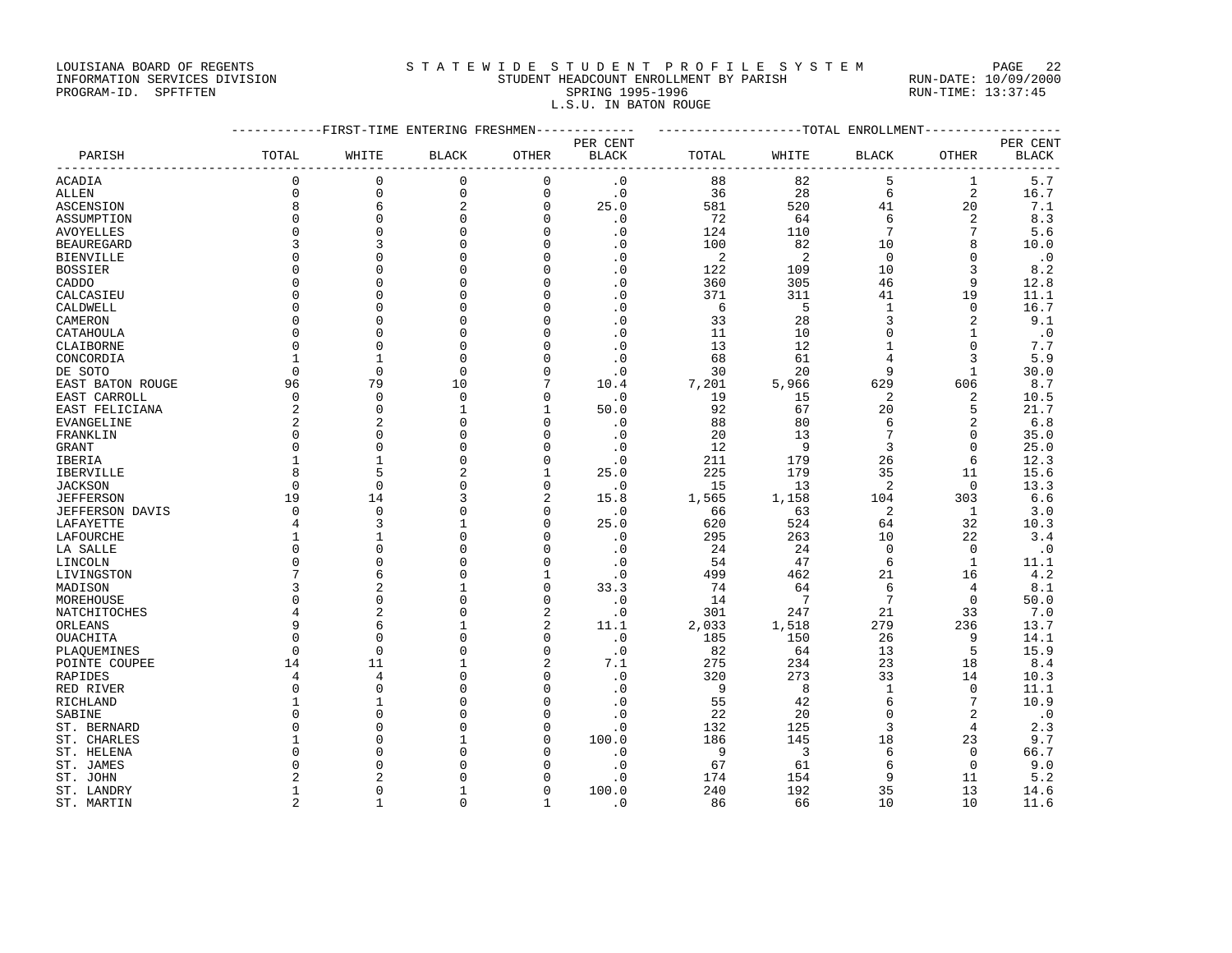#### LOUISIANA BOARD OF REGENTS STATEWIDE STUDENT PROFILE SYSTEM PAGE 23 INFORMATION SERVICES DIVISION STUDENT HEADCOUNT ENROLLMENT BY PARISH RUN-DATE: 10/09/2000 PROGRAM-ID. SPFTFTEN SARE SERING 1995-1996 SPRING 1995-1996 RUN-TIME: 13:37:45

L.S.U. IN BATON ROUGE

|                     |       | --FIRST-TIME ENTERING FRESHMEN- |              |              |                          |        |        | -TOTAL ENROLLMENT- |       |                   |
|---------------------|-------|---------------------------------|--------------|--------------|--------------------------|--------|--------|--------------------|-------|-------------------|
| PARISH              | TOTAL | WHITE                           | <b>BLACK</b> | <b>OTHER</b> | PER CENT<br><b>BLACK</b> | TOTAL  | WHITE  | BLACK              | OTHER | PER CENT<br>BLACK |
| ST. MARY            |       |                                 |              |              | $\cdot$ 0                | 227    | 180    | 24                 | 23    | 10.6              |
| ST. TAMMANY         |       | 21                              |              |              | 8.0                      | 1,077  | 961    | 54                 | 62    | 5.0               |
| TANGIPAHOA          |       |                                 |              |              | 33.3                     | 212    | 182    | 21                 |       | 9.9               |
| TENSAS              |       |                                 |              |              | $\cdot$ 0                |        |        |                    |       | 25.0              |
| TERREBONNE          |       |                                 |              |              | . 0                      | 297    | 259    |                    | 21    | 5.7               |
| UNION               |       |                                 |              |              | $\cdot$ 0                | 11     | 10     |                    |       | 9.1               |
| VERMILLION          |       |                                 |              |              | . 0                      | 119    | 95     |                    | 18    | 5.0               |
| VERNON              |       |                                 |              |              | $\cdot$ 0                | 41     | 29     |                    |       | 9.8               |
| WASHINGTON          |       |                                 |              |              | $\cdot$ 0                | 100    | 75     | 24                 |       | 24.0              |
| WEBSTER             |       |                                 |              |              |                          | 33     | 32     |                    |       | 3.0               |
| WEST BATON ROUGE    |       |                                 |              |              | 33.3                     | 194    | 176    |                    |       | 5.7               |
| WEST CARROLL        |       |                                 |              |              | . 0                      | 16     | 14     |                    |       | 12.5              |
| WEST FELICIANA      |       |                                 |              |              | $\cdot$ 0                | 48     | 45     |                    |       | 4.2               |
| WINN                |       |                                 |              |              | $\cdot$ 0                | 14     | 14     |                    |       | $\cdot$ 0         |
| LOUISIANA TOTALS    | 225   | 176                             | 28           | 21           | 12.4                     | 19,680 | 16,259 | 1,797              | 1,624 | 9.1               |
| OUT-OF-STATE TOTALS |       |                                 |              | $\Omega$     | 20.0                     | 3,053  | 2,473  | 302                | 278   | 9.9               |
| LA./OUT-OF-STATE    | 230   | 180                             | 29           | 21           | 12.6                     | 22,733 | 18,732 | 2,099              | 1,902 | 9.2               |
| FOREIGN TOTALS      | 16    |                                 |              | 16           | $\cdot$ 0                | 1,620  |        |                    | 1,620 | $\cdot$ 0         |
|                     |       |                                 |              |              |                          |        |        |                    |       |                   |

INSTITUTION TOTALS 246 180 29 37 11.8 24,353 18,732 2,099 3,522 8.6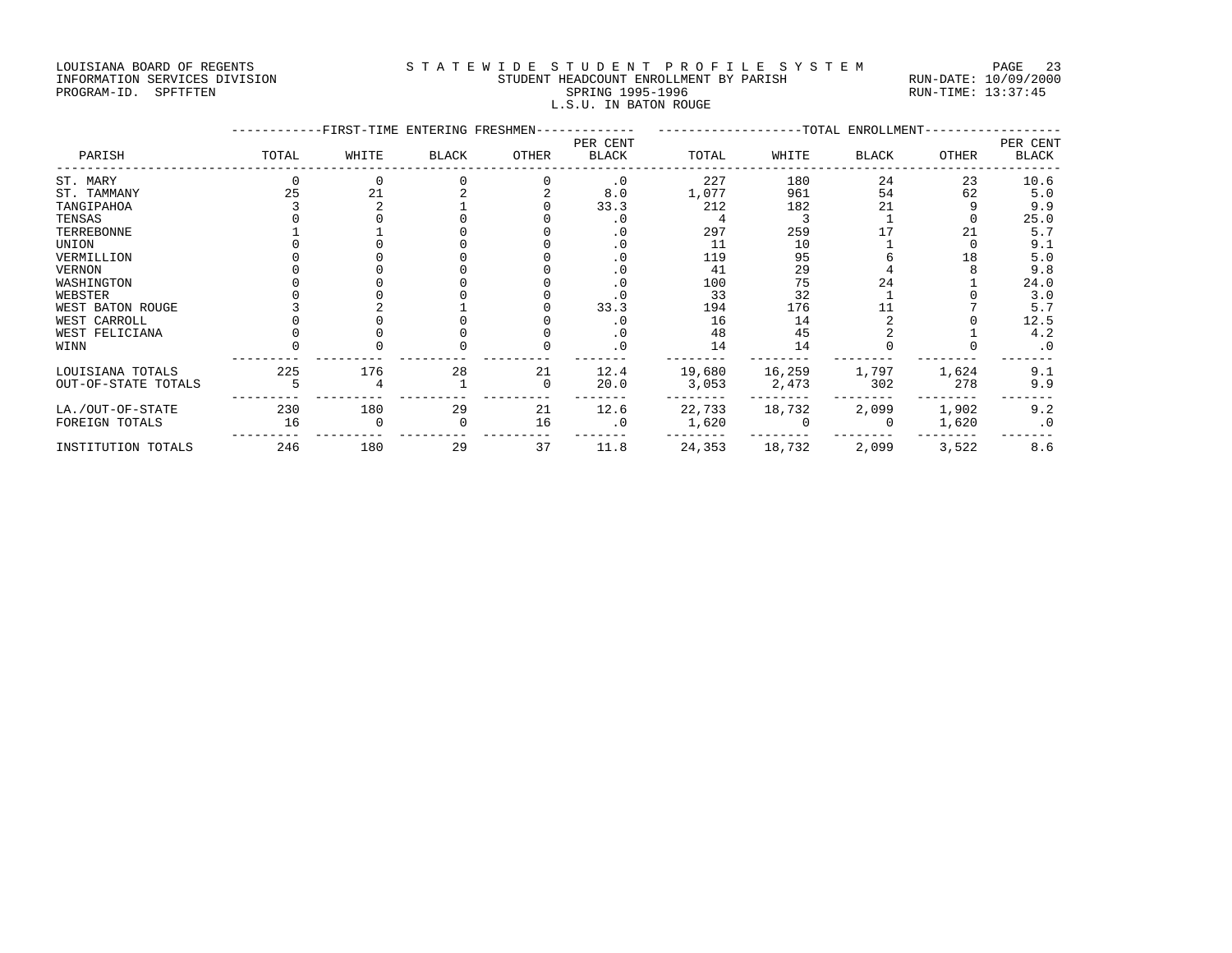### LOUISIANA BOARD OF REGENTS STATEWIDE STUDENT PROFILE SYSTEM PAGE 24 INFORMATION SERVICES DIVISION STUDENT HEADCOUNT ENROLLMENT BY PARISH RUN-DATE: 10/09/2000

L.S.U. AT EUNICE

PROGRAM-ID. SPFTFTEN SARE SERING 1995-1996 SPRING 1995-1996 RUN-TIME: 13:37:45

|                        |          | ---FIRST-TIME ENTERING FRESHMEN |              |       |              |                          |                | ----TOTAL ENROLLMENT |                |              |
|------------------------|----------|---------------------------------|--------------|-------|--------------|--------------------------|----------------|----------------------|----------------|--------------|
|                        |          |                                 |              |       | PER CENT     |                          |                |                      |                | PER CENT     |
| PARISH                 | TOTAL    | WHITE                           | <b>BLACK</b> | OTHER | <b>BLACK</b> | TOTAL                    | WHITE          | <b>BLACK</b>         | OTHER          | <b>BLACK</b> |
| ACADIA                 | 48       | 43                              | 4            | 1     | 8.3          | 475                      | 439            | 29                   | 7              | 6.1          |
| ALLEN                  | 8        | 6                               |              |       | 12.5         | 60                       | 44             | 7                    | 9              | 11.7         |
| ASSUMPTION             |          | $\Omega$                        |              |       | $\cdot$ 0    | 1                        | $\mathbf{1}$   |                      | $\Omega$       | $\cdot$ 0    |
| <b>AVOYELLES</b>       |          | $\Omega$                        |              |       | $\cdot$ 0    |                          | 3              |                      | $\cap$         | $\cdot$ 0    |
| <b>BEAUREGARD</b>      |          | U                               |              |       | $\cdot$ 0    |                          | 9              |                      | $\cap$         | $\cdot$ 0    |
| <b>BOSSIER</b>         |          | በ                               |              |       | $\cdot$ 0    | $\overline{\mathcal{L}}$ | $\mathbf{1}$   |                      | $\Omega$       | 50.0         |
| CADDO                  |          |                                 |              |       | $\cdot$ 0    | 14                       | 12             |                      | $\cap$         | 14.3         |
| CALCASIEU              |          |                                 |              |       | $\cdot$ 0    | 56                       | 50             |                      | $\cap$         | 10.7         |
| CAMERON                |          |                                 |              |       | $\cdot$ 0    | 1                        | $\mathbf{1}$   |                      |                | $\cdot$ 0    |
| DE SOTO                |          | n                               |              |       | $\cdot$ 0    | $\overline{2}$           | $\overline{2}$ |                      | U              | $\cdot$ 0    |
| EAST BATON ROUGE       |          |                                 |              |       | $\cdot$ 0    | 32                       | 25             |                      |                | 18.8         |
| EAST FELICIANA         |          | $\Omega$                        | $\cap$       |       | $\cdot$ 0    | 1                        | $\mathbf{1}$   |                      |                | $\cdot$ 0    |
| EVANGELINE             | 40       | 24                              | 16           |       | 40.0         | 364                      | 299            | 60                   |                | 16.5         |
| IBERIA                 |          | 3                               | 5            |       | 62.5         | 39                       | 24             | 15                   | $\Omega$       | 38.5         |
| IBERVILLE              |          | 2                               | $\cap$       |       | $\cdot$ 0    | 6                        | 6              | $\cap$               | $\cap$         | $\cdot$ 0    |
| <b>JEFFERSON</b>       |          | 1                               |              |       | $\cdot$ 0    | 6                        | 5              |                      | $\Omega$       | 16.7         |
| <b>JEFFERSON DAVIS</b> |          | 7                               |              |       | $\cdot$ 0    | 85                       | 70             |                      | 6              | 10.6         |
| LAFAYETTE              | 19       | 11                              |              |       | 42.1         | 222                      | 177            | 39                   | 6              | 17.6         |
| LAFOURCHE              |          | $\mathbf{1}$                    |              |       | $\cdot$ 0    | 4                        | 4              |                      | $\Omega$       | $\cdot$ 0    |
| LIVINGSTON             |          | $\Omega$                        |              |       | $\cdot$ 0    | 3                        | $\overline{3}$ |                      | $\Omega$       | $\cdot$ 0    |
| OUACHITA               |          |                                 |              |       | $\cdot$ 0    | 27                       | 18             |                      | $\Omega$       | 33.3         |
| PLAQUEMINES            |          | $\Omega$                        |              |       | $\cdot$ 0    | 1                        | $\mathbf{1}$   |                      | $\Omega$       | $\cdot$ 0    |
| POINTE COUPEE          |          |                                 |              |       | $\cdot$ 0    | 10                       | 10             |                      | $\Omega$       | $\cdot$ 0    |
| RAPIDES                |          | በ                               |              |       | $\cdot$ 0    | 20                       | 16             |                      | $\overline{a}$ | 10.0         |
| SABINE                 |          | C                               |              |       | $\cdot$ 0    | $\mathbf{1}$             | $\mathbf{1}$   |                      | $\cap$         | $\cdot$ 0    |
| ST. JOHN               |          | $\Omega$                        | $\bigcap$    |       | $\cdot$ 0    | 1                        | $\mathbf{1}$   |                      | $\cap$         | $\cdot$ 0    |
| ST. LANDRY             | 80       | 55                              | 25           |       | 31.3         | 833                      | 656            | 170                  |                | 20.4         |
| ST. MARTIN             |          | $\mathbf 1$                     | $\Omega$     |       | $\cdot$ 0    | 35                       | 28             |                      | $\Omega$       | 20.0         |
| ST. TAMMANY            |          | $\Omega$                        |              |       | $\cdot$ 0    | 2                        | $\overline{2}$ |                      | $\Omega$       | $\cdot$ 0    |
| TERREBONNE             |          | $\Omega$                        |              |       | $\cdot$ 0    | 2                        | 2              |                      | $\Omega$       | $\cdot$ 0    |
| UNION                  |          | $\Omega$                        |              |       | $\cdot$ 0    |                          |                |                      | $\Omega$       | $\cdot$ 0    |
| VERMILLION             | 27       | 24                              |              |       | 7.4          | 106                      | 102            |                      | $\overline{a}$ | 1.9          |
| VERNON                 |          | $\Omega$                        |              |       | $\cdot$ 0    | 3                        | 3              |                      | $\Omega$       | $\cdot$ 0    |
| WASHINGTON             |          | O                               |              |       | $\cdot$ 0    |                          |                |                      | $\cap$         | $\cdot$ 0    |
| WEST BATON ROUGE       |          | O                               |              |       | $\cdot$ 0    |                          |                |                      | $\Omega$       | $\cdot$ 0    |
| WEST FELICIANA         |          | $\Omega$                        |              |       | $\cdot$ 0    | 1                        |                |                      | $\Omega$       | $\cdot$ 0    |
| WINN                   |          |                                 |              |       | $\cdot$ 0    | 10                       |                |                      | 1              | 10.0         |
| LOUISIANA TOTALS       | 256      | 192                             | 61           | 3     | 23.8         | 2,440                    | 2,028          | 366                  | 46             | 15.0         |
| OUT-OF-STATE TOTALS    | $\Omega$ | 0                               | $\mathbf 0$  | 0     | $\cdot$ 0    | 2                        | 2              | $\Omega$             | 0              | $\cdot$ 0    |
| LA./OUT-OF-STATE       | 256      | 192                             | 61           | 3     | 23.8         | 2,442                    | 2,030          | 366                  | 46             | 15.0         |
| FOREIGN TOTALS         | 0        | 0                               | 0            | 0     | $\cdot$ 0    | 2                        | 2              | $\Omega$             | 0              | $\cdot$ 0    |
| INSTITUTION TOTALS     | 256      | 192                             | 61           | 3     | 23.8         | 2,444                    | 2,032          | 366                  | 46             | 15.0         |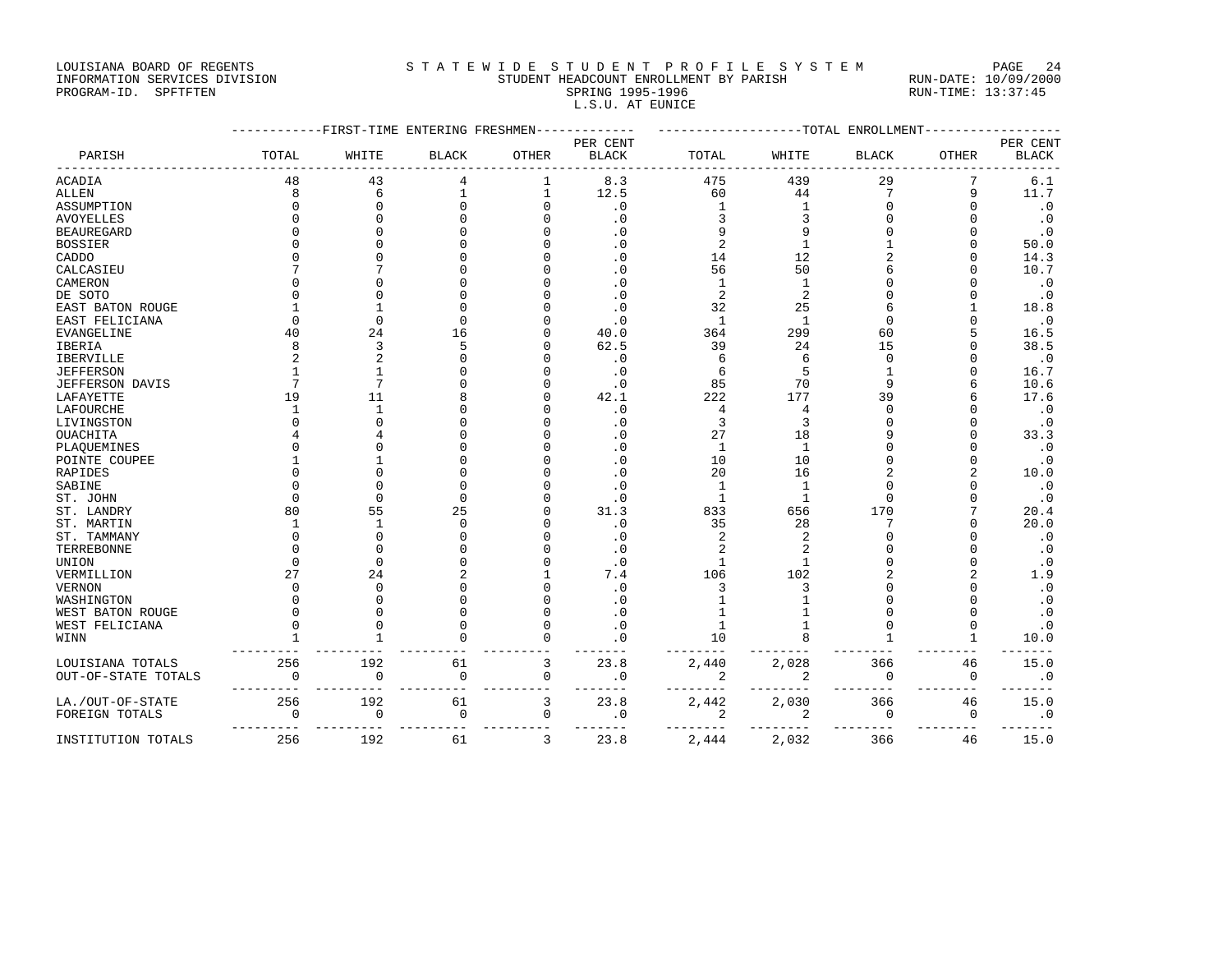#### LOUISIANA BOARD OF REGENTS S T A T E W I D E S T U D E N T P R O F I L E S Y S T E M PAGE 25 INFORMATION SERVICES DIVISION STUDENT HEADCOUNT ENROLLMENT BY PARISH RUN-DATE: 10/09/2000 PROGRAM-ID. SPFTFTEN SARE SERING 1995-1996 SPRING 1995-1996 RUN-TIME: 13:37:45 L.S.U. IN SHREVEPORT

|                  |              | -----------FIRST-TIME ENTERING FRESHMEN------------- |              |             |                      |                |                | ------------------TOTAL ENROLLMENT------------- |              |                   |  |  |  |
|------------------|--------------|------------------------------------------------------|--------------|-------------|----------------------|----------------|----------------|-------------------------------------------------|--------------|-------------------|--|--|--|
| PARISH           | TOTAL        | WHITE                                                | <b>BLACK</b> | OTHER       | PER CENT<br>BLACK    | TOTAL          | WHITE          | <b>BLACK</b>                                    | <b>OTHER</b> | PER CENT<br>BLACK |  |  |  |
| ACADIA           | $\mathsf 0$  | $\mathbf 0$                                          | $\mathsf 0$  | $\mathbf 0$ | $\cdot$ 0            | 6              | 5              | $\mathbf{1}$                                    | 0            | 16.7              |  |  |  |
| ALLEN            | $\mathbf 0$  | $\mathbf 0$                                          | $\mathbf 0$  | $\mathbf 0$ | $\cdot$ 0            | 3              | 3              | $\mathbf 0$                                     | $\mathbf 0$  | $\cdot$ 0         |  |  |  |
| ASCENSION        | $\Omega$     | 0                                                    | $\mathbf 0$  | $\Omega$    | $\cdot$ 0            |                | $\mathbf{1}$   | $\Omega$                                        | $\Omega$     | $\cdot$ 0         |  |  |  |
| ASSUMPTION       | $\Omega$     | $\Omega$                                             | $\mathbf 0$  | $\Omega$    | $\cdot$ 0            | 3              | $\mathbf 1$    |                                                 | $\mathbf 0$  | 66.7              |  |  |  |
| AVOYELLES        | $\Omega$     | $\Omega$                                             | $\Omega$     | $\Omega$    | $\cdot$ 0            | 2              | 2              | $\Omega$                                        | $\Omega$     | $\cdot$ 0         |  |  |  |
| BEAUREGARD       | $\Omega$     | $\Omega$                                             | $\mathbf 0$  | $\Omega$    | $\cdot$ 0            | 5              | $\overline{4}$ | $\mathbf{1}$                                    | $\mathbf 0$  | 20.0              |  |  |  |
| BIENVILLE        | $\mathbf{1}$ | 1                                                    | $\mathbf 0$  |             | $\cdot$ <sup>0</sup> | 16             | 13             | 3                                               | $\mathbf 0$  | 18.8              |  |  |  |
| BOSSIER          | 12           | 9                                                    | 3            | $\mathbf 0$ | 25.0                 | 783            | 680            | 59                                              | 44           | 7.5               |  |  |  |
| CADDO            | 45           | 27                                                   | 18           | $\Omega$    | 40.0                 | 2,337          | 1,839          | 413                                             | 85           | 17.7              |  |  |  |
| CALCASIEU        | $\Omega$     | $\Omega$                                             | $\Omega$     | $\Omega$    | $\cdot$ 0            | 13             | 12             | $\Omega$                                        | 1            | $\cdot$ 0         |  |  |  |
| CALDWELL         | 0            | $\mathbf 0$                                          | $\mathbf 0$  | $\Omega$    | $\cdot$ 0            | 1              | 1              | $\mathbf 0$                                     | $\mathbf 0$  | $\cdot$ 0         |  |  |  |
| CAMERON          | $\Omega$     | $\Omega$                                             | $\Omega$     | $\Omega$    | $\cdot$ 0            | $\overline{a}$ | 2              | $\Omega$                                        | $\mathbf 0$  | $\cdot$ 0         |  |  |  |
| CATAHOULA        | $\Omega$     | $\Omega$                                             | $\Omega$     | $\Omega$    | $\cdot$ 0            | 4              | 3              | $\mathbf{1}$                                    | $\Omega$     | 25.0              |  |  |  |
| CLAIBORNE        | $\Omega$     | $\Omega$                                             | $\mathbf 0$  | O           | $\cdot$ 0            | 13             | 10             | 0                                               | 3            | $\cdot$ 0         |  |  |  |
| CONCORDIA        | $\Omega$     | $\Omega$                                             | $\Omega$     | ∩           | $\cdot$ 0            | 4              | $\overline{4}$ | $\Omega$                                        | $\Omega$     | $\cdot$ 0         |  |  |  |
| DE SOTO          |              | $\overline{2}$                                       | $\Omega$     | $\Omega$    | $\cdot$ 0            | 126            | 98             | 25                                              | 3            | 19.8              |  |  |  |
| EAST BATON ROUGE |              | -1                                                   | $\Omega$     | O           | $\cdot$ 0            | 28             | 18             | 4                                               | 6            | 14.3              |  |  |  |
| EAST CARROLL     | $\Omega$     | $\Omega$                                             | $\mathbf 0$  | $\Omega$    | $\cdot$ 0            | 1              | $\mathbf{1}$   | $\Omega$                                        | $\Omega$     | $\cdot$ 0         |  |  |  |
| EVANGELINE       | $\Omega$     | $\Omega$                                             | $\Omega$     | O           | $\cdot$ 0            |                | $\mathbf 1$    | $\Omega$                                        | $\mathbf 0$  | $\cdot$ 0         |  |  |  |
| FRANKLIN         |              | $\Omega$                                             | $\Omega$     |             | $\cdot$ 0            | 2              | 1              | -1                                              | $\Omega$     | 50.0              |  |  |  |
| GRANT            | $\Omega$     | $\Omega$                                             | $\Omega$     |             | $\cdot$ 0            | $\mathbf{1}$   | $\mathbf{1}$   | $\Omega$                                        | $\Omega$     | $\cdot$ 0         |  |  |  |
| IBERIA           | $\Omega$     | $\Omega$                                             | $\Omega$     |             | $\cdot$ 0            | 3              | 3              | $\Omega$                                        | 0            | $\cdot$ 0         |  |  |  |
| IBERVILLE        |              | $\cap$                                               | $\Omega$     | ∩           | $\cdot$ 0            | 1              | 1              | $\Omega$                                        | $\Omega$     | $\cdot$ 0         |  |  |  |
| JACKSON          |              | $\Omega$                                             | $\Omega$     |             | $\cdot$ 0            | 5              | 4              | $\mathbf{1}$                                    | $\Omega$     | 20.0              |  |  |  |
| JEFFERSON        |              | $\cap$                                               | $\Omega$     |             | $\cdot$ 0            | 13             | 8              | 4                                               | 1            | 30.8              |  |  |  |
| LAFAYETTE        | $\cap$       | $\Omega$                                             | $\Omega$     | O           | $\cdot$ 0            | 6              | 6              | $\Omega$                                        | $\Omega$     | $\cdot$ 0         |  |  |  |
| LAFOURCHE        |              | ∩                                                    | $\Omega$     |             | $\cdot$ 0            | 9              | 9              | $\Omega$                                        | $\Omega$     | $\cdot$ 0         |  |  |  |
| LA SALLE         |              | $\Omega$                                             | $\Omega$     |             | $\cdot$ 0            | 4              | 4              | $\Omega$                                        | $\mathbf 0$  | $\cdot$ 0         |  |  |  |
| LINCOLN          |              | $\Omega$                                             | $\Omega$     |             | $\cdot$ 0            | 14             | 13             | $\mathbf{1}$                                    | $\Omega$     | 7.1               |  |  |  |
| LIVINGSTON       |              | ∩                                                    | ∩            |             | $\cdot$ 0            | 4              | 4              | $\Omega$                                        | $\Omega$     | $\cdot$ 0         |  |  |  |
| MOREHOUSE        |              | $\Omega$                                             | $\Omega$     |             | $\cdot$ 0            | $\mathbf{1}$   | $\mathbf{1}$   | $\Omega$                                        | $\Omega$     | $\cdot$ 0         |  |  |  |
| NATCHITOCHES     |              | $\Omega$                                             | $\Omega$     |             | $\cdot$ 0            | 33             | 26             | 2                                               | 5            | 6.1               |  |  |  |
| ORLEANS          |              | $\cap$                                               | $\mathbf 0$  |             | $\cdot$ 0            | 21             | 11             | 7                                               | 3            | 33.3              |  |  |  |
| OUACHITA         |              | $\cap$                                               | $\Omega$     |             | $\cdot$ 0            | 41             | 37             | 3                                               | $\mathbf{1}$ | 7.3               |  |  |  |
| PLAQUEMINES      |              | $\Omega$                                             | $\Omega$     | O           | $\cdot$ 0            | $\overline{c}$ | 2              | $\Omega$                                        | $\Omega$     | $\cdot$ 0         |  |  |  |
| POINTE COUPEE    |              | $\Omega$                                             | $\Omega$     | O           | $\cdot$ 0            | $\mathbf{1}$   | $\mathbf{1}$   | $\Omega$                                        | $\Omega$     | $\cdot$ 0         |  |  |  |
| RAPIDES          |              | $\Omega$                                             | 1            | O           | 100.0                | 39             | 28             | 11                                              | $\Omega$     | 28.2              |  |  |  |
| RED RIVER        |              | $\Omega$                                             | $\Omega$     |             | $\cdot$ 0            | 28             | 22             | 6                                               | $\mathbf 0$  | 21.4              |  |  |  |
| RICHLAND         |              | $\Omega$                                             | $\Omega$     | O           | $\cdot$ 0            | 5              | $\overline{4}$ | $\mathbf{1}$                                    | $\Omega$     | 20.0              |  |  |  |
| SABINE           |              | $\cap$                                               | $\Omega$     | $\cap$      | $\cdot$ 0            | 18             | 15             | $\mathbf{1}$                                    | 2            | 5.6               |  |  |  |
| ST. BERNARD      |              | $\cap$                                               | $\Omega$     |             | $\cdot$ 0            | 1              | 1              | $\Omega$                                        | $\Omega$     | $\cdot$ 0         |  |  |  |
| ST. CHARLES      |              | $\Omega$                                             | $\Omega$     |             | $\cdot$ 0            | $\mathbf{1}$   | $\mathbf{1}$   | $\Omega$                                        | $\Omega$     | $\cdot$ 0         |  |  |  |
| ST. JOHN         |              | $\Omega$                                             | $\Omega$     |             | $\cdot$ 0            | 1              | $\mathbf{1}$   | $\Omega$                                        | $\mathbf 0$  | $\cdot$ 0         |  |  |  |
| ST. MARTIN       |              | $\Omega$                                             | $\Omega$     |             | $\cdot$ 0            | 4              | 3              | $\Omega$                                        | $\mathbf{1}$ | $\cdot$ 0         |  |  |  |
| ST. MARY         |              | $\Omega$                                             | $\Omega$     |             | $\cdot$ 0            | 3              | $\overline{2}$ | $\mathbf{1}$                                    | $\mathbf 0$  | 33.3              |  |  |  |
| ST. TAMMANY      |              | $\cap$                                               | $\Omega$     |             | $\cdot$ 0            |                | 6              | 1                                               | $\Omega$     | 14.3              |  |  |  |
| TERREBONNE       |              |                                                      | <sup>0</sup> |             | $\cdot$ 0            | 9              | 8              | $\cap$                                          | 1            | $\cdot$ 0         |  |  |  |
| UNION            |              | n                                                    | <sup>0</sup> |             | $\cdot$ 0            | 1              | 1              | $\cap$                                          | $\Omega$     | $\cdot$ 0         |  |  |  |
| VERMILLION       | $\Omega$     | $\Omega$                                             | $\Omega$     | $\Omega$    | $\cdot$ 0            | 3              | ζ              | $\Omega$                                        | $\Omega$     | $\cdot$ 0         |  |  |  |
|                  |              |                                                      |              |             |                      |                |                |                                                 |              |                   |  |  |  |

VERNON 1 1 0 0 .0 21 19 1 1 4.8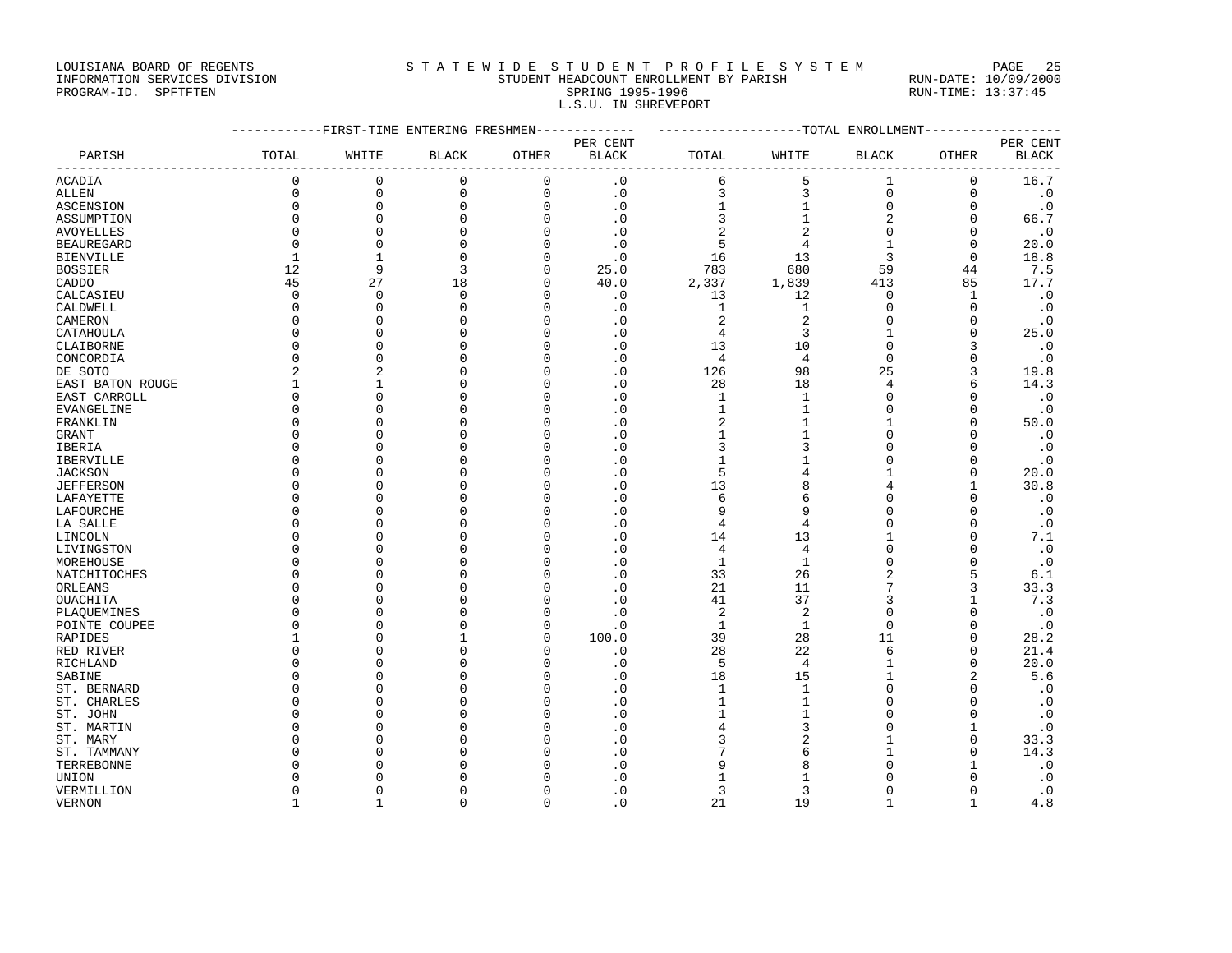#### LOUISIANA BOARD OF REGENTS STATEWIDE STUDENT PROFILE SYSTEM PAGE 26 INFORMATION SERVICES DIVISION STUDENT HEADCOUNT ENROLLMENT BY PARISH RUN-DATE: 10/09/2000 PROGRAM-ID. SPFTFTEN SARE SERING 1995-1996 SPRING 1995-1996 RUN-TIME: 13:37:45 L.S.U. IN SHREVEPORT

|                     |          | -FIRST-TIME ENTERING FRESHMEN- |              | -TOTAL ENROLLMENT- |                          |       |       |              |       |                          |
|---------------------|----------|--------------------------------|--------------|--------------------|--------------------------|-------|-------|--------------|-------|--------------------------|
| PARISH              | TOTAL    | WHITE                          | BLACK        | OTHER              | PER CENT<br><b>BLACK</b> | TOTAL | WHITE | <b>BLACK</b> | OTHER | PER CENT<br><b>BLACK</b> |
| WASHINGTON          |          |                                |              |                    |                          |       |       |              |       | $\cdot$ 0                |
| WEBSTER             |          |                                |              |                    |                          | 114   | 94    |              |       | 15.8                     |
| WEST BATON ROUGE    |          |                                |              |                    |                          |       |       |              |       | . 0                      |
| WEST CARROLL        |          |                                |              |                    |                          |       |       |              |       | . 0                      |
| WEST FELICIANA      |          |                                |              |                    |                          |       |       |              |       | . 0                      |
| WINN                |          |                                |              |                    |                          |       |       |              |       | 14.3                     |
| LOUISIANA TOTALS    | 63       | 41                             | 22           |                    | 34.9                     | 3,780 | 3,052 | 569          | 159   | 15.1                     |
| OUT-OF-STATE TOTALS |          |                                | <sup>n</sup> |                    |                          | 86    | 78    |              |       | 9.3                      |
| LA./OUT-OF-STATE    | 64       | 42                             | 22           |                    | 34.4                     | 3,866 | 3,130 | 577          | 159   | 14.9                     |
| FOREIGN TOTALS      | $\Omega$ |                                | $\Omega$     |                    |                          | 14    |       |              | 14    | $\cdot$ 0                |
| INSTITUTION TOTALS  | 64       | 42                             | 22           | 0                  | 34.4                     | 3,880 | 3,130 | 577          | 173   | 14.9                     |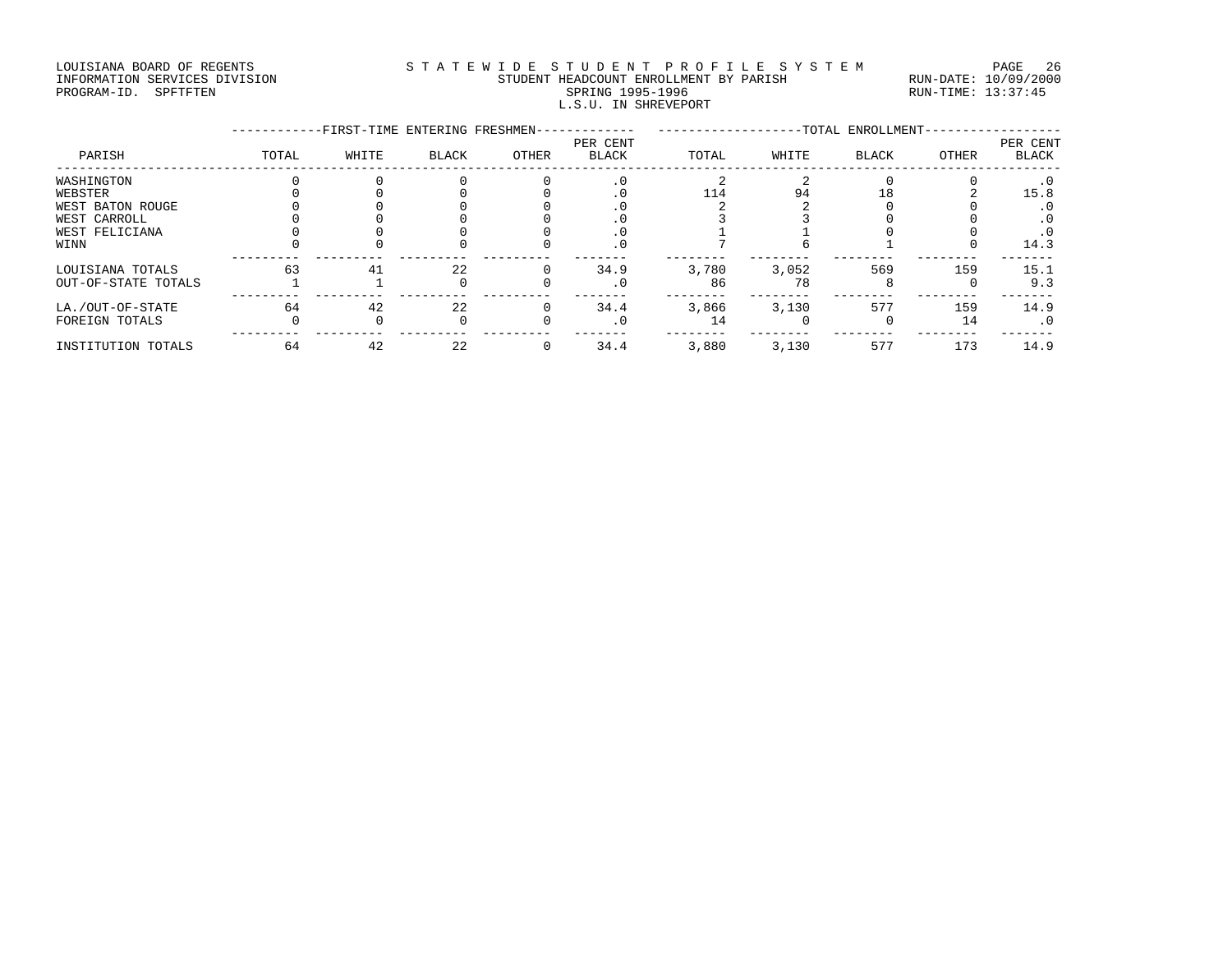### LOUISIANA BOARD OF REGENTS STATEWIDE STUDENT PROFILE SYSTEM PAGE 27 INFORMATION SERVICES DIVISION STUDENT HEADCOUNT ENROLLMENT BY PARISH RUN-DATE: 10/09/2000

# PROGRAM-ID. SPFTFTEN SARE SERING 1995-1996 SPRING 1995-1996 RUN-TIME: 13:37:45 UNIVERSITY OF NEW ORLEANS

|                   |                | ----------FIRST-TIME ENTERING FRESHMEN------------- |              |                     |                  | ------------------TOTAL ENROLLMENT----------------- |                |                      |               |              |
|-------------------|----------------|-----------------------------------------------------|--------------|---------------------|------------------|-----------------------------------------------------|----------------|----------------------|---------------|--------------|
|                   |                |                                                     |              |                     | PER CENT         |                                                     |                |                      |               | PER CENT     |
| PARISH            | TOTAL          | WHITE                                               | <b>BLACK</b> | OTHER               | <b>BLACK</b>     | TOTAL                                               | WHITE          | <b>BLACK</b>         | OTHER         | BLACK        |
| ACADIA            | $\mathbf 0$    | $\mathbf 0$                                         | 0            | 0                   | $\cdot$ 0        | 15                                                  | 8              | 7                    | 0             | 46.7         |
| ALLEN             | 0              | $\mathbf 0$                                         | $\mathbf 0$  | 0                   | $\cdot$ 0        | 3                                                   | $\mathbf{1}$   | $\sqrt{2}$           | $\mathbf 0$   | 66.7         |
| ASCENSION         | $\mathbf 0$    | $\mathbf 0$                                         | $\Omega$     | $\Omega$            | $\cdot$ 0        | 25                                                  | 15             | 7                    | 3             | 28.0         |
| ASSUMPTION        | $\mathbf 0$    | $\mathbf 0$                                         | <sup>0</sup> | $\mathbf 0$         | $\cdot$ 0        | 6                                                   | 4              | $\overline{2}$       | $\mathbf 0$   | 33.3         |
| AVOYELLES         | 1              | $\Omega$                                            |              | $\Omega$            | 100.0            | 9                                                   | 7              | $\overline{2}$       | $\Omega$      | 22.2         |
| <b>BEAUREGARD</b> | $\Omega$       | $\Omega$                                            |              | O                   | $\cdot$ 0        | 2                                                   | $\mathbf{1}$   | $\Omega$             | $\mathbf{1}$  | $\cdot$ 0    |
| <b>BIENVILLE</b>  | $\Omega$       | $\cap$                                              |              | O                   | $\cdot$ 0        | $\mathbf{1}$                                        | $\mathbf{1}$   | $\Omega$             | $\Omega$      | $\cdot$ 0    |
| <b>BOSSIER</b>    | $\Omega$       | $\cap$                                              |              | $\Omega$            | $\cdot$ 0        | 13                                                  | 11             | $\mathbf{1}$         | $\mathbf{1}$  | 7.7          |
| CADDO             |                | $\Omega$                                            |              | 0                   | 100.0            | 50                                                  | 23             | 26                   | 1             | 52.0         |
| CALCASIEU         | 1              | $\mathbf{1}$                                        |              | $\Omega$            | $\cdot$ 0        | 20                                                  | 14             | 5                    | $\mathbf{1}$  | 25.0         |
| CALDWELL          | $\Omega$       | $\cap$                                              |              | O                   | $\cdot$ 0        | 1                                                   | 1              | $\Omega$             | $\mathbf 0$   | $\cdot$ 0    |
| CATAHOULA         | $\Omega$       | $\cap$                                              |              | U                   | . 0              | $\mathbf 1$                                         | $\Omega$       |                      | $\Omega$      | $\cdot$ 0    |
| CLAIBORNE         | 0              | $\cap$                                              |              | O                   | $\cdot$ 0        | 2                                                   | $\overline{2}$ | $\Omega$             | $\mathbf 0$   | $\cdot$ 0    |
| CONCORDIA         | $\Omega$       | n                                                   |              | U                   | $\cdot$ 0        | 2                                                   | $\mathbf{1}$   |                      | $\Omega$      | 50.0         |
| DE SOTO           | $\Omega$       | $\cap$                                              |              | U                   | $\cdot$ 0        | 3                                                   | 3              | $\Omega$             | $\mathbf 0$   | $\cdot$ 0    |
| EAST BATON ROUGE  | 1              | n                                                   |              |                     | $\cdot$ 0        | 123                                                 | 77             | 29                   | 17            | 23.6         |
| EAST FELICIANA    | $\mathbf 0$    | $\cap$                                              |              | $\Omega$            | $\cdot$ 0        | 1                                                   | $\mathbf 0$    | $\mathbf{1}$         | $\mathbf 0$   | $\cdot$ 0    |
| EVANGELINE        | $\Omega$       | $\cap$                                              |              | U                   | $\cdot$ 0        | 6                                                   | 5              | -1                   | $\Omega$      | 16.7         |
| FRANKLIN          | $\mathbf 0$    | $\Omega$                                            |              | $\Omega$            | $\cdot$ 0        | 1                                                   | $\Omega$       |                      | $\Omega$      | $\cdot$ 0    |
| <b>GRANT</b>      | 0              | $\cap$                                              |              | U                   | $\cdot$ 0        | 1                                                   | -1             | $\Omega$             | 0             | $\cdot$ 0    |
| IBERIA            | $\Omega$       | $\Omega$                                            |              | $\Omega$            | $\cdot$ 0        | 32                                                  | 8              | 21                   | 3             | 65.6         |
| IBERVILLE         | $\Omega$       | $\Omega$                                            |              | 0                   | $\cdot$ 0        | 4                                                   | $\overline{2}$ | 2                    | 0             | 50.0         |
| <b>JACKSON</b>    | $\Omega$       | $\Omega$                                            |              | $\Omega$            | $\cdot$ 0        | $\mathbf{1}$                                        | $\mathbf{1}$   | $\Omega$             | $\Omega$      | $\cdot$ 0    |
| <b>JEFFERSON</b>  | 118            | 73                                                  |              | 36                  | 7.6              | 4,838                                               | 3,763          | 296                  | 779           | 6.1          |
| JEFFERSON DAVIS   | 1              | $\mathbf{1}$                                        |              | $\Omega$            | $\cdot$ 0        | 10                                                  | 7              | 2                    | 1             | 20.0         |
| LAFAYETTE         | 0              | $\mathbf 0$                                         |              | 0                   | $\cdot$ 0        | 53                                                  | 36             | 8                    | 9             | 15.1         |
| LAFOURCHE         | $\Omega$       | $\Omega$                                            |              | U                   | $\cdot$ 0        | 71                                                  | 60             | 6                    | 5             | 8.5          |
| LA SALLE          | $\mathbf 0$    | $\Omega$                                            |              | $\Omega$            | $\cdot$ 0        | $\mathbf{1}$                                        | $\mathbf{1}$   | $\Omega$             | $\mathbf 0$   | $\cdot$ 0    |
| LINCOLN           | $\Omega$       | $\Omega$                                            |              | O                   | $\cdot$ 0        | 3                                                   | 1              |                      | 1             | 33.3         |
| LIVINGSTON        | $\Omega$       | $\Omega$                                            |              | O                   | $\cdot$ 0        | 17                                                  | 15             |                      | $\mathbf{1}$  | 5.9          |
| MADISON           | $\Omega$       | $\Omega$                                            | n            | O                   | $\cdot$ 0        | 3                                                   | $\mathbf{1}$   |                      | $\mathbf 0$   | 66.7         |
| MOREHOUSE         | $\Omega$       | $\Omega$                                            | $\Omega$     | $\Omega$            | $\cdot$ 0        | 2                                                   | $\overline{c}$ |                      | $\Omega$      | $\cdot$ 0    |
| NATCHITOCHES      | 1              | $\mathbf{1}$                                        | $\Omega$     | $\Omega$            | $\cdot$ 0        | 21                                                  | 18             |                      | 2             | 4.8          |
| ORLEANS           | 116            | 38                                                  | 58           | 20                  | 50.0             | 5,960                                               | 3,655          | 1,611                | 694           | 27.0         |
| OUACHITA          | 0              | $\mathbf 0$                                         | <sup>0</sup> | 0                   | $\cdot$ 0        | 15                                                  | 11             | 3                    | 1             | 20.0         |
| PLAQUEMINES       | $\mathbf 0$    | $\mathbf 0$                                         | ∩            | $\mathbf 0$         | $\cdot$ 0        | 146                                                 | 115            | 21                   | 10            | 14.4         |
| POINTE COUPEE     | 0              | $\Omega$                                            |              | 0                   | $\cdot$ 0        | $\overline{4}$                                      | 3              | 1                    | $\mathbf 0$   | 25.0         |
| RAPIDES           | 1              | $\Omega$                                            |              | $\Omega$            | 100.0            | 24                                                  | 16             |                      | $\mathbf{1}$  | 29.2         |
| RED RIVER         | $\mathbf{1}$   | $\Omega$                                            |              | O                   | 100.0            | 3                                                   | $\mathbf 0$    | $\overline{2}$       | $\mathbf{1}$  | $\cdot$ 0    |
| RICHLAND          | $\Omega$       | $\Omega$                                            | n            | O                   | $\cdot$ 0        | 2                                                   | $\overline{2}$ | $\Omega$             | 0             | $\cdot$ 0    |
| SABINE            | $\Omega$       | $\Omega$                                            |              | $\Omega$            | $\cdot$ 0        | $\mathbf{1}$                                        | $\mathbf{1}$   | $\Omega$             | $\Omega$      | $\cdot$ 0    |
| ST. BERNARD       | 5              | 5                                                   |              | O                   | $\cdot$ 0        | 503                                                 | 438            | 10                   | 55            | 2.0          |
| ST. CHARLES       | 7              | 5                                                   |              | $\Omega$            | 28.6             | 226                                                 | 170            | 30                   | 26            | 13.3         |
| ST. HELENA        | $\Omega$       | $\Omega$                                            |              | $\Omega$            | $\cdot$ 0        | 1                                                   | $\Omega$       | $\mathbf{1}$         | 0             | $\cdot$ 0    |
| ST. JAMES         | $\overline{2}$ | $\Omega$                                            |              | $\mathbf 0$         | 100.0            | 19                                                  | 6              | 12                   | $\mathbf{1}$  | 63.2         |
| ST. JOHN          | 4<br>-1        | $\mathbf{1}$<br>$\cap$                              |              | $\overline{a}$<br>O | 25.0             | 168                                                 | 122            | 25                   | 21            | 14.9         |
| ST. LANDRY        | $\Omega$       | $\cap$                                              |              | $\Omega$            | 100.0            | 19                                                  | 9              | 10<br>$\overline{2}$ | 0             | 52.6         |
| ST. MARTIN        | 0              | $\Omega$                                            |              | 0                   | . 0<br>$\cdot$ 0 | 5<br>25                                             | 3<br>13        | 8                    | $\Omega$<br>4 | 40.0<br>32.0 |
| ST. MARY          | 18             | 15                                                  | $\Omega$     | 3                   | $\cdot$ 0        | 925                                                 | 803            | 32                   | 90            | 3.5          |
| ST. TAMMANY       |                |                                                     |              |                     |                  |                                                     |                |                      |               |              |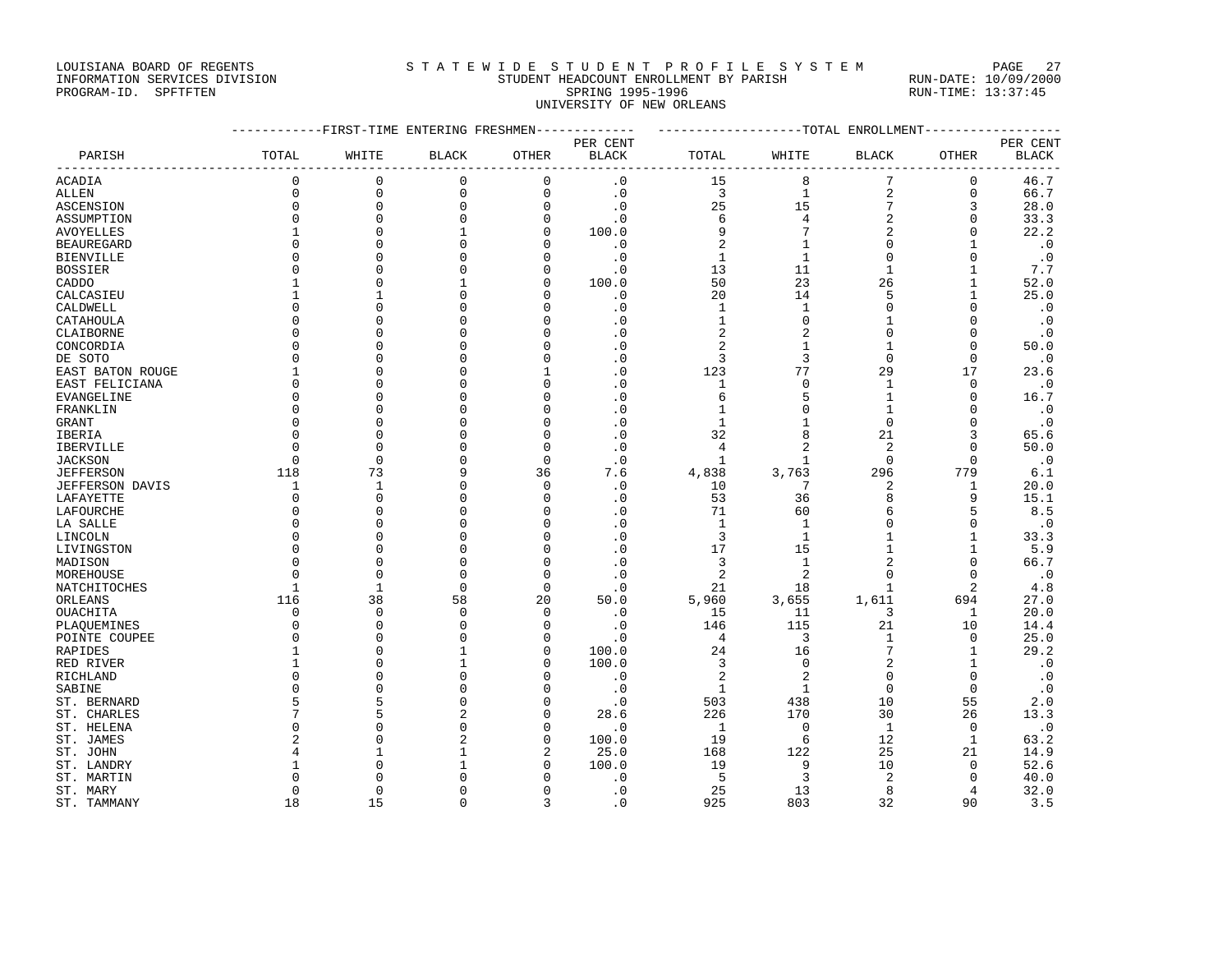#### LOUISIANA BOARD OF REGENTS STATEWIDE STUDENT PROFILE SYSTEM PAGE 28 INFORMATION SERVICES DIVISION STUDENT HEADCOUNT ENROLLMENT BY PARISH RUN-DATE: 10/09/2000 PROGRAM-ID. SPFTFTEN SARE SERING 1995-1996 SPRING 1995-1996 RUN-TIME: 13:37:45 UNIVERSITY OF NEW ORLEANS

|                     |       | -FIRST-TIME ENTERING FRESHMEN- |              |       |                   | ---------------TOTAL ENROLLMENT- |       |              |       |                          |
|---------------------|-------|--------------------------------|--------------|-------|-------------------|----------------------------------|-------|--------------|-------|--------------------------|
| PARISH              | TOTAL | WHITE                          | <b>BLACK</b> | OTHER | PER CENT<br>BLACK | TOTAL                            | WHITE | <b>BLACK</b> | OTHER | PER CENT<br><b>BLACK</b> |
| TANGIPAHOA          |       |                                |              |       | $\cdot$ 0         | 41                               | 28    |              |       | 26.8                     |
| TENSAS              |       |                                |              |       | . 0               |                                  |       |              |       | . 0                      |
| TERREBONNE          |       |                                |              |       |                   |                                  | 55    |              |       | 9.3                      |
| UNION               |       |                                |              |       |                   |                                  |       |              |       | . 0                      |
| VERMILLION          |       |                                |              |       |                   |                                  |       |              |       | 11.1                     |
| VERNON              |       |                                |              |       |                   |                                  |       |              |       | 12.5                     |
| WASHINGTON          |       |                                |              |       |                   |                                  |       |              |       | 42.9                     |
| WEBSTER             |       |                                |              |       |                   |                                  |       |              |       | . 0                      |
| WEST BATON ROUGE    |       |                                |              |       | . 0               |                                  |       |              |       | $\cdot$ 0                |
| WEST CARROLL        |       |                                |              |       | . 0               |                                  |       |              |       | $\cdot$ 0                |
| WEST FELICIANA      |       |                                |              |       | $\cdot$ 0         |                                  |       |              |       | $\cdot$ 0                |
| LOUISIANA TOTALS    | 285   | 146                            |              | 62    | 27.0              | 13,550                           | 9,570 | 2,233        | 1,747 | 16.5                     |
| OUT-OF-STATE TOTALS | 14    |                                |              |       | 7.1               | 559                              | 373   | 87           | 99    | 15.6                     |
| LA./OUT-OF-STATE    | 299   | 153                            | 78           | 68    | 26.1              | 14,109                           | 9,943 | 2,320        | 1,846 | 16.4                     |
| FOREIGN TOTALS      | 18    |                                |              | 17    | . 0               | 628                              | 11    |              | 611   | 1.0                      |
| INSTITUTION TOTALS  | 317   | 154                            | 78           | 85    | 24.6              | 14,737                           | 9,954 | 2,326        | 2,457 | 15.8                     |
|                     |       |                                |              |       |                   |                                  |       |              |       |                          |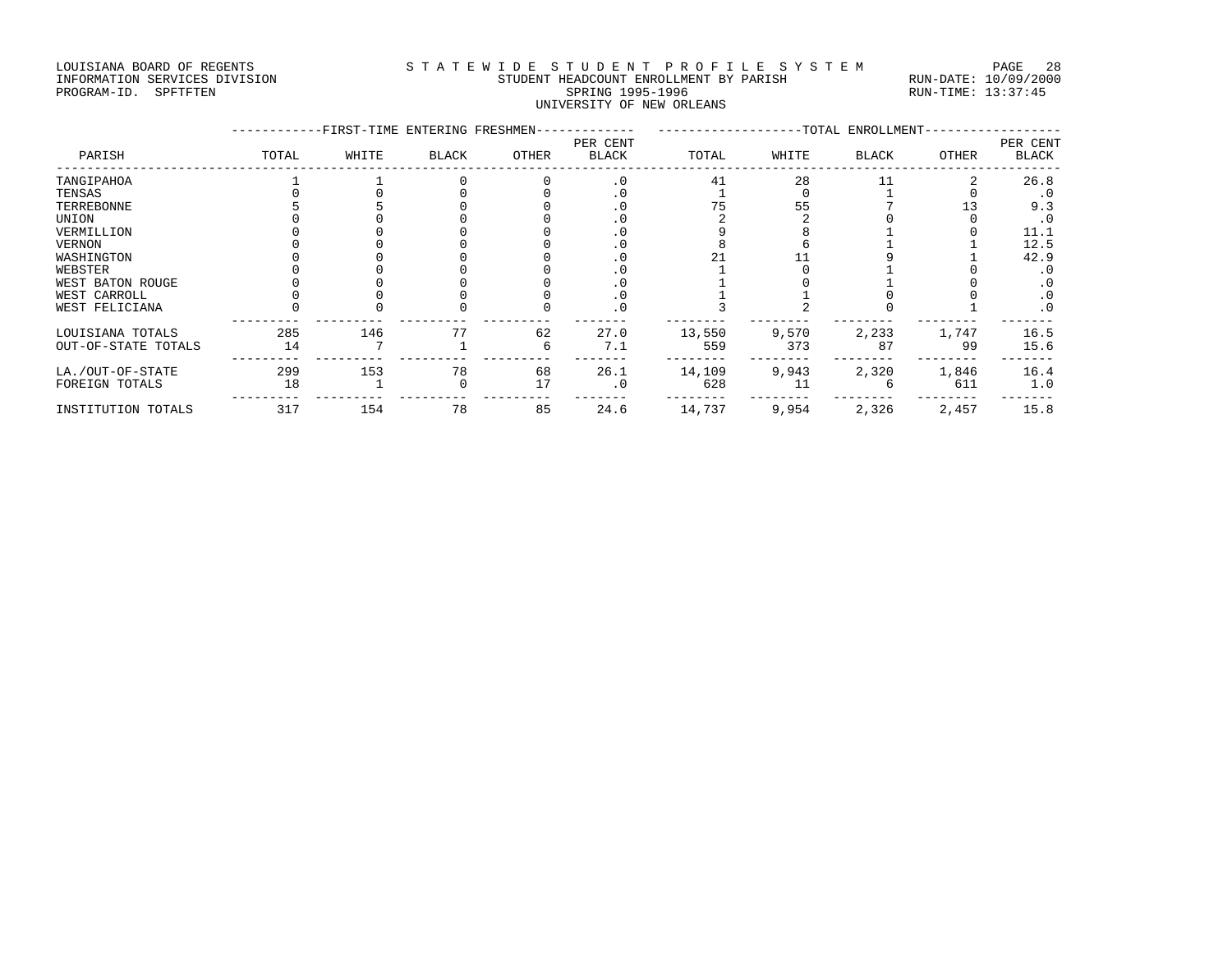#### LOUISIANA BOARD OF REGENTS STA TEWIDE STUDENT PROFILE SYSTEM PAGE 29 INFORMATION SERVICES DIVISION STUDENT HEADCOUNT ENROLLMENT BY PARISH RUN-DATE: 10/09/2000 PROGRAM-ID. SPFTFTEN SARE SERING 1995-1996 SPRING 1995-1996 RUN-TIME: 13:37:45 L.S.U. LAW CENTER

|                        |              |                     |              |             | ---------FIRST-TIME ENTERING FRESHMEN------------- | ------------------TOTAL ENROLLMENT--------------- |                 |                |              |                        |
|------------------------|--------------|---------------------|--------------|-------------|----------------------------------------------------|---------------------------------------------------|-----------------|----------------|--------------|------------------------|
|                        |              |                     |              |             | PER CENT                                           |                                                   |                 |                |              | PER CENT               |
| PARISH                 | TOTAL        | WHITE               | <b>BLACK</b> | OTHER       | BLACK                                              | TOTAL                                             | WHITE           | <b>BLACK</b>   | OTHER        | <b>BLACK</b>           |
| <b>ACADIA</b>          | $\mathsf 0$  | $\mathsf 0$         | $\mathsf 0$  | $\mathbf 0$ | $\cdot$ 0                                          | 5                                                 | 5               | $\mathbf 0$    | 0            | $\cdot$ 0              |
| ALLEN                  | $\mathsf 0$  | $\mathsf{O}\xspace$ | $\mathsf 0$  | 0           | $\cdot$ 0                                          | $\overline{a}$                                    | $\sqrt{2}$      | $\mathsf 0$    | $\mathsf 0$  | $\boldsymbol{\cdot}$ 0 |
| <b>ASCENSION</b>       | $\Omega$     | $\mathbf 0$         | $\mathbf 0$  | $\mathbf 0$ | $\cdot$ 0                                          | 11                                                | 11              | $\mathbf 0$    | $\mathbf 0$  | $\cdot$ 0              |
| ASSUMPTION             | $\Omega$     | $\mathsf 0$         | $\mathbf 0$  | $\mathbf 0$ | $\cdot$ 0                                          | $\mathbf{1}$                                      | $\mathbf{1}$    | $\mathbf 0$    | $\mathbf 0$  | $\cdot$ 0              |
| AVOYELLES              | $\Omega$     | $\mathbf 0$         | $\mathbf{0}$ | 0           | $\cdot$ 0                                          | $\sqrt{4}$                                        | $\sqrt{4}$      | 0              | $\mathbf 0$  | $\cdot$ 0              |
| <b>BEAUREGARD</b>      | ∩            | $\Omega$            | $\Omega$     | $\Omega$    | $\cdot$ 0                                          | 3                                                 | 3               | $\Omega$       | $\Omega$     | $\cdot$ 0              |
| <b>BIENVILLE</b>       | $\Omega$     | $\mathbf{0}$        | $\mathbf{0}$ | $\Omega$    | $\cdot$ 0                                          | 1                                                 | $\mathbf{1}$    | $\Omega$       | $\mathbf 0$  | $\cdot$ 0              |
| <b>BOSSIER</b>         | $\Omega$     | $\mathbf{0}$        | $\mathbf{0}$ | $\Omega$    | $\cdot$ 0                                          | 6                                                 | 6               | 0              | $\mathbf 0$  | $\cdot$ 0              |
| CADDO                  | $\Omega$     | $\Omega$            | $\Omega$     |             | $\cdot$ 0                                          | 28                                                | 26              | $\overline{c}$ | $\Omega$     | 7.1                    |
| CALCASIEU              | 0            | $\Omega$            | $\Omega$     | U           | $\cdot$ 0                                          | 12                                                | 12              | $\Omega$       | $\Omega$     | $\cdot$ 0              |
| CALDWELL               | $\Omega$     | $\mathbf{0}$        | $\Omega$     |             | $\cdot$ 0                                          | $\mathbf{1}$                                      | $\mathbf{1}$    | $\Omega$       | $\mathbf 0$  | $\cdot$ 0              |
| CAMERON                | $\Omega$     | $\Omega$            | $\Omega$     | n           | $\cdot$ 0                                          | 4                                                 | 4               | $\Omega$       | $\mathbf 0$  | $\cdot$ 0              |
| CATAHOULA              | $\Omega$     | $\mathbf{0}$        | $\Omega$     |             | $\cdot$ 0                                          | 1                                                 | $\mathbf{1}$    | $\Omega$       | $\Omega$     | $\cdot$ 0              |
| CONCORDIA              | $\Omega$     | $\Omega$            | $\cap$       |             | $\cdot$ 0                                          | 1                                                 | 1               | $\Omega$       | $\Omega$     | $\cdot$ 0              |
| DE SOTO                | $\Omega$     | $\mathbf{0}$        | $\Omega$     |             | $\cdot$ 0                                          | 2                                                 | 2               | 0              | $\mathbf 0$  | $\cdot$ 0              |
| EAST BATON ROUGE       | $\Omega$     | $\Omega$            | $\Omega$     | U           | $\cdot$ 0                                          | 195                                               | 175             | 14             | 6            | 7.2                    |
| EAST FELICIANA         | $\Omega$     | $\mathbf{0}$        | $\Omega$     |             | $\cdot$ 0                                          | $\sqrt{2}$                                        | $\overline{2}$  | $\Omega$       | $\Omega$     | $\cdot$ 0              |
| EVANGELINE             | $\Omega$     | $\mathbf 0$         | $\Omega$     | U           | $\cdot$ 0                                          | 2                                                 | 2               | $\Omega$       | 0            | $\cdot$ 0              |
| FRANKLIN               | $\Omega$     | $\Omega$            | $\Omega$     |             | $\cdot$ 0                                          | 1                                                 | $\mathbf{1}$    | $\Omega$       | $\Omega$     | $\cdot$ 0              |
| GRANT                  | $\Omega$     | $\Omega$            | $\Omega$     |             | $\cdot$ 0                                          | $\overline{a}$                                    | $\overline{2}$  | 0              | $\mathbf 0$  | $\cdot$ 0              |
| IBERIA                 | $\Omega$     | $\mathbf{0}$        | $\Omega$     | O           | $\cdot$ 0                                          | 8                                                 | $7\phantom{.0}$ | 1              | $\mathbf 0$  | 12.5                   |
| IBERVILLE              | <sup>0</sup> | $\Omega$            | ∩            | U           | $\cdot$ 0                                          | 3                                                 | 2               | 1              | $\Omega$     | 33.3                   |
| <b>JACKSON</b>         | $\Omega$     | $\Omega$            | $\Omega$     |             | $\cdot$ 0                                          | $\overline{2}$                                    | $\sqrt{2}$      | $\Omega$       | $\Omega$     | $\cdot$ 0              |
| <b>JEFFERSON</b>       | $\Omega$     | $\mathbf 0$         | $\Omega$     | O           | $\cdot$ 0                                          | 50                                                | 45              | $\overline{2}$ | 3            | 4.0                    |
| <b>JEFFERSON DAVIS</b> | $\Omega$     | $\Omega$            | $\cap$       | n           | $\cdot$ 0                                          | 3                                                 | 3               | $\Omega$       | $\Omega$     | $\cdot$ 0              |
| LAFAYETTE              | $\Omega$     | $\mathbf{0}$        | $\Omega$     | U           | $\cdot$ 0                                          | 33                                                | 31              | $\overline{2}$ | $\mathbf 0$  | 6.1                    |
| LAFOURCHE              | $\Omega$     | $\Omega$            | $\Omega$     | U           | $\cdot$ 0                                          | 4                                                 | 3               | $\mathbf 1$    | $\Omega$     | 25.0                   |
| LINCOLN                | n            | $\Omega$            | $\Omega$     | U           | $\cdot$ 0                                          | 9                                                 | 8               | 1              | $\Omega$     | 11.1                   |
| LIVINGSTON             | $\Omega$     | $\mathbf{0}$        | $\Omega$     | U           | $\cdot$ 0                                          | 6                                                 | 6               | $\Omega$       | $\Omega$     | $\cdot$ 0              |
| MOREHOUSE              | $\Omega$     | $\mathbf 0$         | $\Omega$     | U           | $\cdot$ 0                                          | $\overline{c}$                                    | $\overline{c}$  | $\Omega$       | $\mathbf 0$  | $\cdot$ 0              |
| NATCHITOCHES           | n            | $\mathbf{0}$        | $\Omega$     | O           | $\cdot$ 0                                          | 6                                                 | 6               | O              | $\Omega$     | $\cdot$ 0              |
| ORLEANS                | $\Omega$     | $\Omega$            | $\Omega$     |             | $\cdot$ 0                                          | 28                                                | 28              | $\Omega$       | $\Omega$     | $\cdot$ 0              |
| OUACHITA               | $\Omega$     | $\Omega$            | $\Omega$     | U           | $\cdot$ 0                                          | 18                                                | 17              | 1              | $\mathbf 0$  | 5.6                    |
| PLAQUEMINES            | $\Omega$     | $\mathbf{0}$        | $\Omega$     |             | $\cdot$ 0                                          | $\overline{4}$                                    | 4               | $\Omega$       | $\mathbf 0$  | $\cdot$ 0              |
| POINTE COUPEE          | $\Omega$     | $\Omega$            | $\cap$       | U           | $\cdot$ 0                                          | $\mathbf{1}$                                      | $\mathbf{1}$    | $\Omega$       | $\Omega$     | $\cdot$ 0              |
| RAPIDES                | $\Omega$     | $\mathbf{0}$        | $\Omega$     |             | $\cdot$ 0                                          | 15                                                | 14              | $\Omega$       | $\mathbf{1}$ | $\cdot$ 0              |
| RICHLAND               | $\Omega$     | $\Omega$            | $\Omega$     | O           | $\cdot$ 0                                          | $\sqrt{2}$                                        | $\overline{2}$  | 0              | $\mathbf 0$  | $\cdot$ 0              |
| SABINE                 | $\Omega$     | $\Omega$            | $\cap$       |             | $\cdot$ 0                                          | $\overline{2}$                                    | $\mathbf{1}$    | $\cap$         | $\mathbf{1}$ | $\cdot$ 0              |
| ST. BERNARD            | $\Omega$     | $\Omega$            | $\cap$       |             | $\cdot$ 0                                          | 5                                                 | 5               | $\cap$         | $\Omega$     | $\cdot$ 0              |
| ST. CHARLES            | $\Omega$     | $\mathbf{0}$        | $\Omega$     |             | $\cdot$ 0                                          | 2                                                 | $\overline{2}$  | $\Omega$       | $\mathbf 0$  | $\cdot$ 0              |
| ST. JOHN               | n            | $\Omega$            | n            |             | $\cdot$ 0                                          | 1                                                 | $\mathbf{1}$    | $\Omega$       | 0            | $\cdot$ 0              |
| ST. LANDRY             | $\Omega$     | $\Omega$            | $\Omega$     |             | $\cdot$ 0                                          | 7                                                 | 6               | 1              | $\Omega$     | 14.3                   |
| ST. MARTIN             | n            | $\mathbf 0$         | ∩            |             | $\cdot$ 0                                          | 3                                                 | 3               | $\Omega$       | $\Omega$     | $\cdot$ 0              |
| ST. MARY               | n            | $\Omega$            | $\cap$       |             | $\cdot$ 0                                          | 2                                                 | 2               | U              | $\Omega$     | $\cdot$ 0              |
| ST. TAMMANY            | $\Omega$     | $\Omega$            | $\Omega$     |             | $\cdot$ 0                                          | 21                                                | 21              | $\Omega$       | $\mathbf 0$  | $\cdot$ 0              |
| TANGIPAHOA             | $\Omega$     | $\Omega$            |              |             | $\cdot$ 0                                          | 13                                                | 13              | $\cap$         | $\Omega$     | $\cdot$ 0              |
| TERREBONNE             | Ω            | $\Omega$            | ∩            |             | $\cdot$ 0                                          | 11                                                | 11              | O              | $\Omega$     | $\cdot$ 0              |
| UNION                  | n            | $\Omega$            |              |             | $\cdot$ 0                                          | $\mathbf{1}$                                      | $\mathbf{1}$    |                | $\Omega$     | $\cdot$ 0              |
| VERMILLION             | 0            | $\mathbf 0$         | $\Omega$     |             | $\cdot$ 0                                          | 5                                                 | 5               | $\Omega$       | 0            | $\cdot$ 0              |
| VERNON                 | $\Omega$     | $\Omega$            | $\Omega$     | $\Omega$    | $\cdot$ 0                                          | 4                                                 | 3               | 1              | $\Omega$     | 25.0                   |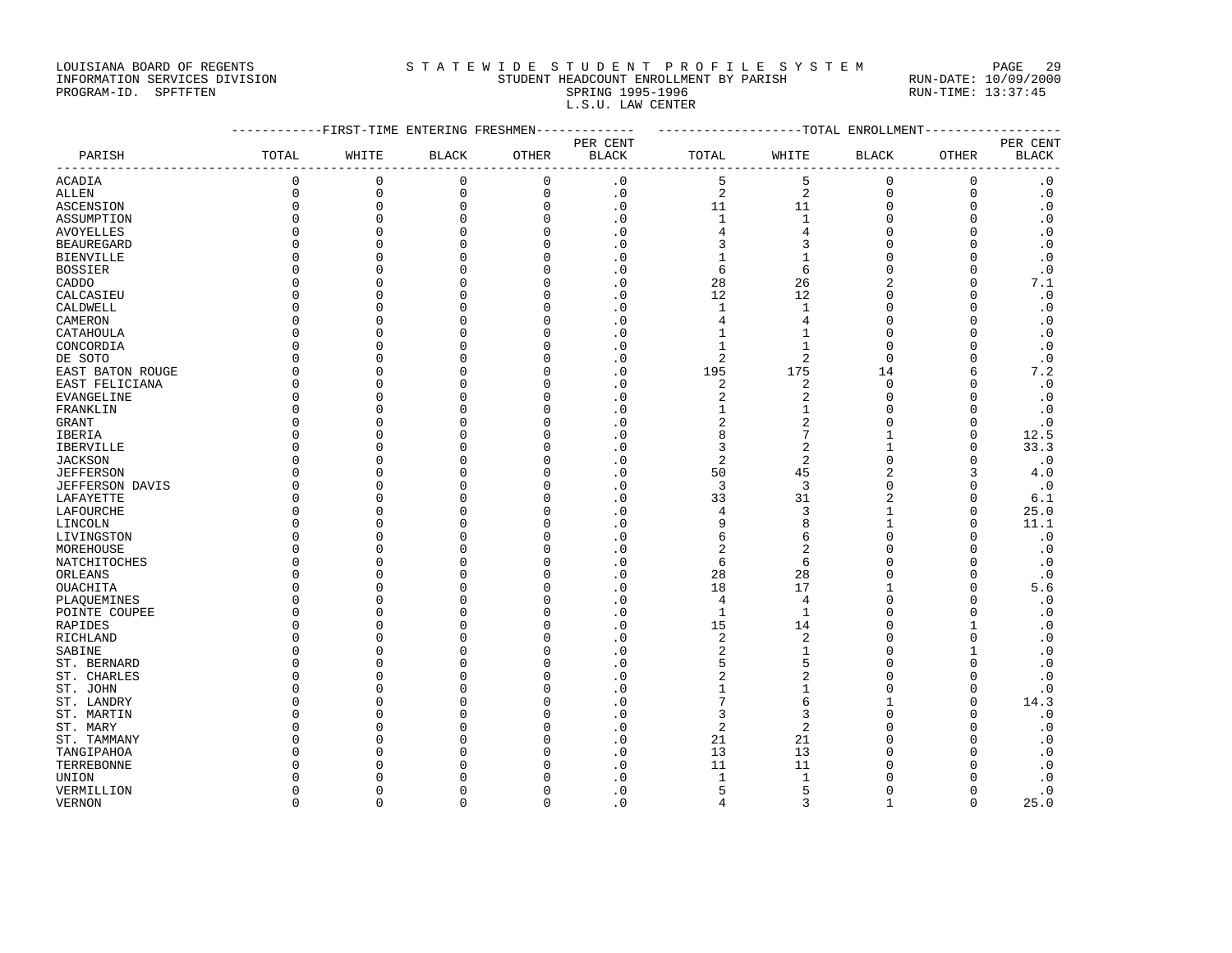#### LOUISIANA BOARD OF REGENTS STATEWIDE STUDENT PROFILE SYSTEM PAGE 30 INFORMATION SERVICES DIVISION STUDENT HEADCOUNT ENROLLMENT BY PARISH RUN-DATE: 10/09/2000 PROGRAM-ID. SPFTFTEN SARE SERING 1995-1996 SPRING 1995-1996 RUN-TIME: 13:37:45 L.S.U. LAW CENTER

|                     |       | -FIRST-TIME ENTERING FRESHMEN- |              |       |                          |       | -TOTAL ENROLLMENT- |              |       | PER CENT  |
|---------------------|-------|--------------------------------|--------------|-------|--------------------------|-------|--------------------|--------------|-------|-----------|
| PARISH              | TOTAL | WHITE                          | <b>BLACK</b> | OTHER | PER CENT<br><b>BLACK</b> | TOTAL | WHITE              | <b>BLACK</b> | OTHER | BLACK     |
| WASHINGTON          |       |                                |              |       |                          |       |                    |              |       | . 0       |
| WEST CARROLL        |       |                                |              |       |                          |       |                    |              |       | . 0       |
| WEST FELICIANA      |       |                                |              |       |                          |       |                    |              |       |           |
| WINN                |       |                                |              |       | $\cdot$ 0                |       |                    |              |       | $\cdot$ 0 |
| LOUISIANA TOTALS    |       |                                |              |       |                          | 562   | 524                | 27           |       | 4.8       |
| OUT-OF-STATE TOTALS |       |                                |              |       | $\cdot$ 0                | 66    | 56                 |              |       | 13.6      |
| LA./OUT-OF-STATE    |       |                                |              |       |                          | 628   | 580                | 36           | 12    | 5.7       |
| FOREIGN TOTALS      |       |                                |              |       | $\cdot$ 0                |       |                    |              |       | $\cdot$ 0 |
| INSTITUTION TOTALS  |       |                                |              |       |                          | 637   | 580                | 36           | 21    | 5.7       |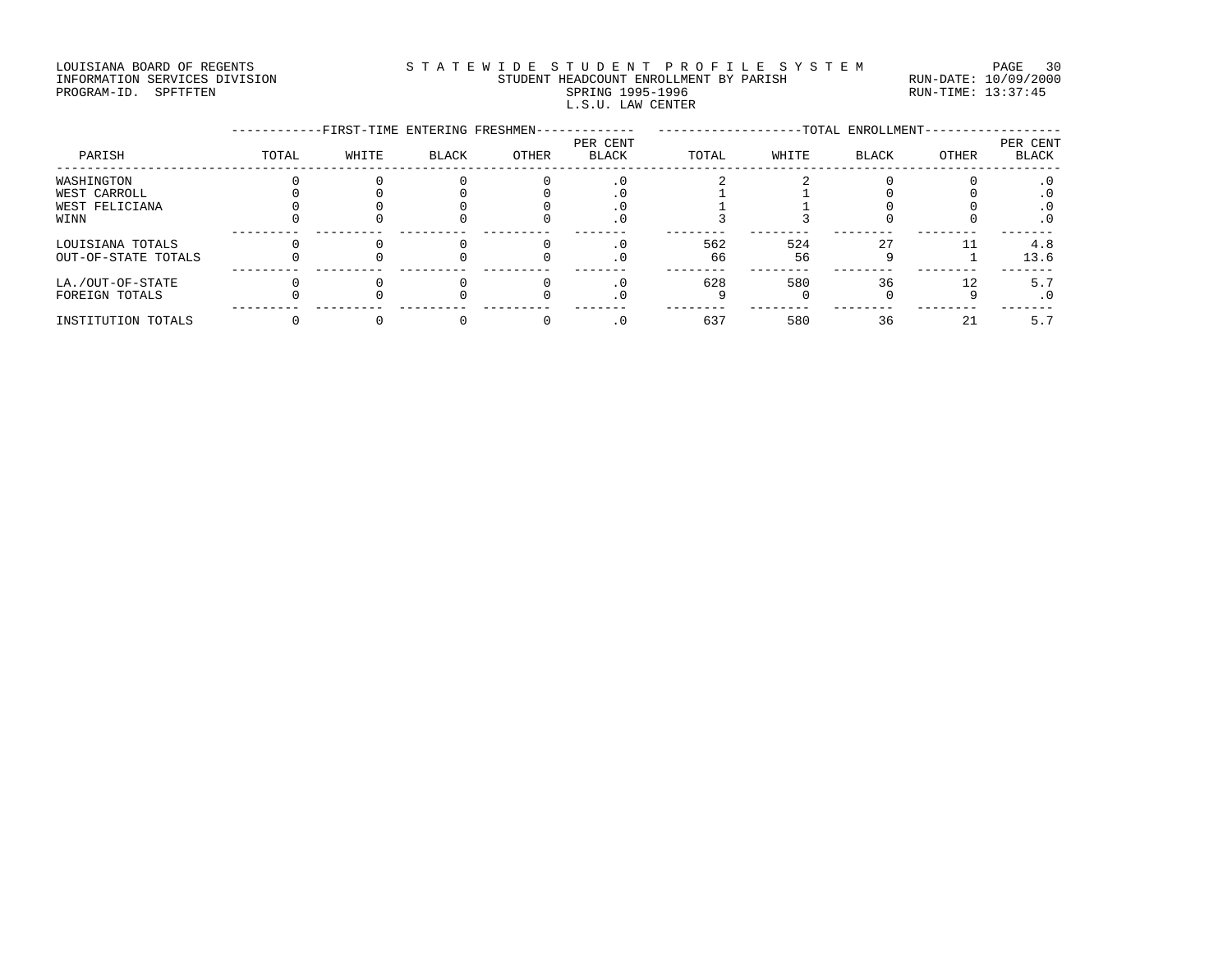#### LOUISIANA BOARD OF REGENTS STATEWIDE STUDENT PROFILE SYSTEM PAGE 31 INFORMATION SERVICES DIVISION STUDENT HEADCOUNT ENROLLMENT BY PARISH RUN-DATE: 10/09/2000

# PROGRAM-ID. SPFTFTEN SARE SERING 1995-1996 SPRING 1995-1996 RUN-TIME: 13:37:45 SOUTHERN U. IN BATON ROUGE

|                        | ------------FIRST-TIME ENTERING FRESHMEN------------- |                      |                |               |              | -------------------TOTAL ENROLLMENT-------------- |                            |                 |                         |              |
|------------------------|-------------------------------------------------------|----------------------|----------------|---------------|--------------|---------------------------------------------------|----------------------------|-----------------|-------------------------|--------------|
|                        |                                                       |                      |                |               | PER CENT     |                                                   |                            |                 |                         | PER CENT     |
| PARISH                 | TOTAL                                                 | WHITE                | <b>BLACK</b>   | OTHER         | <b>BLACK</b> | TOTAL                                             | WHITE                      | <b>BLACK</b>    | OTHER                   | <b>BLACK</b> |
| <b>ACADIA</b>          | $\Omega$                                              | $\mathbf{0}$         | $\mathbf 0$    | $\mathbf 0$   | $\cdot$ 0    | 34                                                | 2                          | 31              | $\mathbf{1}$            | 91.2         |
| ALLEN                  | $\Omega$                                              | $\mathbf{0}$         | 0              | $\mathsf 0$   | $\cdot$ 0    | 20                                                | $\mathbf{1}$               | 19              | $\Omega$                | 95.0         |
| <b>ASCENSION</b>       | 6                                                     | $\mathbf{0}$         | 6              | $\mathbf 0$   | 100.0        | 176                                               | $\,8\,$                    | 168             | $\mathbf 0$             | 95.5         |
| ASSUMPTION             | $\mathbf{1}$                                          | $\Omega$             | $\mathbf{1}$   | $\mathbf 0$   | 100.0        | 45                                                | $\sqrt{2}$                 | 42              | $\mathbf{1}$            | 93.3         |
| <b>AVOYELLES</b>       |                                                       | $\Omega$             | $\mathbf{1}$   | $\mathbf 0$   | 100.0        | 39                                                | 7                          | 32              | $\mathbf 0$             | 82.1         |
| <b>BEAUREGARD</b>      | $\Omega$                                              | $\Omega$             | $\mathbf 0$    | $\mathbf 0$   | $\cdot$ 0    | 20                                                | $\overline{c}$             | 18              | $\Omega$                | 90.0         |
| <b>BIENVILLE</b>       |                                                       | $\Omega$             | $\mathbf{1}$   | $\Omega$      | 100.0        | 5                                                 | $\mathbf 0$                | - 5             | $\Omega$                | $\cdot$ 0    |
| <b>BOSSIER</b>         | $\Omega$                                              | $\Omega$             | $\Omega$       | $\Omega$      | $\cdot$ 0    | 20                                                | $\mathbf{1}$               | 19              | $\Omega$                | 95.0         |
| CADDO                  |                                                       | $\Omega$             |                | 0             | 100.0        | 231                                               | 6                          | 224             | $\mathbf{1}$            | 97.0         |
| CALCASIEU              | 4                                                     | $\cap$               |                | 0             | 100.0        | 130                                               | 8                          | 121             | $\mathbf{1}$            | 93.1         |
| CALDWELL               | $\Omega$                                              | $\cap$               | $\Omega$       | $\Omega$      | $\cdot$ 0    | 15                                                | $\Omega$                   | 15              | $\Omega$                | $\cdot$ 0    |
| CAMERON                | $\Omega$                                              | $\Omega$             | $\Omega$       | $\mathbf 0$   | $\cdot$ 0    | $\overline{3}$                                    | $\mathbf{1}$               | 2               | $\Omega$                | 66.7         |
| CATAHOULA              | $\mathbf{1}$                                          | $\Omega$             | $\mathbf{1}$   | 0             | 100.0        | 21                                                | $\overline{0}$             | 21              | $\mathbf 0$             | $\cdot$ 0    |
| CLAIBORNE              | $\Omega$                                              | $\Omega$             | $\Omega$       | 0             | $\cdot$ 0    | 8                                                 | $\mathbf{1}$               | 7               | $\Omega$                | 87.5         |
| CONCORDIA              | 7                                                     | $\Omega$             |                | $\Omega$      | 100.0        | 44                                                | $\mathbf{1}$               | 43              | $\Omega$                | 97.7         |
| DE SOTO                | 2                                                     | $\Omega$             | $\overline{2}$ | $\Omega$      | 100.0        | 29                                                | $\mathbf 1$                | 27              | $\mathbf{1}$            | 93.1         |
| EAST BATON ROUGE       | 182                                                   | $\mathbf{1}$         | 181            | $\Omega$      | 99.5         | 3,064                                             | 152                        | 2,880           | 32                      | 94.0         |
| EAST CARROLL           | 1                                                     | $\Omega$             | $\mathbf{1}$   | $\mathbf 0$   | 100.0        | 29                                                | $\mathbf{0}$               | 29              | $\mathbf 0$             | $\cdot$ 0    |
|                        | 3                                                     | $\Omega$             | 3              |               |              | 123                                               |                            | 114             |                         |              |
| EAST FELICIANA         | $\Omega$                                              | $\Omega$             | $\Omega$       | 0<br>$\Omega$ | 100.0        |                                                   | 8                          | 40              | 1                       | 92.7         |
| EVANGELINE             |                                                       |                      |                |               | $\cdot$ 0    | 57                                                | 16                         |                 | $\mathbf{1}$            | 70.2         |
| FRANKLIN               | $\overline{2}$                                        | $\Omega$<br>$\Omega$ |                | $\mathbf 0$   | 100.0        | 34                                                | $\mathbf 0$<br>$\mathbf 0$ | 34              | $\mathbf 0$<br>$\Omega$ | $\cdot$ 0    |
| <b>GRANT</b>           | $\mathbf{1}$                                          |                      | $\mathbf{1}$   | 0             | 100.0        | $7\phantom{.0}$                                   |                            | $7\phantom{.0}$ |                         | $\cdot$ 0    |
| IBERIA                 | 5                                                     | $\Omega$             | 5              | $\mathbf 0$   | 100.0        | 101                                               | 5                          | 95              | $\mathbf{1}$            | 94.1         |
| <b>IBERVILLE</b>       | 19                                                    | $\mathbf{1}$         | 18             | $\Omega$      | 94.7         | 289                                               | 10                         | 279             | $\Omega$                | 96.5         |
| <b>JACKSON</b>         | $\Omega$                                              | $\Omega$             | $\Omega$       | $\Omega$      | $\cdot$ 0    | 13                                                | 2                          | 11              | $\Omega$                | 84.6         |
| <b>JEFFERSON</b>       | 5                                                     | $\Omega$             | 5              | 0             | 100.0        | 123                                               | 10                         | 109             | 4                       | 88.6         |
| <b>JEFFERSON DAVIS</b> | $\mathbf 0$                                           | $\Omega$             | $\Omega$       | $\mathbf 0$   | $\cdot$ 0    | 19                                                | $\mathbf{1}$               | 18              | $\mathbf 0$             | 94.7         |
| LAFAYETTE              | 3                                                     | $\Omega$             |                | $\Omega$      | 100.0        | 123                                               | 8                          | 114             | $\mathbf{1}$            | 92.7         |
| LAFOURCHE              | $\overline{2}$                                        | $\Omega$             | $\overline{2}$ | $\Omega$      | 100.0        | 35                                                | 6                          | 29              | $\Omega$                | 82.9         |
| LA SALLE               | $\Omega$                                              | $\Omega$             | 0              | 0             | $\cdot$ 0    | 6                                                 | $\mathbf 0$                | 6               | $\Omega$                | $\cdot$ 0    |
| LINCOLN                | $\Omega$                                              | $\Omega$             | $\mathbf 0$    | $\Omega$      | $\cdot$ 0    | 10                                                | $\Omega$                   | 10              | $\mathbf 0$             | $\cdot$ 0    |
| LIVINGSTON             | $\Omega$                                              | $\Omega$             | $\mathbf 0$    | $\mathbf 0$   | $\cdot$ 0    | 39                                                | 5                          | 33              | 1                       | 84.6         |
| MADISON                | $\overline{2}$                                        | $\Omega$             | $\overline{2}$ | $\Omega$      | 100.0        | 24                                                | $\overline{2}$             | 22              | $\Omega$                | 91.7         |
| MOREHOUSE              | $\mathbf{1}$                                          | $\Omega$             | $\mathbf{1}$   | $\Omega$      | 100.0        | 30                                                | $\mathbf 0$                | 30              | $\Omega$                | $\cdot$ 0    |
| NATCHITOCHES           | $\Omega$                                              | $\Omega$             | $\mathbf 0$    | 0             | $\cdot$ 0    | 43                                                | 5                          | 38              | $\Omega$                | 88.4         |
| ORLEANS                | 27                                                    | $\Omega$             | 27             | $\mathbf 0$   | 100.0        | 595                                               | 17                         | 575             | 3                       | 96.6         |
| OUACHITA               | 6                                                     | $\Omega$             | 6              | 0             | 100.0        | 113                                               | 8                          | 105             | $\Omega$                | 92.9         |
| PLAQUEMINES            | $\mathbf{1}$                                          | $\Omega$             | $\mathbf{1}$   | $\Omega$      | 100.0        | 30                                                | $\mathbf{1}$               | 29              | $\Omega$                | 96.7         |
| POINTE COUPEE          | 5                                                     | $\Omega$             | 5              | 0             | 100.0        | 136                                               | 15                         | 121             | $\mathbf 0$             | 89.0         |
| RAPIDES                | 12                                                    | $\Omega$             | 12             | 0             | 100.0        | 160                                               | 10                         | 148             | $\overline{a}$          | 92.5         |
| RED RIVER              | $\mathbf{1}$                                          | $\Omega$             | $\mathbf{1}$   | $\mathbf 0$   | 100.0        | 9                                                 | $\mathbf 0$                | 9               | $\mathbf 0$             | $\cdot$ 0    |
| RICHLAND               | $\Omega$                                              | $\Omega$             | $\Omega$       | 0             | $\cdot$ 0    | 9                                                 | $\mathbf{1}$               | 8               | $\Omega$                | 88.9         |
| SABINE                 |                                                       | $\Omega$             | 1              | $\mathbf 0$   | 100.0        | 7                                                 | $\mathbf 0$                | 7               | $\Omega$                | $\cdot$ 0    |
| ST. BERNARD            | $\Omega$                                              | $\Omega$             | $\Omega$       | 0             | $\cdot$ 0    | 9                                                 | $\overline{a}$             | $7\phantom{.0}$ | $\Omega$                | 77.8         |
| ST. CHARLES            |                                                       | $\Omega$             |                | $\mathbf 0$   | 100.0        | 21                                                | $\mathbf{1}$               | 20              | $\Omega$                | 95.2         |
| ST. HELENA             | ζ                                                     | $\cap$               |                | 0             | 100.0        | 77                                                | $\Omega$                   | 77              | $\Omega$                | $\cdot$ 0    |
| ST. JAMES              |                                                       |                      |                | 1             | 85.7         | 125                                               | $\Omega$                   | 122             | 3                       | $\cdot$ 0    |
| ST. JOHN               | 5                                                     | $\Omega$             |                | 0             | 100.0        | 67                                                | $\mathbf 0$                | 67              | $\Omega$                | $\cdot$ 0    |
| ST. LANDRY             | 9                                                     | $\cap$               | 9              | O             | 100.0        | 316                                               | 18                         | 297             | 1                       | 94.0         |
| ST. MARTIN             | $\mathbf{1}$                                          | $\Omega$             | $\mathbf{1}$   | $\Omega$      | 100.0        | 52                                                | $\mathbf{1}$               | 51              | $\Omega$                | 98.1         |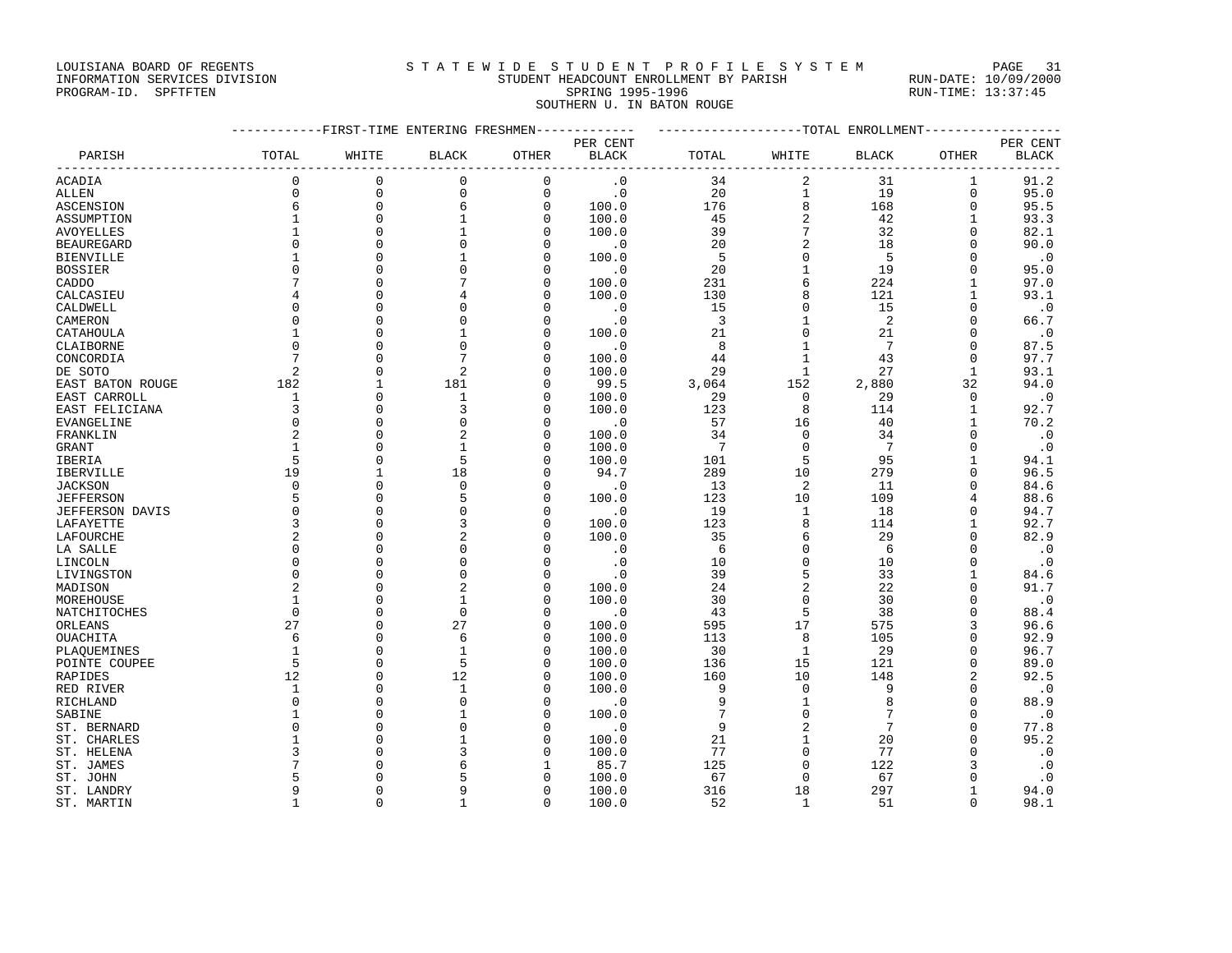#### LOUISIANA BOARD OF REGENTS STATEWIDE STUDENT PROFILE SYSTEM PAGE 32 INFORMATION SERVICES DIVISION STUDENT HEADCOUNT ENROLLMENT BY PARISH RUN-DATE: 10/09/2000 PROGRAM-ID. SPFTFTEN SARE SERING 1995-1996 SPRING 1995-1996 RUN-TIME: 13:37:45

# SOUTHERN U. IN BATON ROUGE

|                     |       |       |              | -FIRST-TIME ENTERING FRESHMEN- |              |       | --------------TOTAL ENROLLMENT- |              |       |           |  |
|---------------------|-------|-------|--------------|--------------------------------|--------------|-------|---------------------------------|--------------|-------|-----------|--|
|                     |       |       |              |                                | PER CENT     |       |                                 |              |       | PER CENT  |  |
| PARISH              | TOTAL | WHITE | <b>BLACK</b> | OTHER                          | <b>BLACK</b> | TOTAL | WHITE                           | <b>BLACK</b> | OTHER | BLACK     |  |
| ST. MARY            |       |       |              | $\Omega$                       | 100.0        | 97    |                                 | 89           |       | 91.8      |  |
| ST. TAMMANY         |       |       |              |                                | 100.0        | 59    |                                 | 54           |       | 91.5      |  |
| TANGIPAHOA          |       |       |              |                                | 100.0        | 123   |                                 | 121          |       | 98.4      |  |
| TENSAS              |       |       |              |                                | 100.0        | 44    |                                 | 44           |       | $\cdot$ 0 |  |
| TERREBONNE          |       |       |              |                                | 100.0        | 75    |                                 | 74           |       | 98.7      |  |
| UNION               |       |       |              |                                | 100.0        | 12    |                                 | 12           |       | $\cdot$ 0 |  |
| VERMILLION          |       |       |              |                                | $\cdot$ 0    | 25    |                                 | 21           |       | 84.0      |  |
| VERNON              |       |       |              |                                | 100.0        | 17    |                                 | 15           |       | 88.2      |  |
| WASHINGTON          |       |       |              |                                | 100.0        | 88    |                                 | 86           |       | 97.7      |  |
| WEBSTER             |       |       |              |                                | 100.0        | 45    |                                 | 44           |       | 97.8      |  |
| WEST BATON ROUGE    |       |       |              |                                | 87.5         | 146   |                                 | 137          |       | 93.8      |  |
| WEST CARROLL        |       |       |              |                                | $\cdot$ 0    | 14    |                                 | 14           |       | $\cdot$ 0 |  |
| WEST FELICIANA      |       |       |              |                                | 100.0        | 61    |                                 | 51           |       | 83.6      |  |
| WINN                |       |       |              |                                | 100.0        |       |                                 |              |       | 85.7      |  |
| LOUISIANA TOTALS    | 373   |       | 369          |                                | 98.9         | 7,548 | 388                             | 7,103        | 57    | 94.1      |  |
| OUT-OF-STATE TOTALS | 70    |       | 69           |                                | 98.6         | 1,932 | 37                              | 1,881        | 14    | 97.4      |  |
| LA./OUT-OF-STATE    | 443   |       | 438          |                                | 98.9         | 9,480 | 425                             | 8,984        | 71    | 94.8      |  |
| FOREIGN TOTALS      | 10    |       |              | 6                              | 20.0         | 178   |                                 | 33           | 138   | 18.5      |  |
| INSTITUTION TOTALS  | 453   | 6     | 440          |                                | 97.1         | 9,658 | 432                             | 9,017        | 209   | 93.4      |  |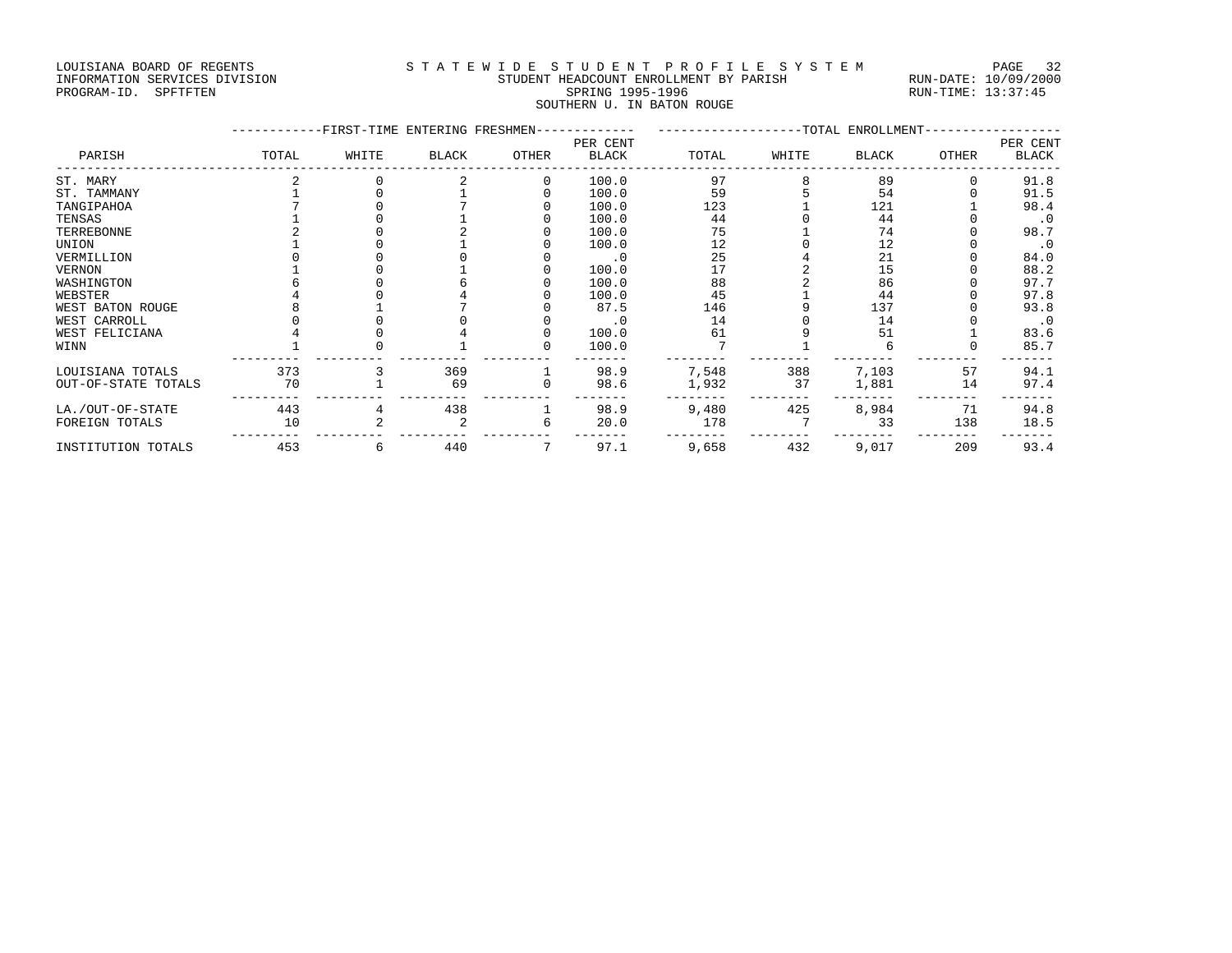#### LOUISIANA BOARD OF REGENTS STATEWIDE STUDENT PROFILE SYSTEM PAGE 33 INFORMATION SERVICES DIVISION STUDENT HEADCOUNT ENROLLMENT BY PARISH RUN-DATE: 10/09/2000

PROGRAM-ID. SPFTFTEN SARE SERING 1995-1996 SPRING 1995-1996 RUN-TIME: 13:37:45 SOUTHERN U. IN NEW ORLEANS

|                     |              |              |               | ---------FIRST-TIME ENTERING FRESHMEN------------- |                          | ------------------TOTAL ENROLLMENT- |                |                |              |                          |
|---------------------|--------------|--------------|---------------|----------------------------------------------------|--------------------------|-------------------------------------|----------------|----------------|--------------|--------------------------|
| PARISH              | TOTAL        | WHITE        | <b>BLACK</b>  | OTHER                                              | PER CENT<br><b>BLACK</b> | TOTAL                               | WHITE          | <b>BLACK</b>   | <b>OTHER</b> | PER CENT<br><b>BLACK</b> |
| ACADIA              | $\mathbf 0$  | $\Omega$     | $\Omega$      | $\Omega$                                           | $\cdot$ 0                | 1                                   | 1              | $\Omega$       | $\Omega$     | $\cdot$ 0                |
| ASCENSION           | $\mathbf{0}$ | $\mathbf{0}$ | $\mathbf 0$   | $\mathbf 0$                                        | $\boldsymbol{\cdot}$ 0   | 4                                   | $\mathbf 0$    | 4              | $\mathbf 0$  | $\boldsymbol{\cdot}$ 0   |
| ASSUMPTION          | $\Omega$     | $\Omega$     | $\mathbf 0$   | $\Omega$                                           | $\cdot$ 0                | 5                                   | $\mathbf{0}$   |                | $\mathbf 0$  | $\cdot$ 0                |
| AVOYELLES           |              | $\cap$       | $\Omega$      |                                                    | $\cdot$ 0                | 3                                   | $\overline{2}$ | -1             | $\Omega$     | 33.3                     |
| BOSSIER             |              |              | $\Omega$      |                                                    | $\cdot$ 0                | 2                                   | $\Omega$       |                | U            | $\cdot$ 0                |
| CADDO               |              |              | <sup>0</sup>  |                                                    | $\cdot$ 0                |                                     |                |                | O            | 66.7                     |
| CALCASIEU           |              |              | $\Omega$      |                                                    | $\cdot$ 0                |                                     | $\Omega$       |                | O            | $\cdot$ 0                |
| CONCORDIA           |              |              | $\Omega$      |                                                    | $\cdot$ 0                | 3                                   | $\Omega$       | 3              | $\Omega$     | $\cdot$ 0                |
| EAST BATON ROUGE    |              |              | <sup>0</sup>  |                                                    | $\cdot$ 0                | 19                                  |                | 16             | 0            | 84.2                     |
| EAST CARROLL        |              |              | $\Omega$      |                                                    | . 0                      | 1                                   | O              | 1              | U            | $\cdot$ 0                |
| EAST FELICIANA      |              |              | $\Omega$      |                                                    | $\cdot$ 0                |                                     |                | $\mathbf{1}$   | U            | $\cdot$ 0                |
| EVANGELINE          |              |              | $\Omega$      |                                                    | $\cdot$ 0                | 2                                   |                |                | U            | $\cdot$ 0                |
| FRANKLIN            |              |              | $\Omega$      |                                                    | $\cdot$ 0                | 3                                   | $\cap$         |                | $\Omega$     | $\cdot$ 0                |
| IBERIA              |              |              | $\mathbf 0$   |                                                    | $\cdot$ 0                |                                     |                |                | 0            | 88.9                     |
| IBERVILLE           | $\Omega$     |              | $\Omega$      |                                                    | $\cdot$ 0                | 7                                   | $\mathbf 0$    | 7              | $\Omega$     | $\cdot$ 0                |
| JEFFERSON           | 26           |              | 26            |                                                    | 100.0                    | 408                                 | 33             | 365            | 10           | 89.5                     |
| JEFFERSON DAVIS     | $\Omega$     |              | $\mathbf 0$   |                                                    | $\cdot$ 0                | 2                                   | 1              | 1              | 0            | 50.0                     |
| LAFAYETTE           |              | $\cap$       | $\Omega$      |                                                    | $\cdot$ 0                | 23                                  | 14             |                | 1            | 34.8                     |
| LAFOURCHE           |              |              | $\Omega$      |                                                    | $\cdot$ 0                | 10                                  | $\overline{c}$ |                | $\Omega$     | 80.0                     |
| LA SALLE            |              |              | $\Omega$      |                                                    | $\cdot$ 0                | 2                                   | 1              |                | $\Omega$     | 50.0                     |
| LINCOLN             |              |              | $\Omega$      |                                                    | $\cdot$ 0                | 2                                   |                |                | U            | 50.0                     |
| MOREHOUSE           |              |              | $\Omega$      |                                                    | $\cdot$ 0                |                                     | $\Omega$       |                | U            | $\cdot$ 0                |
| NATCHITOCHES        | ∩            | $\cap$       | $\Omega$      |                                                    | $\cdot$ 0                | 2                                   | $\Omega$       |                | $\Omega$     | $\cdot$ 0                |
| ORLEANS             | 140          | -1           | 137           |                                                    | 97.9                     | 3,416                               | 150            | 3,202          | 64           | 93.7                     |
| OUACHITA            | $\Omega$     | ∩            | <sup>0</sup>  |                                                    | $\cdot$ 0                | 1                                   | 0              | 1              | $\Omega$     | $\cdot$ 0                |
| PLAQUEMINES         |              |              | $\Omega$      |                                                    | $\cdot$ 0                | 28                                  | $\Omega$       | 28             | $\Omega$     | $\cdot$ 0                |
| POINTE COUPEE       |              |              | $\Omega$      |                                                    | $\cdot$ 0                | 2                                   | $\Omega$       | $\overline{c}$ | U            | $\cdot$ 0                |
| RAPIDES             |              |              | $\Omega$      |                                                    | $\cdot$ 0                | 5                                   | $\Omega$       |                | O            | $\cdot$ 0                |
| SABINE              |              |              | $\Omega$      |                                                    | $\cdot$ 0                | 1                                   | $\Omega$       | $\mathbf{1}$   | U            | $\cdot$ 0                |
| ST. BERNARD         |              |              | <sup>0</sup>  |                                                    | $\cdot$ 0                | 21                                  | 5              | 15             | 1            | 71.4                     |
| ST. CHARLES         |              |              | $\mathcal{L}$ |                                                    | 100.0                    | 50                                  |                | 49             | $\Omega$     | 98.0                     |
| ST. HELENA          |              |              | $\Omega$      |                                                    | $\cdot$ 0                | 4                                   |                |                | U            | $\cdot$ 0                |
| ST. JAMES           |              |              | $\Omega$      |                                                    | $\cdot$ 0                | 5                                   | $\Omega$       | 5              | $\Omega$     | $\cdot$ 0                |
| ST. JOHN            |              |              | 3             |                                                    | 100.0                    | 35                                  |                | 33             | U            | 94.3                     |
| ST. LANDRY          |              |              | ∩             |                                                    | $\cdot$ 0                | 8                                   | O              | 8              | U            | $\cdot$ 0                |
| ST. MARTIN          |              |              | ∩             |                                                    | $\cdot$ 0                | 3                                   | $\Omega$       |                | U            | $\cdot$ 0                |
| ST. MARY            |              |              | $\Omega$      |                                                    | $\cdot$ 0                | 5                                   |                |                | U            | 80.0                     |
| ST. TAMMANY         |              |              | 3             |                                                    | 100.0                    | 27                                  |                | 25             | O            | 92.6                     |
| TANGIPAHOA          |              |              | $\Omega$      |                                                    | $\cdot$ 0                | 10                                  |                | 8              | O            | 80.0                     |
| TENSAS              |              | $\cap$       | $\Omega$      |                                                    | $\cdot$ 0                | $\mathbf{1}$                        | $\Omega$       | $\mathbf{1}$   | U            | $\cdot$ 0                |
| TERREBONNE          |              | $\cap$       | 1             | n                                                  | 100.0                    | 16                                  | 1              | 15             | $\Omega$     | 93.8                     |
| WASHINGTON          |              | ∩            | $\Omega$      | ∩                                                  | $\cdot$ 0                | 11                                  | $\Omega$       | 11             | $\Omega$     | $\cdot$ 0                |
| WEST FELICIANA      |              | $\Omega$     | 1             | $\mathbf 0$                                        | 100.0                    | 2                                   | $\mathbf 0$    | 2              | $\mathbf 0$  | $\cdot$ 0                |
|                     |              |              |               |                                                    | $- - -$                  |                                     | $-1$           |                |              |                          |
| LOUISIANA TOTALS    | 176          | 1            | 173           | $\overline{2}$                                     | 98.3                     | 4,168                               | 224            | 3,868          | 76           | 92.8                     |
| OUT-OF-STATE TOTALS | 6            | $\mathbf 0$  | 5             | 1                                                  | 83.3                     | 91                                  | 10             | 73             | 8            | 80.2                     |
|                     |              |              |               |                                                    | ----                     |                                     | $- - -$        |                |              |                          |
| LA./OUT-OF-STATE    | 182          | 1            | 178           | 3                                                  | 97.8                     | 4,259                               | 234            | 3,941          | 84           | 92.5                     |
| FOREIGN TOTALS      | 8            | $\Omega$     | $\mathbf 0$   | 8                                                  | $\cdot$ 0                | 65                                  | $\Omega$       | $\Omega$       | 65           | $\cdot$ 0                |

--------- --------- --------- --------- ------- -------- -------- -------- -------- -------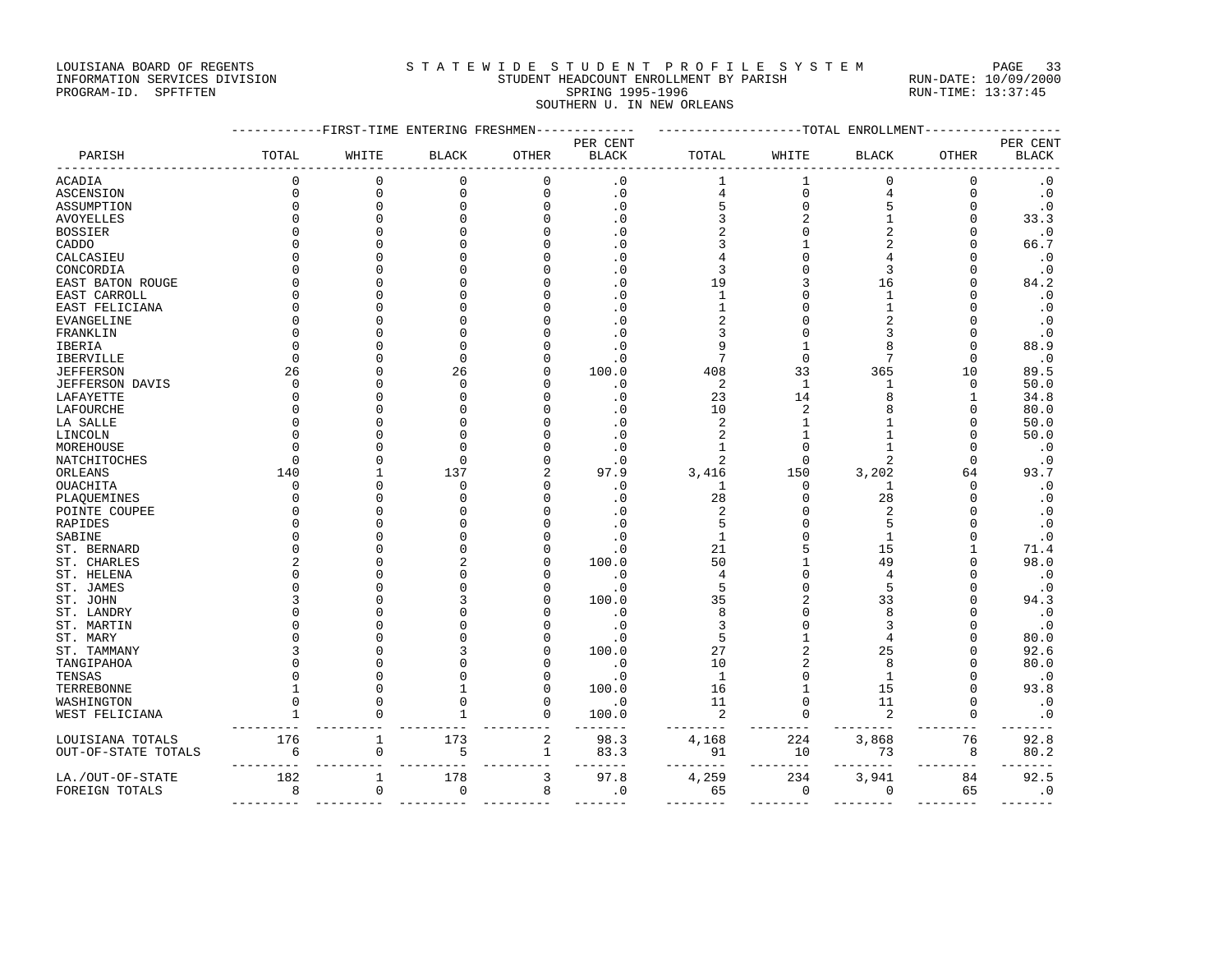| LOUISIANA BOARD OF REGENTS    | STATEWIDE STUDENT PROFILE SYSTEM       | PAGE 34              |
|-------------------------------|----------------------------------------|----------------------|
| INFORMATION SERVICES DIVISION | STUDENT HEADCOUNT ENROLLMENT BY PARISH | RUN-DATE: 10/09/2000 |
| PROGRAM-ID. SPFTFTEN          | SPRING 1995-1996                       | RUN-TIME: 13:37:45   |
|                               | SOUTHERN U. IN NEW ORLEANS             |                      |

|                    | -----------FIRST-TIME ENTERING FRESHMEN------------- |       |              |       |              | ------------------TOTAL |       |              | ENROLLMENT------------ |                           |
|--------------------|------------------------------------------------------|-------|--------------|-------|--------------|-------------------------|-------|--------------|------------------------|---------------------------|
|                    |                                                      |       |              |       | PER CENT     |                         |       |              |                        | <b>PER</b><br><b>CENT</b> |
| PARISH             | <b>TOTAI</b>                                         | WHITE | <b>BLACK</b> | OTHER | <b>BLACK</b> | TOTAL                   | WHITE | <b>BLACK</b> | OTHER                  | <b>BLACK</b>              |
| INSTITUTION TOTALS | ၊ 9 N                                                |       | .78          |       | 93.,         | 4,324                   | 234   | .941         | 149                    | 91.I                      |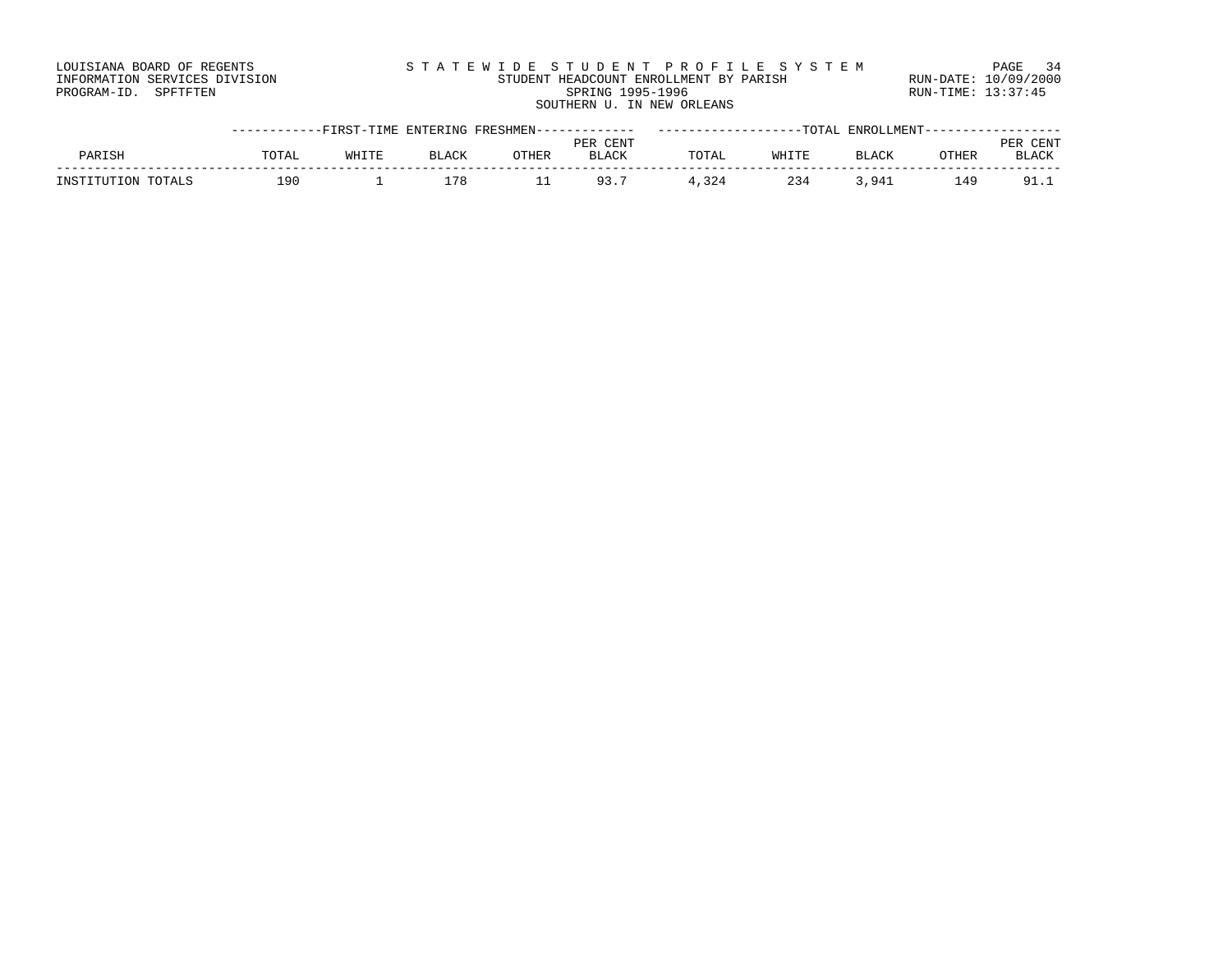### LOUISIANA BOARD OF REGENTS SAND STATEWIDE STUDENT PROFILE SYSTEM PAGE 35 INFORMATION SERVICES DIVISION STUDENT HEADCOUNT ENROLLMENT BY PARISH RUN-DATE: 10/09/2000

# PROGRAM-ID. SPFTFTEN SARE SERING 1995-1996 SPRING 1995-1996 RUN-TIME: 13:37:45 SOUTHERN U. IN SHREVEPORT

|                             |             | -FIRST-TIME ENTERING FRESHMEN |              |              |                          |              |              | ------TOTAL ENROLLMENT |              |                          |
|-----------------------------|-------------|-------------------------------|--------------|--------------|--------------------------|--------------|--------------|------------------------|--------------|--------------------------|
| PARISH                      | TOTAL       | WHITE                         | <b>BLACK</b> | OTHER        | PER CENT<br><b>BLACK</b> | TOTAL        | WHITE        | <b>BLACK</b>           | <b>OTHER</b> | PER CENT<br><b>BLACK</b> |
|                             |             |                               |              |              |                          |              |              |                        |              |                          |
| <b>ACADIA</b>               | $\Omega$    | $\mathbf 0$                   | $\mathbf 0$  | $\mathbf{0}$ | $\cdot$ 0                | $\mathbf{1}$ | 1            | $\Omega$               | $\mathbf 0$  | $\cdot$ 0                |
| ASSUMPTION                  | $\Omega$    | $\Omega$                      | 0            | 0            | $\cdot$ 0                | 1            | $\mathbf{0}$ |                        | 0            | $\cdot$ 0                |
| <b>BEAUREGARD</b>           | U           | $\Omega$                      |              | O            | $\cdot$ 0                |              |              |                        | O            | $\cdot$ 0                |
| <b>BIENVILLE</b>            |             | $\Omega$                      |              |              | $\cdot$ 0                | 5            |              |                        | U            | 80.0                     |
| <b>BOSSIER</b>              |             | $\mathbf{1}$                  | 3            |              | 75.0                     | 82           |              | 71                     | 2            | 86.6                     |
| CADDO                       | 139         | 10                            | 128          |              | 92.1                     | 1,077        | 74           | 994                    | 9            | 92.3                     |
| CALCASIEU                   | $\Omega$    | $\Omega$                      | $\Omega$     |              | $\cdot$ 0                | 1            | $\cap$       | 1                      | U            | $\cdot$ 0                |
| CATAHOULA                   |             | $\cap$                        |              |              | $\cdot$ 0                | 1            |              |                        |              | $\cdot$ 0                |
| CLAIBORNE                   |             |                               |              |              | $\cdot$ 0                | 8            |              |                        |              | 87.5                     |
| CONCORDIA                   |             |                               | n            |              | $\cdot$ 0                |              |              |                        | U            | $\cdot$ 0                |
| DE SOTO                     | 12          | ∩                             | 12           |              | 100.0                    | 68           |              | 63                     | 2            | 92.6                     |
| EAST BATON ROUGE            | $\Omega$    | $\Omega$                      | $\Omega$     |              | $\cdot$ 0                | 5            |              |                        | U            | 80.0                     |
| EAST FELICIANA              | $\Omega$    | $\cap$                        |              |              | $\cdot$ 0                |              |              |                        | $\Omega$     | $\cdot$ 0                |
| FRANKLIN                    |             | $\cap$                        |              |              | $\cdot$ 0                |              |              |                        | U            | $\cdot$ 0                |
| <b>GRANT</b>                |             | $\cap$                        |              |              | $\cdot$ 0                |              |              |                        |              | $\cdot$ 0                |
| IBERVILLE                   |             |                               |              |              | $\cdot$ 0                |              |              |                        |              | $\cdot$ 0                |
| <b>JACKSON</b>              |             |                               |              |              | $\cdot$ 0                |              |              |                        | U            | $\cdot$ 0                |
| <b>JEFFERSON</b>            |             |                               |              |              | $\cdot$ 0                |              |              |                        | O            | 50.0                     |
| <b>JEFFERSON DAVIS</b>      |             | O                             |              |              | $\cdot$ 0                |              |              |                        | U            | $\cdot$ 0                |
| LA SALLE                    |             |                               |              |              | $\cdot$ 0                |              |              |                        |              | $\cdot$ 0                |
| LINCOLN                     |             |                               |              |              | $\cdot$ 0                |              |              |                        |              | $\cdot$ 0                |
| MADISON                     |             |                               |              |              | . 0                      |              |              |                        |              | $\cdot$ 0                |
| MOREHOUSE                   |             |                               |              |              | $\cdot$ 0                |              |              |                        |              | $\cdot$ 0                |
| NATCHITOCHES                |             |                               |              |              | $\cdot$ 0                |              |              |                        |              | 75.0                     |
| ORLEANS                     |             |                               |              |              | $\cdot$ 0                |              |              |                        |              | $\cdot$ 0                |
| OUACHITA                    |             |                               |              |              | $\cdot$ 0                |              |              |                        | U            | $\cdot$ 0                |
| <b>RAPIDES</b>              |             |                               |              |              | $\cdot$ 0                | 2            |              |                        | U            | 50.0                     |
| RED RIVER                   |             | $\cap$                        |              | U            | 100.0                    | 10           |              |                        |              | 70.0                     |
| RICHLAND                    |             | $\cap$                        |              |              | 100.0                    | 1            |              |                        | U<br>U       | $\cdot$ 0                |
| ST. CHARLES                 |             | $\cap$                        |              |              | $\cdot$ 0                |              |              |                        | O            | $\cdot$ 0                |
| ST. MARTIN                  |             | $\Omega$                      |              |              | $\cdot$ 0                |              |              |                        | O            | $\cdot$ 0                |
| TENSAS                      |             |                               |              |              | $\cdot$ 0                |              |              |                        |              | $\cdot$ 0                |
| UNION                       |             | $\cap$                        |              |              | $\cdot$ 0                |              |              |                        |              | $\cdot$ 0                |
| VERMILLION                  |             | $\Omega$                      |              | O            | $\cdot$ 0<br>$\cdot$ 0   |              |              |                        | U            | $\cdot$ 0<br>$\cdot$ 0   |
| <b>VERNON</b><br>WASHINGTON |             | $\cap$                        |              | O            | 100.0                    | 4            |              |                        | U            | $\cdot$ 0                |
| WEBSTER                     |             |                               |              | 0            | 100.0                    | 21           |              | 17                     | 0            | 81.0                     |
|                             |             |                               |              |              |                          |              |              |                        |              |                          |
| LOUISIANA TOTALS            | 160         | 11                            | 148          | $\mathbf{1}$ | 92.5                     | 1,324        | 103          | 1,206                  | 15           | 91.1                     |
| OUT-OF-STATE TOTALS         | $\Omega$    | $\Omega$                      | 0            | 0            | $\cdot$ 0                | $\mathbf 0$  | $\mathbf 0$  | $\Omega$               | 0            | $\cdot$ 0                |
| LA./OUT-OF-STATE            | 160         | 11                            | 148          | 1            | 92.5                     | 1,324        | 103          | 1,206                  | 15           | 91.1                     |
| FOREIGN TOTALS              | $\mathbf 0$ | $\mathsf 0$                   | 0            | $\mathbf 0$  | $\cdot$ 0                | 0            | $\mathbf 0$  | $\mathbf 0$            | 0            | $\cdot$ 0                |
| INSTITUTION TOTALS          | 160         | 11                            | 148          | $\mathbf{1}$ | 92.5                     | 1,324        | 103          | 1,206                  | 15           | 91.1                     |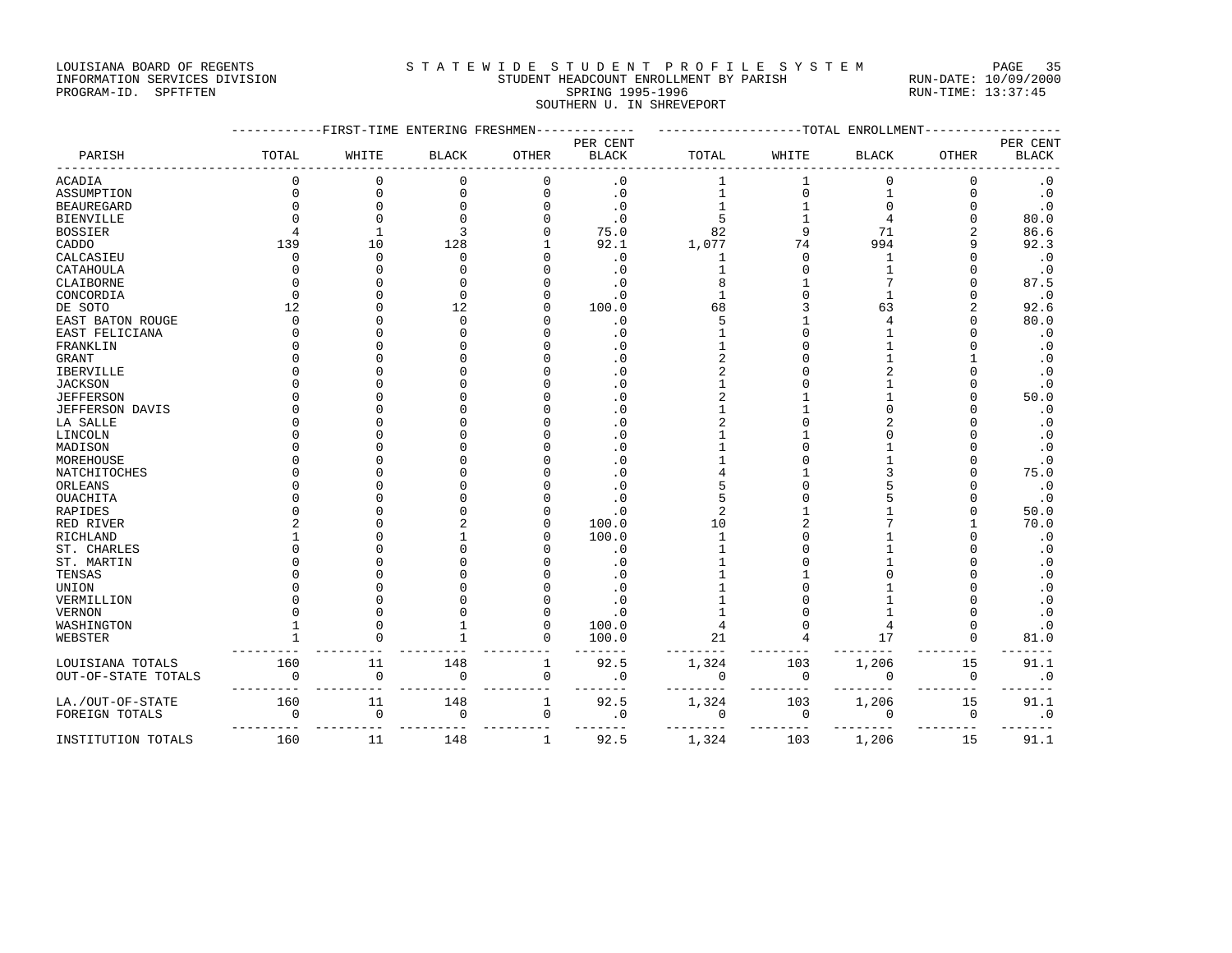### LOUISIANA BOARD OF REGENTS SAND STATEWIDE STUDENT PROFILE SYSTEM PAGE 36 INFORMATION SERVICES DIVISION STUDENT HEADCOUNT ENROLLMENT BY PARISH RUN-DATE: 10/09/2000

PROGRAM-ID. SPFTFTEN SARE SERING 1995-1996 SPRING 1995-1996 RUN-TIME: 13:37:45 U. OF LOUISIANA SYSTEM TOTALS

| PER CENT<br>PER CENT<br>PARISH<br>TOTAL<br>OTHER<br><b>BLACK</b><br>TOTAL<br>WHITE<br><b>BLACK</b><br>OTHER<br><b>BLACK</b><br>WHITE<br><b>BLACK</b><br>29.4<br>16.3<br>51<br>35<br>15<br>927<br>766<br>151<br>10<br>ACADIA<br>1<br>42<br>$\mathsf 0$<br>$\mathbf 0$<br>$\cdot$ 0<br>308<br>50<br>13.6<br>42<br>368<br>10<br><b>ALLEN</b><br>$7\phantom{.0}$<br>85<br>54<br>46<br>$\mathbf{1}$<br>13.0<br>863<br>764<br>14<br>9.8<br><b>ASCENSION</b><br>$\overline{7}$<br>22<br>15<br>31.8<br>99<br>$\mathbf 0$<br>457<br>355<br>$\overline{\mathbf{3}}$<br>21.7<br>ASSUMPTION<br>79<br>7<br>8<br>$\overline{4}$<br>$\mathbf 0$<br>50.0<br>345<br>259<br>22.9<br>4<br>AVOYELLES<br>81<br>69<br>9<br>3<br>11.1<br>723<br>591<br>101<br>31<br>14.0<br><b>BEAUREGARD</b><br>$\overline{\mathbf{3}}$<br>6<br>66.7<br>9<br>$\Omega$<br>410<br>208<br>183<br>19<br><b>BIENVILLE</b><br>44.6<br>29<br>21<br>$\overline{\phantom{a}}$ 3<br>5<br>10.3<br>248<br><b>BOSSIER</b><br>1,485<br>1,111<br>126<br>16.7<br>57<br>19<br>34<br>59.6<br>2,788<br>136<br>CADDO<br>4<br>1,591<br>1,061<br>38.1<br>201<br>27.1<br>741<br>522<br>18<br>4,844<br>3,824<br>892<br>128<br>18.4<br>CALCASIEU<br>5<br>- 6<br>$\mathbf 0$<br>$\Omega$<br>$\cdot$ 0<br>16<br>CALDWELL<br>- 6<br>237<br>216<br>6.8<br>$\overline{\phantom{0}}^2$<br>33<br>33<br>$\mathbf 0$<br>$\mathbf 0$<br>$\cdot$ 0<br>203<br>$\overline{3}$<br>1.0<br>CAMERON<br>208<br>12<br>$\mathbf{1}$<br>9<br>14<br>$\mathbf{1}$<br>7.1<br>306<br>247<br>50<br>16.3<br>CATAHOULA<br>8<br>$\overline{\mathbf{3}}$<br>5<br>62.5<br>7<br>44.4<br>0<br>311<br>166<br>138<br>CLAIBORNE<br>5<br>17<br>10<br>2<br>29.4<br>357<br>243<br>104<br>10<br>29.1<br>CONCORDIA<br>37.5<br>8<br>3<br>397<br>206<br>166<br>25<br>41.8<br>DE SOTO<br>$\overline{4}$<br>1<br>176<br>158<br>15<br>3<br>8.5<br>427<br>4,065<br>3,483<br>155<br>10.5<br>EAST BATON ROUGE<br>6<br>$\overline{0}$<br>$\Omega$<br>127<br>63.8<br>6<br>100.0<br>199<br>71<br>1<br>EAST CARROLL<br>2<br>$\overline{4}$<br>2<br>50.0<br>32<br>$\Omega$<br>150<br>114<br>4<br>21.3<br>EAST FELICIANA<br>12<br>5<br>6<br>$\Omega$<br>33.3<br>372<br>302<br>65<br>17.5<br>EVANGELINE<br>18<br>8<br>$7\phantom{.0}$<br>19<br>9<br>2<br>47.4<br>565<br>389<br>169<br>29.9<br>FRANKLIN<br>$7\phantom{.0}$<br>$_{\rm 8}$<br>$\mathbf 0$<br>$\cdot$ 0<br>221<br>43<br>GRANT<br>1<br>280<br>16<br>15.4<br>55<br>27<br>90<br>8<br>1,665<br>1,185<br>415<br>65<br>24.9<br>30.0<br>IBERIA<br>3<br>6<br>54.5<br>5<br>11<br>2<br>228<br>161<br>62<br>27.2<br>IBERVILLE<br>17<br>9<br>8<br>479<br>$7\phantom{.0}$<br>$\Omega$<br>47.1<br>294<br>178<br>37.2<br><b>JACKSON</b><br>559<br>344<br>133<br>82<br>23.8<br>7,767<br>5,411<br>1,294<br>1,062<br>16.7<br><b>JEFFERSON</b><br>82<br>64<br>17<br><sup>1</sup><br>20.7<br>682<br>108<br>- 9<br>15.8<br>JEFFERSON DAVIS<br>565<br>253<br>202<br>33<br>13.0<br>7,453<br>6,002<br>315<br>18<br>1,136<br>15.2<br>LAFAYETTE<br>77<br>14.9<br>7.8<br>94<br>14<br>2,333<br>182<br>89<br>LAFOURCHE<br>3<br>2,062<br>13<br>$\overline{1}$<br>324<br>20<br>LA SALLE<br>16<br>2<br>6.3<br>284<br>20<br>6.2<br>52<br>27<br>24<br>$\mathbf{1}$<br>46.2<br>1,942<br>1,360<br>517<br>65<br>LINCOLN<br>26.6<br>$7\phantom{.0}$<br>85<br>75<br>8.2<br>1,428<br>1,353<br>49<br>26<br>3.4<br>3<br>LIVINGSTON<br>$\overline{2}$<br>8<br>10<br>$\Omega$<br>80.0<br>304<br>120<br>180<br>$\overline{4}$<br>59.2<br>MADISON<br>17<br>19<br>338<br>$7^{\circ}$<br>36<br>$\Omega$<br>52.8<br>812<br>467<br>41.6<br>MOREHOUSE<br>57<br>26<br>19<br>12<br>33.3<br>1,462<br>914<br>433<br>115<br>29.6<br>NATCHITOCHES<br>470<br>48<br>652<br>134<br>72.1<br>7,417<br>2,497<br>609<br>58.1<br>4,311<br>182<br>99<br>79<br>43.4<br>5,140<br>133<br>4<br>3,725<br>1,282<br>24.9<br>OUACHITA<br>40.0<br>65<br>37<br>26<br>29<br>27.2<br>PLAQUEMINES<br>2<br>526<br>354<br>143<br>$\overline{\mathbf{3}}$<br>2<br>33.3<br>237<br>29<br>- 5<br>12.2<br>POINTE COUPEE<br>$\overline{1}$<br>$\mathbf{0}$<br>203<br>30<br>31<br>62<br>50.0<br>2,001<br>587<br>29.3<br>RAPIDES<br>1<br>1,317<br>97<br>12<br>$\overline{\mathbf{3}}$<br>9<br>$\mathbf 0$<br>75.0<br>67<br>10<br>193<br>116<br>34.7<br>RED RIVER<br>5<br>15<br>33.3<br>459<br>10<br>$\Omega$<br>616<br>153<br>$\overline{4}$<br>24.8<br>RICHLAND<br>$\overline{3}$<br>25<br>18<br>12.0<br>71<br>82<br>11.9<br>SABINE<br>4<br>599<br>446<br>11<br>6.3<br>221<br>196<br>14<br>1,845<br>1,666<br>76<br>103<br>4.1<br>ST. BERNARD<br>12<br>43<br>29<br>2<br>27.9<br>920<br>725<br>161<br>34<br>ST. CHARLES<br>17.5<br>$\overline{3}$<br>$\overline{4}$<br>$\bigcirc$<br>75.0<br>81<br>$\overline{\mathbf{3}}$<br>ST. HELENA<br>1<br>124<br>-40<br>65.3<br>9<br>9<br>18<br>$\Omega$<br>50.0<br>251<br>86<br>25.1<br>ST. JAMES<br>343<br>- 6<br>39<br>25<br>12<br>30.8<br>552<br>2<br>764<br>190<br>22<br>24.9<br>ST. JOHN<br>48<br>21<br>26<br>$\mathbf{1}$<br>54.2<br>1,403<br>918<br>464<br>21<br>ST. LANDRY<br>33.1<br>56<br>36<br>20<br>35.7<br>927<br>655<br>251<br>21<br>27.1<br>ST. MARTIN<br>0 |         | -----------FIRST-TIME ENTERING FRESHMEN------------- |  | ------------------TOTAL ENROLLMENT----------------- |  |  |  |  |
|---------------------------------------------------------------------------------------------------------------------------------------------------------------------------------------------------------------------------------------------------------------------------------------------------------------------------------------------------------------------------------------------------------------------------------------------------------------------------------------------------------------------------------------------------------------------------------------------------------------------------------------------------------------------------------------------------------------------------------------------------------------------------------------------------------------------------------------------------------------------------------------------------------------------------------------------------------------------------------------------------------------------------------------------------------------------------------------------------------------------------------------------------------------------------------------------------------------------------------------------------------------------------------------------------------------------------------------------------------------------------------------------------------------------------------------------------------------------------------------------------------------------------------------------------------------------------------------------------------------------------------------------------------------------------------------------------------------------------------------------------------------------------------------------------------------------------------------------------------------------------------------------------------------------------------------------------------------------------------------------------------------------------------------------------------------------------------------------------------------------------------------------------------------------------------------------------------------------------------------------------------------------------------------------------------------------------------------------------------------------------------------------------------------------------------------------------------------------------------------------------------------------------------------------------------------------------------------------------------------------------------------------------------------------------------------------------------------------------------------------------------------------------------------------------------------------------------------------------------------------------------------------------------------------------------------------------------------------------------------------------------------------------------------------------------------------------------------------------------------------------------------------------------------------------------------------------------------------------------------------------------------------------------------------------------------------------------------------------------------------------------------------------------------------------------------------------------------------------------------------------------------------------------------------------------------------------------------------------------------------------------------------------------------------------------------------------------------------------------------------------------------------------------------------------------------------------------------------------------------------------------------------------------------------------------------------------------------------------------------------------------------------------------------------------------------------------------------------------------------------------------------------------------------------------------------------------------------------------------------------------------------------------------------------------------------------------------------------------------------------------------------------------------------------------------------------------------------------------------------------------------------------------------------------------------------------------------------------------------------------------------------------------------------------------------------------------------------------------------------------------------------------------------------------------------------------------------------------------------------------------------------------------------------------------------------------------------------------------------------------------------------------------------------------------------------|---------|------------------------------------------------------|--|-----------------------------------------------------|--|--|--|--|
|                                                                                                                                                                                                                                                                                                                                                                                                                                                                                                                                                                                                                                                                                                                                                                                                                                                                                                                                                                                                                                                                                                                                                                                                                                                                                                                                                                                                                                                                                                                                                                                                                                                                                                                                                                                                                                                                                                                                                                                                                                                                                                                                                                                                                                                                                                                                                                                                                                                                                                                                                                                                                                                                                                                                                                                                                                                                                                                                                                                                                                                                                                                                                                                                                                                                                                                                                                                                                                                                                                                                                                                                                                                                                                                                                                                                                                                                                                                                                                                                                                                                                                                                                                                                                                                                                                                                                                                                                                                                                                                                                                                                                                                                                                                                                                                                                                                                                                                                                                                                                                                               |         |                                                      |  |                                                     |  |  |  |  |
|                                                                                                                                                                                                                                                                                                                                                                                                                                                                                                                                                                                                                                                                                                                                                                                                                                                                                                                                                                                                                                                                                                                                                                                                                                                                                                                                                                                                                                                                                                                                                                                                                                                                                                                                                                                                                                                                                                                                                                                                                                                                                                                                                                                                                                                                                                                                                                                                                                                                                                                                                                                                                                                                                                                                                                                                                                                                                                                                                                                                                                                                                                                                                                                                                                                                                                                                                                                                                                                                                                                                                                                                                                                                                                                                                                                                                                                                                                                                                                                                                                                                                                                                                                                                                                                                                                                                                                                                                                                                                                                                                                                                                                                                                                                                                                                                                                                                                                                                                                                                                                                               |         |                                                      |  |                                                     |  |  |  |  |
|                                                                                                                                                                                                                                                                                                                                                                                                                                                                                                                                                                                                                                                                                                                                                                                                                                                                                                                                                                                                                                                                                                                                                                                                                                                                                                                                                                                                                                                                                                                                                                                                                                                                                                                                                                                                                                                                                                                                                                                                                                                                                                                                                                                                                                                                                                                                                                                                                                                                                                                                                                                                                                                                                                                                                                                                                                                                                                                                                                                                                                                                                                                                                                                                                                                                                                                                                                                                                                                                                                                                                                                                                                                                                                                                                                                                                                                                                                                                                                                                                                                                                                                                                                                                                                                                                                                                                                                                                                                                                                                                                                                                                                                                                                                                                                                                                                                                                                                                                                                                                                                               |         |                                                      |  |                                                     |  |  |  |  |
|                                                                                                                                                                                                                                                                                                                                                                                                                                                                                                                                                                                                                                                                                                                                                                                                                                                                                                                                                                                                                                                                                                                                                                                                                                                                                                                                                                                                                                                                                                                                                                                                                                                                                                                                                                                                                                                                                                                                                                                                                                                                                                                                                                                                                                                                                                                                                                                                                                                                                                                                                                                                                                                                                                                                                                                                                                                                                                                                                                                                                                                                                                                                                                                                                                                                                                                                                                                                                                                                                                                                                                                                                                                                                                                                                                                                                                                                                                                                                                                                                                                                                                                                                                                                                                                                                                                                                                                                                                                                                                                                                                                                                                                                                                                                                                                                                                                                                                                                                                                                                                                               |         |                                                      |  |                                                     |  |  |  |  |
|                                                                                                                                                                                                                                                                                                                                                                                                                                                                                                                                                                                                                                                                                                                                                                                                                                                                                                                                                                                                                                                                                                                                                                                                                                                                                                                                                                                                                                                                                                                                                                                                                                                                                                                                                                                                                                                                                                                                                                                                                                                                                                                                                                                                                                                                                                                                                                                                                                                                                                                                                                                                                                                                                                                                                                                                                                                                                                                                                                                                                                                                                                                                                                                                                                                                                                                                                                                                                                                                                                                                                                                                                                                                                                                                                                                                                                                                                                                                                                                                                                                                                                                                                                                                                                                                                                                                                                                                                                                                                                                                                                                                                                                                                                                                                                                                                                                                                                                                                                                                                                                               |         |                                                      |  |                                                     |  |  |  |  |
|                                                                                                                                                                                                                                                                                                                                                                                                                                                                                                                                                                                                                                                                                                                                                                                                                                                                                                                                                                                                                                                                                                                                                                                                                                                                                                                                                                                                                                                                                                                                                                                                                                                                                                                                                                                                                                                                                                                                                                                                                                                                                                                                                                                                                                                                                                                                                                                                                                                                                                                                                                                                                                                                                                                                                                                                                                                                                                                                                                                                                                                                                                                                                                                                                                                                                                                                                                                                                                                                                                                                                                                                                                                                                                                                                                                                                                                                                                                                                                                                                                                                                                                                                                                                                                                                                                                                                                                                                                                                                                                                                                                                                                                                                                                                                                                                                                                                                                                                                                                                                                                               |         |                                                      |  |                                                     |  |  |  |  |
|                                                                                                                                                                                                                                                                                                                                                                                                                                                                                                                                                                                                                                                                                                                                                                                                                                                                                                                                                                                                                                                                                                                                                                                                                                                                                                                                                                                                                                                                                                                                                                                                                                                                                                                                                                                                                                                                                                                                                                                                                                                                                                                                                                                                                                                                                                                                                                                                                                                                                                                                                                                                                                                                                                                                                                                                                                                                                                                                                                                                                                                                                                                                                                                                                                                                                                                                                                                                                                                                                                                                                                                                                                                                                                                                                                                                                                                                                                                                                                                                                                                                                                                                                                                                                                                                                                                                                                                                                                                                                                                                                                                                                                                                                                                                                                                                                                                                                                                                                                                                                                                               |         |                                                      |  |                                                     |  |  |  |  |
|                                                                                                                                                                                                                                                                                                                                                                                                                                                                                                                                                                                                                                                                                                                                                                                                                                                                                                                                                                                                                                                                                                                                                                                                                                                                                                                                                                                                                                                                                                                                                                                                                                                                                                                                                                                                                                                                                                                                                                                                                                                                                                                                                                                                                                                                                                                                                                                                                                                                                                                                                                                                                                                                                                                                                                                                                                                                                                                                                                                                                                                                                                                                                                                                                                                                                                                                                                                                                                                                                                                                                                                                                                                                                                                                                                                                                                                                                                                                                                                                                                                                                                                                                                                                                                                                                                                                                                                                                                                                                                                                                                                                                                                                                                                                                                                                                                                                                                                                                                                                                                                               |         |                                                      |  |                                                     |  |  |  |  |
|                                                                                                                                                                                                                                                                                                                                                                                                                                                                                                                                                                                                                                                                                                                                                                                                                                                                                                                                                                                                                                                                                                                                                                                                                                                                                                                                                                                                                                                                                                                                                                                                                                                                                                                                                                                                                                                                                                                                                                                                                                                                                                                                                                                                                                                                                                                                                                                                                                                                                                                                                                                                                                                                                                                                                                                                                                                                                                                                                                                                                                                                                                                                                                                                                                                                                                                                                                                                                                                                                                                                                                                                                                                                                                                                                                                                                                                                                                                                                                                                                                                                                                                                                                                                                                                                                                                                                                                                                                                                                                                                                                                                                                                                                                                                                                                                                                                                                                                                                                                                                                                               |         |                                                      |  |                                                     |  |  |  |  |
|                                                                                                                                                                                                                                                                                                                                                                                                                                                                                                                                                                                                                                                                                                                                                                                                                                                                                                                                                                                                                                                                                                                                                                                                                                                                                                                                                                                                                                                                                                                                                                                                                                                                                                                                                                                                                                                                                                                                                                                                                                                                                                                                                                                                                                                                                                                                                                                                                                                                                                                                                                                                                                                                                                                                                                                                                                                                                                                                                                                                                                                                                                                                                                                                                                                                                                                                                                                                                                                                                                                                                                                                                                                                                                                                                                                                                                                                                                                                                                                                                                                                                                                                                                                                                                                                                                                                                                                                                                                                                                                                                                                                                                                                                                                                                                                                                                                                                                                                                                                                                                                               |         |                                                      |  |                                                     |  |  |  |  |
|                                                                                                                                                                                                                                                                                                                                                                                                                                                                                                                                                                                                                                                                                                                                                                                                                                                                                                                                                                                                                                                                                                                                                                                                                                                                                                                                                                                                                                                                                                                                                                                                                                                                                                                                                                                                                                                                                                                                                                                                                                                                                                                                                                                                                                                                                                                                                                                                                                                                                                                                                                                                                                                                                                                                                                                                                                                                                                                                                                                                                                                                                                                                                                                                                                                                                                                                                                                                                                                                                                                                                                                                                                                                                                                                                                                                                                                                                                                                                                                                                                                                                                                                                                                                                                                                                                                                                                                                                                                                                                                                                                                                                                                                                                                                                                                                                                                                                                                                                                                                                                                               |         |                                                      |  |                                                     |  |  |  |  |
|                                                                                                                                                                                                                                                                                                                                                                                                                                                                                                                                                                                                                                                                                                                                                                                                                                                                                                                                                                                                                                                                                                                                                                                                                                                                                                                                                                                                                                                                                                                                                                                                                                                                                                                                                                                                                                                                                                                                                                                                                                                                                                                                                                                                                                                                                                                                                                                                                                                                                                                                                                                                                                                                                                                                                                                                                                                                                                                                                                                                                                                                                                                                                                                                                                                                                                                                                                                                                                                                                                                                                                                                                                                                                                                                                                                                                                                                                                                                                                                                                                                                                                                                                                                                                                                                                                                                                                                                                                                                                                                                                                                                                                                                                                                                                                                                                                                                                                                                                                                                                                                               |         |                                                      |  |                                                     |  |  |  |  |
|                                                                                                                                                                                                                                                                                                                                                                                                                                                                                                                                                                                                                                                                                                                                                                                                                                                                                                                                                                                                                                                                                                                                                                                                                                                                                                                                                                                                                                                                                                                                                                                                                                                                                                                                                                                                                                                                                                                                                                                                                                                                                                                                                                                                                                                                                                                                                                                                                                                                                                                                                                                                                                                                                                                                                                                                                                                                                                                                                                                                                                                                                                                                                                                                                                                                                                                                                                                                                                                                                                                                                                                                                                                                                                                                                                                                                                                                                                                                                                                                                                                                                                                                                                                                                                                                                                                                                                                                                                                                                                                                                                                                                                                                                                                                                                                                                                                                                                                                                                                                                                                               |         |                                                      |  |                                                     |  |  |  |  |
|                                                                                                                                                                                                                                                                                                                                                                                                                                                                                                                                                                                                                                                                                                                                                                                                                                                                                                                                                                                                                                                                                                                                                                                                                                                                                                                                                                                                                                                                                                                                                                                                                                                                                                                                                                                                                                                                                                                                                                                                                                                                                                                                                                                                                                                                                                                                                                                                                                                                                                                                                                                                                                                                                                                                                                                                                                                                                                                                                                                                                                                                                                                                                                                                                                                                                                                                                                                                                                                                                                                                                                                                                                                                                                                                                                                                                                                                                                                                                                                                                                                                                                                                                                                                                                                                                                                                                                                                                                                                                                                                                                                                                                                                                                                                                                                                                                                                                                                                                                                                                                                               |         |                                                      |  |                                                     |  |  |  |  |
|                                                                                                                                                                                                                                                                                                                                                                                                                                                                                                                                                                                                                                                                                                                                                                                                                                                                                                                                                                                                                                                                                                                                                                                                                                                                                                                                                                                                                                                                                                                                                                                                                                                                                                                                                                                                                                                                                                                                                                                                                                                                                                                                                                                                                                                                                                                                                                                                                                                                                                                                                                                                                                                                                                                                                                                                                                                                                                                                                                                                                                                                                                                                                                                                                                                                                                                                                                                                                                                                                                                                                                                                                                                                                                                                                                                                                                                                                                                                                                                                                                                                                                                                                                                                                                                                                                                                                                                                                                                                                                                                                                                                                                                                                                                                                                                                                                                                                                                                                                                                                                                               |         |                                                      |  |                                                     |  |  |  |  |
|                                                                                                                                                                                                                                                                                                                                                                                                                                                                                                                                                                                                                                                                                                                                                                                                                                                                                                                                                                                                                                                                                                                                                                                                                                                                                                                                                                                                                                                                                                                                                                                                                                                                                                                                                                                                                                                                                                                                                                                                                                                                                                                                                                                                                                                                                                                                                                                                                                                                                                                                                                                                                                                                                                                                                                                                                                                                                                                                                                                                                                                                                                                                                                                                                                                                                                                                                                                                                                                                                                                                                                                                                                                                                                                                                                                                                                                                                                                                                                                                                                                                                                                                                                                                                                                                                                                                                                                                                                                                                                                                                                                                                                                                                                                                                                                                                                                                                                                                                                                                                                                               |         |                                                      |  |                                                     |  |  |  |  |
|                                                                                                                                                                                                                                                                                                                                                                                                                                                                                                                                                                                                                                                                                                                                                                                                                                                                                                                                                                                                                                                                                                                                                                                                                                                                                                                                                                                                                                                                                                                                                                                                                                                                                                                                                                                                                                                                                                                                                                                                                                                                                                                                                                                                                                                                                                                                                                                                                                                                                                                                                                                                                                                                                                                                                                                                                                                                                                                                                                                                                                                                                                                                                                                                                                                                                                                                                                                                                                                                                                                                                                                                                                                                                                                                                                                                                                                                                                                                                                                                                                                                                                                                                                                                                                                                                                                                                                                                                                                                                                                                                                                                                                                                                                                                                                                                                                                                                                                                                                                                                                                               |         |                                                      |  |                                                     |  |  |  |  |
|                                                                                                                                                                                                                                                                                                                                                                                                                                                                                                                                                                                                                                                                                                                                                                                                                                                                                                                                                                                                                                                                                                                                                                                                                                                                                                                                                                                                                                                                                                                                                                                                                                                                                                                                                                                                                                                                                                                                                                                                                                                                                                                                                                                                                                                                                                                                                                                                                                                                                                                                                                                                                                                                                                                                                                                                                                                                                                                                                                                                                                                                                                                                                                                                                                                                                                                                                                                                                                                                                                                                                                                                                                                                                                                                                                                                                                                                                                                                                                                                                                                                                                                                                                                                                                                                                                                                                                                                                                                                                                                                                                                                                                                                                                                                                                                                                                                                                                                                                                                                                                                               |         |                                                      |  |                                                     |  |  |  |  |
|                                                                                                                                                                                                                                                                                                                                                                                                                                                                                                                                                                                                                                                                                                                                                                                                                                                                                                                                                                                                                                                                                                                                                                                                                                                                                                                                                                                                                                                                                                                                                                                                                                                                                                                                                                                                                                                                                                                                                                                                                                                                                                                                                                                                                                                                                                                                                                                                                                                                                                                                                                                                                                                                                                                                                                                                                                                                                                                                                                                                                                                                                                                                                                                                                                                                                                                                                                                                                                                                                                                                                                                                                                                                                                                                                                                                                                                                                                                                                                                                                                                                                                                                                                                                                                                                                                                                                                                                                                                                                                                                                                                                                                                                                                                                                                                                                                                                                                                                                                                                                                                               |         |                                                      |  |                                                     |  |  |  |  |
|                                                                                                                                                                                                                                                                                                                                                                                                                                                                                                                                                                                                                                                                                                                                                                                                                                                                                                                                                                                                                                                                                                                                                                                                                                                                                                                                                                                                                                                                                                                                                                                                                                                                                                                                                                                                                                                                                                                                                                                                                                                                                                                                                                                                                                                                                                                                                                                                                                                                                                                                                                                                                                                                                                                                                                                                                                                                                                                                                                                                                                                                                                                                                                                                                                                                                                                                                                                                                                                                                                                                                                                                                                                                                                                                                                                                                                                                                                                                                                                                                                                                                                                                                                                                                                                                                                                                                                                                                                                                                                                                                                                                                                                                                                                                                                                                                                                                                                                                                                                                                                                               |         |                                                      |  |                                                     |  |  |  |  |
|                                                                                                                                                                                                                                                                                                                                                                                                                                                                                                                                                                                                                                                                                                                                                                                                                                                                                                                                                                                                                                                                                                                                                                                                                                                                                                                                                                                                                                                                                                                                                                                                                                                                                                                                                                                                                                                                                                                                                                                                                                                                                                                                                                                                                                                                                                                                                                                                                                                                                                                                                                                                                                                                                                                                                                                                                                                                                                                                                                                                                                                                                                                                                                                                                                                                                                                                                                                                                                                                                                                                                                                                                                                                                                                                                                                                                                                                                                                                                                                                                                                                                                                                                                                                                                                                                                                                                                                                                                                                                                                                                                                                                                                                                                                                                                                                                                                                                                                                                                                                                                                               |         |                                                      |  |                                                     |  |  |  |  |
|                                                                                                                                                                                                                                                                                                                                                                                                                                                                                                                                                                                                                                                                                                                                                                                                                                                                                                                                                                                                                                                                                                                                                                                                                                                                                                                                                                                                                                                                                                                                                                                                                                                                                                                                                                                                                                                                                                                                                                                                                                                                                                                                                                                                                                                                                                                                                                                                                                                                                                                                                                                                                                                                                                                                                                                                                                                                                                                                                                                                                                                                                                                                                                                                                                                                                                                                                                                                                                                                                                                                                                                                                                                                                                                                                                                                                                                                                                                                                                                                                                                                                                                                                                                                                                                                                                                                                                                                                                                                                                                                                                                                                                                                                                                                                                                                                                                                                                                                                                                                                                                               |         |                                                      |  |                                                     |  |  |  |  |
|                                                                                                                                                                                                                                                                                                                                                                                                                                                                                                                                                                                                                                                                                                                                                                                                                                                                                                                                                                                                                                                                                                                                                                                                                                                                                                                                                                                                                                                                                                                                                                                                                                                                                                                                                                                                                                                                                                                                                                                                                                                                                                                                                                                                                                                                                                                                                                                                                                                                                                                                                                                                                                                                                                                                                                                                                                                                                                                                                                                                                                                                                                                                                                                                                                                                                                                                                                                                                                                                                                                                                                                                                                                                                                                                                                                                                                                                                                                                                                                                                                                                                                                                                                                                                                                                                                                                                                                                                                                                                                                                                                                                                                                                                                                                                                                                                                                                                                                                                                                                                                                               |         |                                                      |  |                                                     |  |  |  |  |
|                                                                                                                                                                                                                                                                                                                                                                                                                                                                                                                                                                                                                                                                                                                                                                                                                                                                                                                                                                                                                                                                                                                                                                                                                                                                                                                                                                                                                                                                                                                                                                                                                                                                                                                                                                                                                                                                                                                                                                                                                                                                                                                                                                                                                                                                                                                                                                                                                                                                                                                                                                                                                                                                                                                                                                                                                                                                                                                                                                                                                                                                                                                                                                                                                                                                                                                                                                                                                                                                                                                                                                                                                                                                                                                                                                                                                                                                                                                                                                                                                                                                                                                                                                                                                                                                                                                                                                                                                                                                                                                                                                                                                                                                                                                                                                                                                                                                                                                                                                                                                                                               |         |                                                      |  |                                                     |  |  |  |  |
|                                                                                                                                                                                                                                                                                                                                                                                                                                                                                                                                                                                                                                                                                                                                                                                                                                                                                                                                                                                                                                                                                                                                                                                                                                                                                                                                                                                                                                                                                                                                                                                                                                                                                                                                                                                                                                                                                                                                                                                                                                                                                                                                                                                                                                                                                                                                                                                                                                                                                                                                                                                                                                                                                                                                                                                                                                                                                                                                                                                                                                                                                                                                                                                                                                                                                                                                                                                                                                                                                                                                                                                                                                                                                                                                                                                                                                                                                                                                                                                                                                                                                                                                                                                                                                                                                                                                                                                                                                                                                                                                                                                                                                                                                                                                                                                                                                                                                                                                                                                                                                                               |         |                                                      |  |                                                     |  |  |  |  |
|                                                                                                                                                                                                                                                                                                                                                                                                                                                                                                                                                                                                                                                                                                                                                                                                                                                                                                                                                                                                                                                                                                                                                                                                                                                                                                                                                                                                                                                                                                                                                                                                                                                                                                                                                                                                                                                                                                                                                                                                                                                                                                                                                                                                                                                                                                                                                                                                                                                                                                                                                                                                                                                                                                                                                                                                                                                                                                                                                                                                                                                                                                                                                                                                                                                                                                                                                                                                                                                                                                                                                                                                                                                                                                                                                                                                                                                                                                                                                                                                                                                                                                                                                                                                                                                                                                                                                                                                                                                                                                                                                                                                                                                                                                                                                                                                                                                                                                                                                                                                                                                               |         |                                                      |  |                                                     |  |  |  |  |
|                                                                                                                                                                                                                                                                                                                                                                                                                                                                                                                                                                                                                                                                                                                                                                                                                                                                                                                                                                                                                                                                                                                                                                                                                                                                                                                                                                                                                                                                                                                                                                                                                                                                                                                                                                                                                                                                                                                                                                                                                                                                                                                                                                                                                                                                                                                                                                                                                                                                                                                                                                                                                                                                                                                                                                                                                                                                                                                                                                                                                                                                                                                                                                                                                                                                                                                                                                                                                                                                                                                                                                                                                                                                                                                                                                                                                                                                                                                                                                                                                                                                                                                                                                                                                                                                                                                                                                                                                                                                                                                                                                                                                                                                                                                                                                                                                                                                                                                                                                                                                                                               |         |                                                      |  |                                                     |  |  |  |  |
|                                                                                                                                                                                                                                                                                                                                                                                                                                                                                                                                                                                                                                                                                                                                                                                                                                                                                                                                                                                                                                                                                                                                                                                                                                                                                                                                                                                                                                                                                                                                                                                                                                                                                                                                                                                                                                                                                                                                                                                                                                                                                                                                                                                                                                                                                                                                                                                                                                                                                                                                                                                                                                                                                                                                                                                                                                                                                                                                                                                                                                                                                                                                                                                                                                                                                                                                                                                                                                                                                                                                                                                                                                                                                                                                                                                                                                                                                                                                                                                                                                                                                                                                                                                                                                                                                                                                                                                                                                                                                                                                                                                                                                                                                                                                                                                                                                                                                                                                                                                                                                                               |         |                                                      |  |                                                     |  |  |  |  |
|                                                                                                                                                                                                                                                                                                                                                                                                                                                                                                                                                                                                                                                                                                                                                                                                                                                                                                                                                                                                                                                                                                                                                                                                                                                                                                                                                                                                                                                                                                                                                                                                                                                                                                                                                                                                                                                                                                                                                                                                                                                                                                                                                                                                                                                                                                                                                                                                                                                                                                                                                                                                                                                                                                                                                                                                                                                                                                                                                                                                                                                                                                                                                                                                                                                                                                                                                                                                                                                                                                                                                                                                                                                                                                                                                                                                                                                                                                                                                                                                                                                                                                                                                                                                                                                                                                                                                                                                                                                                                                                                                                                                                                                                                                                                                                                                                                                                                                                                                                                                                                                               |         |                                                      |  |                                                     |  |  |  |  |
|                                                                                                                                                                                                                                                                                                                                                                                                                                                                                                                                                                                                                                                                                                                                                                                                                                                                                                                                                                                                                                                                                                                                                                                                                                                                                                                                                                                                                                                                                                                                                                                                                                                                                                                                                                                                                                                                                                                                                                                                                                                                                                                                                                                                                                                                                                                                                                                                                                                                                                                                                                                                                                                                                                                                                                                                                                                                                                                                                                                                                                                                                                                                                                                                                                                                                                                                                                                                                                                                                                                                                                                                                                                                                                                                                                                                                                                                                                                                                                                                                                                                                                                                                                                                                                                                                                                                                                                                                                                                                                                                                                                                                                                                                                                                                                                                                                                                                                                                                                                                                                                               |         |                                                      |  |                                                     |  |  |  |  |
|                                                                                                                                                                                                                                                                                                                                                                                                                                                                                                                                                                                                                                                                                                                                                                                                                                                                                                                                                                                                                                                                                                                                                                                                                                                                                                                                                                                                                                                                                                                                                                                                                                                                                                                                                                                                                                                                                                                                                                                                                                                                                                                                                                                                                                                                                                                                                                                                                                                                                                                                                                                                                                                                                                                                                                                                                                                                                                                                                                                                                                                                                                                                                                                                                                                                                                                                                                                                                                                                                                                                                                                                                                                                                                                                                                                                                                                                                                                                                                                                                                                                                                                                                                                                                                                                                                                                                                                                                                                                                                                                                                                                                                                                                                                                                                                                                                                                                                                                                                                                                                                               |         |                                                      |  |                                                     |  |  |  |  |
|                                                                                                                                                                                                                                                                                                                                                                                                                                                                                                                                                                                                                                                                                                                                                                                                                                                                                                                                                                                                                                                                                                                                                                                                                                                                                                                                                                                                                                                                                                                                                                                                                                                                                                                                                                                                                                                                                                                                                                                                                                                                                                                                                                                                                                                                                                                                                                                                                                                                                                                                                                                                                                                                                                                                                                                                                                                                                                                                                                                                                                                                                                                                                                                                                                                                                                                                                                                                                                                                                                                                                                                                                                                                                                                                                                                                                                                                                                                                                                                                                                                                                                                                                                                                                                                                                                                                                                                                                                                                                                                                                                                                                                                                                                                                                                                                                                                                                                                                                                                                                                                               |         |                                                      |  |                                                     |  |  |  |  |
|                                                                                                                                                                                                                                                                                                                                                                                                                                                                                                                                                                                                                                                                                                                                                                                                                                                                                                                                                                                                                                                                                                                                                                                                                                                                                                                                                                                                                                                                                                                                                                                                                                                                                                                                                                                                                                                                                                                                                                                                                                                                                                                                                                                                                                                                                                                                                                                                                                                                                                                                                                                                                                                                                                                                                                                                                                                                                                                                                                                                                                                                                                                                                                                                                                                                                                                                                                                                                                                                                                                                                                                                                                                                                                                                                                                                                                                                                                                                                                                                                                                                                                                                                                                                                                                                                                                                                                                                                                                                                                                                                                                                                                                                                                                                                                                                                                                                                                                                                                                                                                                               |         |                                                      |  |                                                     |  |  |  |  |
|                                                                                                                                                                                                                                                                                                                                                                                                                                                                                                                                                                                                                                                                                                                                                                                                                                                                                                                                                                                                                                                                                                                                                                                                                                                                                                                                                                                                                                                                                                                                                                                                                                                                                                                                                                                                                                                                                                                                                                                                                                                                                                                                                                                                                                                                                                                                                                                                                                                                                                                                                                                                                                                                                                                                                                                                                                                                                                                                                                                                                                                                                                                                                                                                                                                                                                                                                                                                                                                                                                                                                                                                                                                                                                                                                                                                                                                                                                                                                                                                                                                                                                                                                                                                                                                                                                                                                                                                                                                                                                                                                                                                                                                                                                                                                                                                                                                                                                                                                                                                                                                               |         |                                                      |  |                                                     |  |  |  |  |
|                                                                                                                                                                                                                                                                                                                                                                                                                                                                                                                                                                                                                                                                                                                                                                                                                                                                                                                                                                                                                                                                                                                                                                                                                                                                                                                                                                                                                                                                                                                                                                                                                                                                                                                                                                                                                                                                                                                                                                                                                                                                                                                                                                                                                                                                                                                                                                                                                                                                                                                                                                                                                                                                                                                                                                                                                                                                                                                                                                                                                                                                                                                                                                                                                                                                                                                                                                                                                                                                                                                                                                                                                                                                                                                                                                                                                                                                                                                                                                                                                                                                                                                                                                                                                                                                                                                                                                                                                                                                                                                                                                                                                                                                                                                                                                                                                                                                                                                                                                                                                                                               |         |                                                      |  |                                                     |  |  |  |  |
|                                                                                                                                                                                                                                                                                                                                                                                                                                                                                                                                                                                                                                                                                                                                                                                                                                                                                                                                                                                                                                                                                                                                                                                                                                                                                                                                                                                                                                                                                                                                                                                                                                                                                                                                                                                                                                                                                                                                                                                                                                                                                                                                                                                                                                                                                                                                                                                                                                                                                                                                                                                                                                                                                                                                                                                                                                                                                                                                                                                                                                                                                                                                                                                                                                                                                                                                                                                                                                                                                                                                                                                                                                                                                                                                                                                                                                                                                                                                                                                                                                                                                                                                                                                                                                                                                                                                                                                                                                                                                                                                                                                                                                                                                                                                                                                                                                                                                                                                                                                                                                                               |         |                                                      |  |                                                     |  |  |  |  |
|                                                                                                                                                                                                                                                                                                                                                                                                                                                                                                                                                                                                                                                                                                                                                                                                                                                                                                                                                                                                                                                                                                                                                                                                                                                                                                                                                                                                                                                                                                                                                                                                                                                                                                                                                                                                                                                                                                                                                                                                                                                                                                                                                                                                                                                                                                                                                                                                                                                                                                                                                                                                                                                                                                                                                                                                                                                                                                                                                                                                                                                                                                                                                                                                                                                                                                                                                                                                                                                                                                                                                                                                                                                                                                                                                                                                                                                                                                                                                                                                                                                                                                                                                                                                                                                                                                                                                                                                                                                                                                                                                                                                                                                                                                                                                                                                                                                                                                                                                                                                                                                               |         |                                                      |  |                                                     |  |  |  |  |
|                                                                                                                                                                                                                                                                                                                                                                                                                                                                                                                                                                                                                                                                                                                                                                                                                                                                                                                                                                                                                                                                                                                                                                                                                                                                                                                                                                                                                                                                                                                                                                                                                                                                                                                                                                                                                                                                                                                                                                                                                                                                                                                                                                                                                                                                                                                                                                                                                                                                                                                                                                                                                                                                                                                                                                                                                                                                                                                                                                                                                                                                                                                                                                                                                                                                                                                                                                                                                                                                                                                                                                                                                                                                                                                                                                                                                                                                                                                                                                                                                                                                                                                                                                                                                                                                                                                                                                                                                                                                                                                                                                                                                                                                                                                                                                                                                                                                                                                                                                                                                                                               |         |                                                      |  |                                                     |  |  |  |  |
|                                                                                                                                                                                                                                                                                                                                                                                                                                                                                                                                                                                                                                                                                                                                                                                                                                                                                                                                                                                                                                                                                                                                                                                                                                                                                                                                                                                                                                                                                                                                                                                                                                                                                                                                                                                                                                                                                                                                                                                                                                                                                                                                                                                                                                                                                                                                                                                                                                                                                                                                                                                                                                                                                                                                                                                                                                                                                                                                                                                                                                                                                                                                                                                                                                                                                                                                                                                                                                                                                                                                                                                                                                                                                                                                                                                                                                                                                                                                                                                                                                                                                                                                                                                                                                                                                                                                                                                                                                                                                                                                                                                                                                                                                                                                                                                                                                                                                                                                                                                                                                                               | ORLEANS |                                                      |  |                                                     |  |  |  |  |
|                                                                                                                                                                                                                                                                                                                                                                                                                                                                                                                                                                                                                                                                                                                                                                                                                                                                                                                                                                                                                                                                                                                                                                                                                                                                                                                                                                                                                                                                                                                                                                                                                                                                                                                                                                                                                                                                                                                                                                                                                                                                                                                                                                                                                                                                                                                                                                                                                                                                                                                                                                                                                                                                                                                                                                                                                                                                                                                                                                                                                                                                                                                                                                                                                                                                                                                                                                                                                                                                                                                                                                                                                                                                                                                                                                                                                                                                                                                                                                                                                                                                                                                                                                                                                                                                                                                                                                                                                                                                                                                                                                                                                                                                                                                                                                                                                                                                                                                                                                                                                                                               |         |                                                      |  |                                                     |  |  |  |  |
|                                                                                                                                                                                                                                                                                                                                                                                                                                                                                                                                                                                                                                                                                                                                                                                                                                                                                                                                                                                                                                                                                                                                                                                                                                                                                                                                                                                                                                                                                                                                                                                                                                                                                                                                                                                                                                                                                                                                                                                                                                                                                                                                                                                                                                                                                                                                                                                                                                                                                                                                                                                                                                                                                                                                                                                                                                                                                                                                                                                                                                                                                                                                                                                                                                                                                                                                                                                                                                                                                                                                                                                                                                                                                                                                                                                                                                                                                                                                                                                                                                                                                                                                                                                                                                                                                                                                                                                                                                                                                                                                                                                                                                                                                                                                                                                                                                                                                                                                                                                                                                                               |         |                                                      |  |                                                     |  |  |  |  |
|                                                                                                                                                                                                                                                                                                                                                                                                                                                                                                                                                                                                                                                                                                                                                                                                                                                                                                                                                                                                                                                                                                                                                                                                                                                                                                                                                                                                                                                                                                                                                                                                                                                                                                                                                                                                                                                                                                                                                                                                                                                                                                                                                                                                                                                                                                                                                                                                                                                                                                                                                                                                                                                                                                                                                                                                                                                                                                                                                                                                                                                                                                                                                                                                                                                                                                                                                                                                                                                                                                                                                                                                                                                                                                                                                                                                                                                                                                                                                                                                                                                                                                                                                                                                                                                                                                                                                                                                                                                                                                                                                                                                                                                                                                                                                                                                                                                                                                                                                                                                                                                               |         |                                                      |  |                                                     |  |  |  |  |
|                                                                                                                                                                                                                                                                                                                                                                                                                                                                                                                                                                                                                                                                                                                                                                                                                                                                                                                                                                                                                                                                                                                                                                                                                                                                                                                                                                                                                                                                                                                                                                                                                                                                                                                                                                                                                                                                                                                                                                                                                                                                                                                                                                                                                                                                                                                                                                                                                                                                                                                                                                                                                                                                                                                                                                                                                                                                                                                                                                                                                                                                                                                                                                                                                                                                                                                                                                                                                                                                                                                                                                                                                                                                                                                                                                                                                                                                                                                                                                                                                                                                                                                                                                                                                                                                                                                                                                                                                                                                                                                                                                                                                                                                                                                                                                                                                                                                                                                                                                                                                                                               |         |                                                      |  |                                                     |  |  |  |  |
|                                                                                                                                                                                                                                                                                                                                                                                                                                                                                                                                                                                                                                                                                                                                                                                                                                                                                                                                                                                                                                                                                                                                                                                                                                                                                                                                                                                                                                                                                                                                                                                                                                                                                                                                                                                                                                                                                                                                                                                                                                                                                                                                                                                                                                                                                                                                                                                                                                                                                                                                                                                                                                                                                                                                                                                                                                                                                                                                                                                                                                                                                                                                                                                                                                                                                                                                                                                                                                                                                                                                                                                                                                                                                                                                                                                                                                                                                                                                                                                                                                                                                                                                                                                                                                                                                                                                                                                                                                                                                                                                                                                                                                                                                                                                                                                                                                                                                                                                                                                                                                                               |         |                                                      |  |                                                     |  |  |  |  |
|                                                                                                                                                                                                                                                                                                                                                                                                                                                                                                                                                                                                                                                                                                                                                                                                                                                                                                                                                                                                                                                                                                                                                                                                                                                                                                                                                                                                                                                                                                                                                                                                                                                                                                                                                                                                                                                                                                                                                                                                                                                                                                                                                                                                                                                                                                                                                                                                                                                                                                                                                                                                                                                                                                                                                                                                                                                                                                                                                                                                                                                                                                                                                                                                                                                                                                                                                                                                                                                                                                                                                                                                                                                                                                                                                                                                                                                                                                                                                                                                                                                                                                                                                                                                                                                                                                                                                                                                                                                                                                                                                                                                                                                                                                                                                                                                                                                                                                                                                                                                                                                               |         |                                                      |  |                                                     |  |  |  |  |
|                                                                                                                                                                                                                                                                                                                                                                                                                                                                                                                                                                                                                                                                                                                                                                                                                                                                                                                                                                                                                                                                                                                                                                                                                                                                                                                                                                                                                                                                                                                                                                                                                                                                                                                                                                                                                                                                                                                                                                                                                                                                                                                                                                                                                                                                                                                                                                                                                                                                                                                                                                                                                                                                                                                                                                                                                                                                                                                                                                                                                                                                                                                                                                                                                                                                                                                                                                                                                                                                                                                                                                                                                                                                                                                                                                                                                                                                                                                                                                                                                                                                                                                                                                                                                                                                                                                                                                                                                                                                                                                                                                                                                                                                                                                                                                                                                                                                                                                                                                                                                                                               |         |                                                      |  |                                                     |  |  |  |  |
|                                                                                                                                                                                                                                                                                                                                                                                                                                                                                                                                                                                                                                                                                                                                                                                                                                                                                                                                                                                                                                                                                                                                                                                                                                                                                                                                                                                                                                                                                                                                                                                                                                                                                                                                                                                                                                                                                                                                                                                                                                                                                                                                                                                                                                                                                                                                                                                                                                                                                                                                                                                                                                                                                                                                                                                                                                                                                                                                                                                                                                                                                                                                                                                                                                                                                                                                                                                                                                                                                                                                                                                                                                                                                                                                                                                                                                                                                                                                                                                                                                                                                                                                                                                                                                                                                                                                                                                                                                                                                                                                                                                                                                                                                                                                                                                                                                                                                                                                                                                                                                                               |         |                                                      |  |                                                     |  |  |  |  |
|                                                                                                                                                                                                                                                                                                                                                                                                                                                                                                                                                                                                                                                                                                                                                                                                                                                                                                                                                                                                                                                                                                                                                                                                                                                                                                                                                                                                                                                                                                                                                                                                                                                                                                                                                                                                                                                                                                                                                                                                                                                                                                                                                                                                                                                                                                                                                                                                                                                                                                                                                                                                                                                                                                                                                                                                                                                                                                                                                                                                                                                                                                                                                                                                                                                                                                                                                                                                                                                                                                                                                                                                                                                                                                                                                                                                                                                                                                                                                                                                                                                                                                                                                                                                                                                                                                                                                                                                                                                                                                                                                                                                                                                                                                                                                                                                                                                                                                                                                                                                                                                               |         |                                                      |  |                                                     |  |  |  |  |
|                                                                                                                                                                                                                                                                                                                                                                                                                                                                                                                                                                                                                                                                                                                                                                                                                                                                                                                                                                                                                                                                                                                                                                                                                                                                                                                                                                                                                                                                                                                                                                                                                                                                                                                                                                                                                                                                                                                                                                                                                                                                                                                                                                                                                                                                                                                                                                                                                                                                                                                                                                                                                                                                                                                                                                                                                                                                                                                                                                                                                                                                                                                                                                                                                                                                                                                                                                                                                                                                                                                                                                                                                                                                                                                                                                                                                                                                                                                                                                                                                                                                                                                                                                                                                                                                                                                                                                                                                                                                                                                                                                                                                                                                                                                                                                                                                                                                                                                                                                                                                                                               |         |                                                      |  |                                                     |  |  |  |  |
|                                                                                                                                                                                                                                                                                                                                                                                                                                                                                                                                                                                                                                                                                                                                                                                                                                                                                                                                                                                                                                                                                                                                                                                                                                                                                                                                                                                                                                                                                                                                                                                                                                                                                                                                                                                                                                                                                                                                                                                                                                                                                                                                                                                                                                                                                                                                                                                                                                                                                                                                                                                                                                                                                                                                                                                                                                                                                                                                                                                                                                                                                                                                                                                                                                                                                                                                                                                                                                                                                                                                                                                                                                                                                                                                                                                                                                                                                                                                                                                                                                                                                                                                                                                                                                                                                                                                                                                                                                                                                                                                                                                                                                                                                                                                                                                                                                                                                                                                                                                                                                                               |         |                                                      |  |                                                     |  |  |  |  |
|                                                                                                                                                                                                                                                                                                                                                                                                                                                                                                                                                                                                                                                                                                                                                                                                                                                                                                                                                                                                                                                                                                                                                                                                                                                                                                                                                                                                                                                                                                                                                                                                                                                                                                                                                                                                                                                                                                                                                                                                                                                                                                                                                                                                                                                                                                                                                                                                                                                                                                                                                                                                                                                                                                                                                                                                                                                                                                                                                                                                                                                                                                                                                                                                                                                                                                                                                                                                                                                                                                                                                                                                                                                                                                                                                                                                                                                                                                                                                                                                                                                                                                                                                                                                                                                                                                                                                                                                                                                                                                                                                                                                                                                                                                                                                                                                                                                                                                                                                                                                                                                               |         |                                                      |  |                                                     |  |  |  |  |
|                                                                                                                                                                                                                                                                                                                                                                                                                                                                                                                                                                                                                                                                                                                                                                                                                                                                                                                                                                                                                                                                                                                                                                                                                                                                                                                                                                                                                                                                                                                                                                                                                                                                                                                                                                                                                                                                                                                                                                                                                                                                                                                                                                                                                                                                                                                                                                                                                                                                                                                                                                                                                                                                                                                                                                                                                                                                                                                                                                                                                                                                                                                                                                                                                                                                                                                                                                                                                                                                                                                                                                                                                                                                                                                                                                                                                                                                                                                                                                                                                                                                                                                                                                                                                                                                                                                                                                                                                                                                                                                                                                                                                                                                                                                                                                                                                                                                                                                                                                                                                                                               |         |                                                      |  |                                                     |  |  |  |  |
|                                                                                                                                                                                                                                                                                                                                                                                                                                                                                                                                                                                                                                                                                                                                                                                                                                                                                                                                                                                                                                                                                                                                                                                                                                                                                                                                                                                                                                                                                                                                                                                                                                                                                                                                                                                                                                                                                                                                                                                                                                                                                                                                                                                                                                                                                                                                                                                                                                                                                                                                                                                                                                                                                                                                                                                                                                                                                                                                                                                                                                                                                                                                                                                                                                                                                                                                                                                                                                                                                                                                                                                                                                                                                                                                                                                                                                                                                                                                                                                                                                                                                                                                                                                                                                                                                                                                                                                                                                                                                                                                                                                                                                                                                                                                                                                                                                                                                                                                                                                                                                                               |         |                                                      |  |                                                     |  |  |  |  |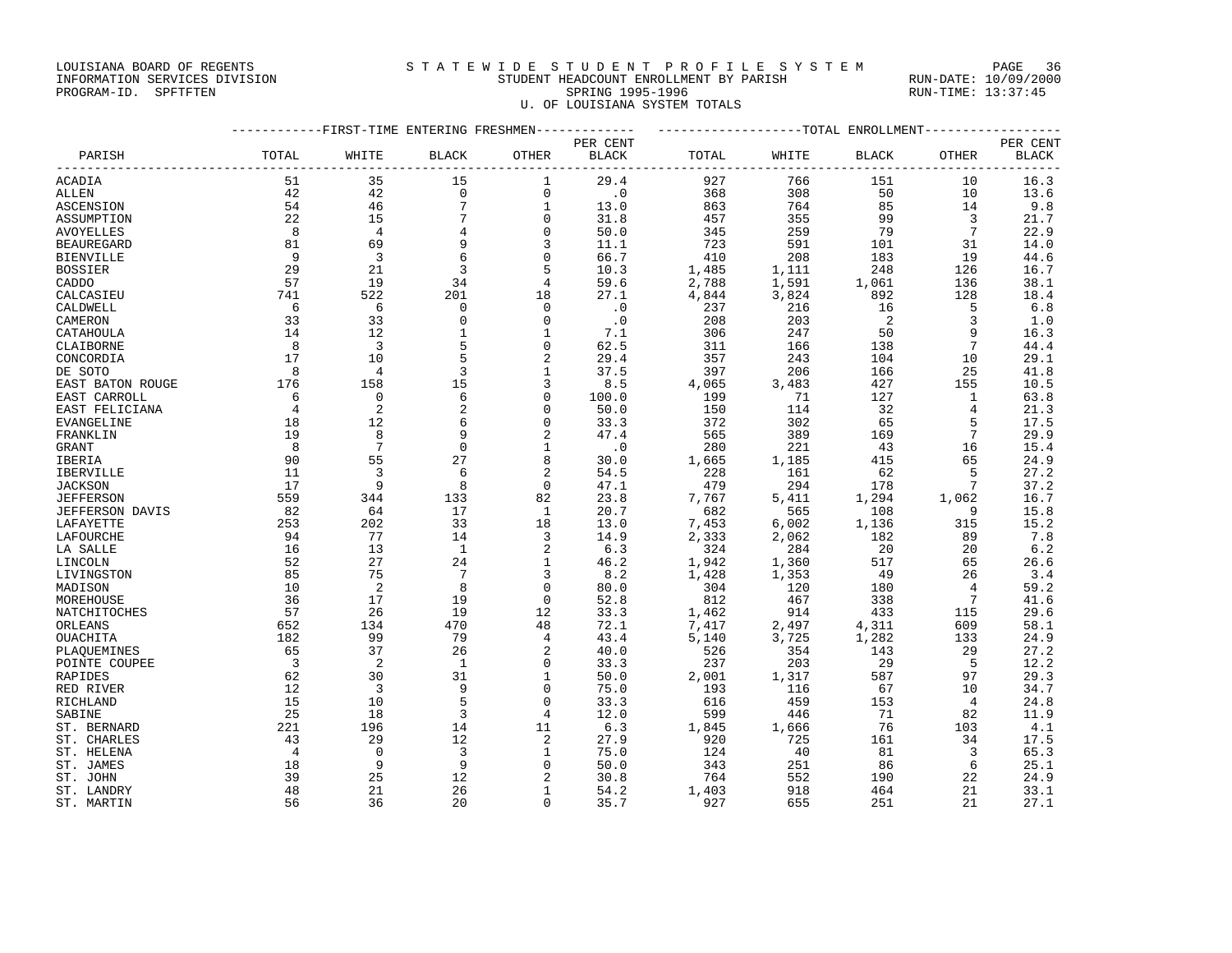#### LOUISIANA BOARD OF REGENTS STATEWIDE STUDENT PROFILE SYSTEM PAGE 37 INFORMATION SERVICES DIVISION STUDENT HEADCOUNT ENROLLMENT BY PARISH RUN-DATE: 10/09/2000 PROGRAM-ID. SPFTFTEN SARE SERING 1995-1996 SPRING 1995-1996 RUN-TIME: 13:37:45 U. OF LOUISIANA SYSTEM TOTALS

|                     |       | -FIRST-TIME ENTERING FRESHMEN-- |              |       | PER CENT     | ---------------TOTAL ENROLLMENT- |        |        |       |                          |
|---------------------|-------|---------------------------------|--------------|-------|--------------|----------------------------------|--------|--------|-------|--------------------------|
| PARISH              | TOTAL | WHITE                           | <b>BLACK</b> | OTHER | <b>BLACK</b> | TOTAL                            | WHITE  | BLACK  | OTHER | PER CENT<br><b>BLACK</b> |
| ST. MARY            | 67    | 47                              | 15           |       | 22.4         | 1,220                            | 899    | 266    | 55    | 21.8                     |
| ST. TAMMANY         | 257   | 216                             | 29           | 12    | 11.3         | 3,821                            | 3,392  | 293    | 136   | 7.7                      |
| TANGIPAHOA          | 257   | 197                             | 56           |       | 21.8         | 3,205                            | 2,570  | 563    | 72    | 17.6                     |
| TENSAS              |       |                                 |              |       | 80.0         | 187                              | 105    | 78     |       | 41.7                     |
| TERREBONNE          | 110   | 81                              | 20           |       | 18.2         | 2,388                            | 1,989  | 278    | 121   | 11.6                     |
| UNION               | 11    |                                 |              |       | 9.1          | 523                              | 398    | 111    | 14    | 21.2                     |
| VERMILLION          | 62    | 54                              |              |       | 9.7          | 1,187                            | 1,021  | 112    | 54    | 9.4                      |
| VERNON              | 102   | 66                              | 25           |       | 24.5         | 1,586                            | 1,150  | 254    | 182   | 16.0                     |
| WASHINGTON          | 21    | 13                              | 6            |       | 28.6         | 676                              | 515    | 151    | 10    | 22.3                     |
| WEBSTER             | 23    |                                 | 16           |       | 69.6         | 655                              | 407    | 234    | 14    | 35.7                     |
| WEST BATON ROUGE    |       |                                 |              |       | 20.0         | 148                              | 124    | 21     |       | 14.2                     |
| WEST CARROLL        |       |                                 |              |       | 25.0         | 308                              | 263    | 40     |       | 13.0                     |
| WEST FELICIANA      |       |                                 |              |       | $\cdot$ 0    | 91                               | 82     |        |       | 7.7                      |
| WINN                | 22    | 15                              |              |       | 18.2         | 566                              | 412    | 133    | 21    | 23.5                     |
| LOUISIANA TOTALS    | 5,172 | 3,314                           | 1,559        | 299   | 30.1         | 87,152                           | 63,067 | 19,693 | 4,392 | 22.6                     |
| OUT-OF-STATE TOTALS | 217   | 81                              | 128          | 8     | 59.0         | 6,892                            | 2,796  | 3,809  | 287   | 55.3                     |
| LA./OUT-OF-STATE    | 5,389 | 3,395                           | 1,687        | 307   | 31.3         | 94,044                           | 65,863 | 23,502 | 4,679 | 25.0                     |
| FOREIGN TOTALS      | 64    |                                 | 2            | 61    | 3.1          | 1,642                            | 41     | 32     | 1,569 | 1.9                      |
| INSTITUTION TOTALS  | 5,453 | 3,396                           | 1,689        | 368   | 31.0         | 95,686                           | 65,904 | 23,534 | 6,248 | 24.6                     |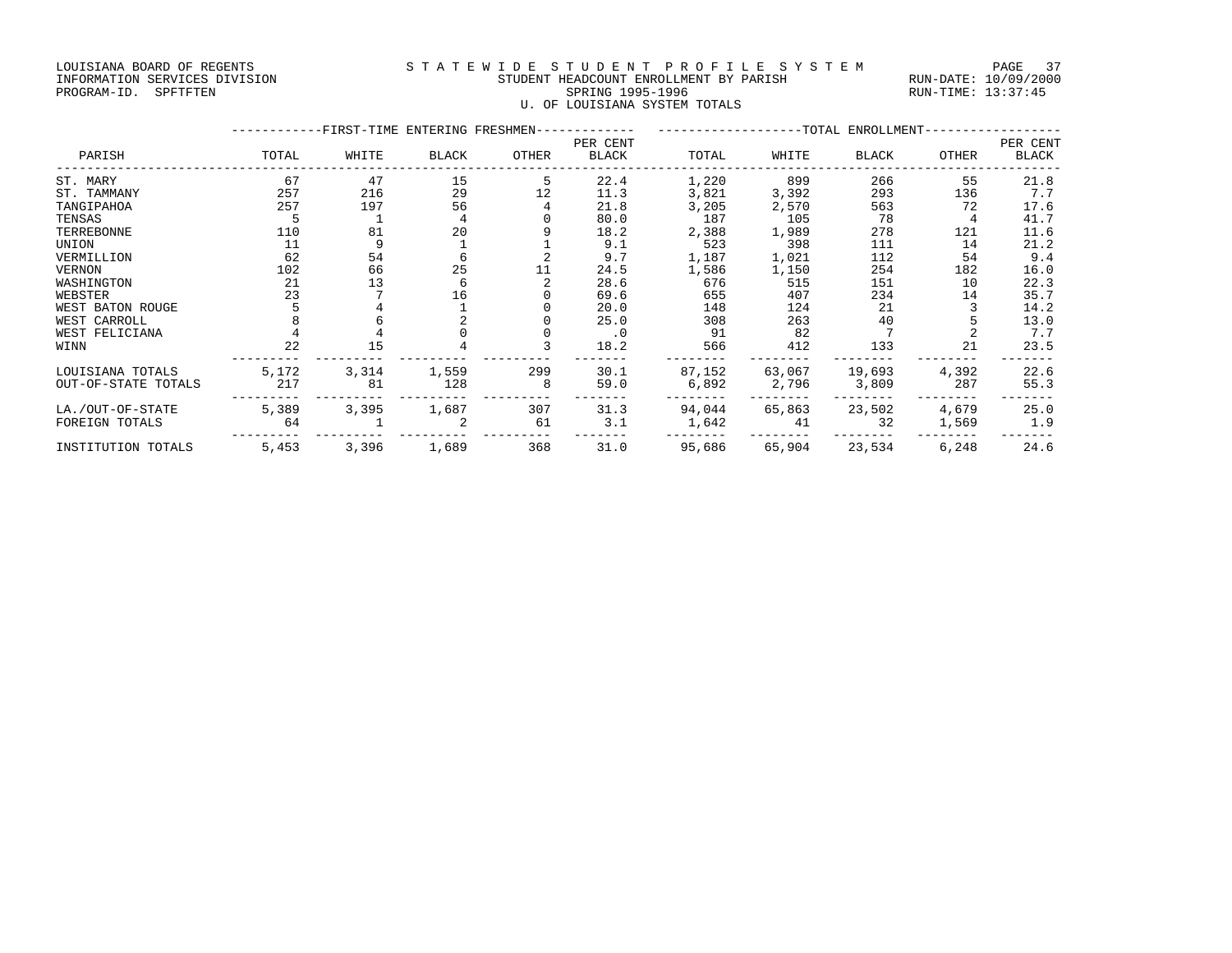LOUISIANA BOARD OF REGENTS STRTEWIDE STUDENT PROFILE SYSTEM PAGE 38

#### INFORMATION SERVICES DIVISION STUDENT HEADCOUNT ENROLLMENT BY PARISH RUN-DATE: 10/09/2000 PROGRAM-ID. SPFTFTEN SARE SERING 1995-1996 SPRING 1995-1996 RUN-TIME: 13:37:45 L.S.U. SYSTEM TOTALS

| PER CENT<br>TOTAL<br>$\operatorname{BLACK}$<br><b>OTHER</b><br>$_{\rm BLACK}$<br>TOTAL<br>WHITE<br>$\operatorname{BLACK}$<br>OTHER<br>PARISH<br>WHITE<br>-------<br>48<br>8.3<br>596<br>8<br>43<br>4<br>1<br>546<br>42<br>ACADIA<br>8<br>$\mathbf{1}$<br>$\mathbf{1}$<br>20<br>10<br>10.0<br>154<br>123<br>11<br>ALLEN<br>$\overline{2}$<br>8<br>6<br>$\mathbf 0$<br>25.0<br>619<br>548<br>48<br>23<br>ASCENSION<br>$\mathbf 0$<br>$\mathbf 0$<br>$\Omega$<br>$\mathbf 0$<br>$\cdot$ 0<br>83<br>71<br>10<br>2<br>ASSUMPTION<br>33<br>23<br>8<br>2<br>24.2<br>526<br>456<br>56<br>14<br>AVOYELLES<br>$\Omega$<br>4<br>4<br>$\cdot$ 0<br>126<br>106<br>11<br>9<br>BEAUREGARD<br>$\Omega$<br>$\Omega$<br>$\mathbf{1}$<br>$\mathbf{1}$<br>$\cdot$ 0<br>20<br>17<br>$\overline{3}$<br>$\mathbf 0$<br>BIENVILLE<br>$\Omega$<br>$\overline{3}$<br>71<br>12<br>9<br>25.0<br>930<br>811<br>BOSSIER<br>$\Omega$<br>48<br>49<br>20<br>29<br>40.8<br>2,801<br>2,216<br>490<br>95<br>CADDO<br>$\Omega$<br>8<br>8<br>$\Omega$<br>485<br>410<br>54<br>21<br>CALCASIEU<br>$\Omega$<br>. 0<br>CALDWELL<br>$\Omega$<br>$\Omega$<br>$\Omega$<br>$\Omega$<br>$\cdot$ 0<br>19<br>18<br>1<br>$\Omega$<br>$\mathbf 0$<br>3<br>CAMERON<br>0<br>$\Omega$<br>$\cdot$ 0<br>40<br>35<br>2<br>0<br>$\Omega$<br>$\cdot$ 0<br>62<br>CATAHOULA<br>4<br>$\Omega$<br>67<br>$\overline{4}$<br>$\mathbf{1}$<br>4 | ------------------TOTAL ENROLLMENT-------------- |  |  |  |  |
|------------------------------------------------------------------------------------------------------------------------------------------------------------------------------------------------------------------------------------------------------------------------------------------------------------------------------------------------------------------------------------------------------------------------------------------------------------------------------------------------------------------------------------------------------------------------------------------------------------------------------------------------------------------------------------------------------------------------------------------------------------------------------------------------------------------------------------------------------------------------------------------------------------------------------------------------------------------------------------------------------------------------------------------------------------------------------------------------------------------------------------------------------------------------------------------------------------------------------------------------------------------------------------------------------------------------------------------------------------------------------|--------------------------------------------------|--|--|--|--|
|                                                                                                                                                                                                                                                                                                                                                                                                                                                                                                                                                                                                                                                                                                                                                                                                                                                                                                                                                                                                                                                                                                                                                                                                                                                                                                                                                                              | PER CENT                                         |  |  |  |  |
|                                                                                                                                                                                                                                                                                                                                                                                                                                                                                                                                                                                                                                                                                                                                                                                                                                                                                                                                                                                                                                                                                                                                                                                                                                                                                                                                                                              | BLACK<br>$- - - -$                               |  |  |  |  |
|                                                                                                                                                                                                                                                                                                                                                                                                                                                                                                                                                                                                                                                                                                                                                                                                                                                                                                                                                                                                                                                                                                                                                                                                                                                                                                                                                                              | 7.0                                              |  |  |  |  |
|                                                                                                                                                                                                                                                                                                                                                                                                                                                                                                                                                                                                                                                                                                                                                                                                                                                                                                                                                                                                                                                                                                                                                                                                                                                                                                                                                                              | 13.0                                             |  |  |  |  |
|                                                                                                                                                                                                                                                                                                                                                                                                                                                                                                                                                                                                                                                                                                                                                                                                                                                                                                                                                                                                                                                                                                                                                                                                                                                                                                                                                                              | 7.8                                              |  |  |  |  |
|                                                                                                                                                                                                                                                                                                                                                                                                                                                                                                                                                                                                                                                                                                                                                                                                                                                                                                                                                                                                                                                                                                                                                                                                                                                                                                                                                                              | 12.0                                             |  |  |  |  |
|                                                                                                                                                                                                                                                                                                                                                                                                                                                                                                                                                                                                                                                                                                                                                                                                                                                                                                                                                                                                                                                                                                                                                                                                                                                                                                                                                                              | 10.6                                             |  |  |  |  |
|                                                                                                                                                                                                                                                                                                                                                                                                                                                                                                                                                                                                                                                                                                                                                                                                                                                                                                                                                                                                                                                                                                                                                                                                                                                                                                                                                                              | 8.7                                              |  |  |  |  |
|                                                                                                                                                                                                                                                                                                                                                                                                                                                                                                                                                                                                                                                                                                                                                                                                                                                                                                                                                                                                                                                                                                                                                                                                                                                                                                                                                                              | 15.0                                             |  |  |  |  |
|                                                                                                                                                                                                                                                                                                                                                                                                                                                                                                                                                                                                                                                                                                                                                                                                                                                                                                                                                                                                                                                                                                                                                                                                                                                                                                                                                                              | 7.6                                              |  |  |  |  |
|                                                                                                                                                                                                                                                                                                                                                                                                                                                                                                                                                                                                                                                                                                                                                                                                                                                                                                                                                                                                                                                                                                                                                                                                                                                                                                                                                                              | 17.5                                             |  |  |  |  |
|                                                                                                                                                                                                                                                                                                                                                                                                                                                                                                                                                                                                                                                                                                                                                                                                                                                                                                                                                                                                                                                                                                                                                                                                                                                                                                                                                                              | 11.1                                             |  |  |  |  |
|                                                                                                                                                                                                                                                                                                                                                                                                                                                                                                                                                                                                                                                                                                                                                                                                                                                                                                                                                                                                                                                                                                                                                                                                                                                                                                                                                                              | 5.3                                              |  |  |  |  |
|                                                                                                                                                                                                                                                                                                                                                                                                                                                                                                                                                                                                                                                                                                                                                                                                                                                                                                                                                                                                                                                                                                                                                                                                                                                                                                                                                                              | 7.5                                              |  |  |  |  |
|                                                                                                                                                                                                                                                                                                                                                                                                                                                                                                                                                                                                                                                                                                                                                                                                                                                                                                                                                                                                                                                                                                                                                                                                                                                                                                                                                                              | 6.0                                              |  |  |  |  |
| 0<br>$\Omega$<br>0<br>$\cdot$ 0<br>28<br>24<br>3<br>CLAIBORNE<br>$\Omega$<br>1                                                                                                                                                                                                                                                                                                                                                                                                                                                                                                                                                                                                                                                                                                                                                                                                                                                                                                                                                                                                                                                                                                                                                                                                                                                                                               | 3.6                                              |  |  |  |  |
| $\Omega$<br>$\mathbf{1}$<br>$\cdot$ 0<br>96<br>86<br>6<br>4<br>CONCORDIA<br>1<br>$\Omega$                                                                                                                                                                                                                                                                                                                                                                                                                                                                                                                                                                                                                                                                                                                                                                                                                                                                                                                                                                                                                                                                                                                                                                                                                                                                                    | 6.3                                              |  |  |  |  |
| 2<br>$\overline{2}$<br>$\Omega$<br>125<br>34<br>DE SOTO<br>$\Omega$<br>$\cdot$ 0<br>163<br>$\overline{4}$                                                                                                                                                                                                                                                                                                                                                                                                                                                                                                                                                                                                                                                                                                                                                                                                                                                                                                                                                                                                                                                                                                                                                                                                                                                                    | 20.9                                             |  |  |  |  |
| 99<br>10<br>7,595<br>6,277<br>636<br>EAST BATON ROUGE<br>81<br>8<br>10.1<br>682                                                                                                                                                                                                                                                                                                                                                                                                                                                                                                                                                                                                                                                                                                                                                                                                                                                                                                                                                                                                                                                                                                                                                                                                                                                                                              | 9.0                                              |  |  |  |  |
| $\Omega$<br>$\overline{2}$<br>EAST CARROLL<br>$\Omega$<br>$\Omega$<br>$\cdot$ 0<br>21<br>17<br>$\Omega$<br>2                                                                                                                                                                                                                                                                                                                                                                                                                                                                                                                                                                                                                                                                                                                                                                                                                                                                                                                                                                                                                                                                                                                                                                                                                                                                 | 9.5                                              |  |  |  |  |
| 70<br>21<br>5<br>EAST FELICIANA<br>2<br>$\mathbf 0$<br>$\mathbf{1}$<br>$\mathbf{1}$<br>50.0<br>96                                                                                                                                                                                                                                                                                                                                                                                                                                                                                                                                                                                                                                                                                                                                                                                                                                                                                                                                                                                                                                                                                                                                                                                                                                                                            | 21.9                                             |  |  |  |  |
| 42<br>26<br>16<br>38.1<br>486<br>70<br>8<br>EVANGELINE<br>$\Omega$<br>564                                                                                                                                                                                                                                                                                                                                                                                                                                                                                                                                                                                                                                                                                                                                                                                                                                                                                                                                                                                                                                                                                                                                                                                                                                                                                                    | 12.4                                             |  |  |  |  |
| $\Omega$<br>$\Omega$<br>$\cdot$ 0<br>9<br>$\Omega$<br>25<br>16<br>$\Omega$<br>FRANKLIN<br>O                                                                                                                                                                                                                                                                                                                                                                                                                                                                                                                                                                                                                                                                                                                                                                                                                                                                                                                                                                                                                                                                                                                                                                                                                                                                                  | 36.0                                             |  |  |  |  |
| 6<br>$\mathbf 0$<br>125<br>6<br>0<br>$\cdot$ 0<br>138<br>10<br>3<br>GRANT                                                                                                                                                                                                                                                                                                                                                                                                                                                                                                                                                                                                                                                                                                                                                                                                                                                                                                                                                                                                                                                                                                                                                                                                                                                                                                    | 7.2                                              |  |  |  |  |
| 5<br>55.6<br>9<br>$\mathbf 0$<br>296<br>224<br>63<br>9<br>IBERIA                                                                                                                                                                                                                                                                                                                                                                                                                                                                                                                                                                                                                                                                                                                                                                                                                                                                                                                                                                                                                                                                                                                                                                                                                                                                                                             | 21.3                                             |  |  |  |  |
| $\overline{2}$<br>239<br>10<br>$\mathbf{1}$<br>20.0<br>190<br>38<br>11<br>IBERVILLE                                                                                                                                                                                                                                                                                                                                                                                                                                                                                                                                                                                                                                                                                                                                                                                                                                                                                                                                                                                                                                                                                                                                                                                                                                                                                          | 15.9                                             |  |  |  |  |
| $\Omega$<br>$\Omega$<br>$\Omega$<br>$\Omega$<br>$\cdot$ 0<br>25<br>21<br>4<br>JACKSON<br>$\Omega$                                                                                                                                                                                                                                                                                                                                                                                                                                                                                                                                                                                                                                                                                                                                                                                                                                                                                                                                                                                                                                                                                                                                                                                                                                                                            | 16.0                                             |  |  |  |  |
| 12<br>38<br>1,088<br>138<br>88<br>6,479<br>4,984<br>407<br>JEFFERSON<br>8.7                                                                                                                                                                                                                                                                                                                                                                                                                                                                                                                                                                                                                                                                                                                                                                                                                                                                                                                                                                                                                                                                                                                                                                                                                                                                                                  | 6.3                                              |  |  |  |  |
| 9<br>9<br>$\Omega$<br>JEFFERSON DAVIS<br>$\Omega$<br>$\cdot$ 0<br>167<br>146<br>13<br>8                                                                                                                                                                                                                                                                                                                                                                                                                                                                                                                                                                                                                                                                                                                                                                                                                                                                                                                                                                                                                                                                                                                                                                                                                                                                                      | 7.8                                              |  |  |  |  |
| 23<br>14<br>9<br>39.1<br>781<br>113<br>48<br>LAFAYETTE<br>0<br>942                                                                                                                                                                                                                                                                                                                                                                                                                                                                                                                                                                                                                                                                                                                                                                                                                                                                                                                                                                                                                                                                                                                                                                                                                                                                                                           | 12.0                                             |  |  |  |  |
| $\overline{2}$<br>$\overline{2}$<br>$\mathbf 0$<br>$\cdot$ 0<br>340<br>17<br>27<br>LAFOURCHE<br>384<br>$\Omega$                                                                                                                                                                                                                                                                                                                                                                                                                                                                                                                                                                                                                                                                                                                                                                                                                                                                                                                                                                                                                                                                                                                                                                                                                                                              | 4.4                                              |  |  |  |  |
| 3<br>3<br>$\Omega$<br>$\cdot$ 0<br>0<br>$\Omega$<br>86<br>85<br>1<br>LA SALLE                                                                                                                                                                                                                                                                                                                                                                                                                                                                                                                                                                                                                                                                                                                                                                                                                                                                                                                                                                                                                                                                                                                                                                                                                                                                                                | $\cdot$ 0                                        |  |  |  |  |
| $\Omega$<br>$\mathbf 0$<br>LINCOLN<br>$\Omega$<br>$\cdot$ 0<br>80<br>69<br>9<br>2<br>$\Omega$                                                                                                                                                                                                                                                                                                                                                                                                                                                                                                                                                                                                                                                                                                                                                                                                                                                                                                                                                                                                                                                                                                                                                                                                                                                                                | 11.3                                             |  |  |  |  |
| $7\phantom{.0}$<br>6<br>$\Omega$<br>22<br>17<br>$\mathbf{1}$<br>$\cdot$ 0<br>531<br>492<br>LIVINGSTON                                                                                                                                                                                                                                                                                                                                                                                                                                                                                                                                                                                                                                                                                                                                                                                                                                                                                                                                                                                                                                                                                                                                                                                                                                                                        | 4.1                                              |  |  |  |  |
| 3<br>$\overline{2}$<br>33.3<br>78<br>8<br>1<br>$\mathbf 0$<br>66<br>$\overline{4}$<br>MADISON                                                                                                                                                                                                                                                                                                                                                                                                                                                                                                                                                                                                                                                                                                                                                                                                                                                                                                                                                                                                                                                                                                                                                                                                                                                                                | 10.3                                             |  |  |  |  |
| $7\phantom{.0}$<br>$\mathbf 0$<br>$\mathbf{0}$<br>$\mathbf 0$<br>$\cdot$ 0<br>20<br>13<br>MOREHOUSE<br>0<br>$\Omega$                                                                                                                                                                                                                                                                                                                                                                                                                                                                                                                                                                                                                                                                                                                                                                                                                                                                                                                                                                                                                                                                                                                                                                                                                                                         | 35.0                                             |  |  |  |  |
| $\Omega$<br>2<br>25<br>5<br>3<br>367<br>302<br>NATCHITOCHES<br>$\cdot$ 0<br>40                                                                                                                                                                                                                                                                                                                                                                                                                                                                                                                                                                                                                                                                                                                                                                                                                                                                                                                                                                                                                                                                                                                                                                                                                                                                                               | 6.8                                              |  |  |  |  |
| 125<br>59<br>22<br>5,217<br>1,899<br>44<br>47.2<br>8,050<br>934<br>ORLEANS                                                                                                                                                                                                                                                                                                                                                                                                                                                                                                                                                                                                                                                                                                                                                                                                                                                                                                                                                                                                                                                                                                                                                                                                                                                                                                   | 23.6                                             |  |  |  |  |
| 4<br>$\Omega$<br>$\cdot$ 0<br>296<br>241<br>43<br>12<br>OUACHITA<br>4<br>0                                                                                                                                                                                                                                                                                                                                                                                                                                                                                                                                                                                                                                                                                                                                                                                                                                                                                                                                                                                                                                                                                                                                                                                                                                                                                                   | 14.5                                             |  |  |  |  |
| $\mathbf 0$<br>$\Omega$<br>$\mathbf 0$<br>34<br>15<br>$\Omega$<br>$\cdot$ 0<br>235<br>186<br>PLAOUEMINES                                                                                                                                                                                                                                                                                                                                                                                                                                                                                                                                                                                                                                                                                                                                                                                                                                                                                                                                                                                                                                                                                                                                                                                                                                                                     | 14.5                                             |  |  |  |  |
| 15<br>12<br>$\mathbf{1}$<br>2<br>296<br>254<br>18<br>POINTE COUPEE<br>6.7<br>24                                                                                                                                                                                                                                                                                                                                                                                                                                                                                                                                                                                                                                                                                                                                                                                                                                                                                                                                                                                                                                                                                                                                                                                                                                                                                              | 8.1                                              |  |  |  |  |
| 27<br>115<br>83<br>5<br>23.5<br>1,736<br>255<br>RAPIDES<br>1,415<br>66                                                                                                                                                                                                                                                                                                                                                                                                                                                                                                                                                                                                                                                                                                                                                                                                                                                                                                                                                                                                                                                                                                                                                                                                                                                                                                       | 14.7                                             |  |  |  |  |
| 100.0<br>1<br>$\Omega$<br>1<br>$\Omega$<br>30<br>9<br>1<br>RED RIVER<br>40                                                                                                                                                                                                                                                                                                                                                                                                                                                                                                                                                                                                                                                                                                                                                                                                                                                                                                                                                                                                                                                                                                                                                                                                                                                                                                   | 22.5                                             |  |  |  |  |
| 7<br>$\Omega$<br>52<br>7<br>$\mathbf{1}$<br>$\mathbf{1}$<br>$\cdot$ 0<br>RICHLAND<br>$\Omega$<br>66                                                                                                                                                                                                                                                                                                                                                                                                                                                                                                                                                                                                                                                                                                                                                                                                                                                                                                                                                                                                                                                                                                                                                                                                                                                                          | 10.6                                             |  |  |  |  |
| $\mathbf 0$<br>$\mathbf 0$<br>$\Omega$<br>0<br>$\cdot$ 0<br>51<br>44<br>1<br>6<br>SABINE                                                                                                                                                                                                                                                                                                                                                                                                                                                                                                                                                                                                                                                                                                                                                                                                                                                                                                                                                                                                                                                                                                                                                                                                                                                                                     | 2.0                                              |  |  |  |  |
| 5<br>5<br>$\mathbf 0$<br>644<br>571<br>14<br>59<br>ST. BERNARD<br>$\mathbf 0$<br>$\cdot$ 0                                                                                                                                                                                                                                                                                                                                                                                                                                                                                                                                                                                                                                                                                                                                                                                                                                                                                                                                                                                                                                                                                                                                                                                                                                                                                   | 2.2                                              |  |  |  |  |
| 8<br>5<br>3<br>37.5<br>415<br>318<br>48<br>49<br>ST. CHARLES<br>$\Omega$                                                                                                                                                                                                                                                                                                                                                                                                                                                                                                                                                                                                                                                                                                                                                                                                                                                                                                                                                                                                                                                                                                                                                                                                                                                                                                     | 11.6                                             |  |  |  |  |
| $\mathbf 0$<br>7<br>$\Omega$<br>$\cdot$ 0<br>10<br>3<br>ST. HELENA<br>$\Omega$<br>O<br>$\Omega$                                                                                                                                                                                                                                                                                                                                                                                                                                                                                                                                                                                                                                                                                                                                                                                                                                                                                                                                                                                                                                                                                                                                                                                                                                                                              | 70.0                                             |  |  |  |  |
| $\overline{a}$<br>2<br>100.0<br>67<br>18<br>-1<br>ST. JAMES<br>$\Omega$<br>U<br>86                                                                                                                                                                                                                                                                                                                                                                                                                                                                                                                                                                                                                                                                                                                                                                                                                                                                                                                                                                                                                                                                                                                                                                                                                                                                                           | 20.9                                             |  |  |  |  |
| ST. JOHN<br>6<br>3<br>1<br>16.7<br>345<br>279<br>34<br>32                                                                                                                                                                                                                                                                                                                                                                                                                                                                                                                                                                                                                                                                                                                                                                                                                                                                                                                                                                                                                                                                                                                                                                                                                                                                                                                    | 9.9                                              |  |  |  |  |
| 27<br>84<br>56<br>32.1<br>889<br>221<br>ST. LANDRY<br>1,131<br>21<br>-1                                                                                                                                                                                                                                                                                                                                                                                                                                                                                                                                                                                                                                                                                                                                                                                                                                                                                                                                                                                                                                                                                                                                                                                                                                                                                                      | 19.5                                             |  |  |  |  |

ST. MARTIN 3 2 0 1 .0 134 104 19 11 14.2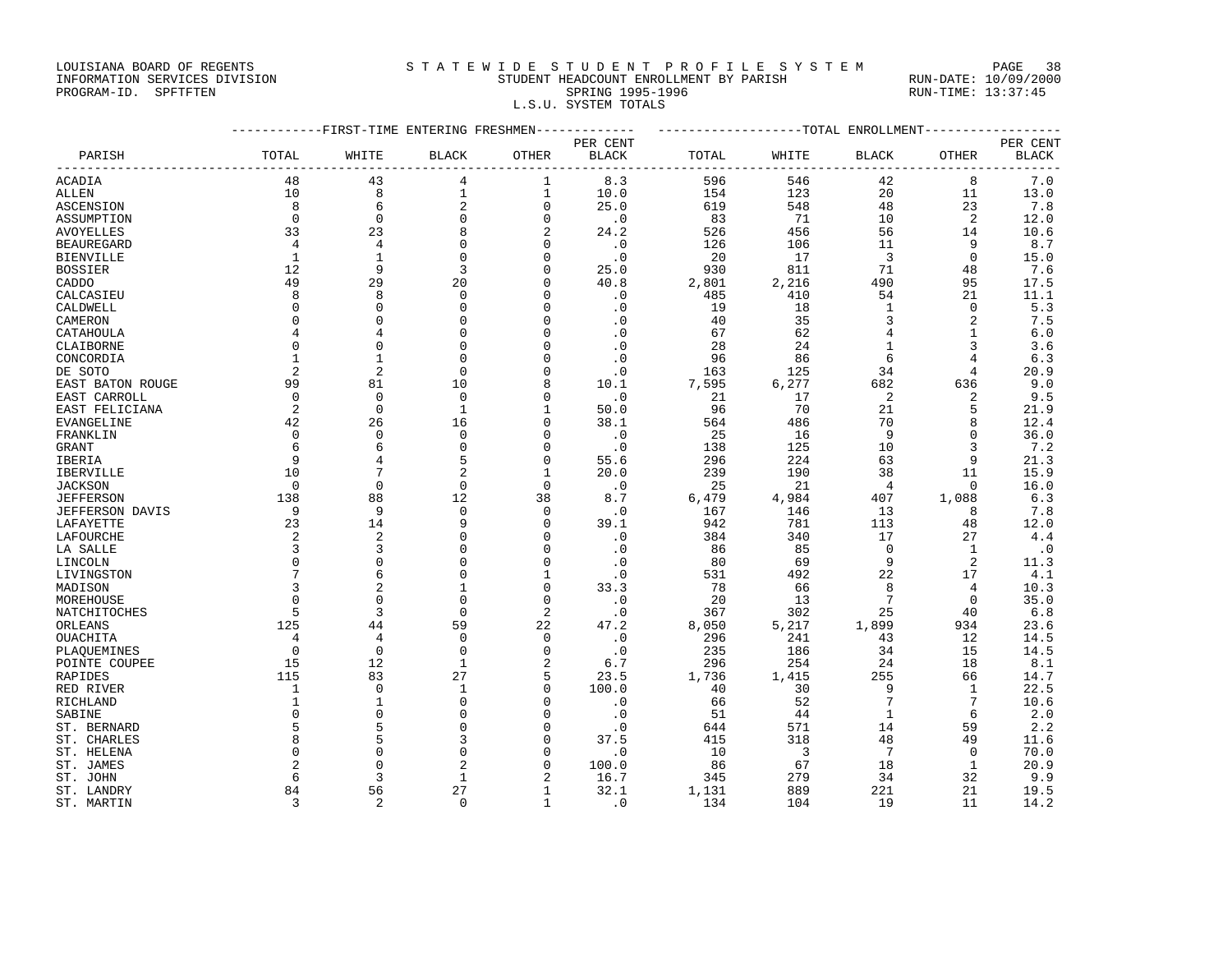LOUISIANA BOARD OF REGENTS STATEWIDE STUDENT PROFILE SYSTEM PAGE 39 INFORMATION SERVICES DIVISION STUDENT HEADCOUNT ENROLLMENT BY PARISH RUN-DATE: 10/09/2000 PROGRAM-ID. SPFTFTEN SARE SERING 1995-1996 SPRING 1995-1996 RUN-TIME: 13:37:45 L.S.U. SYSTEM TOTALS

|                     |       |       | --FIRST-TIME ENTERING FRESHMEN- |       |                   | -------------------TOTAL ENROLLMENT |        |       |       |                   |  |
|---------------------|-------|-------|---------------------------------|-------|-------------------|-------------------------------------|--------|-------|-------|-------------------|--|
| PARISH              | TOTAL | WHITE | <b>BLACK</b>                    | OTHER | PER CENT<br>BLACK | TOTAL                               | WHITE  | BLACK | OTHER | PER CENT<br>BLACK |  |
| ST. MARY            |       |       |                                 |       | $\cdot$ 0         | 259                                 | 199    | 33    | 27    | 12.7              |  |
| ST. TAMMANY         |       | 36    |                                 |       | 4.7               | 2,034                               | 1,795  | 87    | 152   | 4.3               |  |
| TANGIPAHOA          |       |       |                                 |       | 20.0              | 267                                 | 224    | 32    | 11    | 12.0              |  |
| TENSAS              |       |       |                                 |       | $\cdot$ 0         |                                     |        |       |       | 33.3              |  |
| TERREBONNE          |       |       |                                 |       | $\cdot$ 0         | 398                                 | 339    | 24    | 35    | 6.0               |  |
| UNION               |       |       |                                 |       | $\cdot$ 0         | 19                                  | 17     |       |       | 10.5              |  |
| VERMILLION          |       | 24    |                                 |       | 7.4               | 242                                 | 213    |       | 20    | 3.7               |  |
| VERNON              |       |       |                                 |       | $\cdot$ 0         | 121                                 | 102    |       | 11    | 6.6               |  |
| WASHINGTON          |       |       |                                 |       |                   | 128                                 | 93     | 33    |       | 25.8              |  |
| WEBSTER             |       |       |                                 |       |                   | 149                                 | 127    | 20    |       | 13.4              |  |
| WEST BATON ROUGE    |       |       |                                 |       | 33.3              | 201                                 | 182    |       |       | 6.0               |  |
| WEST CARROLL        |       |       |                                 |       |                   | 21                                  | 19     |       |       | 9.5               |  |
| WEST FELICIANA      |       |       |                                 |       | $\cdot$ 0         | 58                                  | 54     |       |       | 3.4               |  |
| WINN                |       |       |                                 |       | . 0               | 48                                  | 43     |       |       | 8.3               |  |
| LOUISIANA TOTALS    | 1,000 | 685   | 221                             | 94    | 22.1              | 42,372                              | 33,439 | 5,277 | 3,656 | 12.5              |  |
| OUT-OF-STATE TOTALS | -21   | 13    |                                 | 6     | 9.5               | 3,780                               | 2,992  | 408   | 380   | 10.8              |  |
| LA./OUT-OF-STATE    | 1,021 | 698   | 223                             | 100   | 21.8              | 46,152                              | 36,431 | 5,685 | 4,036 | 12.3              |  |
| FOREIGN TOTALS      | 34    |       |                                 | 33    | $\cdot$ 0         | 2,276                               | 15     |       | 2,255 | $\cdot$ 3         |  |
|                     |       |       |                                 |       |                   |                                     |        |       |       |                   |  |

INSTITUTION TOTALS 1,055 699 223 133 21.1 48,428 36,446 5,691 6,291 11.8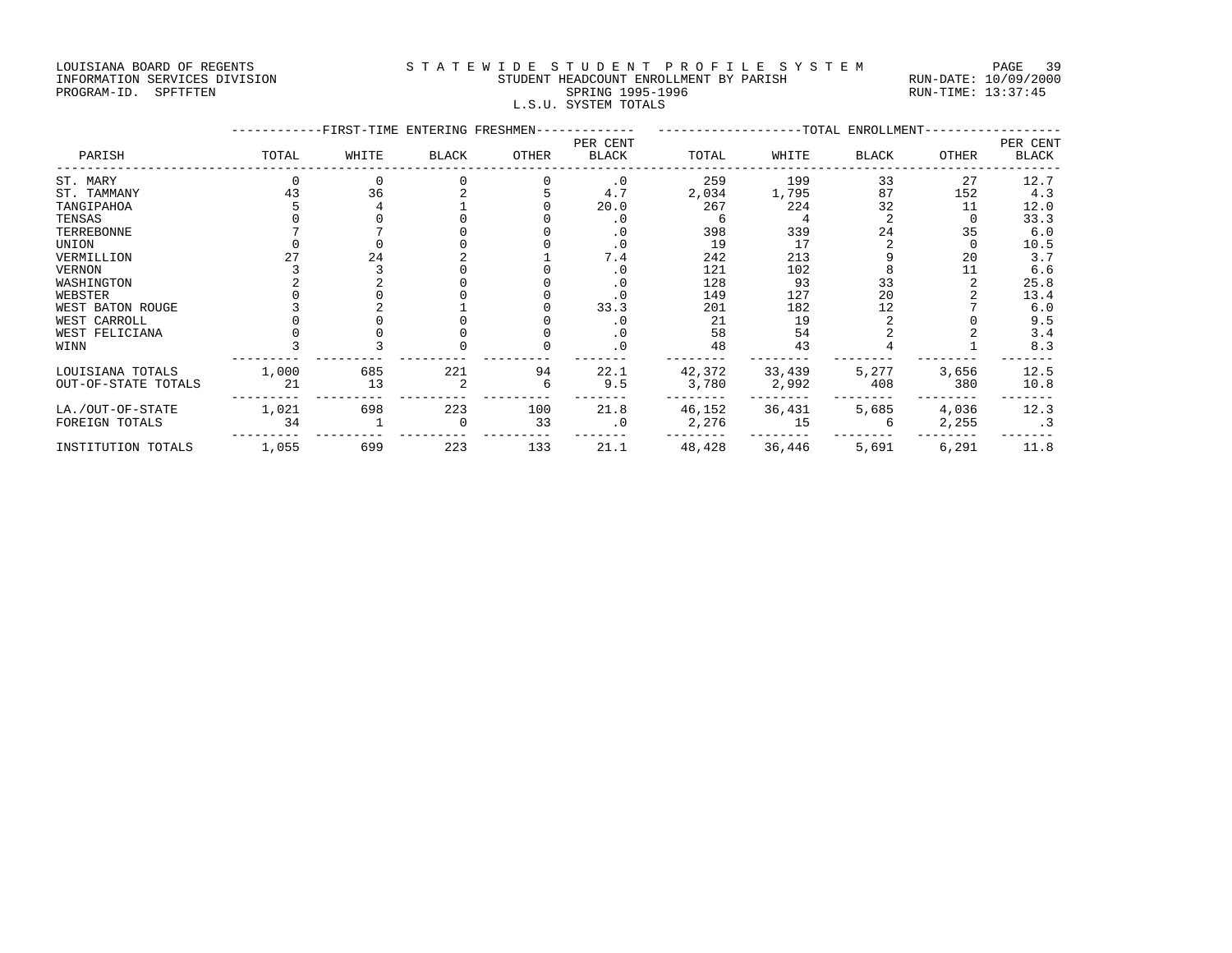#### LOUISIANA BOARD OF REGENTS STATEWIDE STUDENT PROFILE SYSTEM PAGE 40 INFORMATION SERVICES DIVISION STUDENT HEADCOUNT ENROLLMENT BY PARISH RUN-DATE: 10/09/2000 PAGE 40<br>
STUDENT HEADCOUNT ENRICE SO HE SISIEM RUN-DATE: 10/09/2000<br>PROGRAM-ID. SPFTFTEN SPRING 1995-1996 RUN-TIME: 13:37:45

SOUTHERN UNIVERSITY SYSTEM TOTAL

------------FIRST-TIME ENTERING FRESHMEN------------- -------------------TOTAL ENROLLMENT------------------ PER CENT PER CENT PARISH TOTAL WHITE BLACK OTHER BLACK TOTAL WHITE BLACK OTHER BLACK ------------------------------------------------------------------------------------------------------------------------------------ ACADIA 0 0 0 0 .0 36 4 31 1 86.1 ALLEN 0 0 0 0 .0 20 1 19 0 95.0 ASCENSION 6 0 6 0 100.0 180 8 172 0 95.6 ASSUMPTION 1 0 1 0 100.0 51 2 48 1 94.1 AVOYELLES 1 0 1 0 100.0 42 9 33 0 78.6 BEAUREGARD 0 0 0 0 .0 21 3 18 0 85.7 BIENVILLE 1 0 1 0 100.0 10 1 9 0 90.0 BOSSIER 4 1 3 0 75.0 104 10 92 2 88.5 CADDO 146 10 135 1 92.5 1,311 81 1,220 10 93.1 CALCASIEU 4 0 4 0 100.0 135 8 126 1 93.3 CALDWELL 0 0 0 0 .0 15 0 15 0 .0 CAMERON 0 0 0 0 .0 3 1 2 0 66.7 CATAHOULA 1 0 1 0 100.0 22 0 22 0 .0 CLAIBORNE 0 0 0 0 .0 16 2 14 0 87.5 CONCORDIA 7 0 7 0 100.0 48 1 47 0 97.9 DE SOTO 14 0 14 0 100.0 97 4 90 3 92.8 EAST BATON ROUGE 182 1 181 0 99.5 3,088 156 2,900 32 93.9 EAST CARROLL 1 0 1 0 100.0 30 0 30 0 .0 EAST FELICIANA 3 0 3 0 100.0 125 8 116 1 92.8 EVANGELINE 0 0 0 0 .0 59 16 42 1 71.2 FRANKLIN 2 0 2 0 100.0 38 0 38 0 .0 GRANT 1 0 1 0 100.0 9 0 8 1 .0 IBERIA 5 0 5 0 100.0 110 6 103 1 93.6 IBERVILLE 19 1 18 0 94.7 298 10 288 0 96.6 JACKSON 0 0 0 0 .0 14 2 12 0 85.7 JEFFERSON 31 0 31 0 100.0 533 44 475 14 89.1 JEFFERSON DAVIS 0 0 0 0 .0 22 3 19 0 86.4 LAFAYETTE 3 0 3 0 100.0 146 22 122 2 83.6 LAFOURCHE 2 0 2 0 100.0 45 8 37 0 82.2 LA SALLE 0 0 0 0 .0 10 1 9 0 90.0 LINCOLN 0 0 0 0 .0 13 2 11 0 84.6 LIVINGSTON 0 0 0 0 .0 39 5 33 1 84.6 MADISON 2 0 2 0 100.0 25 2 23 0 92.0 MOREHOUSE 1 0 1 0 100.0 32 0 32 0 .0 NATCHITOCHES 0 0 0 0 .0 49 6 43 0 87.8 ORLEANS 167 1 164 2 98.2 4,016 167 3,782 67 94.2 OUACHITA 6 0 6 0 100.0 119 8 111 0 93.3 PLAQUEMINES 1 0 1 0 100.0 58 1 57 0 98.3 POINTE COUPEE 5 5 0 5 0 100.0 138 15 123 0 89.1 RAPIDES 12 0 12 0 100.0 167 11 154 2 92.2 RED RIVER 3 0 3 0 100.0 19 2 16 1 84.2 RICHLAND 1 0 1 0 100.0 10 1 9 0 90.0 SABINE 1 0 1 0 100.0 8 0 8 0 .0 ST. BERNARD 0 0 0 0 .0 30 7 22 1 73.3 ST. CHARLES 3 0 3 0 100.0 72 2 70 0 97.2 ST. HELENA 3 0 3 0 100.0 81 0 81 0 .0 ST. JAMES 7 0 6 1 85.7 130 0 127 3 .0 ST. JOHN 8 0 8 0 100.0 102 2 100 0 98.0 ST. LANDRY 9 0 9 0 100.0 324 18 305 1 94.1 ST. MARTIN 1 0 1 0 100.0 56 1 55 0 98.2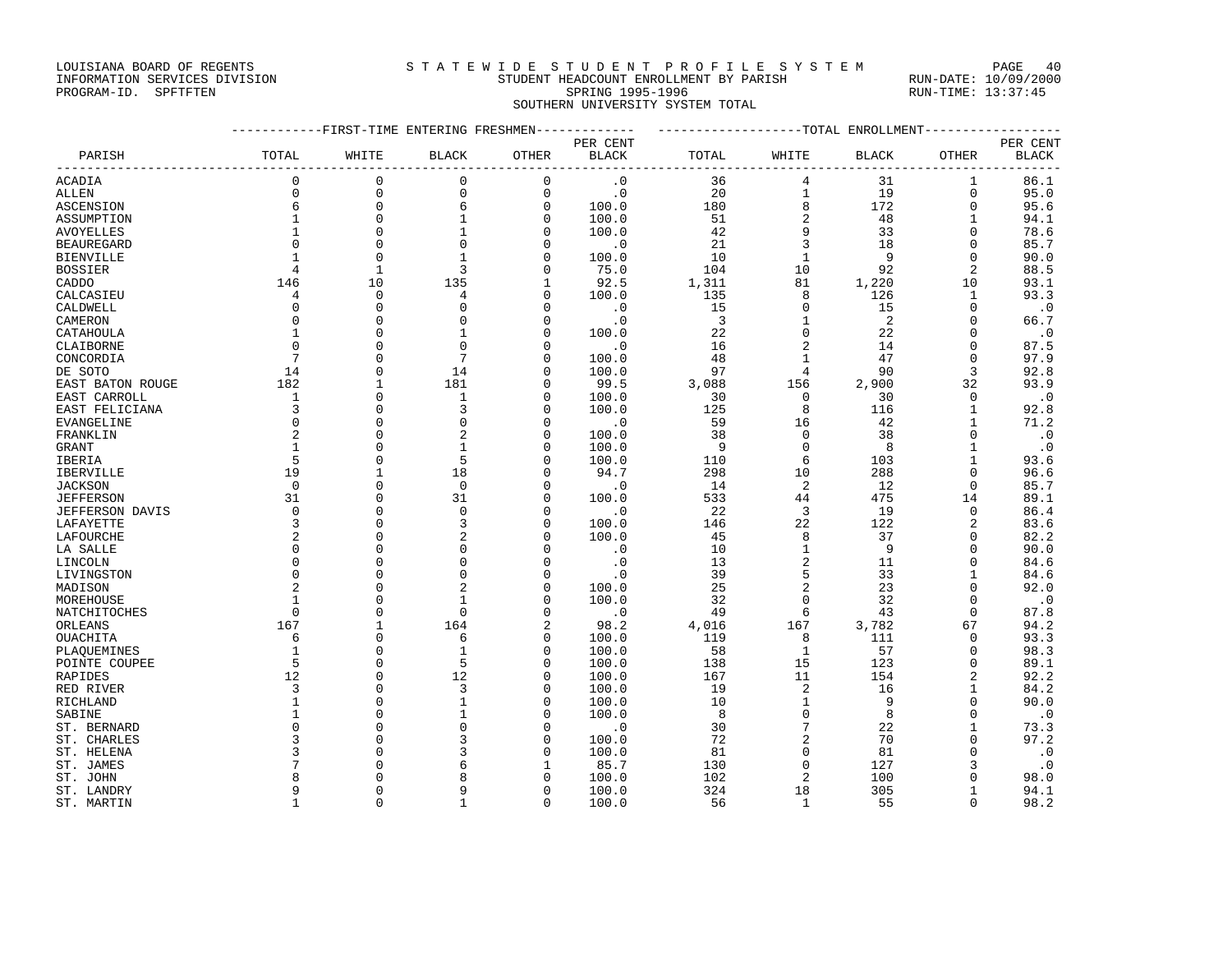### LOUISIANA BOARD OF REGENTS STATEWIDE STUDENT PROFILE SYSTEM PAGE 41 INFORMATION SERVICES DIVISION STUDENT HEADCOUNT ENROLLMENT BY PARISH RUN-DATE: 10/09/2000 SPRING 199<br>SOUTHERN UNIVERSI

| INFORMATION SERVICES DIVISION | STUDENT HEADCOUNT ENROLLMENT BY PARISH | RUN-DATE: 10/09/200 |
|-------------------------------|----------------------------------------|---------------------|
| PROGRAM-ID. SPFTFTEN          | SPRING 1995-1996                       | RUN-TIME: 13:37:45  |
|                               | SOUTHERN UNIVERSITY SYSTEM TOTAL       |                     |

|                     |       |       | -----------FIRST-TIME ENTERING FRESHMEN------------ ---------------------TOTAL ENROLLMENT-- |       |                   |        |       |        |       |                   |
|---------------------|-------|-------|---------------------------------------------------------------------------------------------|-------|-------------------|--------|-------|--------|-------|-------------------|
| PARISH              | TOTAL | WHITE | <b>BLACK</b>                                                                                | OTHER | PER CENT<br>BLACK | TOTAL  | WHITE | BLACK  | OTHER | PER CENT<br>BLACK |
| ST. MARY            |       |       |                                                                                             |       | 100.0             | 102    |       | 93     |       | 91.2              |
| ST. TAMMANY         |       |       |                                                                                             |       | 100.0             | 86     |       | 79     |       | 91.9              |
| TANGIPAHOA          |       |       |                                                                                             |       | 100.0             | 133    |       | 129    |       | 97.0              |
| TENSAS              |       |       |                                                                                             |       | 100.0             | 46     |       | 45     |       | 97.8              |
| TERREBONNE          |       |       |                                                                                             |       | 100.0             | 91     |       | 89     |       | 97.8              |
| UNION               |       |       |                                                                                             |       | 100.0             | 13     |       | 13     |       | $\cdot$ 0         |
| VERMILLION          |       |       |                                                                                             |       | $\cdot$ 0         | 26     |       | 22     |       | 84.6              |
| VERNON              |       |       |                                                                                             |       | 100.0             | 18     |       | 16     |       | 88.9              |
| WASHINGTON          |       |       |                                                                                             |       | 100.0             | 103    |       | 101    |       | 98.1              |
| WEBSTER             |       |       |                                                                                             |       | 100.0             | 66     |       | 61     |       | 92.4              |
| WEST BATON ROUGE    |       |       |                                                                                             |       | 87.5              | 146    |       | 137    |       | 93.8              |
| WEST CARROLL        |       |       |                                                                                             |       | $\cdot$ 0         | 14     |       | 14     |       | $\cdot$ 0         |
| WEST FELICIANA      |       |       |                                                                                             |       | 100.0             | 63     |       | 53     |       | 84.1              |
| WINN                |       |       |                                                                                             |       | 100.0             |        |       |        |       | 85.7              |
| LOUISIANA TOTALS    | 709   | 15    | 690                                                                                         | 4     | 97.3              | 13,040 | 715   | 12,177 | 148   | 93.4              |
| OUT-OF-STATE TOTALS | 76    |       | 74                                                                                          |       | 97.4              | 2,023  | 47    | 1,954  | 22    | 96.6              |
| LA./OUT-OF-STATE    | 785   | 16    | 764                                                                                         | 5     | 97.3              | 15,063 | 762   | 14,131 | 170   | 93.8              |
| FOREIGN TOTALS      | 18    |       |                                                                                             | 14    | 11.1              | 243    |       | 33     | 203   | 13.6              |
| INSTITUTION TOTALS  | 803   | 18    | 766                                                                                         | 19    | 95.4              | 15,306 | 769   | 14,164 | 373   | 92.5              |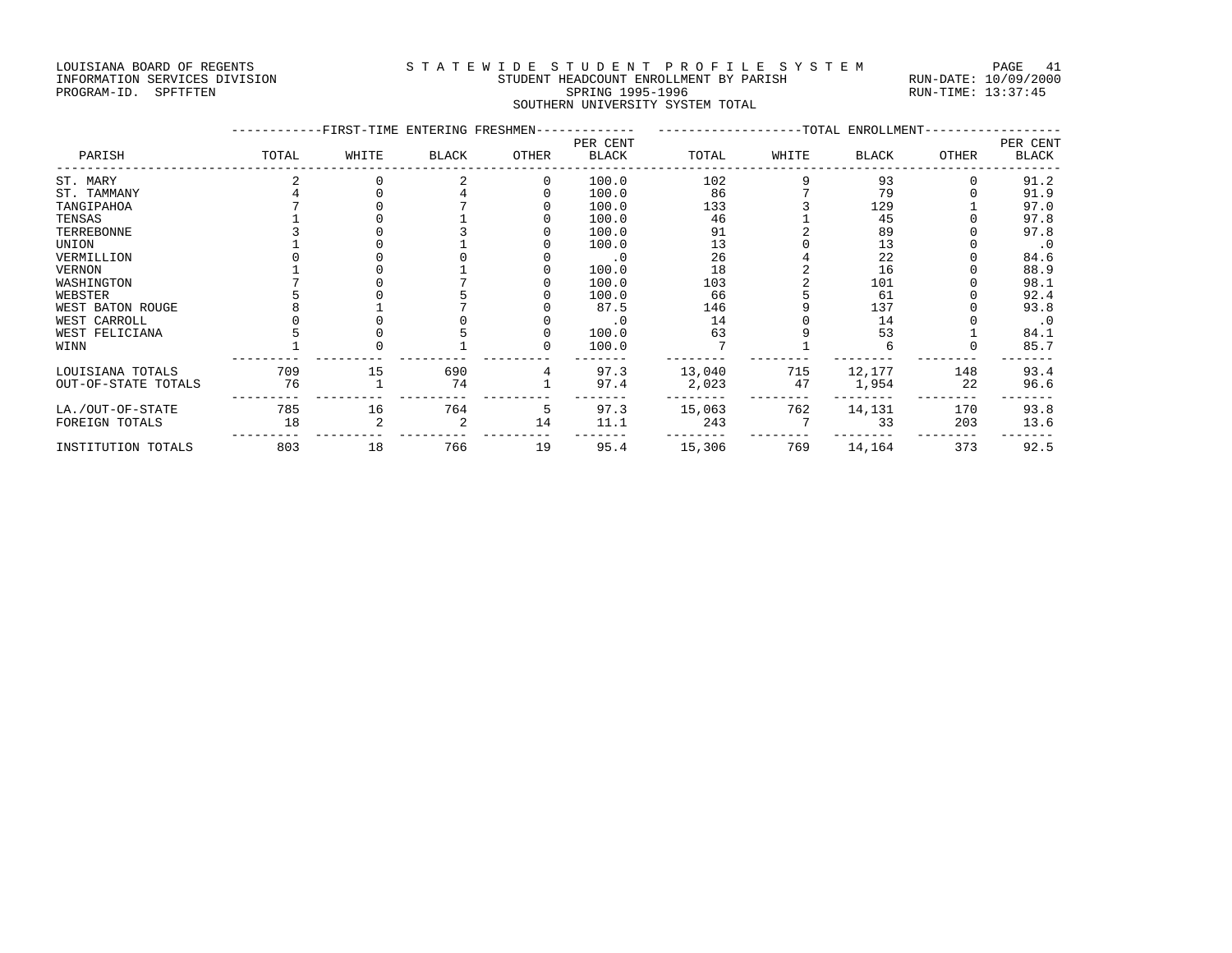#### LOUISIANA BOARD OF REGENTS STATEWIDE STUDENT PROFILE SYSTEM PAGE 42 INFORMATION SERVICES DIVISION STUDENT HEADCOUNT ENROLLMENT BY PARISH RUN-DATE: 10/09/2000 PROGRAM-ID. SPFTFTEN SARE SERING 1995-1996 SPRING 1995-1996 RUN-TIME: 13:37:45 COMMUNITY AND TECHNICAL COLLEGE

|                                         | -FIRST-TIME ENTERING FRESHMEN- |       |       |       |                   | -TOTAL ENROLLMENT- |       |       |       |                          |
|-----------------------------------------|--------------------------------|-------|-------|-------|-------------------|--------------------|-------|-------|-------|--------------------------|
| PARISH                                  | TOTAL                          | WHITE | BLACK | OTHER | PER CENT<br>BLACK | TOTAL              | WHITE | BLACK | OTHER | PER CENT<br><b>BLACK</b> |
| LOUISIANA TOTALS<br>OUT-OF-STATE TOTALS |                                |       |       |       |                   |                    |       |       |       |                          |
| LA./OUT-OF-STATE<br>FOREIGN TOTALS      |                                |       |       |       |                   |                    |       |       |       |                          |
| INSTITUTION TOTALS                      |                                |       |       |       |                   |                    |       |       |       |                          |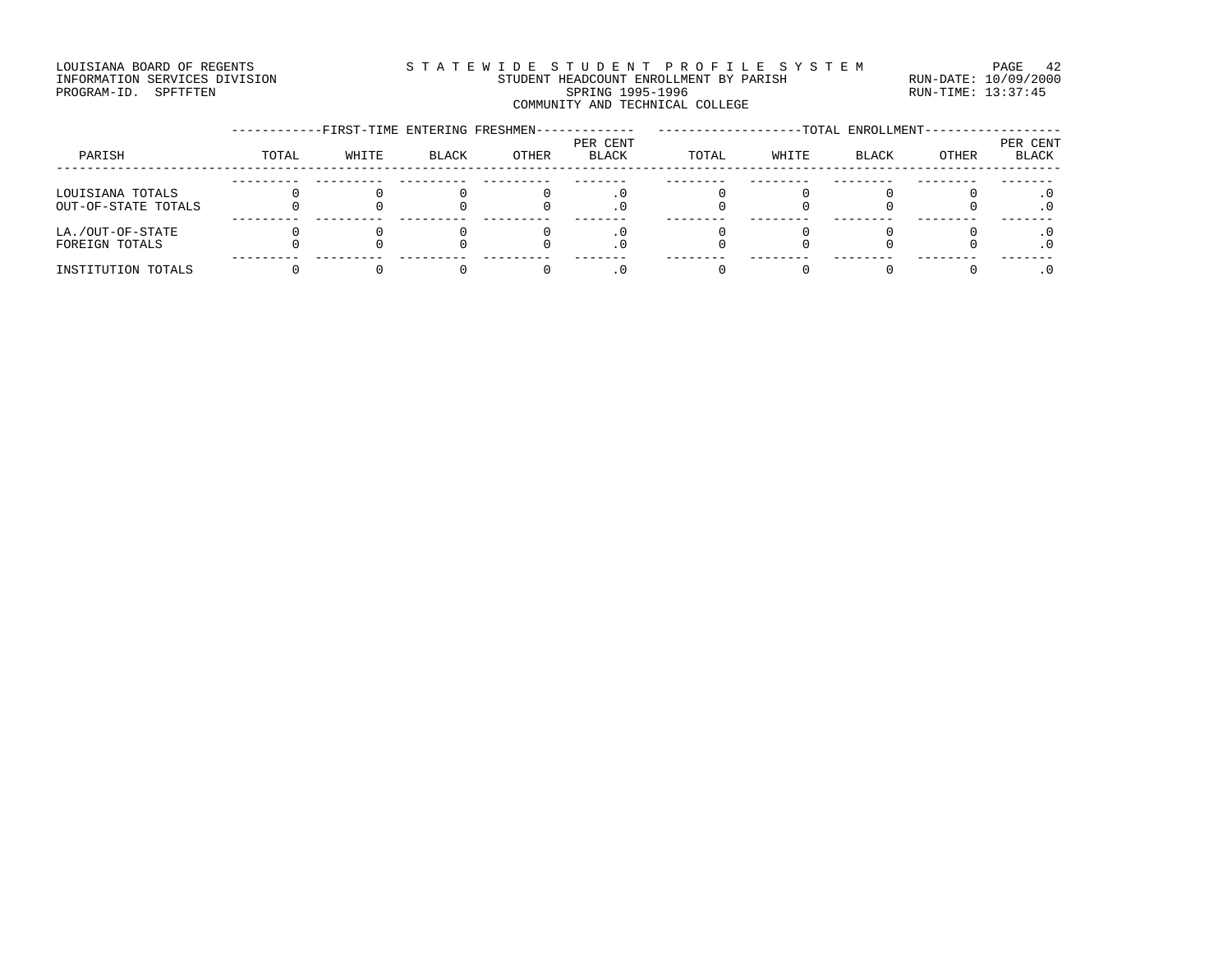# LOUISIANA BOARD OF REGENTS STATEWIDE STUDENT PROFILE SYSTEM PAGE 43

#### INFORMATION SERVICES DIVISION STUDENT HEADCOUNT ENROLLMENT BY PARISH RUN-DATE: 10/09/2000 PROGRAM-ID. SPFTFTEN SARE SERING 1995-1996 SPRING 1995-1996 RUN-TIME: 13:37:45 PUBLIC INSTITUTIONS TOTALS

|                           | -----------FIRST-TIME ENTERING FRESHMEN------------- | ------------------TOTAL ENROLLMENT---------------- |                     |               |              |              |            |                |                      |              |
|---------------------------|------------------------------------------------------|----------------------------------------------------|---------------------|---------------|--------------|--------------|------------|----------------|----------------------|--------------|
|                           |                                                      |                                                    |                     |               | PER CENT     |              |            |                |                      | PER CENT     |
| PARISH                    | TOTAL                                                | WHITE                                              | <b>BLACK</b>        | OTHER         | BLACK        | TOTAL        | WHITE      | <b>BLACK</b>   | OTHER                | <b>BLACK</b> |
| ACADIA                    | 99                                                   | 78                                                 | 19                  | 2             | 19.2         | 1,559        | 1,316      | 224            | 19                   | 14.4         |
| ALLEN                     | 52                                                   | 50                                                 | $\overline{1}$      | 1             | 1.9          | 542          | 432        | 89             | 21                   | 16.4         |
| ASCENSION                 | 68                                                   | 52                                                 | 15                  | $\mathbf{1}$  | 22.1         | 1,662        | 1,320      | 305            | 37                   | 18.4         |
| ASSUMPTION                | 23                                                   | 15                                                 | 8                   | $\mathbf{0}$  | 34.8         | 591          | 428        | 157            | 6                    | 26.6         |
| AVOYELLES                 | 42                                                   | 27                                                 | 13                  | 2             | 31.0         | 913          | 724        | 168            | 21                   | 18.4         |
| <b>BEAUREGARD</b>         | 85                                                   | 73                                                 | 9                   | 3             | 10.6         | 870          | 700        | 130            | 40                   | 14.9         |
| <b>BIENVILLE</b>          | 11                                                   | $\overline{4}$                                     | 7                   | $\mathbf{0}$  | 63.6         | 440          | 226        | 195            | 19                   | 44.3         |
| <b>BOSSIER</b>            | 45                                                   | 31                                                 | 9                   | 5             | 20.0         | 2,519        | 1,932      | 411            | 176                  | 16.3         |
| CADDO                     | 252                                                  | 58                                                 | 189                 | 5             | 75.0         | 6,900        | 3,888      | 2,771          | 241                  | 40.2         |
| CALCASIEU                 | 753                                                  | 530                                                | 205                 | 18            | 27.2         | 5,464        | 4,242      | 1,072          | 150                  | 19.6         |
| CALDWELL                  | 6                                                    | - 6                                                | $\mathbf 0$         | $\mathbf 0$   | $\cdot$ 0    | 271          | 234        | 32             | 5                    | 11.8         |
| CAMERON                   | 33                                                   | 33                                                 | $\Omega$            | $\Omega$      | $\cdot$ 0    | 251          | 239        | $\overline{7}$ | -5                   | 2.8          |
| CATAHOULA                 | 19                                                   | 16                                                 | $\overline{2}$      | $\mathbf{1}$  | 10.5         | 395          | 309        | 76             | 10                   | 19.2         |
| CLAIBORNE                 | 8                                                    | $\overline{\mathbf{3}}$                            | 5                   | $\Omega$      | 62.5         | 355          | 192        | 153            | 10                   | 43.1         |
| CONCORDIA                 | 25                                                   | 11                                                 | 12                  |               | 48.0         | 501          | 330        | 157            | 14                   | 31.3         |
| DE SOTO                   | 24                                                   | 6                                                  | 17                  | 1             | 70.8         | 657          | 335        | 290            | 32                   | 44.1         |
| EAST BATON ROUGE          | 457                                                  | 240                                                | 206                 | 11            | 45.1         | 14,748       | 9,916      | 4,009          | 823                  | 27.2         |
| EAST CARROLL              | $\overline{7}$                                       | $\Omega$                                           | -7                  | $\Omega$      | 100.0        | 250          | 88         | 159            | -3                   | 63.6         |
| EAST FELICIANA            | 9                                                    | 2                                                  | 6                   | 1             | 66.7         | 371          | 192        | 169            | 10                   | 45.6         |
| EVANGELINE                | 60                                                   | 38                                                 | 22                  | $\mathbf 0$   | 36.7         | 995          | 804        | 177            | 14                   | 17.8         |
| FRANKLIN                  | 21                                                   | 8                                                  | 11                  |               | 52.4         | 628          | 405        | 216            | $7\phantom{.0}$      | 34.4         |
| GRANT                     | 15                                                   | 13                                                 | $\overline{1}$      | 1             | 6.7          | 427          | 346        | 61             | 20                   | 14.3         |
| IBERIA                    | 104                                                  | 59                                                 | 37                  | 8             | 35.6         | 2,071        | 1,415      | 581            | 75                   | 28.1         |
| IBERVILLE                 | 40                                                   | 11                                                 | 26                  | 3             | 65.0         | 765          | 361        | 388            | 16                   | 50.7         |
| <b>JACKSON</b>            | 17                                                   | - 9                                                | 8                   | $\Omega$      | 47.1         | 518          | 317        | 194            | $7\phantom{.0}$      | 37.5         |
| <b>JEFFERSON</b>          | 728                                                  | 432                                                | 176                 | 120           | 24.2         | 14,779       | 10,439     | 2,176          | 2,164                | 14.7         |
| <b>JEFFERSON DAVIS</b>    | 91                                                   | 73                                                 | 17                  | $\mathbf{1}$  | 18.7         | 871          | 714        | 140            | 17                   | 16.1         |
| LAFAYETTE                 | 279                                                  | 216                                                | 45                  | 18            | 16.1         | 8,541        | 6,805      | 1,371          | 365                  | 16.1         |
| LAFOURCHE                 | 98                                                   | 79                                                 | 16                  | 3             | 16.3         | 2,762        | 2,410      | 236            | 116                  | 8.5          |
| LA SALLE                  | 19                                                   | 16                                                 | $\overline{1}$      | 2             | 5.3          | 420          | 370        | 29             | 21                   | 6.9          |
| LINCOLN                   | 52                                                   | 27                                                 | 24                  | $\mathbf{1}$  | 46.2         | 2,035        | 1,431      | 537            | 67                   | 26.4         |
| LIVINGSTON                | 92                                                   | 81                                                 | $7\phantom{.0}$     | 4             | 7.6          | 1,998        | 1,850      | 104            | 44                   | 5.2          |
| MADISON                   | 15                                                   | $\overline{4}$                                     | 11                  | $\Omega$      | 73.3         | 407          | 188        | 211            | 8                    | 51.8         |
| MOREHOUSE                 | 37                                                   | 17                                                 | 20                  | $\mathbf 0$   | 54.1         | 864          | 480        | 377            | $7\phantom{.0}$      | 43.6         |
| NATCHITOCHES              | 62                                                   | 29                                                 | 19                  | 14            | 30.6         | 1,878        | 1,222      | 501            | 155                  | 26.7         |
| ORLEANS                   | 944                                                  | 179                                                | 693                 | 72            | 73.4         | 19,483       | 7,881      | 9,992          | 1,610                | 51.3         |
| OUACHITA                  | 192                                                  | 103                                                | 85                  | 4             | 44.3         | 5,555        | 3,974      | 1,436          | 145                  | 25.9         |
| PLAOUEMINES               | 66                                                   | 37                                                 | 27                  |               | 40.9         | 819          | 541        | 234            | 44                   | 28.6         |
| POINTE COUPEE             | 23                                                   | 14                                                 | $7\phantom{.0}$     | 2             | 30.4         | 671          | 472        | 176            | 23                   | 26.2         |
| RAPIDES                   | 189                                                  | 113                                                | 70                  | 6             | 37.0         | 3,904        | 2,743      | 996            | 165                  | 25.5         |
| RED RIVER                 | 16                                                   | $\overline{\mathbf{3}}$                            | 13                  | $\mathbf{0}$  | 81.3         | 252          | 148        | 92             | 12                   | 36.5         |
| RICHLAND<br>SABINE        | 17<br>26                                             | 11<br>18                                           | 6<br>$\overline{4}$ | $\Omega$<br>4 | 35.3<br>15.4 | 692          | 512<br>490 | 169<br>80      | 11<br>88             | 24.4<br>12.2 |
| ST. BERNARD               | 226                                                  | 201                                                | 14                  | 11            | 6.2          | 658          | 2,244      | 112            | 163                  | 4.4          |
|                           | 54                                                   | 34                                                 | 18                  | 2             |              | 2,519        | 1,045      |                |                      |              |
| ST. CHARLES<br>ST. HELENA | $7^{\circ}$                                          | $\Omega$                                           | 6                   | $\mathbf{1}$  | 33.3<br>85.7 | 1,407<br>215 | 43         | 279<br>169     | 83<br>$\overline{3}$ | 19.8<br>78.6 |
| ST. JAMES                 | 27                                                   | 9                                                  | 17                  | 1             | 63.0         | 559          | 318        | 231            | 10                   | 41.3         |
| ST. JOHN                  | 53                                                   | 28                                                 | 21                  | 4             | 39.6         | 1,211        | 833        | 324            | 54                   | 26.8         |
| ST. LANDRY                | 141                                                  | 77                                                 | 62                  |               | 44.0         | 2,858        | 1,825      | 990            | 43                   | 34.6         |
| ST. MARTIN                | 60                                                   | 38                                                 | 21                  | $\mathbf{1}$  | 35.0         | 1,117        | 760        | 325            | 32                   | 29.1         |
|                           |                                                      |                                                    |                     |               |              |              |            |                |                      |              |